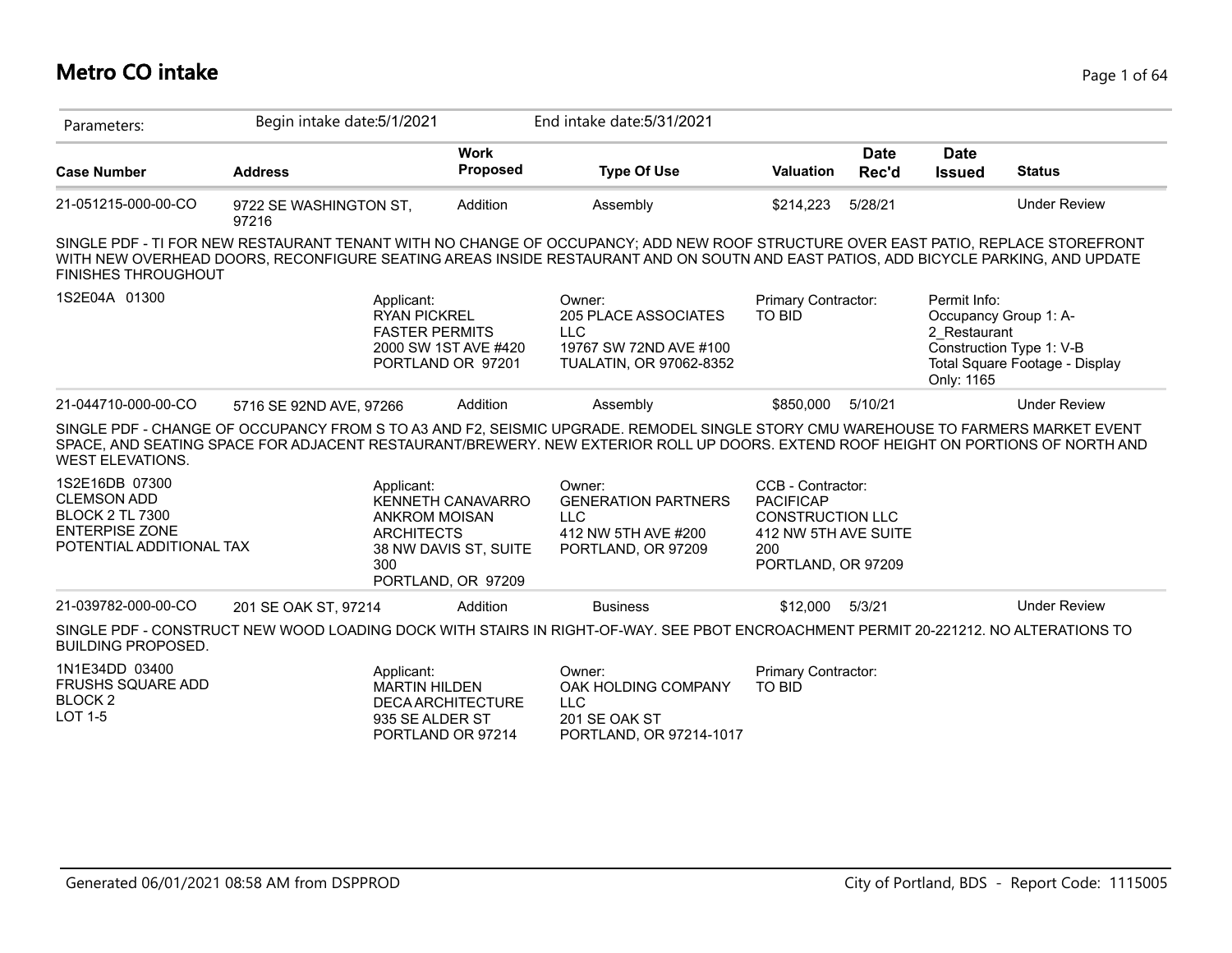# **Metro CO intake** Page 2 of 64

| Parameters:                                                                                                          | Begin intake date: 5/1/2021     |                                                                       |                                                                 | End intake date: 5/31/2021                                                                                                                                                                                                                      |                                                                                                                     |                      |                              |                                                                                                                       |
|----------------------------------------------------------------------------------------------------------------------|---------------------------------|-----------------------------------------------------------------------|-----------------------------------------------------------------|-------------------------------------------------------------------------------------------------------------------------------------------------------------------------------------------------------------------------------------------------|---------------------------------------------------------------------------------------------------------------------|----------------------|------------------------------|-----------------------------------------------------------------------------------------------------------------------|
| <b>Case Number</b>                                                                                                   | <b>Address</b>                  |                                                                       | <b>Work</b><br>Proposed                                         | <b>Type Of Use</b>                                                                                                                                                                                                                              | <b>Valuation</b>                                                                                                    | <b>Date</b><br>Rec'd | <b>Date</b><br><b>Issued</b> | <b>Status</b>                                                                                                         |
| 18-209806-REV-01-CO                                                                                                  | 5620 NE M L KING BLVD,<br>97211 |                                                                       | Addition                                                        | <b>Business</b>                                                                                                                                                                                                                                 | \$0                                                                                                                 | 5/24/21              |                              | <b>Under Review</b>                                                                                                   |
|                                                                                                                      |                                 |                                                                       |                                                                 | SINGLE PDF - REVISION TO REDUCE NUMBER OF RELITES AND SUSPENDED CEILINGS, STRUCTURAL FRAMING DUE TO UNFORESEEN CONDITIONS, CHANGES TO<br>STOREFRONT GLAZING AND CHANGES TO MECHANICAL SYSTEM - SEE 18-205556-REV-01-MT. ALSO CHANGE CONTRACTOR. |                                                                                                                     |                      |                              |                                                                                                                       |
| 1N1E14CC 14200<br><b>CLOVERDALE TR</b><br>BLOCK <sub>2</sub><br><b>LOT 1&amp;2</b>                                   |                                 | Applicant:<br><b>ANNE FISHE</b><br><b>ARCHITECTURE</b>                | ANNE RACCINE FISHE<br>1645 NE 20TH ST #215<br>GRESHAM, OR 97030 | Owner:<br><b>LINDA VUONG</b><br>18290 SW MONTE VERDI<br><b>BLVD</b><br>ALOHA, OR 97007                                                                                                                                                          | CCB - Contractor:<br><b>PACIFICMARK</b><br><b>CONSTRUCTION CORP</b><br>PO BOX 67247<br>MILWAUKIE, OR 97268-<br>1247 |                      | Permit Info:                 | Occupancy Group 1: B_Bank,<br>Off., Med.Off., Pub.Bldg.<br>Construction Type 1: III-B                                 |
| 21-050592-000-00-CO                                                                                                  | 3740 SE 122ND AVE, 97236        |                                                                       | Addition                                                        | <b>Business</b>                                                                                                                                                                                                                                 | \$87,045 5/26/21                                                                                                    |                      |                              | <b>Under Review</b>                                                                                                   |
| SINGLE PDF - SINGLE STORY ADDITION TO EXISTING DENTIST OFFICE.                                                       |                                 |                                                                       |                                                                 |                                                                                                                                                                                                                                                 |                                                                                                                     |                      |                              |                                                                                                                       |
| 1S2E11CB 04700<br>SUBURBAN HMS CLUB TR<br><b>BLOCK A</b><br>S 50' OF N 100' OF W 1/2 OF LOT 6 EXC PT IN<br><b>ST</b> |                                 | Applicant:<br><b>NICHOLAS</b><br>PAPAEFTHIMIOU<br>8535 SE 9TH AVE     | PORTLAND OR 97202                                               | Owner:<br><b>EL YOUSSEF</b><br><b>INVESTMENTS LLC</b><br>16707 SE BALDRY ST<br>PORTLAND, OR 97236                                                                                                                                               | Primary Contractor:<br>TO BID                                                                                       |                      | Permit Info:<br>Only: 603    | Occupancy Group 1: B Bank,<br>Off., Med.Off., Pub.Bldg.<br>Construction Type 1: V-B<br>Total Square Footage - Display |
| 19-116412-DFS-36-CO                                                                                                  | 2735 NE 82ND AVE, 97220         |                                                                       | Addition                                                        | Educational                                                                                                                                                                                                                                     | \$264.000                                                                                                           | 5/19/21              | 5/19/21                      | <b>Issued</b>                                                                                                         |
| MADISON HIGH SCHOOL - DFS 36 - Telescoping bleachers                                                                 |                                 |                                                                       |                                                                 |                                                                                                                                                                                                                                                 |                                                                                                                     |                      |                              |                                                                                                                       |
| 1N2E29AD 03200<br><b>GLENHAVEN PK &amp; SUB</b><br><b>BLOCK 7-9 TL 3200</b><br>SPLIT MAP R101730 (R009301000)        |                                 | Applicant:<br>Morgan Tenney<br>1705 SW Taylor St<br>Portland OR 97213 |                                                                 | Owner:<br>SCHOOL DISTRICT NO 1<br>PO BOX 3107<br>PORTLAND, OR 97208-3107 1705 SW TAYLOR ST                                                                                                                                                      | CCB - Contractor:<br><b>FORTIS</b><br><b>CONSTRUCTION INC</b><br><b>SUITE 200</b><br>PORTLAND, OR 97205             |                      |                              |                                                                                                                       |
| 16-209832-DFS-04-CO                                                                                                  | SW JEFFERSON ST, 97201          |                                                                       | Addition                                                        | Factory/Industrial                                                                                                                                                                                                                              | \$5,000                                                                                                             | 5/3/21               | 5/3/21                       | Issued                                                                                                                |
| WASHINGTON PARK PUMP STATION 1 - DFS 04 - Seismic enclosure                                                          |                                 |                                                                       |                                                                 |                                                                                                                                                                                                                                                 |                                                                                                                     |                      |                              |                                                                                                                       |
| 1N1E33C 00300<br>SECTION 33 1N 1E<br>TL 300 20.71 ACRES                                                              |                                 | Applicant:<br>Michael Oluwole<br>4444 SE 27th Ave                     | <b>O'Neill Construction Group</b><br>Portland Oregon 97202      | Owner:<br>PORTLAND CITY OF<br>1120 SW 5TH AVE #405<br>PORTLAND, OR 97204-1912                                                                                                                                                                   |                                                                                                                     |                      |                              |                                                                                                                       |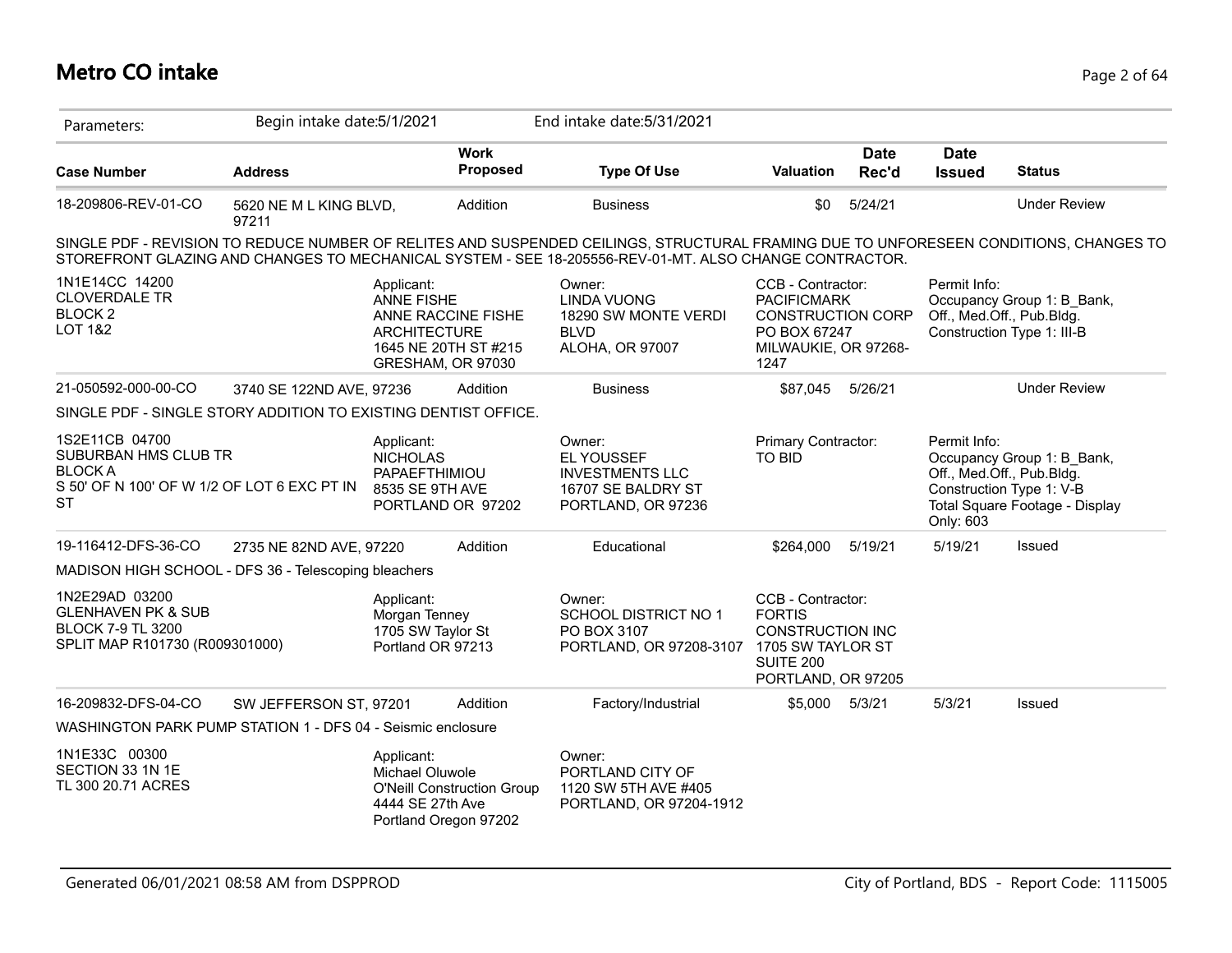# **Metro CO intake** Page 3 of 64

| Parameters:                                                                                     | Begin intake date: 5/1/2021                                                                                                                                                                                                                   |                                           | End intake date: 5/31/2021                                                                       |                                                                                                                                      |                      |                                                                            |                                                                                               |
|-------------------------------------------------------------------------------------------------|-----------------------------------------------------------------------------------------------------------------------------------------------------------------------------------------------------------------------------------------------|-------------------------------------------|--------------------------------------------------------------------------------------------------|--------------------------------------------------------------------------------------------------------------------------------------|----------------------|----------------------------------------------------------------------------|-----------------------------------------------------------------------------------------------|
| <b>Case Number</b>                                                                              | <b>Address</b>                                                                                                                                                                                                                                | <b>Work</b><br><b>Proposed</b>            | <b>Type Of Use</b>                                                                               | Valuation                                                                                                                            | <b>Date</b><br>Rec'd | <b>Date</b><br><b>Issued</b>                                               | <b>Status</b>                                                                                 |
| 21-042658-000-00-CO                                                                             | 1623 SE 6TH AVE, 97214                                                                                                                                                                                                                        | Addition                                  | Factory/Industrial                                                                               | \$361,695                                                                                                                            | 5/5/21               |                                                                            | <b>Under Review</b>                                                                           |
|                                                                                                 | SINGLE PDF - TI FOR EXISTING TENANT - NO CHANGE OF OCCUPANCY - ADDITION OF ROOFTOP DECK, REMOVAL OF MEZZANINE. CREATE TWO INTERIOR STARS,<br>AND TWO ACCESSIBLE RESTROOMS. REMODEL EXISTING RESTROOM. EXTERIOR: NEW CANOPY AND TWO STAIRWAYS. |                                           |                                                                                                  |                                                                                                                                      |                      |                                                                            |                                                                                               |
| 1S1E02CB 08400<br>STEPHENS ADD<br>BLOCK 62<br>LOT 5&6                                           | Applicant:<br><b>DAVE SPITZER</b><br><b>DMS ARCHITECTS</b><br>2325 NE 19TH AVE                                                                                                                                                                | PORTLAND, OR 97212                        | Owner:<br>1623 SE PANTS LLC<br>997 SW WESTWOOD DR<br>PORTLAND, OR 97239                          | CCB - Contractor:<br><b>MIKE ANDREYUK</b><br><b>RECRAFT LLC</b><br>997 SW WESTWOOD DR Construction Type 1: V-B<br>PORTLAND, OR 97239 |                      | Permit Info:<br>Off., Med.Off., Pub.Bldg.<br>Type $1$ ): V-B<br>Only: 9780 | Occupancy Group 1: B_Bank,<br>Construction Type 2 (formerly<br>Total Square Footage - Display |
| 21-044704-000-00-CO                                                                             | 5627 NW ST HELENS RD,<br>97210                                                                                                                                                                                                                | Addition                                  | Factory/Industrial                                                                               | \$241,600                                                                                                                            | 5/11/21              |                                                                            | <b>Under Review</b>                                                                           |
| <b>EXTERIOR WORK.</b>                                                                           | SINGLE PDF - TENANT IMPROVEMENT TO ADD TWO STEEL PLATFORMS (MEZZANINES) WITHIN EXISTING BUILDING. INCLUDES GUARDRAILS AND STAIRS.NO                                                                                                           |                                           |                                                                                                  |                                                                                                                                      |                      |                                                                            |                                                                                               |
| 1N1W13DD 01300<br><b>WILLBRIDGE</b><br>BLOCK 15<br>LOT 4&5 EXC PT IN ST<br>LOT 8&9 EXC PT IN ST | Applicant:<br><b>ZAC HORTON</b><br><b>FASTER PERMITS</b>                                                                                                                                                                                      | 2000 SW 1ST AVE #420<br>PORTLAND OR 97201 | Owner:<br><b>SAINT HELENS ROAD</b><br>PROPERTY LLC<br>5627 NW ST HELENS RD<br>PORTLAND, OR 97210 | Primary Contractor:<br><b>TO BID</b>                                                                                                 |                      | Permit Info:<br>Occupancy Group 1: F-<br>Mod.Hazard<br>Only: 3207          | 1 Industrial Plant - Factory,<br>Construction Type 1: V-B<br>Total Square Footage - Display   |
| 21-043216-000-00-CO                                                                             | 7015 NE 42ND AVE, 97218                                                                                                                                                                                                                       | Addition                                  | Factory/Industrial                                                                               | \$75,335                                                                                                                             | 5/27/21              |                                                                            | <b>Under Review</b>                                                                           |
|                                                                                                 | SINGLE PDF - CHANGE OF OCCUPANCY FROM S-1 TO F-1 FOR NEW CANNABIS GROW ROOM ON LEVEL 1. NEW LEVEL 2, STAIRS, AND GROW ROOM.                                                                                                                   |                                           |                                                                                                  |                                                                                                                                      |                      |                                                                            |                                                                                               |
| 1N1E13AA 01800<br>SECTION 13 1N 1E<br>TL 1800 2.73 ACRES                                        | Applicant:<br><b>ROSS FARLAND</b><br>DEZINE WORKS, INC.<br><b>SE</b><br>SUBLIMITY, OREGON<br>97385                                                                                                                                            | 3531 DRIFT CREEK ROAD                     | Owner:<br>COE PROPERTIES OF<br>OREGON LLC<br>7070 SW BAYLOR ST<br>PORTLAND, OR 97223-2531        | CCB - Contractor:<br><b>BRENT VINSONHALER</b><br><b>GNC CONSTRUCTION</b><br><b>CORP</b><br>2505 NW DIVISION ST<br>GRESHAM, OR 97030  |                      | Permit Info:<br>Occupancy Group 1: F-<br>Mod.Hazard<br>Only: 1000          | 1 Industrial Plant - Factory,<br>Construction Type 1: V-B<br>Total Square Footage - Display   |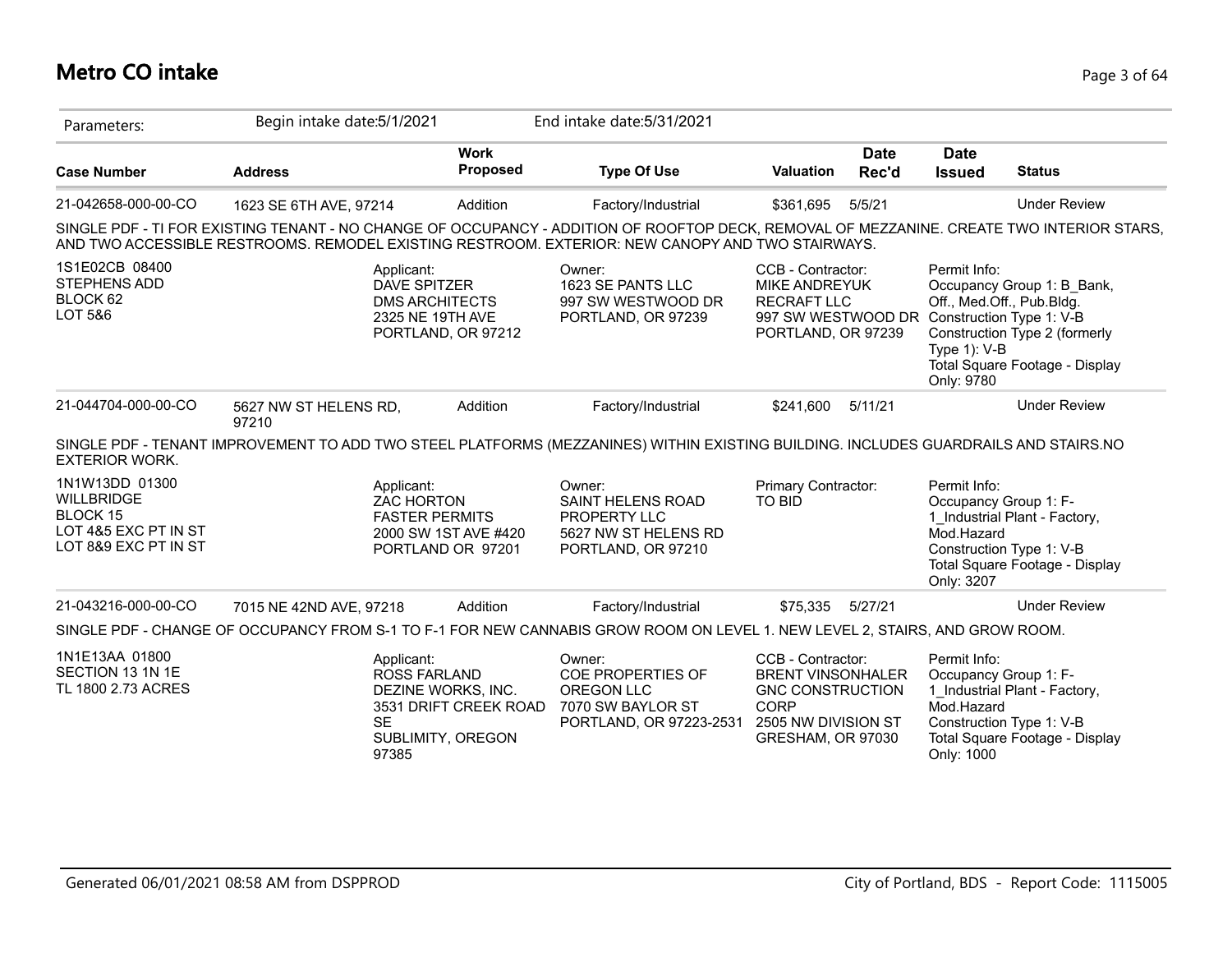# **Metro CO intake** Page 4 of 64

| Parameters:                                                                       | Begin intake date: 5/1/2021                   |                                                                                                             | End intake date: 5/31/2021                                                                                                        |                                                                                                                                                                      |                      |                              |                                                            |
|-----------------------------------------------------------------------------------|-----------------------------------------------|-------------------------------------------------------------------------------------------------------------|-----------------------------------------------------------------------------------------------------------------------------------|----------------------------------------------------------------------------------------------------------------------------------------------------------------------|----------------------|------------------------------|------------------------------------------------------------|
| <b>Case Number</b>                                                                | <b>Address</b>                                | <b>Work</b><br><b>Proposed</b>                                                                              | <b>Type Of Use</b>                                                                                                                | Valuation                                                                                                                                                            | <b>Date</b><br>Rec'd | <b>Date</b><br><b>Issued</b> | <b>Status</b>                                              |
| 17-232759-REV-14-CO                                                               | 2835 N KERBY AVE, 97227                       | Addition                                                                                                    | Institutional                                                                                                                     | \$2,000                                                                                                                                                              | 5/3/21               | 5/3/21                       | Final                                                      |
| REV 14 to DFS 25 - Duct work seismic bracing.                                     |                                               |                                                                                                             |                                                                                                                                   |                                                                                                                                                                      |                      |                              |                                                            |
| 1N1E27AC 00700<br>ABENDS ADD<br><b>BLOCK1</b><br>LOT 1-9 TL 700                   | Applicant:                                    | <b>JONATHAN LARSON</b><br><b>ANDERSEN</b><br><b>CONSTRUCTION</b><br>6712 N CUTTER CIR<br>PORTLAND, OR 97217 | Owner:<br><b>LEGACY EMANUEL</b><br><b>HOSPITAL &amp; HEALTH</b><br><b>CENTER</b><br>1919 NW LOVEJOY ST<br>PORTLAND, OR 97209-1503 | CCB - Contractor:<br><b>MICHAEL CARRIGG</b><br><b>ANDERSEN</b><br><b>CONSTRUCTION</b><br><b>COMPANY OF OREGON</b><br><b>LLC</b><br>PO BOX 6712<br>PORTLAND, OR 97228 |                      |                              |                                                            |
| Total # of CO Addition permit intakes:11                                          |                                               |                                                                                                             |                                                                                                                                   |                                                                                                                                                                      |                      |                              | Total valuation of CO Addition permit intakes: \$2,112,898 |
| 21-043503-000-00-CO                                                               | 1533 NW 24TH AVE, 97210                       | Alteration                                                                                                  | Apartments/Condos<br>(3 or more units)                                                                                            | \$10,000                                                                                                                                                             | 5/5/21               |                              | <b>Under Review</b>                                        |
|                                                                                   | SINGLE PDF - REPLACE FAILING EXTERIOR STAIRS. |                                                                                                             |                                                                                                                                   |                                                                                                                                                                      |                      |                              |                                                            |
| 1N1E28CC 15600<br><b>GOLDSMITHS ADD</b><br>BLOCK <sub>9</sub><br>LOT <sub>4</sub> | Applicant:                                    | <b>ANNA THIELKE</b><br><b>I &amp; E CONSTRUCTION</b><br>27375 SW PARKWAY AVE<br>WILSONVILLE OR 97070        | Owner:<br><b>ELSASSER PROPERTIES</b><br><b>LLC</b><br>24 ULUPUA PL<br>PAIA, HI 96779                                              | CCB - Contractor:<br><b>NICK PIATKOFF</b><br><b>I &amp; E CONSTRUCTION</b><br><b>INC</b><br>27375 SW PARKWAY<br><b>AVE</b><br>WILSONVILLE, OR<br>97070               |                      | Permit Info:                 | Occupancy Group 1: R-<br>2 Residential Multi-family        |
| 19-235462-REV-01-CO                                                               | 3830 SW PLUM ST, 97219                        | Alteration                                                                                                  | Apartments/Condos<br>(3 or more units)                                                                                            | \$0                                                                                                                                                                  | 5/6/21               | 5/20/21                      | Issued                                                     |
|                                                                                   |                                               |                                                                                                             | SINGLE PDF - REVISION TO REMOVE WORK ON UNIT #25 DECK. INSTALL SDS SCREWS ON DECK #26. SEE FULL DESCRIPTION OF WORK PROVIDED.     |                                                                                                                                                                      |                      |                              |                                                            |
| 1S1E29BD 06400<br><b>BRUGGER VIEW</b><br><b>BLOCK3</b><br>LOT 6&7 TL 6400         | Applicant:                                    | <b>MAKAYLA COPHER</b><br>CREATIVE CONTRACTING<br>25027 SE HWY 224<br><b>BORING, OR 97009</b>                | Owner:<br><b>CRESTWOOD</b><br><b>APARTMENTS LP</b><br>210-8223 SHERBROOKE ST<br>CANADA V5X 4E6<br>VANCOUVER BC                    | CCB - Contractor:<br><b>LINDSAY THORNTON</b><br><b>CREATIVE</b><br><b>CONTRACTING INC</b><br>25027 SE HWY 224<br><b>BORING, OR 97009</b>                             |                      |                              |                                                            |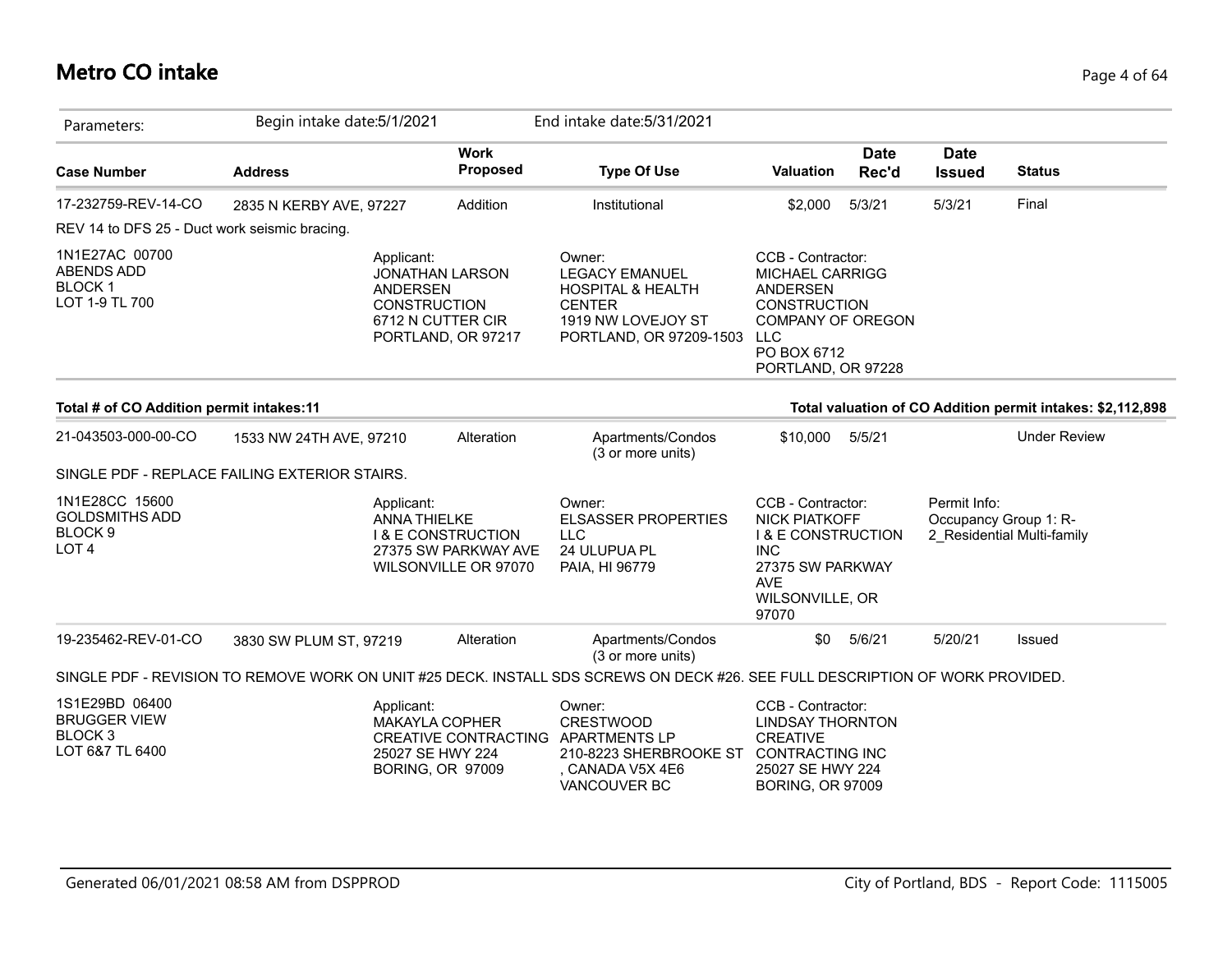# **Metro CO intake** Page 5 of 64

| Parameters:                                                                                                 | Begin intake date: 5/1/2021 |                                                                                                                   | End intake date: 5/31/2021                                                                                                            |                                                                                                                    |                      |                                                             |                                                                                           |
|-------------------------------------------------------------------------------------------------------------|-----------------------------|-------------------------------------------------------------------------------------------------------------------|---------------------------------------------------------------------------------------------------------------------------------------|--------------------------------------------------------------------------------------------------------------------|----------------------|-------------------------------------------------------------|-------------------------------------------------------------------------------------------|
| <b>Case Number</b>                                                                                          | <b>Address</b>              | <b>Work</b><br>Proposed                                                                                           | <b>Type Of Use</b>                                                                                                                    | <b>Valuation</b>                                                                                                   | <b>Date</b><br>Rec'd | <b>Date</b><br><b>Issued</b>                                | <b>Status</b>                                                                             |
| 21-037759-000-00-CO                                                                                         | 1104 NW 15TH AVE, 97209     | Alteration                                                                                                        | Apartments/Condos<br>(3 or more units)                                                                                                | \$2,000                                                                                                            | 5/7/21               | 5/10/21                                                     | Issued                                                                                    |
| SINGLE PDF - FIRE ESCAPE TESTING AND REPAIR                                                                 |                             |                                                                                                                   |                                                                                                                                       |                                                                                                                    |                      |                                                             |                                                                                           |
| 1N1E33AA 02600<br><b>COUCHS ADD</b><br>BLOCK 204<br>LOT <sub>2</sub>                                        |                             | Applicant:<br><b>DONIA BRADEN</b><br>NJP RESTORATION<br>PO BOX 3804<br>TUALATIN OR 97062                          | Owner:<br><b>MARSHALL STREET</b><br><b>INVESTMENTS LLC</b><br>1104 NW 15TH AVE<br>PORTLAND, OR 97209                                  | CCB - Contractor:<br><b>BRADEN ENTERPRISE</b><br><b>CORP</b><br>PO BOX 3804<br>TUALATIN, OR 97062                  |                      | Permit Info:<br>Occupancy Group 1: R-                       | 2 Residential Multi-family<br>Construction Type 1: III-B                                  |
| 21-043097-000-00-CO                                                                                         | 404 NW 23RD AVE, 97210      | Alteration                                                                                                        | Apartments/Condos<br>(3 or more units)                                                                                                | \$1,000,000                                                                                                        | 5/8/21               |                                                             | <b>Under Review</b>                                                                       |
| NEW METAL GRID ATTACHED TO EXISTING BALCONY RAILINGS.                                                       |                             |                                                                                                                   | SINGLE PDF - REPLACE EXISTING STUCCO CLADDING ON ALL 4 EXTERIOR ELEVATIONS WITH NEW RAINSCREEN STUCCO. REPLACE WINDOWS ON LEVELS 3-4, |                                                                                                                    |                      |                                                             |                                                                                           |
| 1N1E33CB 00500<br><b>MEADS ADD</b><br><b>BLOCK2</b><br>W 1/2 OF S 100' OF LOT 12<br>S 50' OF LOT 13, LOT 14 |                             | Applicant:<br><b>ERIK LAWRENCE</b><br><b>RDH BUILDING SCIENCES</b><br>5331 SW MACADAM, #314<br>PORTLAND, OR 97239 | Owner:<br>FLANDERS NW LLC ET AL<br>116 NE 6TH AVE #400<br>PORTLAND, OR 97232                                                          | CCB - Contractor:<br><b>CHARTER</b><br><b>CONSTRUCTION INC</b><br>980 S HARNEY<br>SEATTLE, WA 98108                |                      | Permit Info:<br>Occupancy Group 1: R-                       | 2 Residential Multi-family<br>Construction Type 1: V-A                                    |
| 20-183053-DFS-01-CO                                                                                         | 618 NW 12TH AVE             | Alteration                                                                                                        | Apartments/Condos<br>(3 or more units)                                                                                                | \$49,243                                                                                                           | 5/11/21              |                                                             | <b>Under Review</b>                                                                       |
| SINGLE PDF - DFS FOR NEW GUARDRAILS                                                                         |                             |                                                                                                                   |                                                                                                                                       |                                                                                                                    |                      |                                                             |                                                                                           |
| 1N1E34BC 70000                                                                                              |                             | Applicant:<br><b>ERIK LAWRENCE</b><br><b>RDH BUILDING SCIENCES</b><br>5331 SW MACADAM, #314<br>PORTLAND, OR 97239 | Owner:<br><b>HOYT COMMONS</b><br><b>CONDOMINIUMS OWNERS'</b><br><b>ASSOCIATION</b><br>618 NW 12TH AVE<br>PORTLAND, OR 97209           | CCB - Contractor:<br><b>JEFF MILLIS</b><br><b>GORES</b><br>CONSTRUCTION INC<br>5831 SE<br><b>INTERNATIONAL WAY</b> |                      | Permit Info:<br>Off., Med.Off., Pub.Bldg.<br>Type 1): III-A | Occupancy Group 1: B_Bank,<br>Construction Type 1: III-A<br>Construction Type 2 (formerly |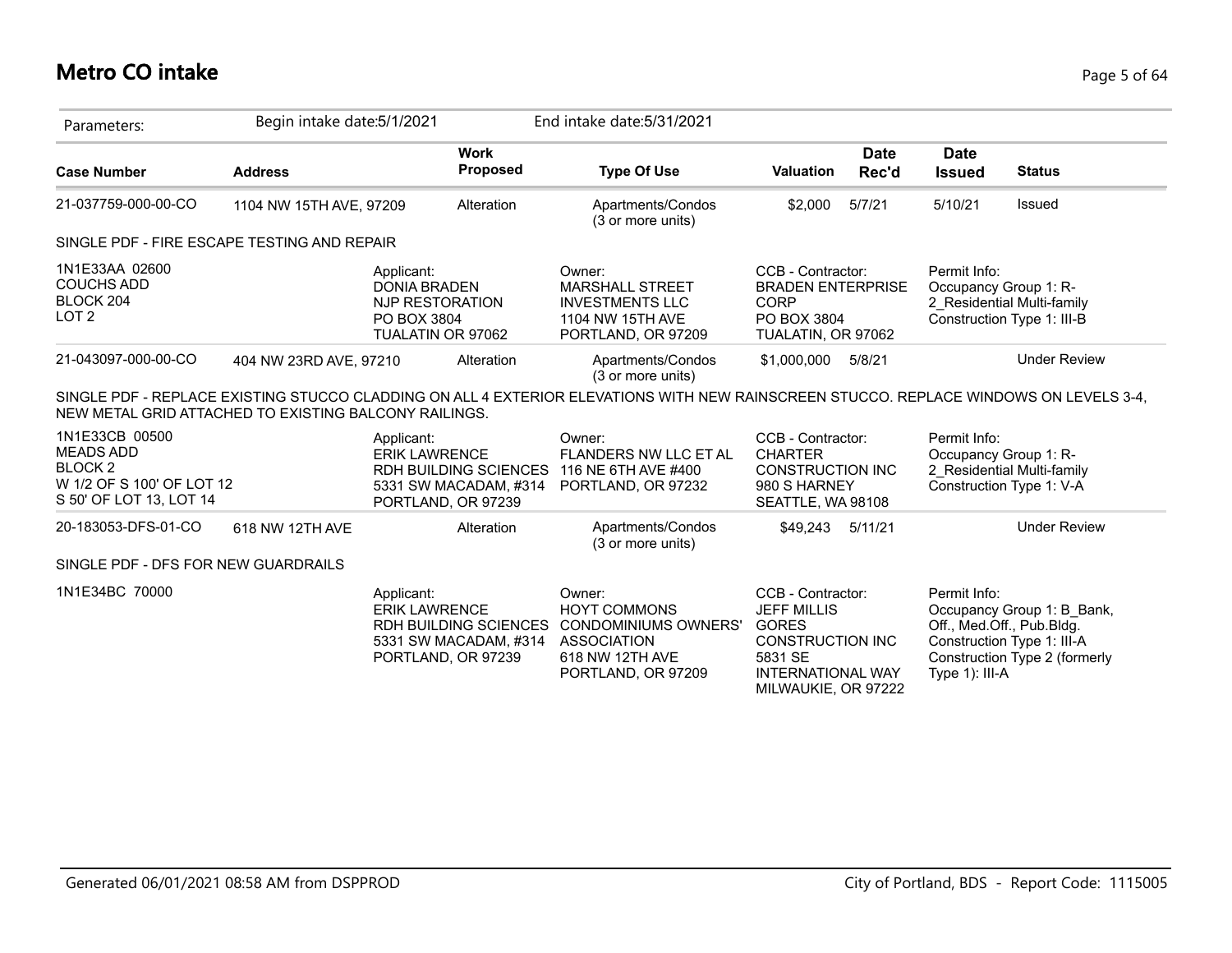# **Metro CO intake** Page 6 of 64

| Parameters:                                                           | Begin intake date: 5/1/2021          |                                                                               |                                            | End intake date: 5/31/2021                                                                                                                                                |                                                                                  |                      |                              |                                                                                 |
|-----------------------------------------------------------------------|--------------------------------------|-------------------------------------------------------------------------------|--------------------------------------------|---------------------------------------------------------------------------------------------------------------------------------------------------------------------------|----------------------------------------------------------------------------------|----------------------|------------------------------|---------------------------------------------------------------------------------|
| <b>Case Number</b>                                                    | <b>Address</b>                       |                                                                               | <b>Work</b><br><b>Proposed</b>             | <b>Type Of Use</b>                                                                                                                                                        | <b>Valuation</b>                                                                 | <b>Date</b><br>Rec'd | <b>Date</b><br><b>Issued</b> | <b>Status</b>                                                                   |
| 21-041129-000-00-CO                                                   | 6020 SW 25TH AVE, 97239              |                                                                               | Alteration                                 | Apartments/Condos<br>(3 or more units)                                                                                                                                    | \$49,000                                                                         | 5/10/21              |                              | <b>Under Review</b>                                                             |
| ASSEBMLIES.**21-041129/38/40/41 CO ON SAME SET OF PLANS**             |                                      |                                                                               |                                            | SINGLE PDF - REMOVE AND REPLACE FRONT ELEVATION CANTILEVERED DECK ASSEMBLY DOWN TO DECK FRAMING INCLUDING MEMBRANE AND GUARD WALL                                         |                                                                                  |                      |                              |                                                                                 |
| 1S1E16CB 90000                                                        |                                      | Applicant:<br>NATHAN ARNOLD<br><b>FASTER PERMITS</b><br>420                   | 2000 SW 1ST AVE SUITE<br>PORTLAND OR 97201 | Owner:<br><b>ASSOCIATION OF UNIT</b><br><b>OWNERS</b><br>6020 SW 25TH AVE<br>PORTLAND, OR 97239                                                                           | Primary Contractor:<br><b>TO BID</b>                                             |                      | Permit Info:                 | Occupancy Group 1: R-<br>2 Residential Multi-family<br>Construction Type 1: V-B |
| 21-045689-000-00-CO                                                   | 322 SW 11TH AVE, 97205               |                                                                               | Alteration                                 | Apartments/Condos<br>(3 or more units)                                                                                                                                    | \$10,896,989                                                                     | 5/17/21              |                              | <b>Under Review</b>                                                             |
| consisting of 66 units total. Shared bathrooms. (with 21-045693-MT)   |                                      |                                                                               |                                            | Joyce Hotel Building - Renovation and adaptive re-use of the existing 4-story (plus basement), un-reinforced masonry structure. Project is an affordable, SRO development |                                                                                  |                      |                              |                                                                                 |
| 1N1E34CC 02300<br><b>PORTLAND</b><br>BLOCK 87<br>TL 2300              |                                      | Applicant:<br><b>MARTIN SEGURA</b><br><b>CARLETON HART</b><br>ARCHITECTURE PC | 830 SW 10TH AVE #200<br>PORTLAND OR 97205  | Owner:<br><b>CITY OF PORTLAND</b><br>421 SW 6TH AVE #500<br>PORTLAND, OR 97204                                                                                            |                                                                                  |                      |                              |                                                                                 |
| 21-048795-000-00-CO                                                   | 1500 SW 5TH AVE - UNIT 205,<br>97201 |                                                                               | Alteration                                 | Apartments/Condos<br>(3 or more units)                                                                                                                                    | \$40,000                                                                         | 5/20/21              |                              | <b>Under Review</b>                                                             |
| SINGLE PDF - INTERIOR REMODEL TO CONDO UNIT, REMOVE WALLS AT KITCHEN. |                                      |                                                                               |                                            |                                                                                                                                                                           |                                                                                  |                      |                              |                                                                                 |
| 1S1E03BC 80006<br>THE PORTLAND PLAZA CONDOMINIUM<br><b>LOT 205</b>    |                                      | Applicant:<br>PETER GROVER                                                    | 1500 SW 5TH AVE #205<br>PORTLAND, OR 97201 | Owner:<br>PETER GROVER<br>1500 SW 5TH AVE #205<br>PORTLAND, OR 97201                                                                                                      | CCB - Contractor:<br><b>GRAY CRAFT LLC</b><br>6305 SE 70TH<br>PORTLAND, OR 97206 |                      | Permit Info:                 | Occupancy Group 1: R-<br>2 Residential Multi-family<br>Construction Type 1: I-A |
| 21-049708-000-00-CO                                                   | 4725 SW CALDEW ST - UNIT<br>E, 97219 |                                                                               | Alteration                                 | Apartments/Condos<br>(3 or more units)                                                                                                                                    | \$10,000 5/21/21                                                                 |                      |                              | <b>Under Review</b>                                                             |
| SINGLE PDF - REPLACE SECOND FLOOR DECK (290SF) ON REAR OF CONDO.      |                                      |                                                                               |                                            |                                                                                                                                                                           |                                                                                  |                      |                              |                                                                                 |
| 1S1E19AA 90006<br><b>CEDARGLEN CONDOMINIUM</b><br>LOT 6-A             |                                      | Applicant:<br><b>MARK CRUZ</b>                                                | 4725 SW CALDEW UNIT C<br>PORTLAND OR 97219 | Owner:<br><b>AUSTIN DESIMONE</b><br>4725 SW CALDEW ST#E<br>PORTLAND, OR 97219                                                                                             | Primary Contractor:<br><b>TO BID</b>                                             |                      | Permit Info:                 | Occupancy Group 1: R-<br>2 Residential Multi-family<br>Construction Type 1: V-B |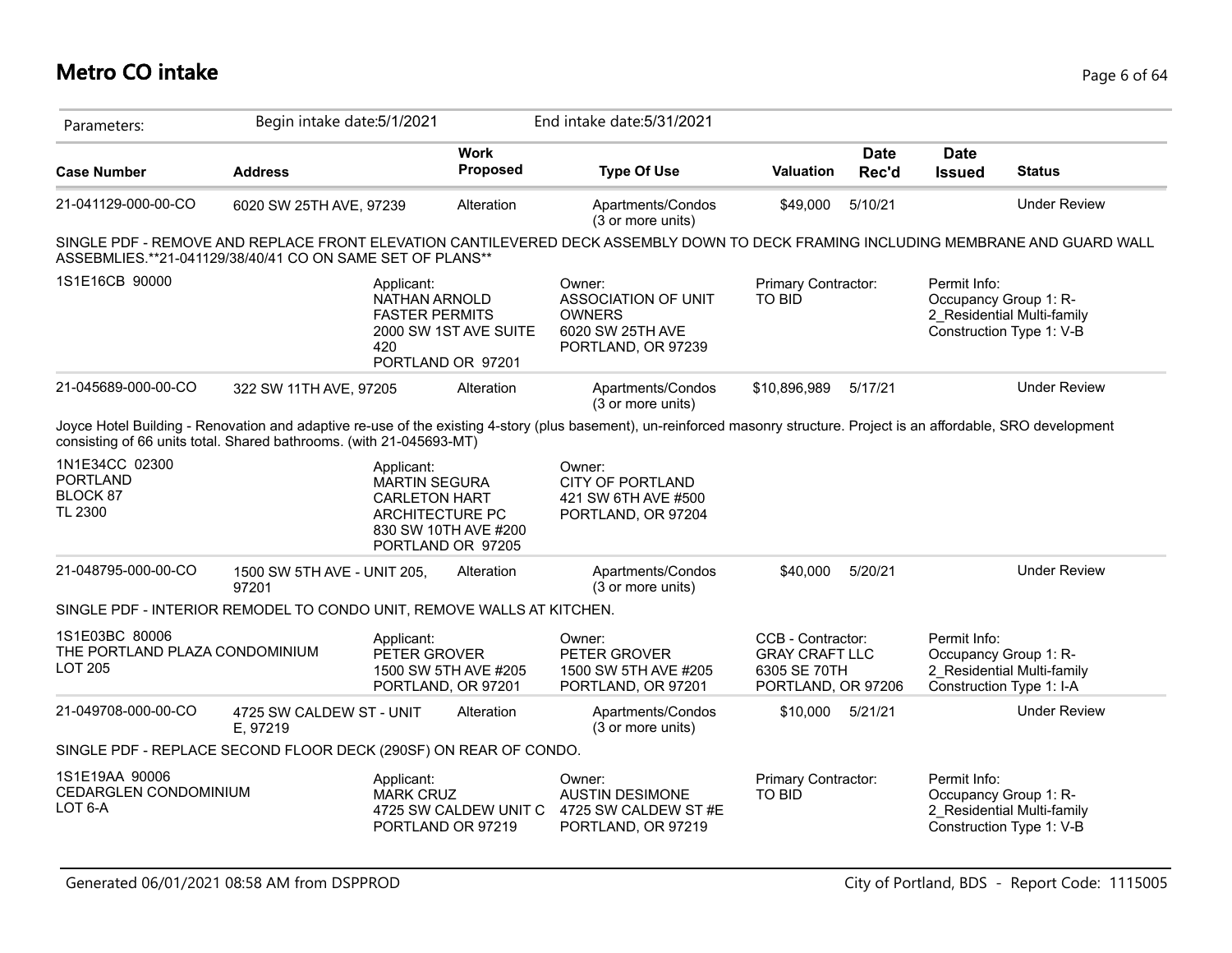# **Metro CO intake** Page 7 of 64

| Parameters:                                              | Begin intake date: 5/1/2021                                        |                                                                                                                                    | End intake date: 5/31/2021                                                                                                                |                                                                                                                                               |                      |                                       |                                                        |
|----------------------------------------------------------|--------------------------------------------------------------------|------------------------------------------------------------------------------------------------------------------------------------|-------------------------------------------------------------------------------------------------------------------------------------------|-----------------------------------------------------------------------------------------------------------------------------------------------|----------------------|---------------------------------------|--------------------------------------------------------|
| <b>Case Number</b>                                       | <b>Address</b>                                                     | <b>Work</b><br>Proposed                                                                                                            | <b>Type Of Use</b>                                                                                                                        | Valuation                                                                                                                                     | <b>Date</b><br>Rec'd | <b>Date</b><br><b>Issued</b>          | <b>Status</b>                                          |
| 21-048901-000-00-CO                                      | 17462 SE POWELL BLVD,<br>97236                                     | Alteration                                                                                                                         | Apartments/Condos<br>(3 or more units)                                                                                                    | \$45,000                                                                                                                                      | 5/24/21              |                                       | <b>Under Review</b>                                    |
|                                                          |                                                                    |                                                                                                                                    | SINGLE PDF - REPLACE DAMAGED INTERIOR FINISHES, WINDOW AND DOORS AND RATED SHEETROCK.                                                     |                                                                                                                                               |                      |                                       |                                                        |
| 1S3E07DC 01100                                           |                                                                    | Applicant:<br>SUGANDHA PAI<br>PROPERTY DAMAGE<br><b>SOLUTIONS</b><br>2850 SW Cedar Hills Blvd,<br>Suite 106<br>Beaverton, Or 97005 | Owner:<br><b>GLEN GARDENS</b><br><b>APARTMENTS LLC</b><br>2 PACHECO ST<br>SAN FRANCISCO, CA 94116 CLACKAMAS, OR 97015<br>$-1435$          | CCB - Contractor:<br>PERFORMANCE PLUS<br><b>RESTORATION LLC</b><br>PO BOX 1727                                                                |                      | Permit Info:<br>Occupancy Group 1: R- | 2_Residential Multi-family<br>Construction Type 1: V-B |
| 21-049573-000-00-CO                                      | 2661 SE 160TH AVE, 97236                                           | Alteration                                                                                                                         | Apartments/Condos<br>(3 or more units)                                                                                                    | \$49,925                                                                                                                                      | 5/24/21              |                                       | <b>Under Review</b>                                    |
| WALLS, AND 19 UPPER FLOOR JOISTS                         |                                                                    |                                                                                                                                    | SINGLE PDF - FIRE DAMAGE REPAIR OF 4-UNIT APARTMENT BUILDING; INCLUDES REPLACEMENT OF ENTIRE ROOF STRUCTURE, 23 LINEAL FEET OF EXTERIOR   |                                                                                                                                               |                      |                                       |                                                        |
| 1S2E12AA 03300<br>SECTION 12 1S 2E<br>TL 3300 0.84 ACRES | <b>LLC</b>                                                         | Applicant:<br><b>SCOTT BENTHIN</b><br><b>BENTHIN DESIGN GROUP</b><br>P.O. BOX 42<br>BEAVERCREEK OR 97004                           | Owner:<br>THU HONG HUYNH<br>4545 NE 121ST PL<br>PORTLAND, OR 97220<br>Owner:<br><b>VAN PHAN</b><br>4545 NE 121ST PL<br>PORTLAND, OR 97220 | CCB - Contractor:<br>FIRE INDUSTRY<br><b>RESTORATION</b><br><b>EXPERTS INC</b><br><b>PO BOX 51</b><br>GLADSTONE, OR 97027                     |                      | Permit Info:<br>Occupancy Group 1: R- | 2 Residential Multi-family<br>Construction Type 1: V-B |
| 21-049317-000-00-CO                                      | 12454 NE GLISAN ST, 97230                                          | Alteration                                                                                                                         | Apartments/Condos<br>(3 or more units)                                                                                                    | \$13,656                                                                                                                                      | 5/25/21              |                                       | <b>Under Review</b>                                    |
|                                                          | SINGLE PDF - VOLUNTARY FOUNDATION UNDERPINNING USING 6 PUSH PIERS. |                                                                                                                                    |                                                                                                                                           |                                                                                                                                               |                      |                                       |                                                        |
| 1N2E35CB 02600<br><b>MENLO PK</b><br>LOT 1 TL 2600       |                                                                    | Applicant:<br><b>Emily Singleton</b><br>TerraFirma Foundation<br>Systems<br>13110 SW Wall St.<br><b>Tigard, OR 97223</b>           | Owner:<br><b>FAIRWAY APTS LLC</b><br>12780 SE EMIKO CT<br>HAPPY VALLEY, OR 97086                                                          | CCB - Contractor:<br><b>TERRAFIRMA</b><br><b>FOUNDATION REPAIR</b><br><b>INC</b><br>761 NE GARDEN<br><b>VALLEY BLVD</b><br>ROSEBURG, OR 97470 |                      | Permit Info:<br>Occupancy Group 1: R- | 2 Residential Multi-family<br>Construction Type 1: V-B |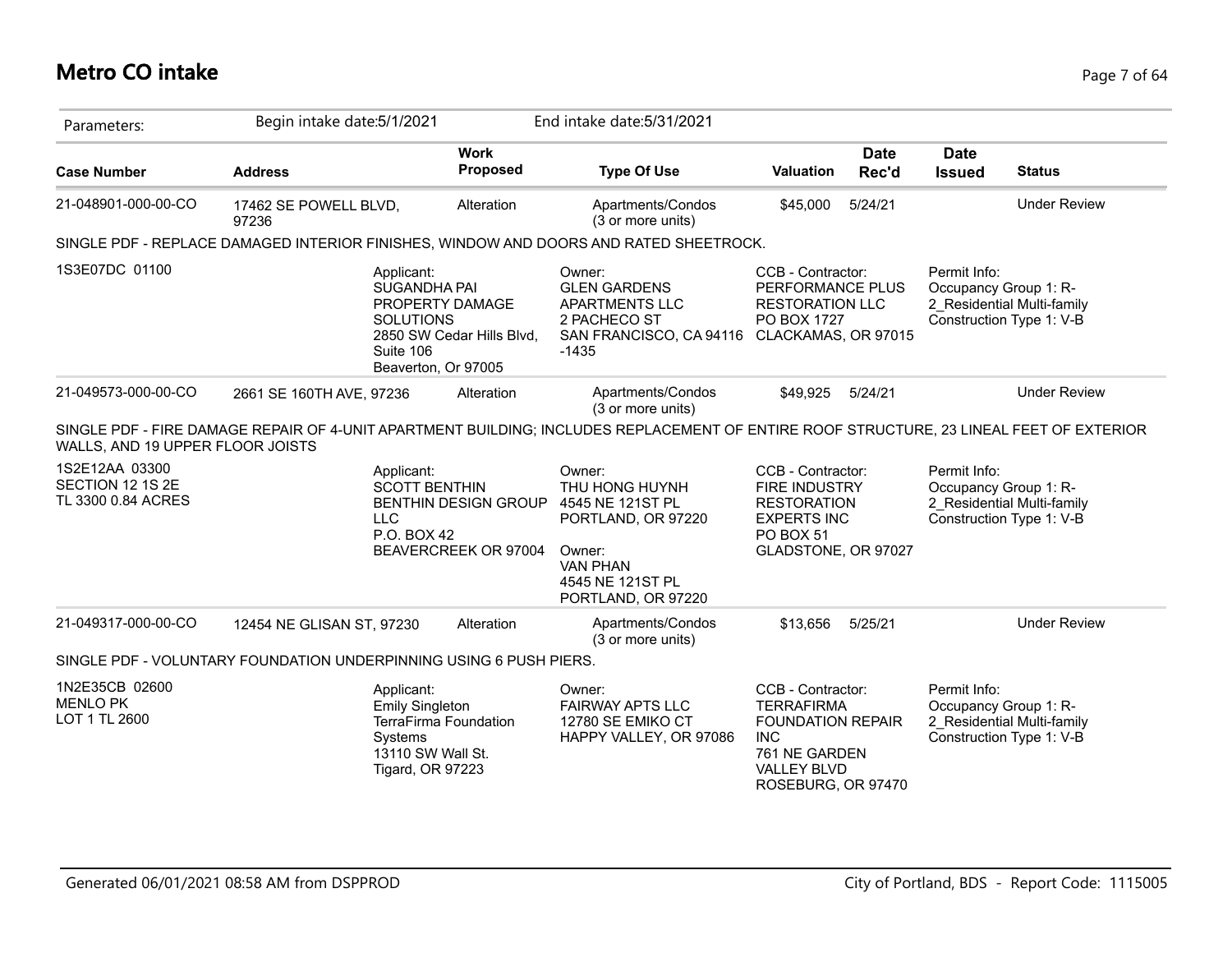| Parameters:                                                                                                      | Begin intake date: 5/1/2021   |                                                                                |                                                                | End intake date: 5/31/2021                                                                                                           |                                                                                                                                               |                      |                                       |                                                        |
|------------------------------------------------------------------------------------------------------------------|-------------------------------|--------------------------------------------------------------------------------|----------------------------------------------------------------|--------------------------------------------------------------------------------------------------------------------------------------|-----------------------------------------------------------------------------------------------------------------------------------------------|----------------------|---------------------------------------|--------------------------------------------------------|
| <b>Case Number</b>                                                                                               | <b>Address</b>                |                                                                                | <b>Work</b><br><b>Proposed</b>                                 | <b>Type Of Use</b>                                                                                                                   | <b>Valuation</b>                                                                                                                              | <b>Date</b><br>Rec'd | <b>Date</b><br><b>Issued</b>          | <b>Status</b>                                          |
| 21-043933-000-00-CO                                                                                              | 65 SW YAMHILL ST, 97204       |                                                                                | Alteration                                                     | Apartments/Condos<br>(3 or more units)                                                                                               | \$2,000                                                                                                                                       | 5/27/21              | 5/28/21                               | Issued                                                 |
| SINGLE PDF - FIRE ESCAPE LOAD TESTING FOR CERTIFICATION AND STRUCTURAL REPAIR.                                   |                               |                                                                                |                                                                |                                                                                                                                      |                                                                                                                                               |                      |                                       |                                                        |
| 1S1E03BA 01400<br><b>PORTLAND</b><br><b>BLOCK3</b><br>LOT 4&5 TL 1400                                            |                               | Applicant:<br><b>DONIA BRADEN</b><br>PO BOX 3804                               | NJP CONSTRUCTION, LLC PO BOX 1862<br>TUALATIN, OR 97062        | Owner:<br>YAMHILL GROUP LLC<br>LAKE OSWEGO, OR 97035-<br>0609                                                                        | CCB - Contractor:<br><b>BRADEN ENTERPRISE</b><br><b>CORP</b><br>PO BOX 3804<br>TUALATIN, OR 97062                                             |                      | Permit Info:<br>Occupancy Group 1: R- | 2 Residential Multi-family<br>Construction Type 1: V-B |
| 21-050144-000-00-CO                                                                                              | 2210 NW FLANDERS ST,<br>97210 |                                                                                | Alteration                                                     | Apartments/Condos<br>(3 or more units)                                                                                               | \$98,000 5/27/21                                                                                                                              |                      |                                       | <b>Under Review</b>                                    |
|                                                                                                                  |                               |                                                                                |                                                                | SINGLE PDF - VOLUNTARY SEISMIC UPGRADE TO INCLUDE NEW I-BEAMS AT BASEMENT WALLS AND HELICAL PIERS AT CRAWLSPACE                      |                                                                                                                                               |                      |                                       |                                                        |
| 1N1E33CA 02600<br><b>MEADS ADD</b><br>BLOCK <sub>3</sub><br><b>LOT 1&amp;2</b>                                   |                               | Applicant:<br><b>EMILY SINGLETON</b><br><b>TERRAFIRMA</b><br><b>FOUNDATION</b> | 7910 SW HUNZIKER ST<br>PORTLAND, OR 97223                      | Owner:<br>N2DEEP LLP<br>2210 NW FLANDERS ST<br>PORTLAND, OR 97210-3408                                                               | CCB - Contractor:<br><b>TERRAFIRMA</b><br><b>FOUNDATION REPAIR</b><br><b>INC</b><br>761 NE GARDEN<br><b>VALLEY BLVD</b><br>ROSEBURG, OR 97470 |                      | Permit Info:                          | Construction Type 1: V-B                               |
| 19-228848-REV-01-CO                                                                                              | 4926 N LOMBARD ST, 97203      |                                                                                | Alteration                                                     | Assembly                                                                                                                             | \$1,500 5/6/21                                                                                                                                |                      | 5/24/21                               | Issued                                                 |
|                                                                                                                  |                               |                                                                                |                                                                | SINGLE PDF - VALUE ADDED REVISION TO ELIMINATE F2 SCREENING AND INSTALL FULL SIGHT-OBSCURING GATE AND OTHER DETAILS FOR TRASH COVER. |                                                                                                                                               |                      |                                       |                                                        |
| 1N1E08CC 05300                                                                                                   |                               | Applicant:<br><b>JEREMY KARAS</b>                                              | LEANTO ARCHITECTURE<br>5004 N MONTANA AVE<br>PORTLAND OR 97217 | Owner:<br>RAINMAKER INVESTMENTS PHILLIP W CHANG<br><b>LLC</b><br>2541 SW SHERWOOD DR<br>PORTLAND, OR 97201                           | CCB - Contractor:<br>PHILLIP W CHANG<br>410 S BEAVERCREEK<br><b>RD STE 513</b><br>OREGON CITY, OR<br>97045                                    |                      |                                       |                                                        |
| 20-146115-DFS-02-CO                                                                                              | 2400 NE BROADWAY, 97232       |                                                                                | Alteration                                                     | Assembly                                                                                                                             | \$30,583                                                                                                                                      | 5/12/21              |                                       | <b>Under Review</b>                                    |
| SINGLE PDF - DFS FOR WALK-IN COOLER                                                                              |                               |                                                                                |                                                                |                                                                                                                                      |                                                                                                                                               |                      |                                       |                                                        |
| 1N1E25CC 14300<br>CARTERS ADD TO E P<br>BLOCK <sub>2</sub><br>W 1' OF LOT 2 EXC PT IN ST<br>LOT 3&4 EXC PT IN ST |                               | Applicant:<br><b>JEFF BROWN</b><br>ROYAL MECHANICAL<br>PO BOX 86               | SHERWOOD OR 97140                                              | Owner:<br>HARDER DAY LLC<br>PO BOX 18098<br>PORTLAND, OR 97218                                                                       | CCB - Contractor:<br>ROYAL MECHANICAL<br><b>LLC</b><br>PO BOX 86<br>SHERWOOD, OR 97140                                                        |                      |                                       |                                                        |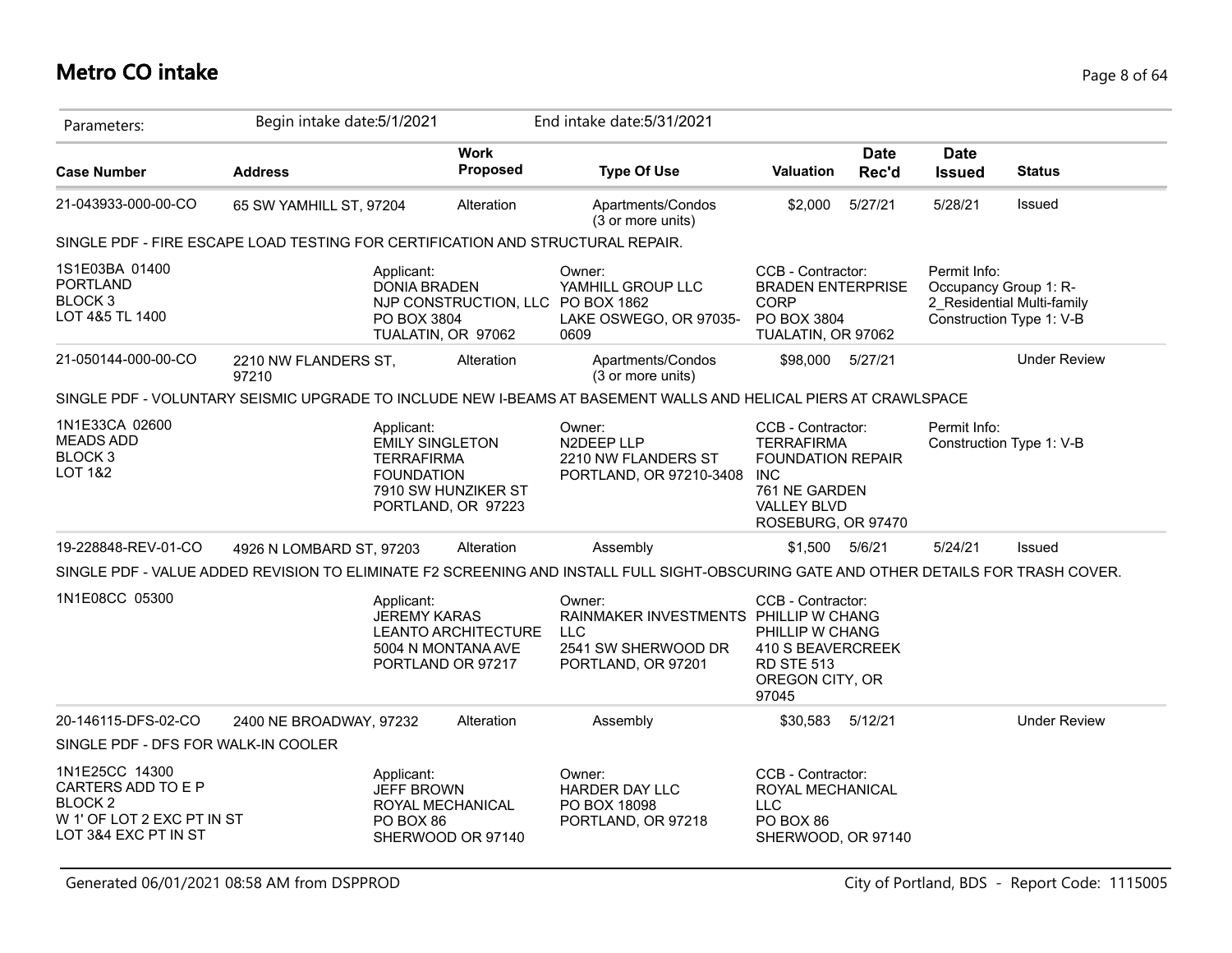# **Metro CO intake** Page 9 of 64

| Parameters:                                                                                                      | Begin intake date: 5/1/2021   |                                                          |                                                                     | End intake date: 5/31/2021                                                                                                          |                                                                                                                                |                      |                                      |                                                     |
|------------------------------------------------------------------------------------------------------------------|-------------------------------|----------------------------------------------------------|---------------------------------------------------------------------|-------------------------------------------------------------------------------------------------------------------------------------|--------------------------------------------------------------------------------------------------------------------------------|----------------------|--------------------------------------|-----------------------------------------------------|
| <b>Case Number</b>                                                                                               | <b>Address</b>                |                                                          | <b>Work</b><br>Proposed                                             | <b>Type Of Use</b>                                                                                                                  | <b>Valuation</b>                                                                                                               | <b>Date</b><br>Rec'd | <b>Date</b><br><b>Issued</b>         | <b>Status</b>                                       |
| 19-215036-REV-01-CO                                                                                              | 1210 NW 10TH AVE, 97209       |                                                          | Alteration                                                          | Assembly                                                                                                                            | \$0                                                                                                                            | 5/12/21              |                                      | <b>Under Review</b>                                 |
|                                                                                                                  |                               |                                                          |                                                                     | SINGLE PDF - CHANGES TO MECHANICAL THAT REQUIRE CEILING PLAN REVISIONS AND OTHER INTERIOR APPROVED PLANS. W/19-215050-REV-01-MT     |                                                                                                                                |                      |                                      |                                                     |
| 1N1E34BB 70000<br>PINNACLE CONDOMINIUMS<br><b>GENERAL COMMON ELEMENTS</b>                                        |                               | Applicant:<br>ZAC HORTON<br><b>FASTER PERMITS</b><br>420 | 2000 SW 1ST AVE SUITE<br>PORTLAND, OR 97201                         | Owner:<br>PINNACLE CONDOMINIUMS J & K PROJECT<br><b>OWNERS' ASSN</b><br>809 NW 11TH AVE<br>PORTLAND, OR 97209                       | CCB - Contractor:<br>MANAGEMENT<br><b>CONSULTANTS LLC</b><br>350 MCDONNELL<br><b>STREET</b><br>LEWISVILLE, TX 75057            |                      |                                      |                                                     |
| 20-146115-DFS-03-CO                                                                                              | 2400 NE BROADWAY, 97232       |                                                          | Alteration                                                          | Assembly                                                                                                                            | \$45,000 5/13/21                                                                                                               |                      |                                      | <b>Under Review</b>                                 |
| SINGLE PDF - DFS FOR HANDRAILS, GUARDRAILS & SHIPS LADDER                                                        |                               |                                                          |                                                                     |                                                                                                                                     |                                                                                                                                |                      |                                      |                                                     |
| 1N1E25CC 14300<br>CARTERS ADD TO E P<br>BLOCK <sub>2</sub><br>W 1' OF LOT 2 EXC PT IN ST<br>LOT 3&4 EXC PT IN ST |                               | Applicant:<br><b>Colin Russell</b><br>342 SW 2nd Ave     |                                                                     | Owner:<br>HARDER DAY LLC<br>PO BOX 18098<br>PORTLAND, OR 97218                                                                      | CCB - Contractor:<br>HOWSER STEEL INC<br>8235 N KERBY AVE<br>PORTLAND, OR 97217-<br>1016                                       |                      |                                      |                                                     |
| 21-046390-000-00-CO                                                                                              | 15910 NE SANDY BLVD,<br>97230 |                                                          | Alteration                                                          | Assembly                                                                                                                            | \$125,000                                                                                                                      | 5/14/21              |                                      | <b>Under Review</b>                                 |
| SINGLE PDF - REMODEL CLUBHOUSE, ACCESSIBLE BATHROOM UPGRADE.                                                     |                               |                                                          |                                                                     |                                                                                                                                     |                                                                                                                                |                      |                                      |                                                     |
| 1N2E24DD 00500                                                                                                   |                               | Applicant:<br><b>CHRIS FARIAS</b><br>INC.                | <b>BUILDING RESOURCES</b><br>18386 REDMOND WAY<br>REDMOND, WA 98052 | Owner:<br>FAIRFIELD COLUMBIA<br>RIDGE LLC<br>5355 MIRA SORRENTO PL<br>#100<br>SAN DIEGO, CA 92121                                   | CCB - Contractor:<br><b>BUILDING RESOURCES</b><br><b>INC</b><br>4290 W CHINDEN BLVD<br><b>SUITE B</b><br>GARDEN CITY, ID 83714 |                      | Permit Info:<br>3 Assembly - General | Occupancy Group 1: A-<br>Construction Type 1: V-B   |
| 21-046937-000-00-CO                                                                                              | 1150 NW 17TH AVE, 97209       |                                                          | Alteration                                                          | Assembly                                                                                                                            | \$299,804 5/14/21                                                                                                              |                      |                                      | <b>Under Review</b>                                 |
| KITCHEN AREA, BAR AREA, SEATING AREA, AND THROWING AREA W/21-046938-MT                                           |                               |                                                          |                                                                     | SINGLE PDF - TI FOR FIRST TIME TENANT: CHANGE OF OCCUPANCY FROM B TO A FOR NEW BAR AND RESTAURANT: ADD NEW INTERIOR WALLS TO CREATE |                                                                                                                                |                      |                                      |                                                     |
| 1N1E33AB 00700<br><b>COUCHS ADD</b><br>BLOCK 206<br>N 44.83' OF LOT 7                                            |                               | Applicant:<br>MIKE COYLE<br><b>FASTER PERMITS</b><br>420 | 2000 SW 1ST AVE, STE<br>PORTLAND, OR 97201                          | Owner:<br>NORTHRUP STREET<br><b>PROPERTIES LLC</b><br>1116 NW 17TH AVE<br>PORTLAND, OR 97209-2403                                   | CCB - Contractor:<br><b>WHITE DOG</b><br><b>CONSTRUCTION INC</b><br>1225 NE RUSSET ST<br>PORTLAND, OR 97211                    |                      | Permit Info:<br>2 Restaurant         | Occupancy Group 1: A-<br>Construction Type 1: III-B |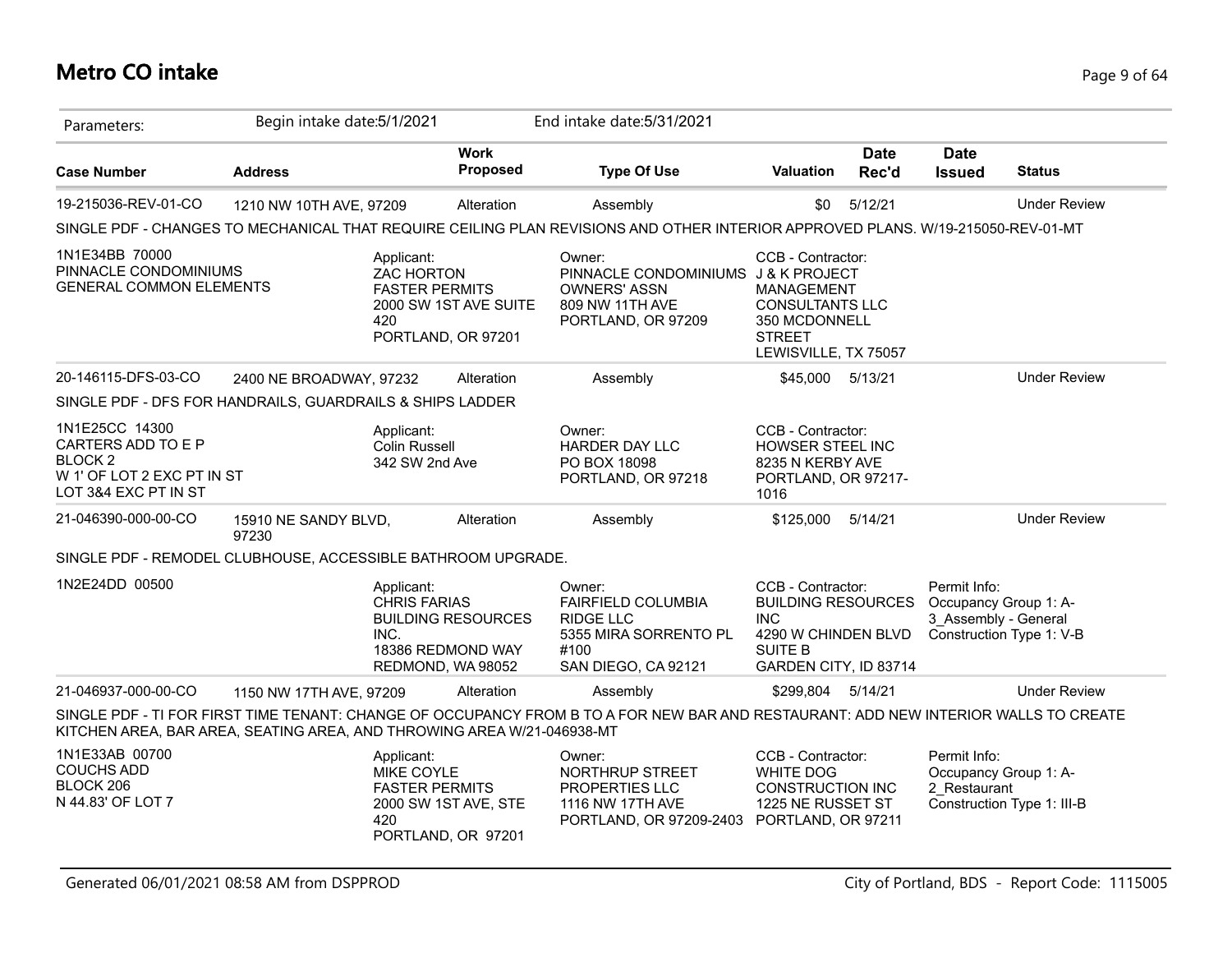## **Metro CO intake** Page 10 of 64

| Parameters:                                                                                                 | Begin intake date: 5/1/2021 |                                                                                                   |                                           | End intake date: 5/31/2021                                                                                                            |                                                                                                                                                                |                      |                                                   |                                                                                    |
|-------------------------------------------------------------------------------------------------------------|-----------------------------|---------------------------------------------------------------------------------------------------|-------------------------------------------|---------------------------------------------------------------------------------------------------------------------------------------|----------------------------------------------------------------------------------------------------------------------------------------------------------------|----------------------|---------------------------------------------------|------------------------------------------------------------------------------------|
| <b>Case Number</b>                                                                                          | <b>Address</b>              |                                                                                                   | <b>Work</b><br>Proposed                   | <b>Type Of Use</b>                                                                                                                    | <b>Valuation</b>                                                                                                                                               | <b>Date</b><br>Rec'd | <b>Date</b><br><b>Issued</b>                      | <b>Status</b>                                                                      |
| 20-146115-REV-04-CO                                                                                         | 2400 NE BROADWAY, 97232     |                                                                                                   | Alteration                                | Assembly                                                                                                                              | \$500                                                                                                                                                          | 5/17/21              |                                                   | <b>Under Review</b>                                                                |
|                                                                                                             |                             |                                                                                                   |                                           | SINGLE PDF - VALUE-ADDED REVISION TO ADD STAIR RISER TO TOP OF STAIRS AT NORTH ENTRY AND CHANGE FLOOR SLOPES IN BASEMENT VESTIBULE.   |                                                                                                                                                                |                      |                                                   |                                                                                    |
| 1N1E25CC 14300<br>CARTERS ADD TO E P<br><b>BLOCK2</b><br>W 1' OF LOT 2 EXC PT IN ST<br>LOT 3&4 EXC PT IN ST |                             | Applicant:<br>REBECCA MORELLO<br>OPEN CONCEPT<br><b>ARCHITECTURE</b>                              | 208 NW 21ST AVE #201<br>PORTLAND OR 97209 | Owner:<br>HARDER DAY LLC<br>PO BOX 18098<br>PORTLAND, OR 97218                                                                        | CCB - Contractor:<br><b>SWINERTON BUILDERS</b><br><b>INC</b><br>2001 CLAYTON ROAD<br>7TH FLOOR LEGAL<br>CONCORD, CA 94520                                      |                      |                                                   |                                                                                    |
| 21-048058-000-00-CO                                                                                         | 3003 NE ALBERTA ST, 97211   |                                                                                                   | Alteration                                | Assembly                                                                                                                              | \$480,000 5/18/21                                                                                                                                              |                      |                                                   | <b>Under Review</b>                                                                |
|                                                                                                             |                             |                                                                                                   |                                           | SINGLE PDF - TWO TENANT IMPROVEMENTS - COFFEE SHOP TI IN RETAIL 5 AND A RESTAURANT TI IN RETAIL 3. SHELL PERMIT IS 20-159594-CO.      |                                                                                                                                                                |                      |                                                   |                                                                                    |
| 1N1E24BA 19700<br><b>FOXCHASE ADD</b><br>BLOCK 14<br>INC STRIPS OF & ADJ LOT 9<br>LOT <sub>10</sub>         |                             | Applicant:<br><b>MEGHAN EUBANK</b><br><b>YBA ARCHITECTS</b>                                       | 123 NW 2ND AVE #204<br>PORTLAND, OR 97209 | Owner:<br>HMS ALBERTA ALLEY LLC<br>6712 N CUTTER CIR<br>PORTLAND, OR 97217                                                            | CCB - Contractor:<br><b>MICHAEL CARRIGG</b><br><b>ANDERSEN</b><br><b>CONSTRUCTION</b><br>COMPANY OF OREGON<br><b>LLC</b><br>PO BOX 6712<br>PORTLAND, OR 97228  |                      | Permit Info:<br>2 Restaurant<br>Type $1$ ): $V-B$ | Occupancy Group 1: A-<br>Construction Type 1: V-B<br>Construction Type 2 (formerly |
| 20-169446-REV-01-CO                                                                                         | 1625 SW ALDER ST, 97205     |                                                                                                   | Alteration                                | Assembly                                                                                                                              | \$50,000 5/25/21                                                                                                                                               |                      |                                                   | <b>Under Review</b>                                                                |
| PERMIT, HVAC UNDER SEPARATE PERMIT                                                                          |                             |                                                                                                   |                                           | SINGLE PDF - VALUE-ADDED REVISION TO BUILD NEW DEMISING WALLS, RESTROOM AND STORAGE ROOM TO BE DONE WITH SLAB WORK. NO OCCUPANCY THIS |                                                                                                                                                                |                      |                                                   |                                                                                    |
| 1N1E33DC 00200                                                                                              |                             | Applicant:<br>Pam Deegan<br><b>Western Construction</b><br><b>Services</b><br>Vancouver, WA 98661 | 2300 E 3rd Loop, Ste 110                  | Owner:<br>ALTA BURNSIDE LLC<br>3715 NORTHSIDE PKWY<br>NW #4-600<br>ATLANTA, GA 30327                                                  | CCB - Contractor:<br>PAT BRADY<br><b>WESTERN</b><br><b>CONSTRUCTION</b><br>SERVICES INC A CORP<br>OF WA<br>2300 E 3RD LOOP SUITE<br>110<br>VANCOUVER, WA 98661 |                      |                                                   |                                                                                    |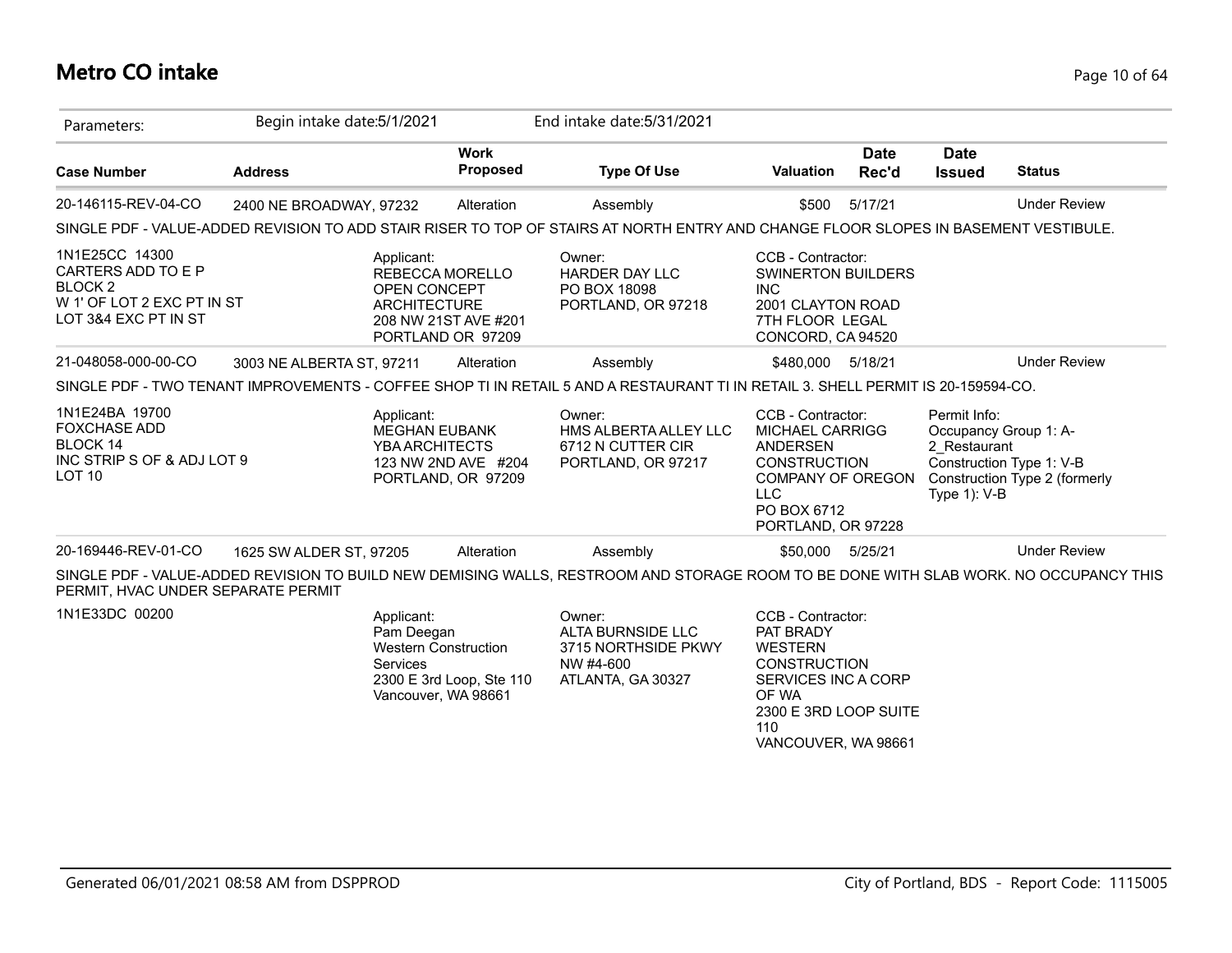## **Metro CO intake** Page 11 of 64

| Parameters:                                                                                     | Begin intake date: 5/1/2021                                              |                                                                                                       | End intake date: 5/31/2021                                                                                                               |                                                                                                                                      |                      |                                                       |                          |
|-------------------------------------------------------------------------------------------------|--------------------------------------------------------------------------|-------------------------------------------------------------------------------------------------------|------------------------------------------------------------------------------------------------------------------------------------------|--------------------------------------------------------------------------------------------------------------------------------------|----------------------|-------------------------------------------------------|--------------------------|
| <b>Case Number</b>                                                                              | <b>Address</b>                                                           | <b>Work</b><br><b>Proposed</b>                                                                        | <b>Type Of Use</b>                                                                                                                       | <b>Valuation</b>                                                                                                                     | <b>Date</b><br>Rec'd | <b>Date</b><br><b>Issued</b>                          | <b>Status</b>            |
| 21-050740-000-00-CO                                                                             | 3110 N GOING ST, 97217                                                   | Alteration                                                                                            | Assembly                                                                                                                                 | \$60,000                                                                                                                             | 5/27/21              |                                                       | <b>Under Review</b>      |
|                                                                                                 | SINGLE PDF - CHANGE THE SLOPE OF THE EXISTING MANSARD ROOF TO A HIP ROOF |                                                                                                       |                                                                                                                                          |                                                                                                                                      |                      |                                                       |                          |
| 1N1E21 01000<br>PARTITION PLAT 1990-69<br>LOT 1 TL 1000                                         | Applicant:                                                               | FATHULLAH ZAMANI<br><b>EXCELLENCE</b><br><b>ENGINEERED</b><br>1801 GRAND BLVD<br>SCHENECTADY NY 12309 | Owner:<br>PORT OF PORTLAND<br>P O BOX 182571<br>COLUMBUS, OH 43218-<br>2571                                                              | Primary Contractor:<br><b>TO BID</b>                                                                                                 |                      |                                                       |                          |
| 21-050772-000-00-CO                                                                             | 3606 SW BARBUR BLVD,<br>97239                                            | Alteration                                                                                            | Assembly                                                                                                                                 | \$164,095                                                                                                                            | 5/27/21              |                                                       | <b>Under Review</b>      |
| <b>EQUIPMENT</b>                                                                                |                                                                          |                                                                                                       | SINGLE PDF - FIRE DAMAGE REPAIR LIKE-FOR-LIKE - REPLACE FIRE DAMAGED ROOF SHEATHING, ROOFING, INSULATION, INTERIOR FINISHES, AND KITCHEN |                                                                                                                                      |                      |                                                       |                          |
| 1S1E10CB 02200<br><b>CARUTHERS ADD</b><br>BLOCK 150<br>W 50' OF LOT 1&2<br>LOT 7&8 EXC PT IN ST | Applicant:<br><b>PDS LLC</b>                                             | ROBERT HAYDEN<br>3344 NE 25TH AVE<br>PORTLAND, OR 97212                                               | Owner:<br><b>ELSIE MCFARLAND</b><br>3606 SW BARBUR BLVD<br>PORTLAND, OR 97239                                                            | CCB - Contractor:<br>PROBUILD<br><b>CONTRACTORS LLC</b><br>6710 N CATLIN AVENUE<br>PORTLAND, OR 97203                                |                      | Permit Info:<br>Occupancy Group 1: A-<br>2 Restaurant | Construction Type 1: V-B |
| 21-051450-000-00-CO                                                                             | 11235 NE GLISAN ST, 97220                                                | Alteration                                                                                            | Assembly                                                                                                                                 | \$50,000                                                                                                                             | 5/31/21              |                                                       | <b>Under Review</b>      |
|                                                                                                 |                                                                          |                                                                                                       | SINGLE PDF - EXPAND ENTRY FROM SINGLE TO DOUBLE DOOR, NEW CANOPY, REPLACE SIDING ON PARAPET.                                             |                                                                                                                                      |                      |                                                       |                          |
| 1N2E34AC 07500<br>SECTION 34 1N 2E<br>TL 7500 0.16 ACRES                                        | Applicant:<br><b>DON TITUS</b><br>LLC                                    | <b>RESIDENTIAL DESIGNER</b><br>5138 SE 115TH AVE<br>PORTLAND OR 97266                                 | Owner:<br><b>GOSPEL OUTREACH OF</b><br>PORTLAND INC<br>11235 NE GLISAN ST<br>PORTLAND, OR 97220                                          | CCB - Contractor:<br><b>THOMAS ACHATZ</b><br>THOMAS C ACHATZ<br>17530 SE SUNNYSIDE<br><b>RD</b><br>BORING, OR 97009-9275             |                      |                                                       |                          |
| 21-042346-000-00-CO                                                                             | 2512 SE GLADSTONE ST,<br>97202                                           | Alteration                                                                                            | <b>Business</b>                                                                                                                          | \$4,500 5/3/21                                                                                                                       |                      |                                                       | Approved to Issue        |
|                                                                                                 |                                                                          |                                                                                                       | SINGLE PDF - STORM DAMAGE REPAIR, PLEASE PRIORITIZE. REPLACE EXISTING FAILED ROOF BEAM. SEE 21-016196-DB                                 |                                                                                                                                      |                      |                                                       |                          |
| 1S1E12CC 02800<br><b>SPANTONS ADD</b><br><b>BLOCK1</b><br>LOT 11-13                             | Applicant:<br>97213                                                      | <b>MELISSA MEINERS</b><br>KOBLE CREATIVE<br>3405 NE 46TH AVE<br>PORTLAND OREGON                       | Owner:<br><b>JR CASE ENTERPRISES</b><br><b>LLC</b><br>2309 NE KNOTT ST<br>PORTLAND, OR 97212-3431                                        | CCB - Contractor:<br><b>REMODEL</b><br><b>ENHANCEMENTS &amp;</b><br><b>CONSTRUCTION INC</b><br>2871 SE VIRGINIA<br>GRESHAM, OR 97080 |                      |                                                       |                          |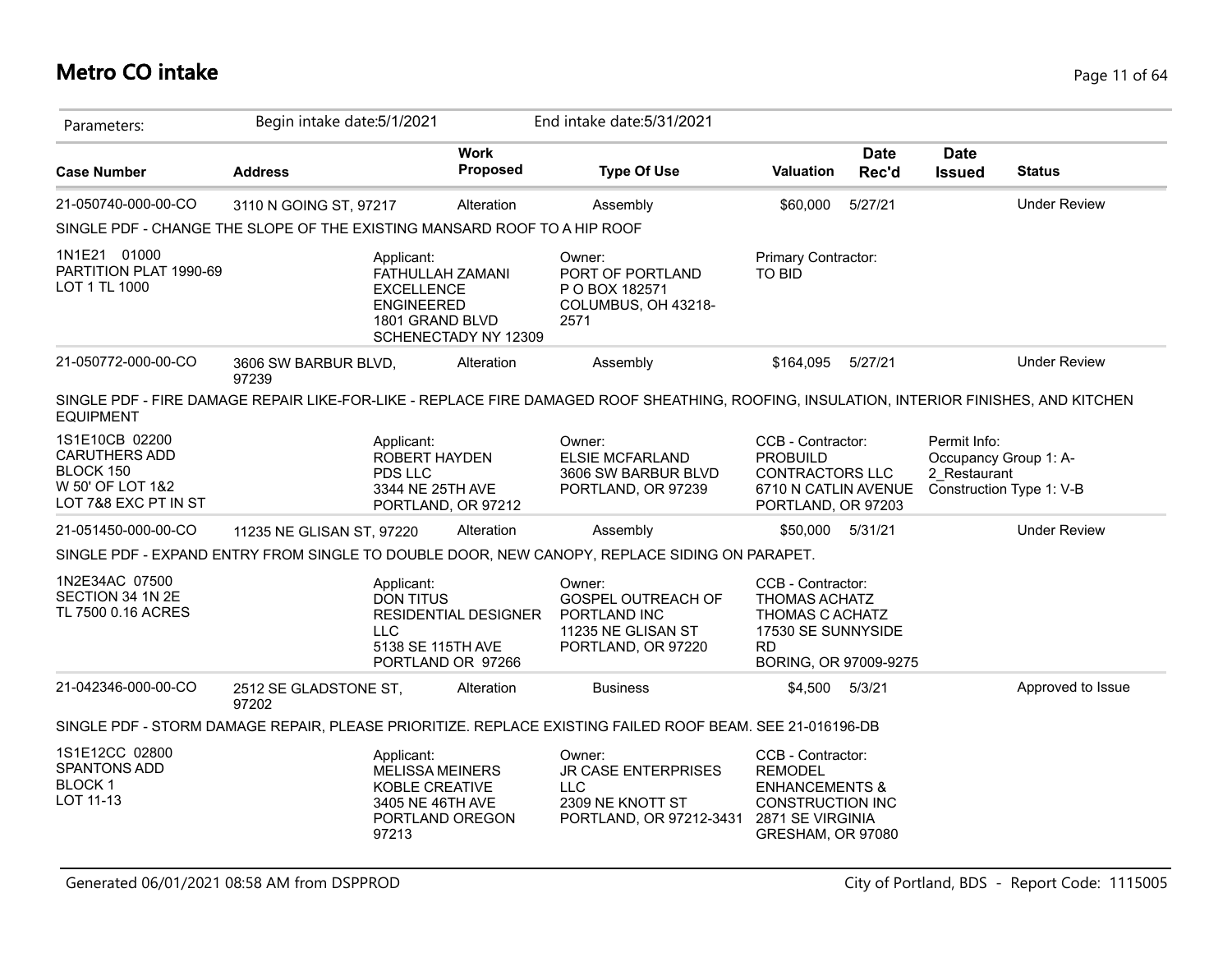# **Metro CO intake** Page 12 of 64

| Parameters:                                                             | Begin intake date: 5/1/2021                                                                                                                                                                                                                                                                                                                                                                         |                                                                  | End intake date: 5/31/2021                                                                                                                                                                           |                                                                                                         |                      |                                                                                              |                                                             |
|-------------------------------------------------------------------------|-----------------------------------------------------------------------------------------------------------------------------------------------------------------------------------------------------------------------------------------------------------------------------------------------------------------------------------------------------------------------------------------------------|------------------------------------------------------------------|------------------------------------------------------------------------------------------------------------------------------------------------------------------------------------------------------|---------------------------------------------------------------------------------------------------------|----------------------|----------------------------------------------------------------------------------------------|-------------------------------------------------------------|
| <b>Case Number</b>                                                      | <b>Address</b>                                                                                                                                                                                                                                                                                                                                                                                      | <b>Work</b><br>Proposed                                          | <b>Type Of Use</b>                                                                                                                                                                                   | <b>Valuation</b>                                                                                        | <b>Date</b><br>Rec'd | <b>Date</b><br><b>Issued</b>                                                                 | <b>Status</b>                                               |
| 21-041952-000-00-CO                                                     | 2324 SE BELMONT ST, 97214                                                                                                                                                                                                                                                                                                                                                                           | Alteration                                                       | <b>Business</b>                                                                                                                                                                                      | \$12,000                                                                                                | 5/4/21               |                                                                                              | <b>Under Review</b>                                         |
|                                                                         | SINGLE PDF - REHABILITATIVE ALTERATIONS TO RESOLVE CONCERNS IDENTIFIED IN VIOLATION LETTER 18-218897-VI. WORK INCLUDES DEMOLISHING PART OF<br>UNPERMITTED MEZZANINE AND KEEPING PART TO BE USED A CEILING AND RETAIN SOME UNPERMITTED WALLS. CONSTRUCT NEW WALLS, DOORS AND<br>INTERIOR RELITES. MODIFY RESTROOM TO IMPROVE ACCESSIBILITY. CHANGE OF OCCUPANCY FOR CERAMICS STUDIO AND RETAIL AREA. |                                                                  |                                                                                                                                                                                                      |                                                                                                         |                      |                                                                                              |                                                             |
| 1S1E02AA 07900<br><b>TILTONS ADD</b><br><b>BLOCK 5</b><br><b>LOT 11</b> | Applicant:<br><b>MARTIN HILDEN</b><br>935 SE ALDER ST<br>PORTLAND OR 97214                                                                                                                                                                                                                                                                                                                          | <b>DECA ARCHITECTURE</b>                                         | Owner:<br>BURCHFIELD, KATHERINE<br><b>ATR</b><br>4359 NE GLISAN ST<br>PORTLAND, OR 97213-1641<br>Owner:<br><b>BURCHFIELD, CHARLES L</b><br><b>TR</b><br>4359 NE GLISAN ST<br>PORTLAND, OR 97213-1641 | Primary Contractor:<br><b>TO BID</b>                                                                    |                      |                                                                                              |                                                             |
| 21-042033-000-00-CO                                                     | 3540 NW ST HELENS RD,<br>97210                                                                                                                                                                                                                                                                                                                                                                      | Alteration                                                       | <b>Business</b>                                                                                                                                                                                      | \$96,000                                                                                                | 5/4/21               |                                                                                              | <b>Under Review</b>                                         |
| ADA PARKING.                                                            | SINGLE PDF - TENANT IMPROVEMENT, NEW INTERIOR WALLS TO CREATE OFFICE IN EXISTING WAREHOUSE. NEW OVERHEAD DOOR AT NORTH EXTERIOR WALL,                                                                                                                                                                                                                                                               |                                                                  |                                                                                                                                                                                                      |                                                                                                         |                      |                                                                                              |                                                             |
| 1N1E30AA 00300                                                          | Applicant:<br><b>DAN YOUNG</b><br><b>OREGON BUSINESS</b><br><b>ARCHITECTURE</b><br>PO BOX 80301<br>PORTLAND OR 97280                                                                                                                                                                                                                                                                                |                                                                  | Owner:<br>3530 NOSSA LLC<br>610 SW ALDER ST #1221<br>PORTLAND, OR 97205                                                                                                                              | CCB - Contractor:<br><b>WALEN</b><br><b>CONSTRUCTION LLC</b><br>PO BOX 2267<br>WILSONVILLE, OR<br>97070 |                      | Permit Info:<br>Off., Med.Off., Pub.Bldg.<br>Construction Type 1: III-B<br>Type $1$ ): III-B | Occupancy Group 1: B_Bank,<br>Construction Type 2 (formerly |
| 21-042136-000-00-CO                                                     | 1225 N KILLINGSWORTH ST,<br>97217                                                                                                                                                                                                                                                                                                                                                                   | Alteration                                                       | <b>Business</b>                                                                                                                                                                                      | \$65,000                                                                                                | 5/4/21               |                                                                                              | <b>Under Review</b>                                         |
|                                                                         | SINGLE PDF - TENANT IMPROVEMENT FOR NEW RESTAURANT.                                                                                                                                                                                                                                                                                                                                                 |                                                                  |                                                                                                                                                                                                      |                                                                                                         |                      |                                                                                              |                                                             |
| 1N1E15CC 15700                                                          | Applicant:<br><b>DARIN BOUSKA</b>                                                                                                                                                                                                                                                                                                                                                                   | NW PRECISION DESIGN<br>17407 SW INKSTER DR<br>SHERWOOD, OR 97140 | Owner:<br>CG OR 1 LLC<br>1503 OFFICERS ROW<br>VANCOUVER, WA 98661                                                                                                                                    | CCB - Contractor:<br>SMITH ARNOLD INC<br>PO BOX 19742<br>PORTLAND, OR 97280                             |                      | Permit Info:<br>Off., Med.Off., Pub.Bldg.<br>Construction Type 1: V-B                        | Occupancy Group 1: B_Bank,                                  |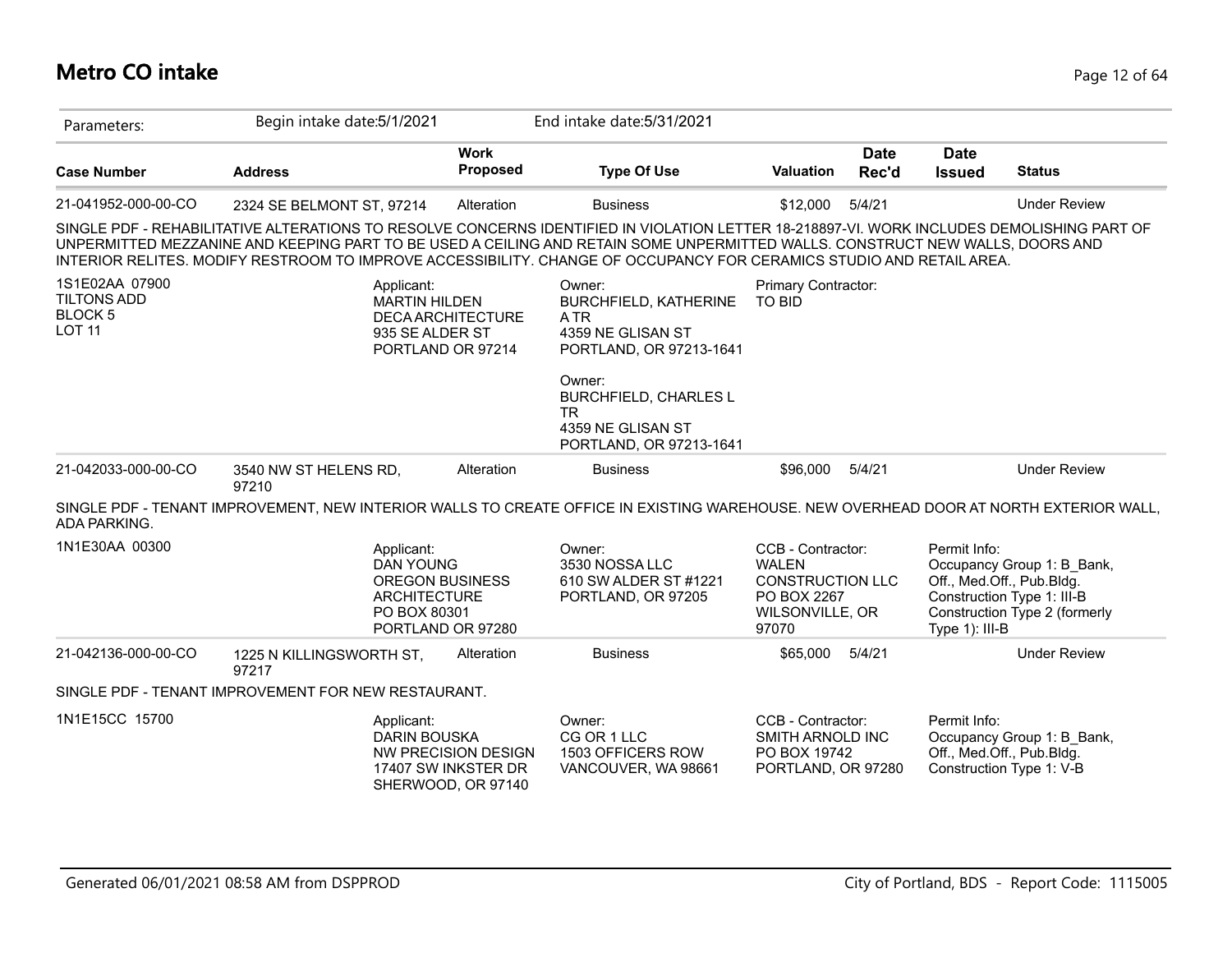# **Metro CO intake** Page 13 of 64

| Parameters:                                                      | Begin intake date: 5/1/2021                                                                                                                                                                                                                                                 |                                                                          | End intake date: 5/31/2021                                                                                                 |                                                                                                                                                |                      |                              |                                                                                       |
|------------------------------------------------------------------|-----------------------------------------------------------------------------------------------------------------------------------------------------------------------------------------------------------------------------------------------------------------------------|--------------------------------------------------------------------------|----------------------------------------------------------------------------------------------------------------------------|------------------------------------------------------------------------------------------------------------------------------------------------|----------------------|------------------------------|---------------------------------------------------------------------------------------|
| <b>Case Number</b>                                               | <b>Address</b>                                                                                                                                                                                                                                                              | <b>Work</b><br>Proposed                                                  | <b>Type Of Use</b>                                                                                                         | <b>Valuation</b>                                                                                                                               | <b>Date</b><br>Rec'd | <b>Date</b><br><b>Issued</b> | <b>Status</b>                                                                         |
| 20-225970-REV-01-CO                                              | 5001 N LAGOON AVE, 97217                                                                                                                                                                                                                                                    | Alteration                                                               | <b>Business</b>                                                                                                            | \$5,000                                                                                                                                        | 5/4/21               | 5/18/21                      | Issued                                                                                |
| CONTRACTOR.                                                      | SINGLE PDF - VALUE ADDED REVISION TO RELOCATE EXISTING SPRINKLER VALVE ROOM CURRENTLY LOCATED ON LEVEL 2 TO AN EXISTING SPACE ON LEVEL 1.<br>A SEPARATE PERMIT FOR RELOCATING THE EXISTING LEVEL 2 FIRE SPRINKLER VALVING AND EQUIPMENT WILL BE OBTAINED BY FIRE PROTECTION |                                                                          |                                                                                                                            |                                                                                                                                                |                      |                              |                                                                                       |
| 1N1E20A 00700<br>SECTION 20 1N 1E<br>TL 700 2.67 ACRES           | Applicant:<br>MICHELLE SCHULZ<br><b>SUITE 300</b><br><b>USA</b>                                                                                                                                                                                                             | <b>GBD ARCHITECTS INC</b><br>1120 NW COUCH STREET,<br>PORTLAND OR 97209  | Owner:<br>ESTEY, JOHN R TR<br>13363 GOODALL RD<br>LAKE OSWEGO, OR 97034                                                    | CCB - Contractor:<br>MILLENNIUM BUILDING<br>SERVICES INC<br>5909 N CUTTER CIRCLE<br>PORTLAND, OR 97217                                         |                      |                              |                                                                                       |
| 21-042409-000-00-CO                                              | 2085 S RIVER PKWY, 97201                                                                                                                                                                                                                                                    | Alteration                                                               | <b>Business</b>                                                                                                            | \$186.927                                                                                                                                      | 5/4/21               |                              | <b>Under Review</b>                                                                   |
| CASEWORK.                                                        | SINGLE PDF - TI FOR FIRST TIME TENANT - CHANGE OF OCCUPANCY FROM M TO B - FIRST FLOOR NE TENANT SPACE - NEW INTERIOR PARTITIONS TO CREATE<br>OFFICES, CONFERENCE ROOM, BREAK ROOM, STORAAGE, TWO RESTROOMS (ONE ACCESSIBLE), AND OPEN AREAS. DOORS, INTERNAL RELITES, NEW   |                                                                          |                                                                                                                            |                                                                                                                                                |                      |                              |                                                                                       |
| 1S1E03CD 00800                                                   | Applicant:<br><b>ANKROM MOISAN</b>                                                                                                                                                                                                                                          | ROBERTA PENNINGTON<br>38 NW DAVIS ST STE 300<br>PORTLAND OR 97209        | Owner:<br><b>CITY OF PORTLAND</b><br>421 SW 6TH AVE #500<br>PORTLAND, OR 97204                                             | CCB - Contractor:<br><b>TOM MITCHELL</b><br><b>WALSH</b><br>CONSTRUCTION CO<br><b>OREGON</b><br>2905 SW 1ST AVE<br>PORTLAND, OR 97201-<br>4705 |                      | Permit Info:                 | Occupancy Group 1: B_Bank,<br>Off., Med.Off., Pub.Bldg.<br>Construction Type 1: III-A |
| 21-043430-000-00-CO                                              | 1943 SE 6TH AVE, 97214                                                                                                                                                                                                                                                      | Alteration                                                               | <b>Business</b>                                                                                                            | \$77,455                                                                                                                                       | 5/5/21               |                              | <b>Under Review</b>                                                                   |
|                                                                  | SINGLE PDF - PROVIDE WALLS AND DOORS TO ENCLOSE (4) EXISTING PRIVATE CUBICLE OFFICES WITHIN THE VOCATIONAL SERVICES AREA.                                                                                                                                                   |                                                                          |                                                                                                                            |                                                                                                                                                |                      |                              |                                                                                       |
| 1S1E02CB 07700<br><b>STEPHENS ADD</b><br><b>BLOCK 65 TL 7700</b> | Applicant:<br>MICHELLE SCHULZ<br>300                                                                                                                                                                                                                                        | <b>GBD ARCHITECTS, INC</b><br>1120 NW COUCH, SUITE<br>PORTLAND, OR 97209 | Owner:<br><b>GOODWILL INDUSTRIES</b><br>OF THE COLUMBIA<br><b>WILLAMETTE</b><br>1943 SE 6TH AVE<br>PORTLAND, OR 97214-4508 | CCB - Contractor:<br><b>RICHARD BECK</b><br>LCG PENCE LLC<br>5400 MEADOWS RD STE Construction Type 1: II-B<br>400<br>LAKE OSWEGO, OR<br>97035  |                      | Permit Info:                 | Occupancy Group 1: B_Bank,<br>Off., Med.Off., Pub.Bldg.                               |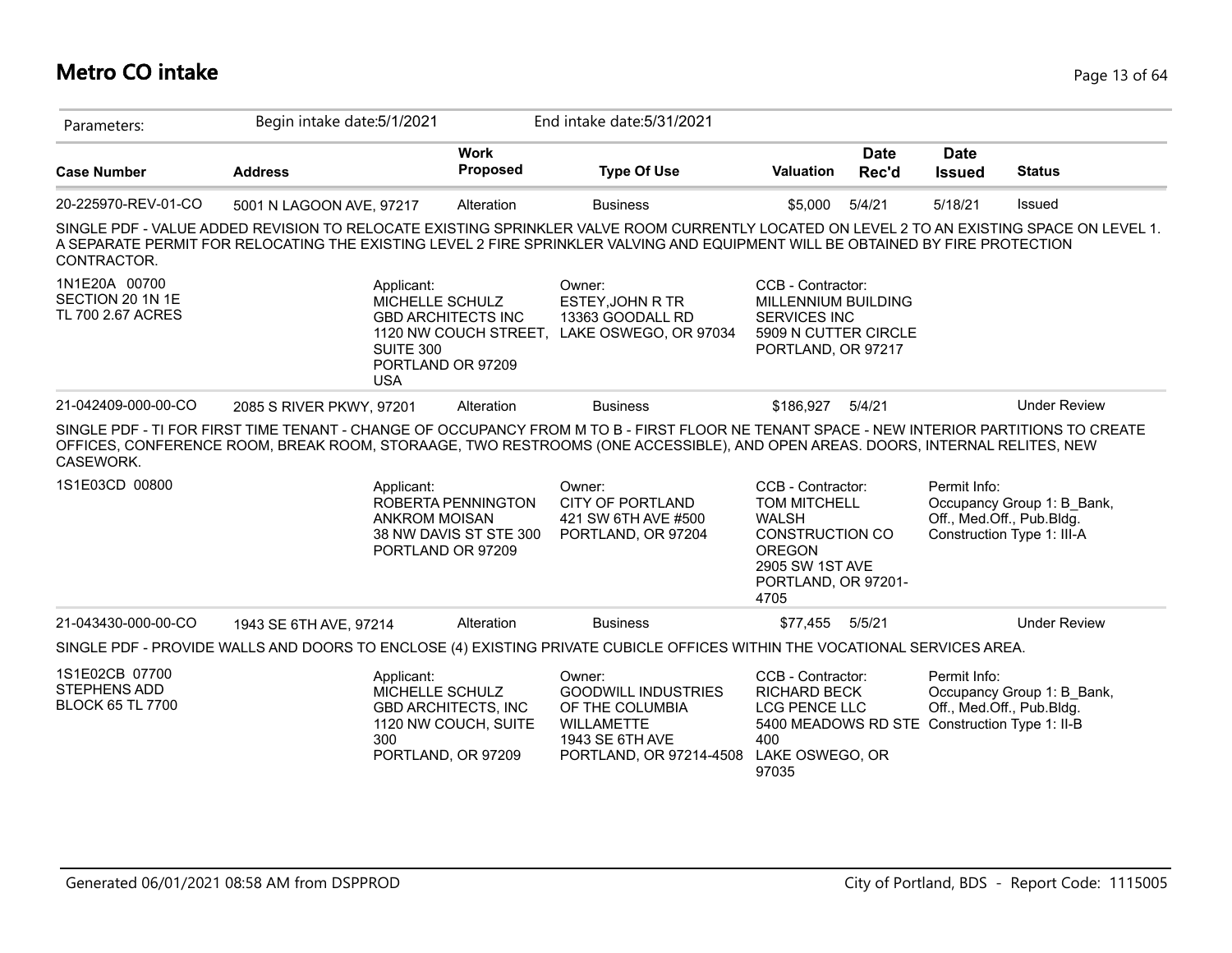## **Metro CO intake** Page 14 of 64

| Parameters:                                                              | Begin intake date: 5/1/2021     |                                                         |                                                                       | End intake date: 5/31/2021                                                                                                                |                                                                                                                                                    |                      |                              |                                                                                       |
|--------------------------------------------------------------------------|---------------------------------|---------------------------------------------------------|-----------------------------------------------------------------------|-------------------------------------------------------------------------------------------------------------------------------------------|----------------------------------------------------------------------------------------------------------------------------------------------------|----------------------|------------------------------|---------------------------------------------------------------------------------------|
| <b>Case Number</b>                                                       | <b>Address</b>                  |                                                         | <b>Work</b><br>Proposed                                               | <b>Type Of Use</b>                                                                                                                        | Valuation                                                                                                                                          | <b>Date</b><br>Rec'd | <b>Date</b><br><b>Issued</b> | <b>Status</b>                                                                         |
| 21-041489-000-00-CO                                                      | 7700 NE AMBASSADOR PL,<br>97220 |                                                         | Alteration                                                            | <b>Business</b>                                                                                                                           | \$24,250                                                                                                                                           | 5/6/21               | 5/6/21                       | Under Inspection                                                                      |
|                                                                          |                                 |                                                         |                                                                       | SINGLE PDF - INTERIOR TENANT IMPROVEMENT - CONVERT ONE EXISTING OFFICE SPACE TO SECURED RECEPTION OFFICE. PROVIDE TWO SECURED DOORS.      |                                                                                                                                                    |                      |                              |                                                                                       |
| 1N2E09C 01200<br>PORTLAND INT'L CENTER<br>LOT 1&2 TL 1200                |                                 | Applicant:<br>PETER KIM<br><b>LRS ARCHITECTS</b><br>300 | 720 NW DAVIS ST, STE<br>PORTLAND, OR 97209                            | Owner:<br>PORT OF PORTLAND<br>200 SW MARKET ST #200<br>PORTLAND, OR 97201                                                                 | CCB - Contractor:<br><b>ALAN VOLM</b><br><b>PACIFIC CREST</b><br><b>STRUCTURES INC</b><br>17750 SW UPPER<br>BOONES FRY RD 190<br>DURHAM, OR 97224  |                      | Permit Info:                 | Occupancy Group 1: B_Bank,<br>Off., Med.Off., Pub.Bldg.<br>Construction Type 1: II-B  |
| 21-043982-000-00-CO                                                      | 225 SW BROADWAY, 97205          |                                                         | Alteration                                                            | <b>Business</b>                                                                                                                           | \$2,000                                                                                                                                            | 5/6/21               | 5/25/21                      | Issued                                                                                |
| SINGLE PDF - FIRE ESCAPE LOAD TESTING                                    |                                 |                                                         |                                                                       |                                                                                                                                           |                                                                                                                                                    |                      |                              |                                                                                       |
| 1N1E34CC 09800<br><b>PORTLAND</b><br>BLOCK 85<br>LOT 6&7 TL 9800         |                                 | Applicant:<br>ED NUKALA<br>MANAGEMENT<br>220            | <b>INCOME PROPERTY</b><br>1800 SW 1ST AVE Suite<br>PORTLAND, OR 97201 | Owner:<br><b>BROADWAY COMMERCE</b><br><b>LLC</b><br>620 SW 5TH AVE #300<br>PORTLAND, OR 97204-1418                                        | CCB - Contractor:<br><b>ED NUKALA</b><br><b>INCOME PROPERTY</b><br>MANAGEMENT CO<br>1800 SW 1ST SUITE 220<br>PORTLAND, OR 97201                    |                      |                              |                                                                                       |
| 21-044493-000-00-CO                                                      | 13650 NE WHITAKER WAY,<br>97230 |                                                         | Alteration                                                            | <b>Business</b>                                                                                                                           | \$200,000                                                                                                                                          | 5/6/21               |                              | <b>Under Review</b>                                                                   |
| NEW STEEL FRAMED STAIR TO EXISTING MEZZANINE.                            |                                 |                                                         |                                                                       | SINGLE PDF - TI FOR EXSITING TENANT - NO CHANGE OF OCCUPANCY - STRENGTHEN EXISTING ROOF PURLINS, PROVIDE ADDITIONAL ROOF SHEATHING, AND A |                                                                                                                                                    |                      |                              |                                                                                       |
| 1N2E23AC 03300<br>SPACE INDUSTRIAL PK<br><b>BLOCK 5</b><br>LOT 1 TL 3300 |                                 | Applicant:<br><b>MACKENZIE</b><br><b>SUITE 100</b>      | <b>JORDAN MCCARTHY</b><br>1515 SE WATER AVE,<br>PORTLAND, OR 97214    | Owner:<br><b>BERGELECTRIC CORP</b><br>3182 LIONSHEAD AVE<br>CARLSBAD, CA 92010                                                            | CCB - Contractor:<br>MIKE JORDAN<br><b>PRECISION</b><br><b>CONSTRUCTION</b><br><b>COMPANY</b><br>8025 NE<br>KILLINGSWORTH ST<br>PORTLAND, OR 97218 |                      | Permit Info:                 | Occupancy Group 1: B_Bank,<br>Off., Med.Off., Pub.Bldg.<br>Construction Type 1: III-B |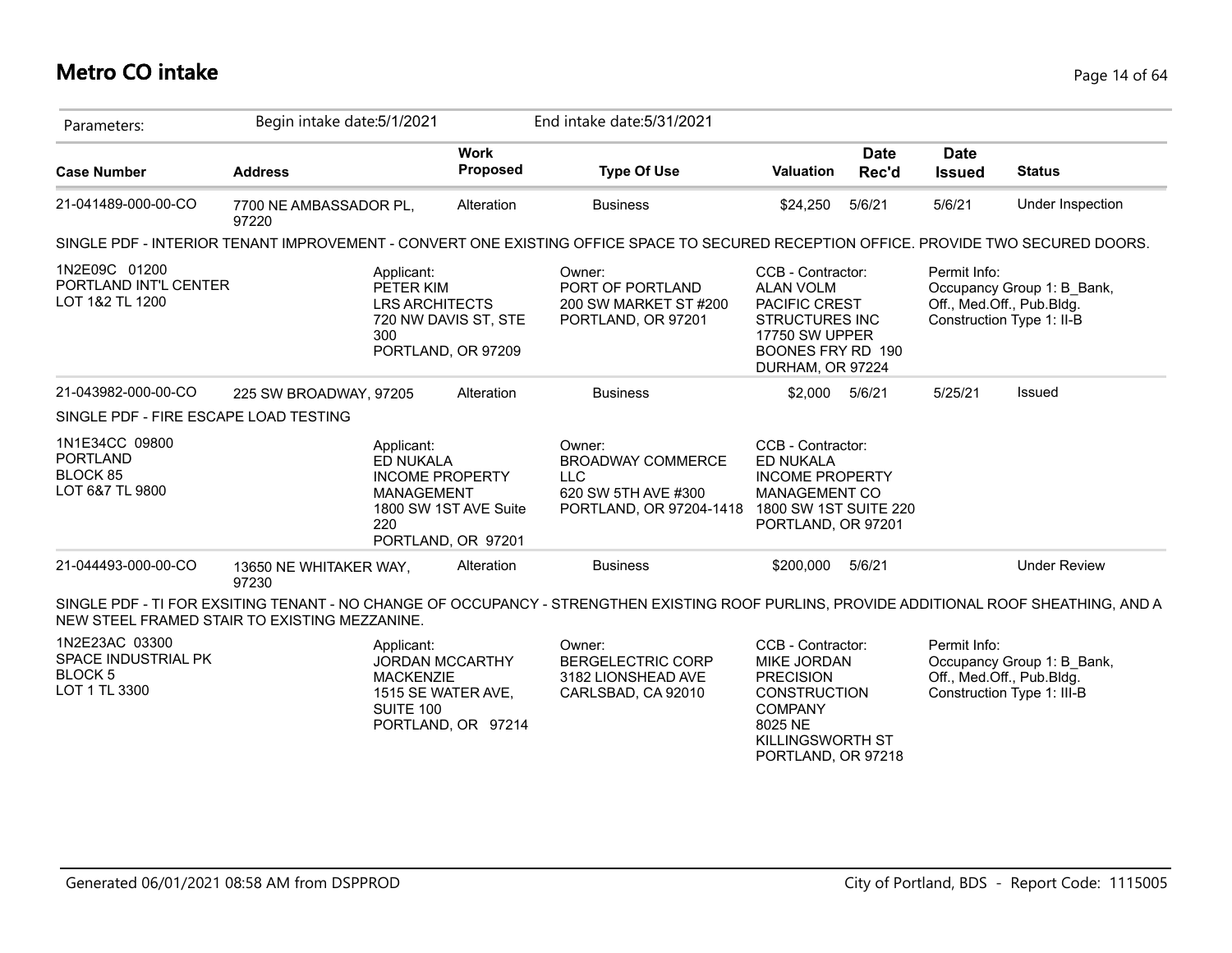# **Metro CO intake** Page 15 of 64

| Parameters:         | Begin intake date: 5/1/2021                                                                                                                                                           |                                                                   | End intake date: 5/31/2021                                                                                   |                                                                                                                      |                      |                              |                                                                                     |
|---------------------|---------------------------------------------------------------------------------------------------------------------------------------------------------------------------------------|-------------------------------------------------------------------|--------------------------------------------------------------------------------------------------------------|----------------------------------------------------------------------------------------------------------------------|----------------------|------------------------------|-------------------------------------------------------------------------------------|
| <b>Case Number</b>  | <b>Address</b>                                                                                                                                                                        | <b>Work</b><br><b>Proposed</b>                                    | <b>Type Of Use</b>                                                                                           | <b>Valuation</b>                                                                                                     | <b>Date</b><br>Rec'd | <b>Date</b><br><b>Issued</b> | <b>Status</b>                                                                       |
| 21-044246-000-00-CO | 7907 NE GLISAN ST, 97213                                                                                                                                                              | Alteration                                                        | <b>Business</b>                                                                                              | \$30,000                                                                                                             | 5/7/21               |                              | <b>Under Review</b>                                                                 |
|                     | SINGLE PDF - 1ST TIME TI, NEW INTERIOR WALL, SEATING, EQUIPMENT, FINISHES FOR NEW RESTAURANT.                                                                                         |                                                                   |                                                                                                              |                                                                                                                      |                      |                              |                                                                                     |
| 1N2E32AD 13600      | Applicant:<br><b>SAM NGUYEN</b><br><b>ISAMINI BAR</b>                                                                                                                                 | 12900 NE ROSE PKWY<br>PORTLAND, OR 97230                          | Owner:<br><b>IANOS VENTURES LLC</b><br>11433 SE WILLIAM OTTY<br><b>RD</b><br>HAPPY VALLEY, OR 97086-<br>2771 | Primary Contractor:<br><b>TO BID</b>                                                                                 |                      | Permit Info:                 | Occupancy Group 1: B_Bank,<br>Off., Med.Off., Pub.Bldg.<br>Construction Type 1: V-B |
| 21-044416-000-00-CO | 3705 SE CESAR E CHAVEZ<br><b>BLVD, 97202</b>                                                                                                                                          | Alteration                                                        | <b>Business</b>                                                                                              | \$57,600                                                                                                             | 5/7/21               |                              | <b>Under Review</b>                                                                 |
|                     | SINGLE PDF - TENANT IMPROVEMENT FOR NEW ACUPUNCTURE CLINIC. NEW INTERIOR WALLS, DOORS, FINISHES FOR TREATMENT ROOMS, RECEPTION AREA,<br>BREAK ROOM, LAUNDRY, ADMIN ROOM, TOILET ROOM. |                                                                   |                                                                                                              |                                                                                                                      |                      |                              |                                                                                     |
| 1S1E12DA 07900      | Applicant:<br><b>LIZ DEXTER</b><br><b>AND INTERIORS</b>                                                                                                                               | REVEAL ARCHITECTURE<br>1600 SE BYBEE STE 206<br>PORTLAND OR 97202 | Owner:<br><b>GRAPE BROTHERS</b><br><b>INVESTMENTS LLC</b><br>7453 SE 31ST AVE<br>PORTLAND, OR 97202-8530     | CCB - Contractor:<br><b>MASTERCRAFT</b><br><b>REMODELING INC</b><br>10300 SE 97TH CT<br>HAPPY VALLEY, OR<br>97086    |                      | Permit Info:                 | Occupancy Group 1: B_Bank,<br>Off., Med.Off., Pub.Bldg.<br>Construction Type 1: V-B |
| 20-134204-DFS-12-CO | 7150 NE AIRPORT WAY,<br>97218                                                                                                                                                         | Alteration                                                        | <b>Business</b>                                                                                              | \$1                                                                                                                  | 5/11/21              | 5/11/21                      | <b>Issued</b>                                                                       |
|                     | PDX - PACR - RCC - DFS-12 - Seismic bracing for technology equipment in the MDF room, IDF room, and radio rooms                                                                       |                                                                   |                                                                                                              |                                                                                                                      |                      |                              |                                                                                     |
| 1N2E08 00300        | Applicant:<br><b>AUSTIN CHEADLE</b><br><b>FASTER PERMITS</b><br>420                                                                                                                   | 2000 SW 1ST AVE SUITE<br>PORTLAND, OR 97201                       | Owner:<br>PORT OF PORTLAND<br>PO BOX 3529<br>PORTLAND, OR 97208-3529                                         | CCB - Contractor:<br><b>JE DUNN</b><br><b>CONSTRUCTION</b><br><b>COMPANY</b><br>1001 LOCUST<br>KANSAS CITY, MO 64106 |                      |                              |                                                                                     |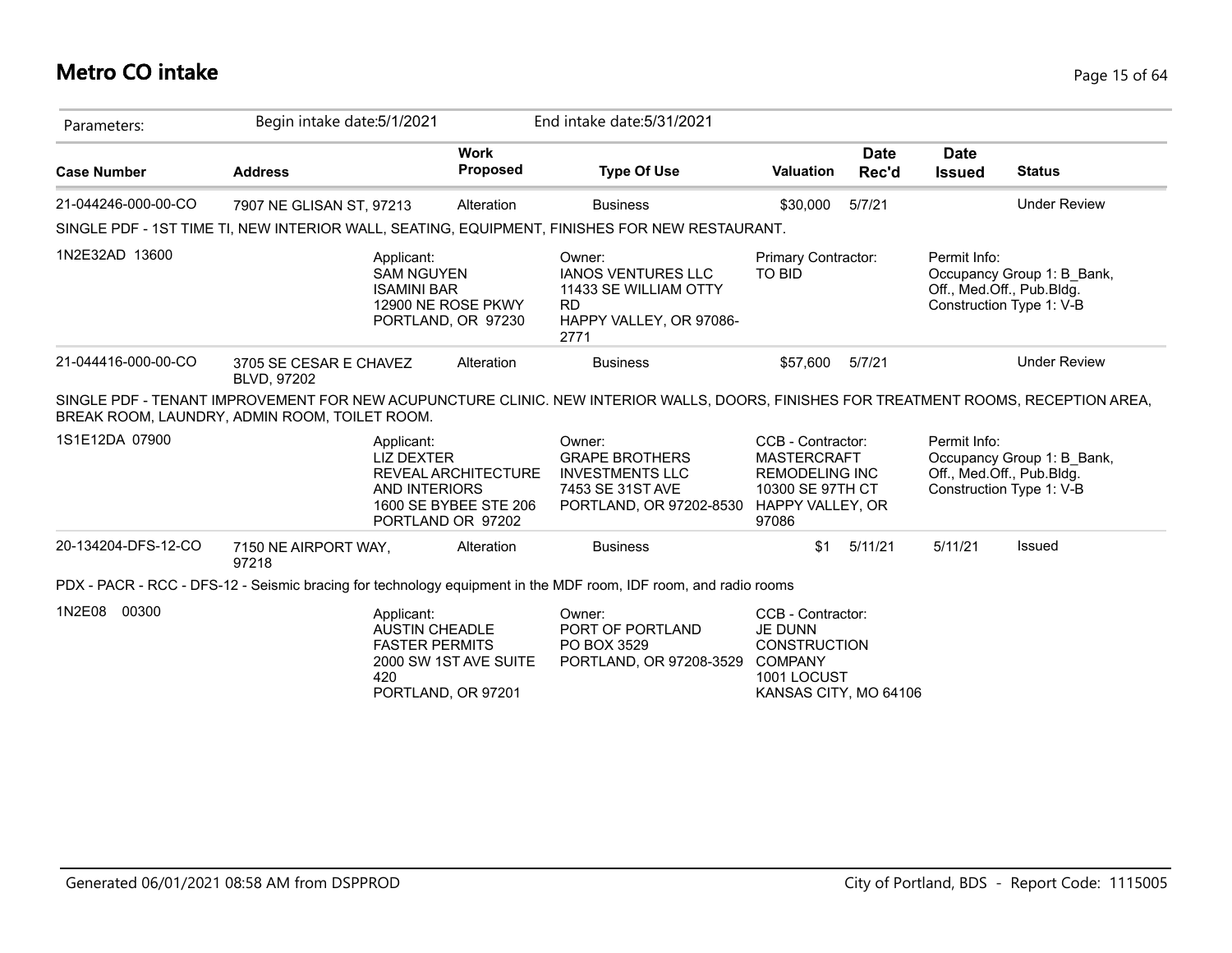# **Metro CO intake** Page 16 of 64

| Parameters:                                                                  | Begin intake date: 5/1/2021                                                                                                                                                                                     |                                                                  | End intake date: 5/31/2021                                                                                                                                                       |                                                                                                                         |                      |                              |                                                                                     |
|------------------------------------------------------------------------------|-----------------------------------------------------------------------------------------------------------------------------------------------------------------------------------------------------------------|------------------------------------------------------------------|----------------------------------------------------------------------------------------------------------------------------------------------------------------------------------|-------------------------------------------------------------------------------------------------------------------------|----------------------|------------------------------|-------------------------------------------------------------------------------------|
| <b>Case Number</b>                                                           | <b>Address</b>                                                                                                                                                                                                  | <b>Work</b><br><b>Proposed</b>                                   | <b>Type Of Use</b>                                                                                                                                                               | <b>Valuation</b>                                                                                                        | <b>Date</b><br>Rec'd | <b>Date</b><br><b>Issued</b> | <b>Status</b>                                                                       |
| 21-045255-000-00-CO                                                          | 5941 SE DIVISION ST, 97206                                                                                                                                                                                      | Alteration                                                       | <b>Business</b>                                                                                                                                                                  | \$3,000                                                                                                                 | 5/11/21              |                              | <b>Under Review</b>                                                                 |
|                                                                              | SINGLE PDF - INTERIOR REMODEL FOR EXISTING EYE CLINIC. NEW INTERIOR PARTITION WALLS AND DOORS, GRAB BARS IN RESTROOM. NO EXTERIOR WORK.                                                                         |                                                                  |                                                                                                                                                                                  |                                                                                                                         |                      |                              |                                                                                     |
| 1S2E06DD 10200<br><b>HUTCHINSONS ADD</b><br><b>BLOCK8</b><br>E 64' OF LOT 12 | Applicant:<br><b>RENEE SNYDER</b><br><b>EMMETT PHAIR</b><br><b>CONSTRUCTION</b><br>STE E                                                                                                                        | 6305 SW ROSEWOOD ST<br>LAKE OSWEGO OR 97035                      | Owner:<br>TEASDALE, RUSSELL C TR<br>18676 WILLAMETTE DR<br>#100<br>WEST LINN, OR 97068<br>Owner:<br>TEASDALE, REBECCA M TR<br>18676 WILLAMETTE DR<br>#100<br>WEST LINN, OR 97068 | CCB - Contractor:<br>PHAIR CONSTRUCTION<br><b>COMPANY</b><br>6305 SW ROSEWOOD<br>ST SUITE E<br>LAKE OSWEGO, OR<br>97305 |                      | Permit Info:                 | Occupancy Group 1: B Bank,<br>Off., Med.Off., Pub.Bldg.<br>Construction Type 1: V-B |
| 21-045292-000-00-CO                                                          | 16234 SE DIVISION ST, 97236                                                                                                                                                                                     | Alteration                                                       | <b>Business</b>                                                                                                                                                                  | \$65,000                                                                                                                | 5/11/21              |                              | <b>Under Review</b>                                                                 |
|                                                                              | SINGLE PDF - TENANT IMPROVEMENT FOR NEW RESTAURANT, CHANGE OF OCCUPANCY FROM M TO B. NEW INTERIOR WALLS TO CREATE KITCHEN AND<br>SEATING AREAS. NEW COVER OVER EXISTING ATTACHED TRASH ENCLOSURE.               |                                                                  |                                                                                                                                                                                  |                                                                                                                         |                      |                              |                                                                                     |
| 1S3E07BB 10800                                                               | Applicant:<br><b>DARIN BOUSKA</b>                                                                                                                                                                               | NW PRECISION DESIGN<br>17407 SW INKSTER DR<br>SHERWOOD, OR 97140 | Owner:<br>SIENA CAPITAL LLC<br>2001 6TH AVE #2300<br>SEATTLE, WA 98121                                                                                                           | CCB - Contractor:<br>PKNW CONSTRUCTION<br><b>LLC</b><br>PO BOX 3686<br>HILLSBORO, OR 97123                              |                      | Permit Info:                 | Occupancy Group 1: B_Bank,<br>Off., Med.Off., Pub.Bldg.<br>Construction Type 1: V-B |
| 21-038337-000-00-CO                                                          | 26 NW 23RD PL, 97210                                                                                                                                                                                            | Alteration                                                       | <b>Business</b>                                                                                                                                                                  | \$460,000 5/12/21                                                                                                       |                      |                              | <b>Under Review</b>                                                                 |
|                                                                              | PDOX PS - TI FOR NEW TENANT - NO CHANGE OF OCCUPANCY - NEW WALLS AND PARTITIONS FOR ACCESSIBLE RESTROOMS, BREAK ROOM, OFFICES,<br>TREATMENT ROOMS, AND RECEPTION AREA. NEW ENTRY DOORS, CABINETRY AND FINISHES. |                                                                  |                                                                                                                                                                                  |                                                                                                                         |                      |                              |                                                                                     |
| 1N1E33CB 06400                                                               | Applicant:<br>HILARY HUBBARD<br>HUBBARD GODFREY<br><b>ARCHITECTS</b><br>3137 GEARY BLVD<br>SAN FRANCISCO, CA<br>94118                                                                                           |                                                                  |                                                                                                                                                                                  | <b>Primary Contractor:</b><br><b>TO BID</b>                                                                             |                      |                              |                                                                                     |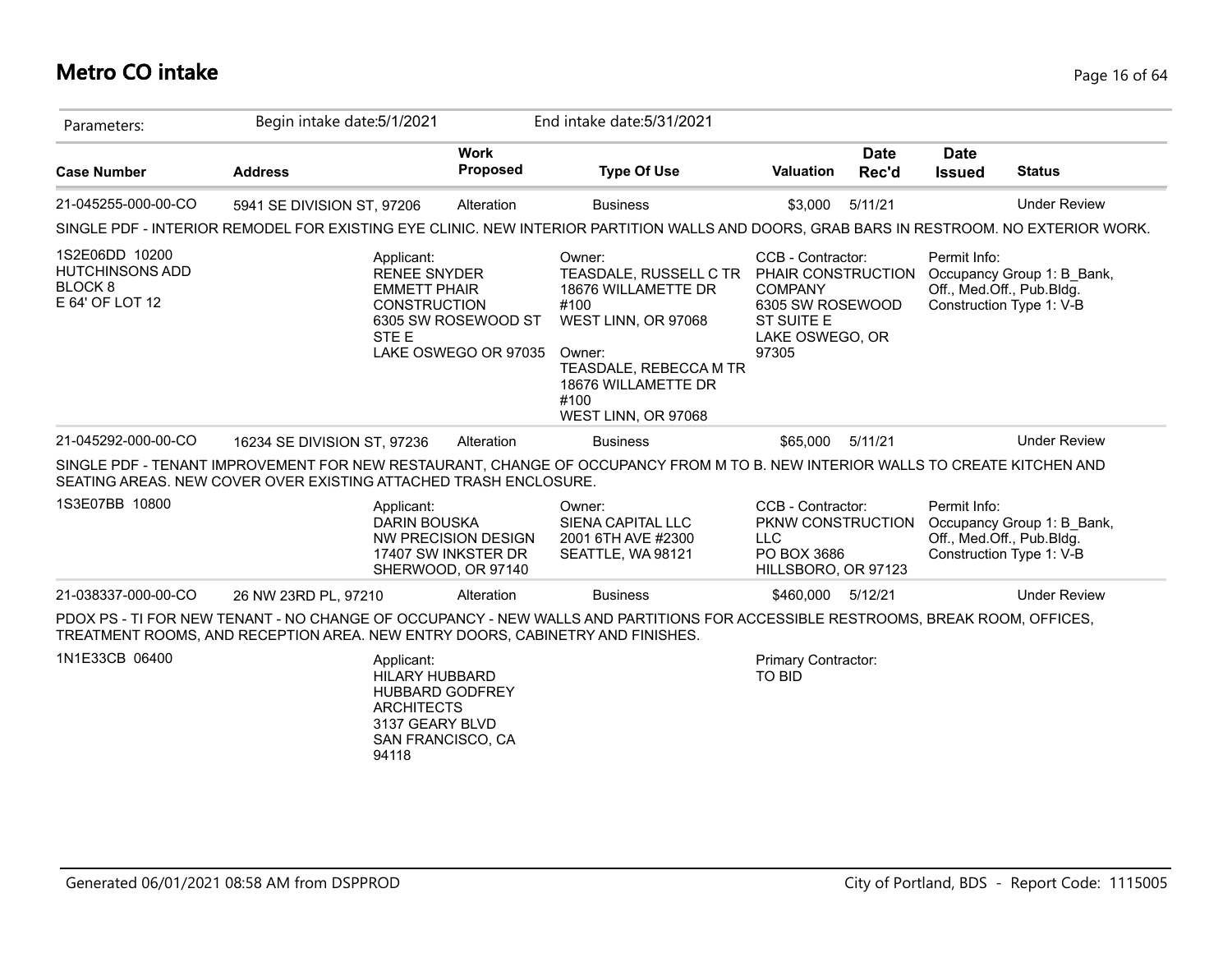## **Metro CO intake** Page 17 of 64

| Parameters:                                                                                                | Begin intake date: 5/1/2021                                        |                                                                                                                  | End intake date: 5/31/2021                                                                                                          |                                                                                                                                   |                      |                                           |                                                                                     |
|------------------------------------------------------------------------------------------------------------|--------------------------------------------------------------------|------------------------------------------------------------------------------------------------------------------|-------------------------------------------------------------------------------------------------------------------------------------|-----------------------------------------------------------------------------------------------------------------------------------|----------------------|-------------------------------------------|-------------------------------------------------------------------------------------|
| <b>Case Number</b>                                                                                         | <b>Address</b>                                                     | <b>Work</b><br>Proposed                                                                                          | <b>Type Of Use</b>                                                                                                                  | <b>Valuation</b>                                                                                                                  | <b>Date</b><br>Rec'd | <b>Date</b><br><b>Issued</b>              | <b>Status</b>                                                                       |
| 21-046126-000-00-CO                                                                                        | 2764 NW THURMAN ST,<br>97210                                       | Alteration                                                                                                       | <b>Business</b>                                                                                                                     | \$100,000                                                                                                                         | 5/13/21              |                                           | <b>Under Review</b>                                                                 |
|                                                                                                            |                                                                    |                                                                                                                  | SINGLE PDF - TENANT IMPROVEMENT, RECONFIGURE INTERIOR WALLS, MODIFY EXISTING BATHROOM TO MEET ACCESSIBILITY REQUIREMENTS.           |                                                                                                                                   |                      |                                           |                                                                                     |
| 1N1E29DC 08700                                                                                             |                                                                    | Applicant:<br><b>MARTHA ROARK</b><br><b>STEM BAR</b><br>1015 NE KILLINGSWORTH<br><b>ST</b><br>PORTLAND, OR 97211 | Owner:<br>PORTLANDIA HOLDINGS<br><b>LLC</b><br>2768 NW THURMAN ST<br>PORTLAND, OR 97210-2205                                        | CCB - Contractor:<br>AMERICAN LEGACY<br><b>HOMES &amp;</b><br><b>CONSTRUCTION LLC</b><br>1600 NE CHEHALEM DR<br>NEWBERG, OR 97132 |                      | Permit Info:<br>Off., Med.Off., Pub.Bldg. | Occupancy Group 1: B_Bank,<br>Construction Type 1: V-B                              |
| 21-045165-000-00-CO                                                                                        | 3621 NW YEON AVE, 97210                                            | Alteration                                                                                                       | <b>Business</b>                                                                                                                     | \$16.260 5/17/21                                                                                                                  |                      |                                           | <b>Under Review</b>                                                                 |
|                                                                                                            |                                                                    |                                                                                                                  | SINGLE PDF - INTERIOR DEMO OF EXISTING OFFICE AND EXTERIOR CONCRETE PANEL FOR DEDICATED ELECTRICAL ROOM ACCESS FROM EXTERIOR.       |                                                                                                                                   |                      |                                           |                                                                                     |
| 1N1E29BA 00200<br>SECTION 29 1N 1E<br>TL 200 9.09 ACRES                                                    |                                                                    | Applicant:<br><b>BEN MOUNCE</b><br><b>MACKENZIE</b><br>1515 SE WATER AVE STE<br>100<br>PORTLAND OR 97214         | Owner:<br><b>BROADWAY HIGHLANDS</b><br><b>LLC</b><br>1800 WAZEE ST #500<br><b>DENVER, CO 80202</b>                                  | CCB - Contractor:<br>VANOSDEL<br><b>CONSTRUCTION LLC</b><br>PO BOX 1057<br>BATTLE GROUND, WA<br>98604                             |                      | Permit Info:<br>Off., Med.Off., Pub.Bldg. | Occupancy Group 1: B_Bank,<br>Construction Type 1: III-B                            |
| 21-045696-000-00-CO                                                                                        | 2718 S KELLY AVE, 97201                                            | Alteration                                                                                                       | <b>Business</b>                                                                                                                     | \$21,000                                                                                                                          | 5/17/21              |                                           | <b>Under Review</b>                                                                 |
|                                                                                                            | AND EQUIPMENT TO CREATE KITCHEN, STORAGE, LOBBY, AND OFFICE AREAS. |                                                                                                                  | SINGLE PDF - TENANT IMPROVEMENT AND PARTIAL CHANGE OF USE FROM OFFICE TO COMMERCIAL KITCHEN. DEMO INTERIOR WALLS, NEW WALLS, DOORS, |                                                                                                                                   |                      |                                           |                                                                                     |
| 1S1E10BA 02900<br><b>CARUTHERS ADD</b><br>BLOCK 48<br>E 100' OF LOT 1&2 EXC PT IN ST<br>LOT 3 EXC PT IN ST |                                                                    | Applicant:<br>MIKE MONTGOMERY<br>SIMPL HOME DESIGNS<br>4931 SW 76TH AVE, PMB<br>211<br>PORTLAND, OR 97225        | Owner:<br>POPPI'S LLC<br>PO BOX 14104<br>PORTLAND, OR 97293                                                                         | Primary Contractor:<br><b>TO BID</b>                                                                                              |                      | Permit Info:                              | Occupancy Group 1: B Bank,<br>Off., Med.Off., Pub.Bldg.<br>Construction Type 1: V-B |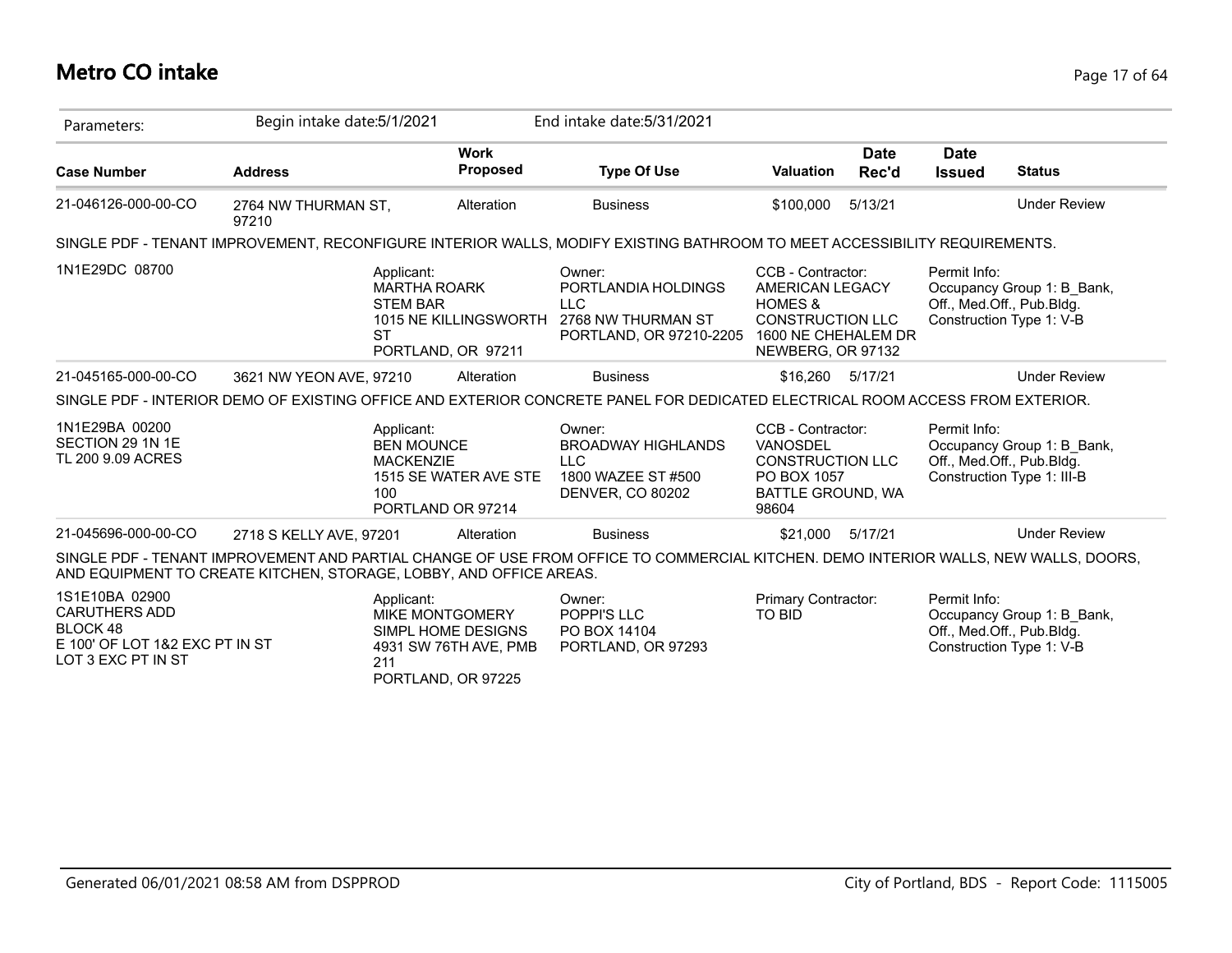## **Metro CO intake** Page 18 of 64

| Parameters:                                                                                                                 | Begin intake date: 5/1/2021                       |                                                                                                                                       | End intake date: 5/31/2021                                                                                                  |                                                                                                            |                                                                                                                                                                                                                                                                        |
|-----------------------------------------------------------------------------------------------------------------------------|---------------------------------------------------|---------------------------------------------------------------------------------------------------------------------------------------|-----------------------------------------------------------------------------------------------------------------------------|------------------------------------------------------------------------------------------------------------|------------------------------------------------------------------------------------------------------------------------------------------------------------------------------------------------------------------------------------------------------------------------|
| <b>Case Number</b>                                                                                                          | <b>Address</b>                                    | <b>Work</b><br><b>Proposed</b>                                                                                                        | <b>Type Of Use</b>                                                                                                          | <b>Date</b><br><b>Valuation</b><br>Rec'd                                                                   | <b>Date</b><br><b>Issued</b><br><b>Status</b>                                                                                                                                                                                                                          |
| 20-110307-REV-01-CO                                                                                                         | 2121 NW THURMAN ST,<br>97210                      | Alteration                                                                                                                            | <b>Business</b>                                                                                                             | 5/20/21<br>\$75,064                                                                                        | <b>Under Review</b>                                                                                                                                                                                                                                                    |
| COMPLETE DESCRIPTIONS.                                                                                                      |                                                   |                                                                                                                                       |                                                                                                                             |                                                                                                            | SINGLE PDF - VALUE-ADDED REVISION TO ADD STRUCTURAL SUPPORT WHERE WALLS TO BE REMOVED, NEW WALLS, DOOR AND RELITE FOR OFFICE 106,<br>INFILL EXTERIOR WALL WHERE DOOR REMOVED, HALLWAY AND PARTIAL HEIGHT WALLS SOUTH OF OFFICE 103 TO BE DEMOLISHED. SEE NARRATIVE FOR |
| 1N1E28CD 01700                                                                                                              |                                                   | Applicant:<br><b>TAYLOR ORLANDO</b><br><b>MACKENZIE</b><br>1515 NE WATER AVE,<br>SUITE 100<br>PORTLAND, OR 97214                      | Owner:<br><b>RED LODGE LLC</b><br>2121 NW THURMAN ST<br>PORTLAND, OR 97210                                                  | CCB - Contractor:<br><b>SUMMIT INDUSTRIES</b><br><b>INC</b><br>PO BOX 10345<br>PORTLAND, OR 97296-<br>0345 | Permit Info:<br>Occupancy Group 1: B Bank,<br>Off., Med.Off., Pub.Bldg.<br>Construction Type 1: V-B                                                                                                                                                                    |
| 21-046934-000-00-CO                                                                                                         | 4018 N WILLIAMS AVE, 97227                        | Alteration                                                                                                                            | <b>Business</b>                                                                                                             | \$135,806<br>5/24/21                                                                                       | <b>Under Review</b>                                                                                                                                                                                                                                                    |
|                                                                                                                             | SERVICE COUNTER, KITCHEN AREA, AND WALK IN COOLER |                                                                                                                                       |                                                                                                                             |                                                                                                            | SINGLE PDF - TI FOR FIRST TIME TENANT: ADD INTERIOR DEMISING WALL TO CREATE B OCCUPANCY RESTAURANT TENANT: NEW RESTROOM, DINING AREA,                                                                                                                                  |
| 1N1E22DA 20300<br><b>ALBINA HMSTD</b><br>BLOCK <sub>22</sub><br>LOT 9-11 EXC PT IN ST                                       | 1004                                              | Applicant:<br><b>BEN HUFFORD</b><br><b>DESIGN DEPARTMENT</b><br><b>ARCHITECTURE LLC</b><br>511 SW 10TH AVE SUITE<br>PORTLAND OR 97205 | Owner:<br><b>WILLIAMS &amp; SHAVER LLC</b><br>PO BOX 61426<br>VANCOUVER, WA 98666-<br>1426                                  | Primary Contractor:<br>TO BID                                                                              | Permit Info:<br>Occupancy Group 1: B_Bank,<br>Off., Med.Off., Pub.Bldg.<br>Construction Type 1: I-A                                                                                                                                                                    |
| 21-048904-000-00-CO                                                                                                         | 2017 N MCCLELLAN ST,<br>97217                     | Alteration                                                                                                                            | <b>Business</b>                                                                                                             | 5/24/21<br>\$85.423                                                                                        | <b>Under Review</b>                                                                                                                                                                                                                                                    |
|                                                                                                                             |                                                   |                                                                                                                                       | SINGLE PDF - TENANT IMPROVEMENT FOR NEW TENANT, REMOVE INTERIOR WALLS. NEW WALLS, DOORS, RECEPTION DESK. NEW DEMISING WALL. |                                                                                                            |                                                                                                                                                                                                                                                                        |
| 1N1E09DB 02200<br><b>KENTON</b><br><b>BLOCK 5</b><br>LOT 20-25<br>HISTORIC PROPERTY 15 YR 2007,<br>POTENTIAL ADDITIONAL TAX | #213                                              | Applicant:<br><b>JOHN WRIGHT</b><br><b>WRIGHT ARCHITECTURE</b><br>2222 NE OREGON ST,<br>PORTLAND OR 97232                             | Owner:<br><b>KENTON HOTEL LLC</b><br>900 SW 5TH AVE FL 17<br>PORTLAND, OR 97204                                             | CCB - Contractor:<br><b>CHARTER</b><br><b>CONSTRUCTION INC</b><br>980 S HARNEY<br>SEATTLE, WA 98108        | Permit Info:<br>Occupancy Group 1: B Bank,<br>Off., Med.Off., Pub.Bldg.<br>Construction Type 1: III-A                                                                                                                                                                  |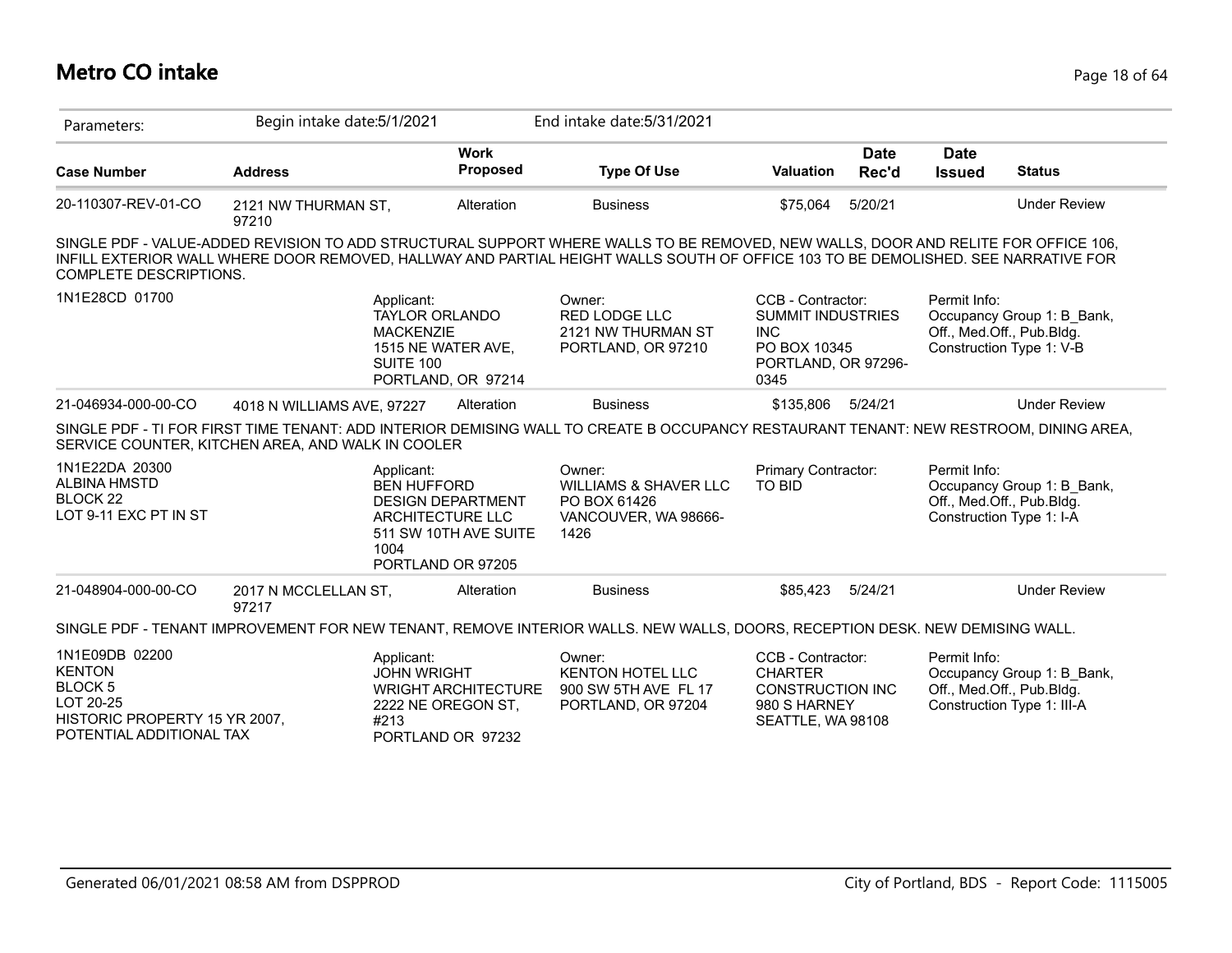## **Metro CO intake** Page 19 of 64

| Parameters:                                                                                                                                                          | Begin intake date: 5/1/2021 |                                                                                                        |                                                 | End intake date: 5/31/2021                                                                                                                               |                                                                                                                                                                                                                                                    |                      |                              |                     |
|----------------------------------------------------------------------------------------------------------------------------------------------------------------------|-----------------------------|--------------------------------------------------------------------------------------------------------|-------------------------------------------------|----------------------------------------------------------------------------------------------------------------------------------------------------------|----------------------------------------------------------------------------------------------------------------------------------------------------------------------------------------------------------------------------------------------------|----------------------|------------------------------|---------------------|
| <b>Case Number</b>                                                                                                                                                   | <b>Address</b>              |                                                                                                        | <b>Work</b><br>Proposed                         | <b>Type Of Use</b>                                                                                                                                       | <b>Valuation</b>                                                                                                                                                                                                                                   | <b>Date</b><br>Rec'd | <b>Date</b><br><b>Issued</b> | <b>Status</b>       |
| 19-127919-DFS-03-CO                                                                                                                                                  | 3434 NE SANDY BLVD, 97232   |                                                                                                        | Alteration                                      | <b>Business</b>                                                                                                                                          | \$12,500                                                                                                                                                                                                                                           | 5/24/21              |                              | <b>Under Review</b> |
| Single PDF - DFS FOR INSTALLATION OF MEAT CURING COOLER AND WALK-IN COOLER                                                                                           |                             |                                                                                                        |                                                 |                                                                                                                                                          |                                                                                                                                                                                                                                                    |                      |                              |                     |
| 1N1E36AB 13800<br>LAURELHURST<br>BLOCK 35<br>LOT 9 EXC PT IN ST<br>LOT 10&11                                                                                         |                             | Applicant:<br><b>DARIN BOUSKA</b><br><b>DESIGN</b><br>Sherwood, OR 97140                               | NORTHWEST PRECISION<br>22605 SW Pinehurst Court | Owner:<br>SANDY 34 LLC<br>3050 SE DIVISION ST #270<br>PORTLAND, OR 97202                                                                                 | CCB - Contractor:<br><b>WHITE DOG</b><br><b>CONSTRUCTION INC</b><br>1225 NE RUSSET ST<br>PORTLAND, OR 97211<br>CCB - Contractor:<br>ROLLAND WALTERS<br><b>BULLDOG MECHANICAL</b><br>& REMODELING INC<br>3307 NE 39TH STREET<br>VANCOUVER, WA 98661 |                      |                              |                     |
| 21-049741-000-00-CO                                                                                                                                                  | NW NICOLAI ST, 97210        |                                                                                                        | Alteration                                      | <b>Business</b>                                                                                                                                          | \$37,400 5/25/21                                                                                                                                                                                                                                   |                      |                              | <b>Under Review</b> |
|                                                                                                                                                                      |                             |                                                                                                        |                                                 | SINGLE PDF - REMOVE EXISTING CAR WASH ATTACHED TO 7-11 BUILDING TO MAKE WAY FOR NEW BUILDING (20-213071-CO).                                             |                                                                                                                                                                                                                                                    |                      |                              |                     |
| 1N1E29DB 02100<br><b>INDUSTRIAL CENTER</b><br><b>BLOCK 4&amp;5 TL 2100</b><br>LAND ONLY SEE R186849 (R414901371) &<br>R186850 (R414901372) & R186851<br>(R414901373) |                             | Applicant:<br><b>TUAN LUU</b><br><b>MILDREN DESIGN</b><br>GROUP, PC<br>4875 SW GRIFFITH DR<br>#300     | BEAVERTON, OR 97005                             | Owner:<br><b>ROBERT MAGID</b><br>PO BOX 1004<br>LAKE OSWEGO, OR 97034-<br>0113<br>Owner:<br><b>JUDITH MAGID</b><br>PO BOX 1004<br>LAKE OSWEGO, OR 97034- | Primary Contractor:<br>TO BID                                                                                                                                                                                                                      |                      |                              |                     |
|                                                                                                                                                                      |                             |                                                                                                        |                                                 | 0113                                                                                                                                                     |                                                                                                                                                                                                                                                    |                      |                              |                     |
| 21-049754-000-00-CO                                                                                                                                                  | 10918 SE DIVISION ST, 97266 |                                                                                                        | Alteration                                      | <b>Business</b>                                                                                                                                          | \$1.000                                                                                                                                                                                                                                            | 5/25/21              |                              | <b>Under Review</b> |
|                                                                                                                                                                      |                             |                                                                                                        |                                                 | SINGLE PDF - PARTIAL CHANGE OF OCCUPANCY FROM M TO B - CREATE CAFE SEATING AREA IN NORTHWEST PORTION OF TENANT SPACE.                                    |                                                                                                                                                                                                                                                    |                      |                              |                     |
| 1S2E10BA 03000<br>PITTOCK GROVE<br>BLOCK <sub>5</sub><br>LOT 1 TL 3000                                                                                               |                             | Applicant:<br><b>GREG BROWN</b><br><b>GSB ARCHITECTURE</b><br>15749 SE TAGGART ST<br>PORTLAND OR 97236 |                                                 | Owner:<br>ROMAN RUSSIAN FOOD<br><b>STORE INC</b><br>10918 SE DIVISION ST<br>PORTLAND, OR 97266-1259                                                      | Primary Contractor:<br>TO BID                                                                                                                                                                                                                      |                      |                              |                     |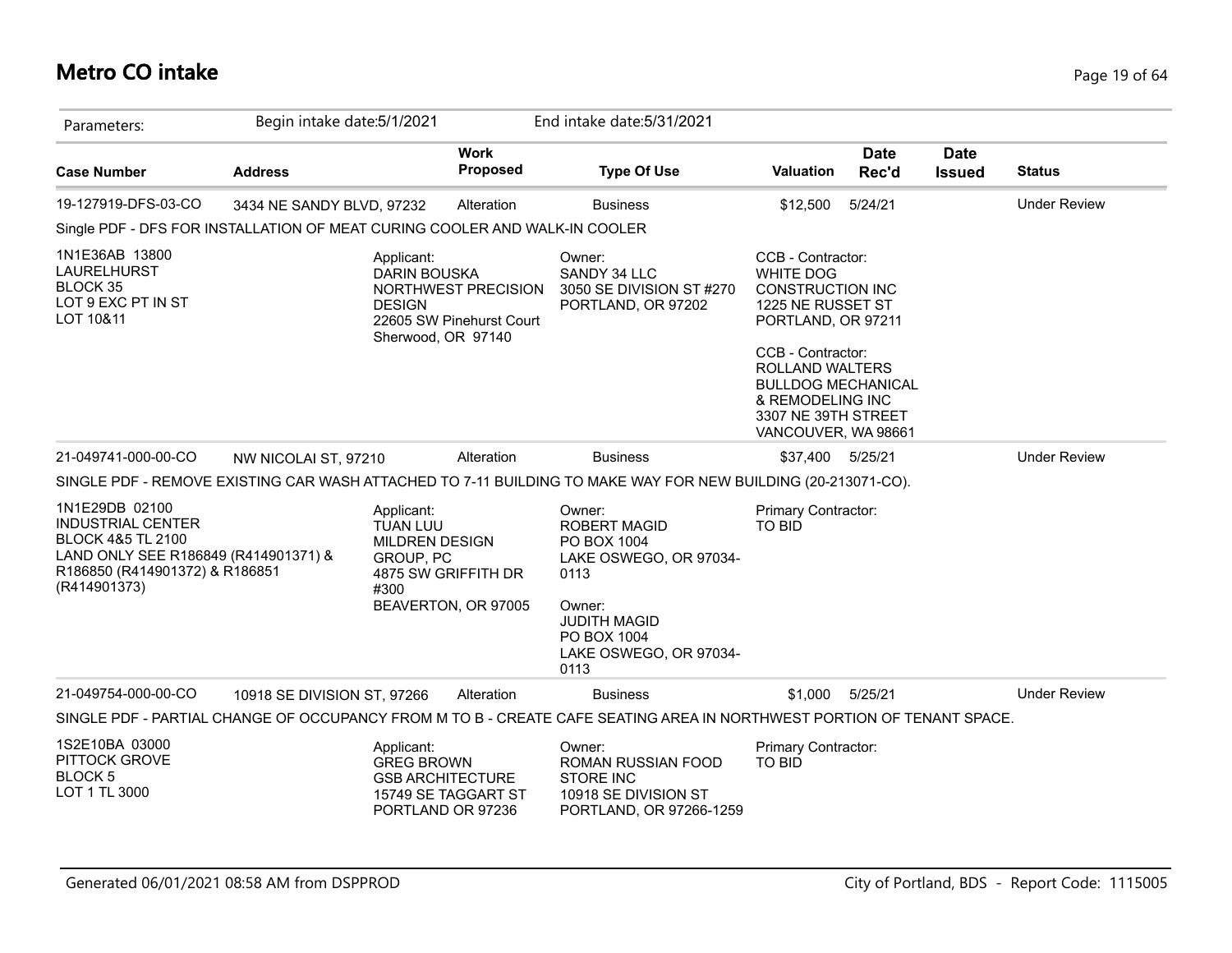# **Metro CO intake** Page 20 of 64

| Parameters:                                                                 | Begin intake date: 5/1/2021                                                  |                                                                                                        | End intake date: 5/31/2021                                                                                                                                                                                                                                                    |                                                                                                                                         |                      |                              |                                                                                     |
|-----------------------------------------------------------------------------|------------------------------------------------------------------------------|--------------------------------------------------------------------------------------------------------|-------------------------------------------------------------------------------------------------------------------------------------------------------------------------------------------------------------------------------------------------------------------------------|-----------------------------------------------------------------------------------------------------------------------------------------|----------------------|------------------------------|-------------------------------------------------------------------------------------|
| <b>Case Number</b>                                                          | <b>Address</b>                                                               | <b>Work</b><br><b>Proposed</b>                                                                         | <b>Type Of Use</b>                                                                                                                                                                                                                                                            | Valuation                                                                                                                               | <b>Date</b><br>Rec'd | <b>Date</b><br><b>Issued</b> | <b>Status</b>                                                                       |
| 21-050228-000-00-CO                                                         | 1718 NE 122ND AVE, 97230                                                     | Alteration                                                                                             | <b>Business</b>                                                                                                                                                                                                                                                               | \$197,795                                                                                                                               | 5/26/21              |                              | <b>Under Review</b>                                                                 |
|                                                                             | AREA; NO EXTERIOR WORK, NO SURGERY, ANESTHESIA, OR MEDICAL GASES ON PREMISES |                                                                                                        | SINGLE PDF - BLDG A - TI FOR NEW DENTAL OFFICE TENANT WITH NO CHANGE OF OCCUPANCY; INCLUDES NEW INTERIOR PARTITION WALLS TO CREATE<br>OFFICE, WAITING AREA, PATIENT CARE ROOMS, TOILET ROOMS, EQUIPMENT ROOM, LOUNGE, CONSULT ROOM, PHONE ROOM, X-RAY ROOM, AND STERILIZATION |                                                                                                                                         |                      |                              |                                                                                     |
| 1N2E26CC 03400                                                              | Applicant:                                                                   | Jordyn Previn<br>490 Quail Ridge Dr<br>Westmont IL 60559                                               | Owner:<br><b>H&amp;A INVESTMENT LLC</b><br>1121 SW SALMON ST 6TH<br><b>FLR</b><br>PORTLAND, OR 97205-2022                                                                                                                                                                     | Primary Contractor:<br><b>TO BID</b>                                                                                                    |                      |                              |                                                                                     |
| 21-050554-000-00-CO                                                         | 2730 SE GLADSTONE ST,<br>97202                                               | Alteration                                                                                             | <b>Business</b>                                                                                                                                                                                                                                                               | \$7,500                                                                                                                                 | 5/26/21              |                              | <b>Under Review</b>                                                                 |
|                                                                             |                                                                              |                                                                                                        | SINGLE PDF - 1ST TIME TENANT IMPROVEMENT FOR RESTAURANT. CREATE KITCHEN AREA WITH PIZZA OVEN AND TYPE II HOOD. SMALL SEATING AREA.                                                                                                                                            |                                                                                                                                         |                      |                              |                                                                                     |
| 1S1E12CC 07200<br><b>KENILWORTH</b><br>BLOCK <sub>21</sub><br><b>LOT 16</b> | Applicant:                                                                   | <b>WESTIN GLASS</b><br><b>GUERRILLA</b><br>DEVELOPMENT<br>2500 NE SANDY, SUITE C<br>PORTLAND, OR 97232 | Owner:<br>PUB AT THE END OF THE<br>UNIVERSE LLC<br>2500 NE SANDY BLVD UNIT PO BOX 83<br>$\mathsf{C}$<br>PORTLAND, OR 97232                                                                                                                                                    | CCB - Contractor:<br><b>INTERIOR EXTERIOR</b><br>SPECIALIST LLC<br><b>SCOTTS MILLS, OR</b><br>97375                                     |                      | Permit Info:                 | Occupancy Group 1: B Bank,<br>Off., Med.Off., Pub.Bldg.<br>Construction Type 1: V-B |
| 21-050583-000-00-CO                                                         | 1906 NW 25TH AVE, 97210                                                      | Alteration                                                                                             | <b>Business</b>                                                                                                                                                                                                                                                               | \$20,000                                                                                                                                | 5/26/21              |                              | <b>Under Review</b>                                                                 |
|                                                                             |                                                                              |                                                                                                        | SINGLE PDF - PARTIAL CHANGE OF OCCUPANCY IN BASEMENT FROM S TO B, INFILL EXISTING DOORS, ADD NEW DOORS.                                                                                                                                                                       |                                                                                                                                         |                      |                              |                                                                                     |
| 1N1E28CC 00900<br><b>WILSONS ADD</b><br>BLOCK 6<br>LOT 10 TL 900            | Applicant:                                                                   | <b>DAVE SPITZER</b><br><b>DMS ARCHITECTS</b><br>2325 NE 19TH AVE<br>PORTLAND, OR 97212                 | Owner:<br><b>ESCHER PARTNERS LLC</b><br>1906 NW 25TH AVE BOX 11<br>PORTLAND, OR 97210                                                                                                                                                                                         | Primary Contractor:<br><b>TO BID</b>                                                                                                    |                      | Permit Info:                 | Occupancy Group 1: B Bank,<br>Off., Med.Off., Pub.Bldg.<br>Construction Type 1: V-B |
| 21-050730-000-00-CO                                                         | 1477 NE ALBERTA ST, 97211                                                    | Alteration                                                                                             | <b>Business</b>                                                                                                                                                                                                                                                               | \$54,536                                                                                                                                | 5/26/21              |                              | <b>Under Review</b>                                                                 |
|                                                                             |                                                                              |                                                                                                        | SINGLE PDF - TI FOR FIRST TIME TENANT - ESTABLISH B OCCUPANCY - CREATE KITCHEN AREAS, SEATING AREA AND ADD WALK-IN COOLER.                                                                                                                                                    |                                                                                                                                         |                      |                              |                                                                                     |
| 1N1E23AB 23901<br>PARTITION PLAT 2016-22<br>LOT 1 TL 23901                  | Applicant:                                                                   | <b>KELSEY GLASSER</b><br><b>WILD THING PDX</b><br>10710 SW NAEVE CT<br>PORTLAND, OR 97224              | Owner:<br><b>BEZEL LLC</b><br>2910 1ST AVE #201<br>SEATTLE, WA 98134                                                                                                                                                                                                          | CCB - Contractor:<br><b>GARRETT PFAFF</b><br>SOLTERRA CAPITAL INC Off., Med.Off., Pub.Bldg.<br>2910 1ST AVE S #201<br>SEATTLE, WA 98134 |                      | Permit Info:                 | Occupancy Group 1: B_Bank,<br>Construction Type 1: V-A                              |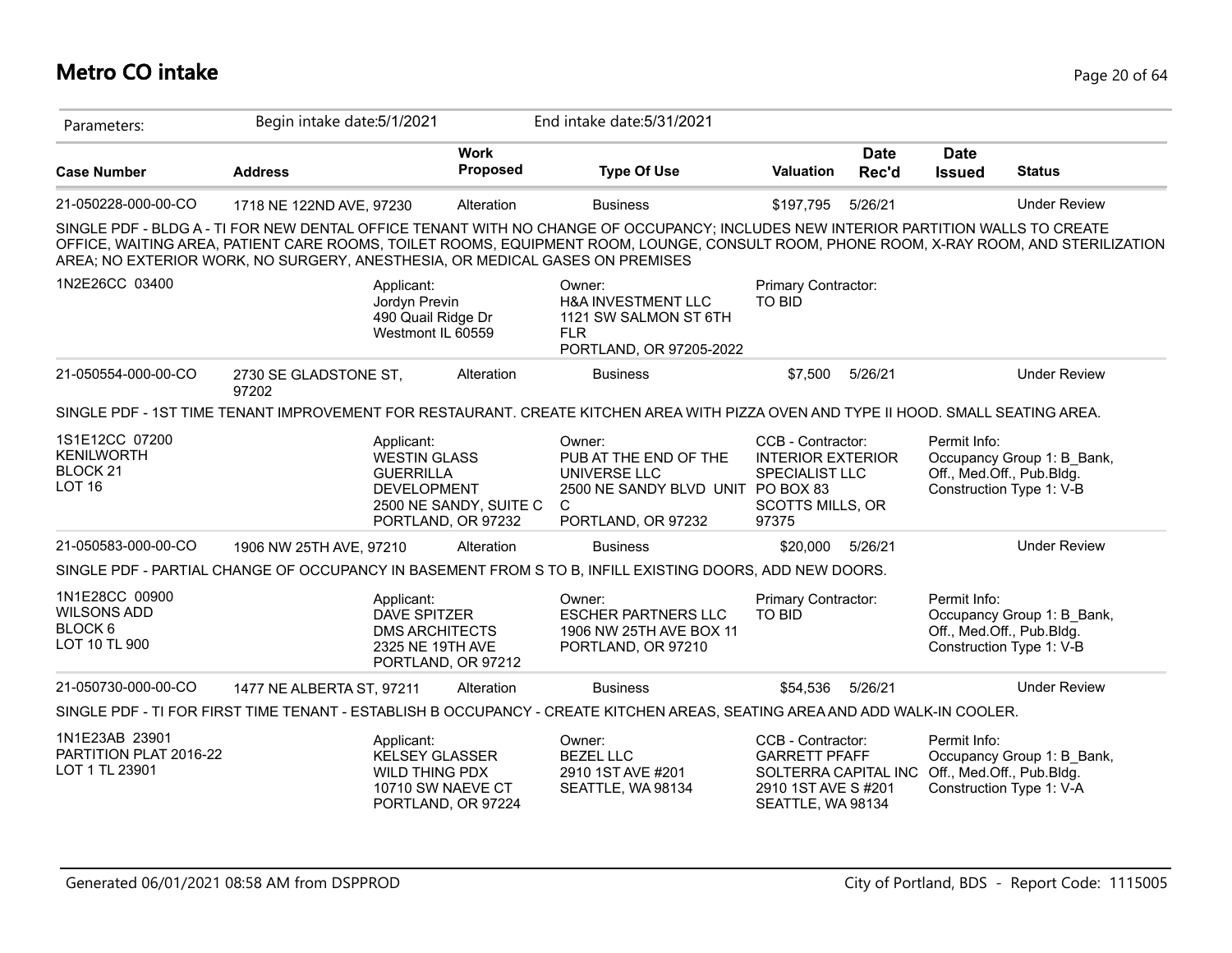# **Metro CO intake** Page 21 of 64

| Parameters:                                                                      | Begin intake date: 5/1/2021                                                                                                                                                                                          |                         | End intake date: 5/31/2021                                                                              |                                                                                                                                                        |                      |                              |                                                                                       |
|----------------------------------------------------------------------------------|----------------------------------------------------------------------------------------------------------------------------------------------------------------------------------------------------------------------|-------------------------|---------------------------------------------------------------------------------------------------------|--------------------------------------------------------------------------------------------------------------------------------------------------------|----------------------|------------------------------|---------------------------------------------------------------------------------------|
| <b>Case Number</b>                                                               | <b>Address</b>                                                                                                                                                                                                       | <b>Work</b><br>Proposed | <b>Type Of Use</b>                                                                                      | <b>Valuation</b>                                                                                                                                       | <b>Date</b><br>Rec'd | <b>Date</b><br><b>Issued</b> | <b>Status</b>                                                                         |
| 21-049266-000-00-CO                                                              | 525 NE OREGON ST, 97232                                                                                                                                                                                              | Alteration              | <b>Business</b>                                                                                         | \$50,000                                                                                                                                               | 5/27/21              |                              | <b>Under Review</b>                                                                   |
| PERMIT (21-031482-TR).                                                           | SINGLE PDF - REPAIR STRUCTURAL CONCRETE "CEILING" AND ASSOCIATED EXTERIOR STAIRS. WORK TO TAKE PLACE PARTIALLY IN ROW VIA ENCROACHMENT                                                                               |                         |                                                                                                         |                                                                                                                                                        |                      |                              |                                                                                       |
| 1N1E35BC 01200<br><b>HOLLADAYS ADD</b><br>BLOCK <sub>25</sub><br>LOT 2-7 TL 1200 | Applicant:<br>MIKE COYLE<br><b>FASTER PERMITS</b><br>420<br>PORTLAND, OR 97201                                                                                                                                       | 2000 SW 1ST AVE, STE    | Owner:<br>FORUM BUILDING LLC<br>PO BOX 12159<br><b>SALEM, OR 97309</b>                                  | CCB - Contractor:<br><b>SWINERTON BUILDERS</b><br><b>INC</b><br>2001 CLAYTON ROAD<br>7TH FLOOR LEGAL<br>CONCORD, CA 94520                              |                      |                              |                                                                                       |
| 21-050761-000-00-CO                                                              | 2215 NW QUIMBY ST, 97210                                                                                                                                                                                             | Alteration              | <b>Business</b>                                                                                         | \$321,901 5/27/21                                                                                                                                      |                      |                              | <b>Under Review</b>                                                                   |
|                                                                                  | SINGLE PDF - PARTIAL CHANGE OF OCCUPANCY FROM M AND S-1 TO B, TENANT IMPROVEMENT. REMOVE INTERIOR WALLS, NEW WALLS, DOORS, CEILING FOR<br>OFFICES, STORAGE, CONFERENCE ROOMS, BREAK AREA, MOTHERS ROOM, PHONE ROOMS. |                         |                                                                                                         |                                                                                                                                                        |                      |                              |                                                                                       |
| 1N1E28CD 04100<br><b>COUCHS ADD</b><br>BLOCK 309<br>LOT 3-5                      | Applicant:<br><b>HEIDI PAYNE</b><br><b>BAINBRIDGE DESIGN</b><br>1700<br>PORTLAND, OR 97205                                                                                                                           | 1000 SW BROADWAY STE    | Owner:<br>SONDHEIM, SALLY R TR<br>3403 PLEASANT BEACH DR<br><b>NE</b><br>BAINBRIDGE ISLAND, WA<br>98110 | CCB - Contractor:<br><b>GORDON CAUDLE</b><br><b>JOHNSON PROJECT</b><br><b>SOLUTIONS INC</b><br>919 SW TAYLOR<br>STREET SUITE 800<br>PORTLAND, OR 97205 |                      | Permit Info:                 | Occupancy Group 1: B Bank,<br>Off., Med.Off., Pub.Bldg.<br>Construction Type 1: III-B |
| 21-043780-000-00-CO                                                              | 3628 NE SANDY BLVD, 97232                                                                                                                                                                                            | Alteration              | Educational                                                                                             | \$59,080 5/5/21                                                                                                                                        |                      |                              | <b>Under Review</b>                                                                   |
|                                                                                  | SINGLE PDF - CONVERT RETAIL SPACE INTO PRESCHOOL CLASSROOM WITH REMODELED RESTROOM. CHANGE OF OCCUPANCY FROM M TO E. NEW FINISHED.<br>REPLACE EXISTING EXTERIOR DOOR. SEISMIC WORK.                                  |                         |                                                                                                         |                                                                                                                                                        |                      |                              |                                                                                       |
| 1N1E36AB 01200                                                                   | Applicant:<br><b>LAURIE SIMPSON</b><br><b>CONNECT</b><br><b>ARCHITECTURE</b><br>PORTLAND OR 97227                                                                                                                    | 4072 N WILLIAMS ST #A   |                                                                                                         | CCB - Contractor:<br><b>KBM CONSTRUCTION &amp;</b><br><b>CLEANING LLC</b><br>PO BOX 1193<br>FAIRVIEW, OR 97024                                         |                      | Permit Info:                 | Occupancy Group 1: E School<br>Construction Type 1: V-B                               |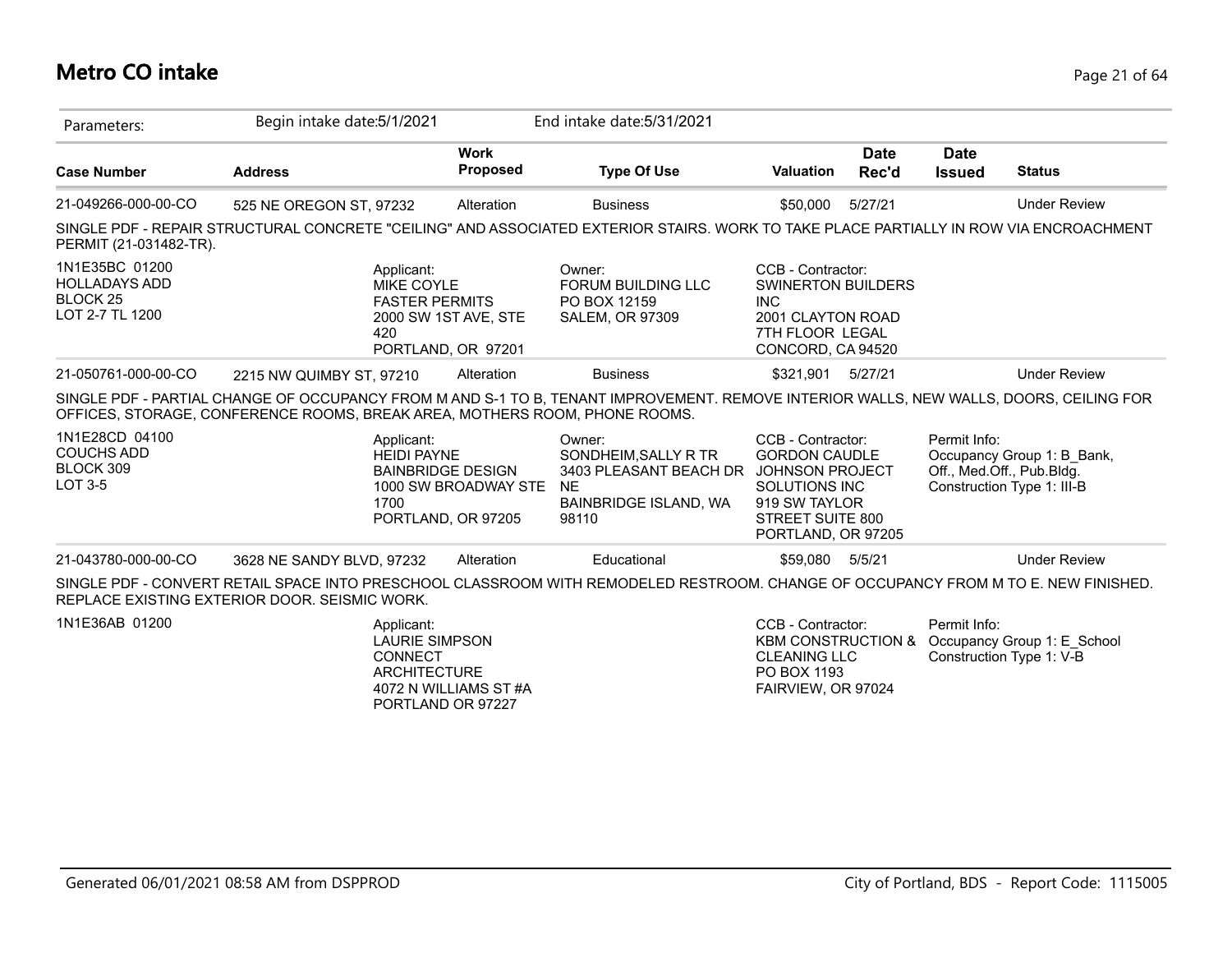# **Metro CO intake** Page 22 of 64

| Parameters:                                                    | Begin intake date: 5/1/2021                                                                                                                                                                               |                                                                   | End intake date: 5/31/2021                                                                            |                                                                                                                 |                      |                                                                                 |                               |
|----------------------------------------------------------------|-----------------------------------------------------------------------------------------------------------------------------------------------------------------------------------------------------------|-------------------------------------------------------------------|-------------------------------------------------------------------------------------------------------|-----------------------------------------------------------------------------------------------------------------|----------------------|---------------------------------------------------------------------------------|-------------------------------|
| <b>Case Number</b>                                             | <b>Address</b>                                                                                                                                                                                            | <b>Work</b><br>Proposed                                           | <b>Type Of Use</b>                                                                                    | <b>Valuation</b>                                                                                                | <b>Date</b><br>Rec'd | <b>Date</b><br><b>Issued</b>                                                    | <b>Status</b>                 |
| 21-045904-000-00-CO                                            | 3920 N KERBY AVE, 97227                                                                                                                                                                                   | Alteration                                                        | Educational                                                                                           | \$250,000                                                                                                       | 5/13/21              |                                                                                 | <b>Under Review</b>           |
|                                                                | SINGLE PDF - ALTERATION OF EXISTING LOBBY TO PROVIDE A SECURITY BARRIER AND REPLACE RECEPTION DESK.                                                                                                       |                                                                   |                                                                                                       |                                                                                                                 |                      |                                                                                 |                               |
| 1N1E22DC 04600<br><b>CENTRAL ALBINA</b><br>BLOCK 21&22 TL 4600 | Applicant:<br><b>STEVE NEIGER</b><br>YOST GRUB HALL<br><b>ARCHITECTURE</b><br>2700<br>3727                                                                                                                | 1211 SW 5TH AVE, SUITE<br>PORTLAND OR 97204-                      | Owner:<br>PORTLAND CITY OF<br>1120 SW 5TH AVE #1302<br>PORTLAND, OR 97204                             | CCB - Contractor:<br><b>WALSH</b><br><b>CONSTRUCTION CO</b><br>2905 SW FIRST AVE<br>PORTLAND, OR 97201-<br>4707 |                      | Permit Info:<br>Construction Type 1: II-A                                       | Occupancy Group 1: E_School   |
| 21-041914-000-00-CO                                            | 3134 NE COLUMBIA BLVD,<br>97211                                                                                                                                                                           | Alteration                                                        | Factory/Industrial                                                                                    | \$116,920                                                                                                       | 5/3/21               |                                                                                 | <b>Under Review</b>           |
|                                                                | SINGLE PDF - CONVERT EXISTING METAL FABRICATED SHOP INTO RECREATIONAL MARIJAUANA CULTIVATION FACILITY. ADD INTERIOR WALLS, REMOVE ONE OF<br>THE EXISTING RESTROOMS. NO CHANGE IN OCCUPANCY.               |                                                                   |                                                                                                       |                                                                                                                 |                      |                                                                                 |                               |
| 1N1E13BA 03100<br>SUNDERLAND AC & PLAT 3<br>E 1/2 OF LOT 12    | Applicant:<br><b>SARA MAHONEY</b><br><b>LLC</b><br><b>STE 740</b>                                                                                                                                         | HARKA ARCHITECTURE<br>107 SE WASHINGTON ST,<br>PORTLAND, OR 97214 | Owner:<br><b>STEIGERWALD</b><br>PROPERTIES LLC<br>3211 SW GALE AVE<br>PORTLAND, OR 97239-1449         |                                                                                                                 |                      | Permit Info:<br>Occupancy Group 1: F-<br>Mod.Hazard<br>Construction Type 1: V-B | 1 Industrial Plant - Factory, |
| 21-042506-000-00-CO                                            | 4744 SE 17TH AVE, 97202                                                                                                                                                                                   | Alteration                                                        | Factory/Industrial                                                                                    | \$165,000                                                                                                       | 5/4/21               |                                                                                 | <b>Under Review</b>           |
|                                                                | SINGLE PDF - TI FOR NEW TENANT - CREATE WAREHOUSE AND MANUFACTURING AREAS FOR PET FOOD PRODUCTION, INCLUDING WALK-IN COOLERS. CREATE<br>2 NEW OFFICES AND WORKSTATIONS. Separate racking permit required. |                                                                   |                                                                                                       |                                                                                                                 |                      |                                                                                 |                               |
| 1S1E14AB 00400                                                 | Applicant:<br>PETER KIM<br><b>LRS ARCHITECTS</b><br>300                                                                                                                                                   | 720 NW DAVIS ST, SUITE<br>PORTLAND, OR 97209                      | Owner:<br><b>IRON FIREMAN BUILDING</b><br><b>LLC</b><br>222 SW COLUMBIA ST #700<br>PORTLAND, OR 97201 | CCB - Contractor:<br><b>LORENTZ BRUUN CO</b><br><b>INC</b><br>3611 SE 20TH AVE STE<br>300<br>PORTLAND, OR 97202 |                      | Permit Info:<br>Occupancy Group 1: F-<br>Mod.Hazard<br>Construction Type 1: V-B | 1 Industrial Plant - Factory, |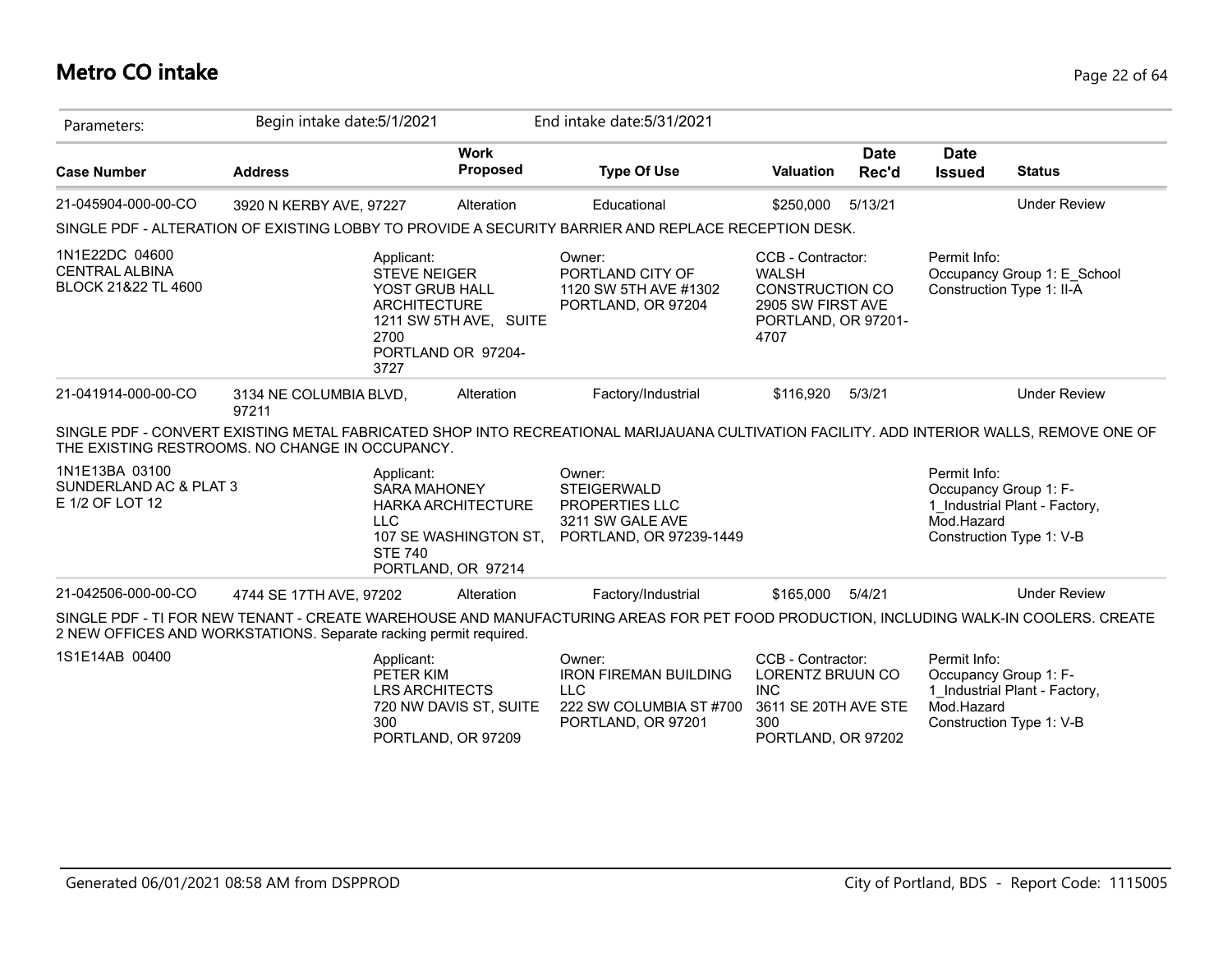# **Metro CO intake** Page 23 of 64

| Parameters:                                                                                                       | Begin intake date: 5/1/2021 |                                                                                                      |                                                 | End intake date: 5/31/2021                                                                                         |                                                                                                                                     |                      |                              |                                                                                                                      |
|-------------------------------------------------------------------------------------------------------------------|-----------------------------|------------------------------------------------------------------------------------------------------|-------------------------------------------------|--------------------------------------------------------------------------------------------------------------------|-------------------------------------------------------------------------------------------------------------------------------------|----------------------|------------------------------|----------------------------------------------------------------------------------------------------------------------|
| <b>Case Number</b>                                                                                                | <b>Address</b>              |                                                                                                      | <b>Work</b><br><b>Proposed</b>                  | <b>Type Of Use</b>                                                                                                 | <b>Valuation</b>                                                                                                                    | <b>Date</b><br>Rec'd | <b>Date</b><br><b>Issued</b> | <b>Status</b>                                                                                                        |
| 20-140749-DFS-02-CO                                                                                               | 115 SE 9TH AVE, 97214       |                                                                                                      | Alteration                                      | Factory/Industrial                                                                                                 | \$200                                                                                                                               | 5/11/21              |                              | <b>Under Review</b>                                                                                                  |
| SINGLE PDF - DFS FOR ANCHORAGE OF WALK-IN COOLER                                                                  |                             |                                                                                                      |                                                 |                                                                                                                    |                                                                                                                                     |                      |                              |                                                                                                                      |
| 1N1E35CC 05000<br><b>EAST PORTLAND</b><br>BLOCK 185<br>E 22.5' OF LOT 1&2<br>N 49' OF LOT 7                       |                             | Applicant:<br>Keith Hattori Jr.<br>Brewery 26<br>Drive                                               | 13275 SE Terra Cascade                          | Owner:<br>SPORE LLC<br>2736 NE ALAMEDA ST<br>PORTLAND, OR 97212                                                    | CCB - Contractor:<br><b>BGC INC</b><br>5224 NE 42ND AVE<br>PORTLAND, OR 97218                                                       |                      |                              |                                                                                                                      |
| 17-243443-REV-01-CO                                                                                               | 5100 SE HARNEY DR, 97206    |                                                                                                      | Alteration                                      | Factory/Industrial                                                                                                 | \$0                                                                                                                                 | 5/12/21              |                              | <b>Under Review</b>                                                                                                  |
|                                                                                                                   |                             |                                                                                                      |                                                 | SINGLE PDF - REVISION TO RELOCATE TRASH AREA TO INSIDE EXISTING BUILDING; RESTRIPE EXISTING PORTION OF PARKING LOT |                                                                                                                                     |                      |                              |                                                                                                                      |
| 1S2E19 00100<br>SECTION 19 1S 2E<br>TL 100 5.90 ACRES<br>LAND & IMPS SEE R336246 (R992191881)<br>FOR MACH & EQUIP |                             | Applicant:<br>DAVE SPITZER<br>2325 NE 19TH AVE                                                       | <b>DMS ARCHITECTS INC</b><br>PORTLAND, OR 97212 | Owner:<br>K COMPANY LLC<br>5200 SE HARNEY DR<br>PORTLAND, OR 97206-0837                                            |                                                                                                                                     |                      |                              |                                                                                                                      |
| 20-140749-DFS-01-CO                                                                                               | 115 SE 9TH AVE, 97214       |                                                                                                      | Alteration                                      | Factory/Industrial                                                                                                 | \$200                                                                                                                               | 5/22/21              |                              | <b>Under Review</b>                                                                                                  |
| SINGLE PDF - DFS FOR ANCHORAGE OF BREWING TANKS                                                                   |                             |                                                                                                      |                                                 |                                                                                                                    |                                                                                                                                     |                      |                              |                                                                                                                      |
| 1N1E35CC 05000<br><b>EAST PORTLAND</b><br>BLOCK 185<br>E 22.5' OF LOT 1&2<br>N 49' OF LOT 7                       |                             | Applicant:<br>Keith Hattori Jr.<br>Brewery 26<br><b>Drive</b>                                        | 13275 SE Terra Cascade                          | Owner:<br><b>SPORE LLC</b><br>2736 NE ALAMEDA ST<br>PORTLAND, OR 97212                                             | CCB - Contractor:<br><b>BGC INC</b><br>5224 NE 42ND AVE<br>PORTLAND, OR 97218                                                       |                      | Permit Info:<br>Type 1): V-B | Occupancy Group 1: B Bank,<br>Off., Med.Off., Pub.Bldg.<br>Construction Type 1: V-B<br>Construction Type 2 (formerly |
| 21-048862-000-00-CO                                                                                               | 2232 SE 10TH AVE, 97214     |                                                                                                      | Alteration                                      | Factory/Industrial                                                                                                 | \$56,000                                                                                                                            | 5/25/21              |                              | <b>Under Review</b>                                                                                                  |
| SINGLE PDF - INSTALL WALK-IN KEG COOLER.                                                                          |                             |                                                                                                      |                                                 |                                                                                                                    |                                                                                                                                     |                      |                              |                                                                                                                      |
| 1S1E02CD 14201<br><b>STEPHENS ADD</b><br>BLOCK 113<br>LOT 3-6                                                     |                             | Applicant:<br><b>JASON BARNICOAT</b><br><b>PHILLIPS</b><br><b>REFRIGERATION</b><br>1832 NE 121ST AVE | PORTLAND, OR 97220                              | Owner:<br>STARK GROUP 2 LLC<br>PO BOX 96068<br>PORTLAND, OR 97296                                                  | CCB - Contractor:<br>TOM PHILLIPS<br><b>PHILLIPS</b><br><b>REFRIGERATION CO</b><br>1832 NE 121ST AVE<br>PORTLAND, OR 97220-<br>2019 |                      |                              |                                                                                                                      |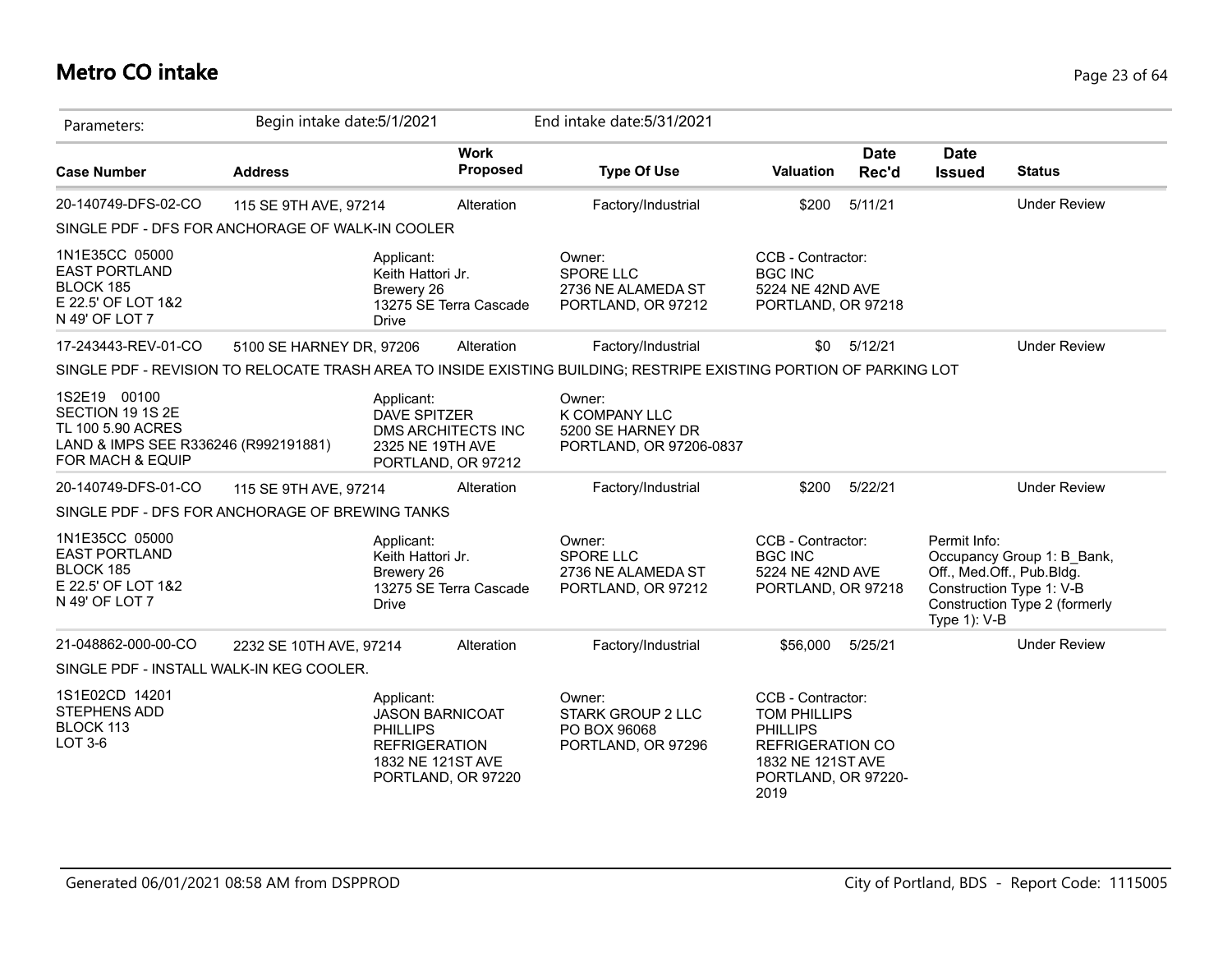# **Metro CO intake** Page 24 of 64

| Parameters:                                                                                                                             | Begin intake date: 5/1/2021       |                                                                                                       |                                             | End intake date: 5/31/2021                                                                                                                                          |                                                                                                                                     |                      |                                                         |                                                                                    |
|-----------------------------------------------------------------------------------------------------------------------------------------|-----------------------------------|-------------------------------------------------------------------------------------------------------|---------------------------------------------|---------------------------------------------------------------------------------------------------------------------------------------------------------------------|-------------------------------------------------------------------------------------------------------------------------------------|----------------------|---------------------------------------------------------|------------------------------------------------------------------------------------|
| <b>Case Number</b>                                                                                                                      | <b>Address</b>                    |                                                                                                       | <b>Work</b><br><b>Proposed</b>              | <b>Type Of Use</b>                                                                                                                                                  | <b>Valuation</b>                                                                                                                    | <b>Date</b><br>Rec'd | <b>Date</b><br><b>Issued</b>                            | <b>Status</b>                                                                      |
| 21-049504-000-00-CO                                                                                                                     | 2201 N KILLINGSWORTH ST,<br>97217 |                                                                                                       | Alteration                                  | Factory/Industrial                                                                                                                                                  | \$1,500                                                                                                                             | 5/25/21              |                                                         | <b>Under Review</b>                                                                |
| <b>CREATE 4 NEW DOORWAYS.</b>                                                                                                           |                                   |                                                                                                       |                                             | SINGLE PDF - PARTIAL CHANGE OF OCCUPANCY FROM A-2, B AND M TO M, F-1 AND S-1 TO EXPAND EXISTING DISPENSARY. ADD 4 NEW OPENINGS IN WALLS TO                          |                                                                                                                                     |                      |                                                         |                                                                                    |
| 1N1E16DC 16300<br><b>GAYS ADD</b><br>BLOCK 5<br>LOT 13&14 TL 16300                                                                      |                                   | Applicant:<br><b>JEFF ERWIN</b><br><b>ARCHITECTURE &amp;</b><br><b>PLANNING</b><br>4450 NE FAILING ST | ORANGEWALL STUDIOS<br>PORTLAND, OR 97213    | Owner:<br>HATRO ONE WEST LLC<br>1601 AVE N<br>BROOKLYN, NY 11230-6013                                                                                               | Primary Contractor:<br><b>TO BID</b>                                                                                                |                      |                                                         |                                                                                    |
| 21-045032-000-00-CO                                                                                                                     | 1825 NE ARGYLE ST, 97211          |                                                                                                       | Alteration                                  | Hazardous                                                                                                                                                           | \$350,000                                                                                                                           | 5/28/21              |                                                         | Approved to Issue                                                                  |
|                                                                                                                                         |                                   |                                                                                                       |                                             | SINGLE PDF - STORM DAMAGE REPAIR, PLEASE PRIORITIZE. REPAIRS TO PORTIONS OF ROOF DUE TO SNOW/ICE DAMAGE.                                                            |                                                                                                                                     |                      |                                                         |                                                                                    |
| 1N1E11D 00400<br>SECTION 11 1N 1E<br>TL 400 4.13 ACRES<br>LAND & IMPS SEE R315073 (R941110831) FOR ENGINEERS<br><b>MACH &amp; EQUIP</b> |                                   | Applicant:<br><b>KYLE KRUGER</b><br><b>TIGARD, OR 97223</b>                                           | TM RIPPEY CONSULTING<br>7650 SW BEVELAND ST | Owner:<br><b>WILLAMETTE</b><br><b>WATERFRONT LP</b><br>10151 SW WASHINGTON<br><b>ST</b><br>PORTLAND, OR 97225                                                       | CCB - Contractor:<br><b>JOSH SMITH</b><br>STANLEY C KENNEDY<br><b>ENTERPRISES INC</b><br>13909 NE AIRPORT WAY<br>PORTLAND, OR 97230 |                      |                                                         |                                                                                    |
| 19-267072-REV-01-CO                                                                                                                     | 7000 NE AIRPORT WAY,<br>97218     |                                                                                                       | Alteration                                  | Institutional                                                                                                                                                       | \$0                                                                                                                                 | 5/4/21               | 5/5/21                                                  | Issued                                                                             |
| minor adjustments to MEPFP systems                                                                                                      |                                   |                                                                                                       |                                             | T CORE - Package "A" - REV-01 - Add doors and GWB framed walls to separate access for BHS equipment ladders at tenant lease spaces between MUC1 and MU1; associated |                                                                                                                                     |                      |                                                         |                                                                                    |
| 1N2E08B 00400<br>SECTION 08 1N 2E<br>TL 400 7.39 ACRES<br>SEE SUB ACCOUNTS                                                              |                                   | Applicant:<br><b>AUSTIN CHEADLE</b><br><b>FASTER PERMITS</b><br>420                                   | 2000 SW 1ST AVE SUITE<br>PORTLAND, OR 97201 | Owner:<br>PORT OF PORTLAND<br>PO BOX 3529<br>PORTLAND, OR 97208-3529                                                                                                | CCB - Contractor:<br>HOFFMAN SKANSKA<br><b>LLC</b><br>389 INTERPACE<br>PARKWAY 5TH FLOOR<br>PARSIPPANY, NJ 07054                    |                      | Permit Info:<br>3 Assembly - General<br>Type $1$ ): I-A | Occupancy Group 1: A-<br>Construction Type 1: I-A<br>Construction Type 2 (formerly |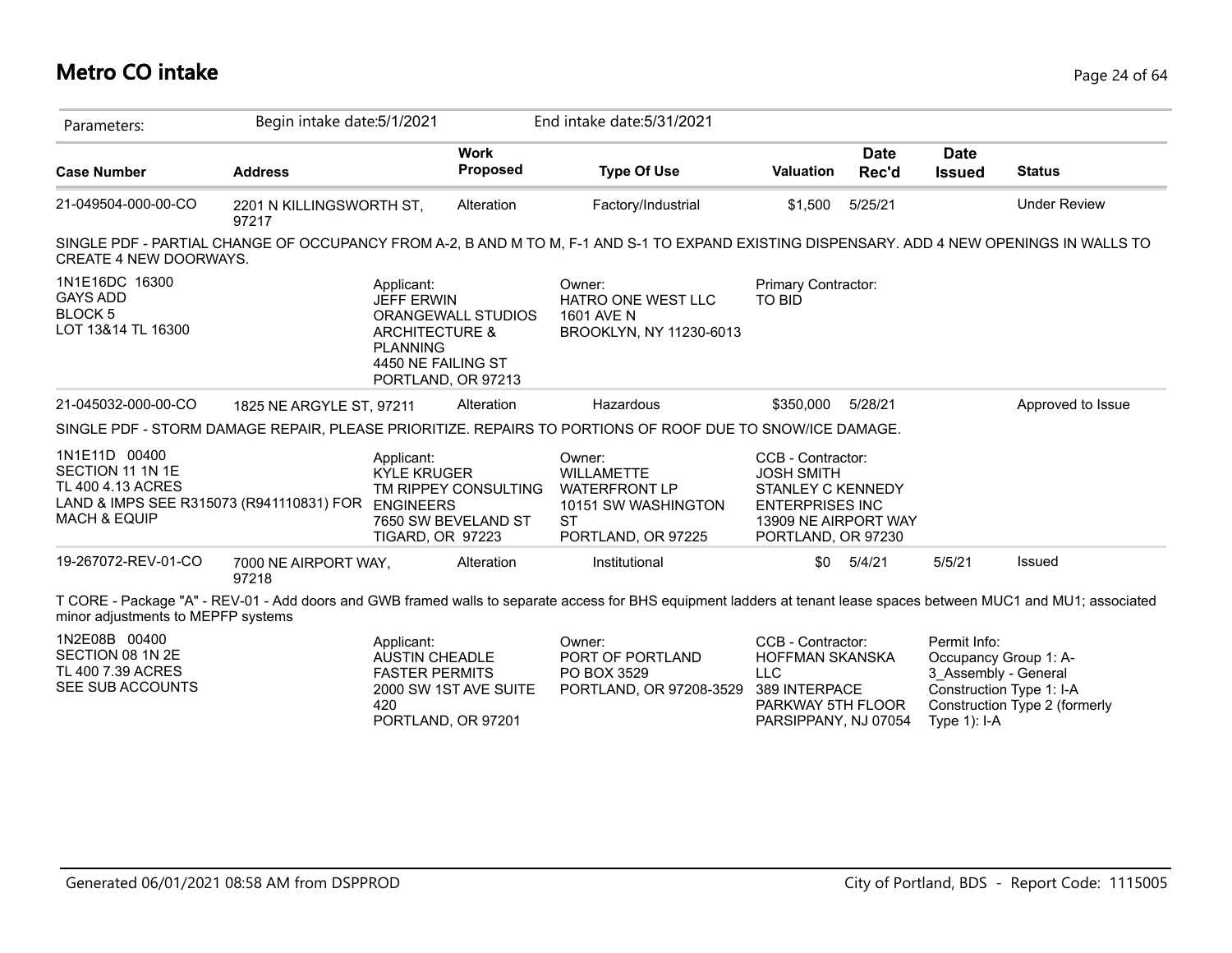# **Metro CO intake** Page 25 of 64

| Parameters:                                                                                   | Begin intake date: 5/1/2021                                                           |                                                                                                                                  | End intake date: 5/31/2021                                                                                                         |                                                                                                                         |                      |                              |                                                         |
|-----------------------------------------------------------------------------------------------|---------------------------------------------------------------------------------------|----------------------------------------------------------------------------------------------------------------------------------|------------------------------------------------------------------------------------------------------------------------------------|-------------------------------------------------------------------------------------------------------------------------|----------------------|------------------------------|---------------------------------------------------------|
| <b>Case Number</b>                                                                            | <b>Address</b>                                                                        | <b>Work</b><br>Proposed                                                                                                          | <b>Type Of Use</b>                                                                                                                 | <b>Valuation</b>                                                                                                        | <b>Date</b><br>Rec'd | <b>Date</b><br><b>Issued</b> | <b>Status</b>                                           |
| 21-038181-000-00-CO                                                                           | 2215 NW NORTHRUP ST,<br>97210                                                         | Alteration                                                                                                                       | Institutional                                                                                                                      | \$2,000                                                                                                                 | 5/7/21               | 5/7/21                       | Issued                                                  |
| SINGLE PDF - FIRE ESCAPE LOAD TESTING CERTIFICATION                                           |                                                                                       |                                                                                                                                  |                                                                                                                                    |                                                                                                                         |                      |                              |                                                         |
| 1N1E33BA 07600<br><b>COUCHS ADD</b><br>BLOCK 306<br><b>LOT 1-9</b><br>LOT 12, E 1/2 OF LOT 13 |                                                                                       | Applicant:<br><b>Tyler Jennison</b><br><b>KPFF CONSULTING</b><br><b>ENGINEERS</b><br><b>111 SW 5TH AVE</b><br>PORTLAND, OR 97205 | Owner:<br><b>GOOD SAMARITAN</b><br><b>HOSPITAL &amp; MEDICAL</b><br><b>CENTER</b><br>1919 NW LOVEJOY ST<br>PORTLAND, OR 97209-1503 |                                                                                                                         |                      |                              |                                                         |
| 21-038637-000-00-CO                                                                           | 2251 NW MARSHALL ST,<br>97210                                                         | Alteration                                                                                                                       | Institutional                                                                                                                      | \$2,000                                                                                                                 | 5/7/21               | 5/7/21                       | Final                                                   |
|                                                                                               | SINGLE PDF - FIRE ESCAPE LOAD TESTING FOR CERTIFICATION                               |                                                                                                                                  |                                                                                                                                    |                                                                                                                         |                      |                              |                                                         |
| 1N1E33BA 07700<br><b>COUCHS ADD</b><br><b>BLOCK 305 TL 7700</b>                               |                                                                                       | Applicant:<br><b>Tyler Jennison</b><br><b>KPFF CONSULTING</b><br><b>ENGINEERS</b><br><b>111 SW 5TH AVE</b><br>PORTLAND, OR 97205 | Owner:<br><b>GOOD SAMARITAN</b><br><b>HOSPITAL</b><br>1919 NW LOVEJOY ST<br>PORTLAND, OR 97209-1503                                |                                                                                                                         |                      | Permit Info:                 | Occupancy Group 1: B Bank,<br>Off., Med.Off., Pub.Bldg. |
| 19-140299-DFS-15-CO                                                                           | 7000 NE AIRPORT WAY,<br>97218                                                         | Alteration                                                                                                                       | Institutional                                                                                                                      | \$1,300,000                                                                                                             | 5/20/21              |                              | <b>Under Review</b>                                     |
|                                                                                               | PDX AIRPORT - CONCOURSE B - DFS 15 - Metal panels at Deplaning Level - Penthouse Roof |                                                                                                                                  |                                                                                                                                    |                                                                                                                         |                      |                              |                                                         |
| 1N2E08B 00400<br>SECTION 08 1N 2E<br>TL 400 7.39 ACRES<br>SEE SUB ACCOUNTS                    | 420                                                                                   | Applicant:<br>Mike Coyle<br><b>Faster Permits</b><br>2000 SW 1st Avenue, Suite<br>Portland, OR 97201                             | Owner:<br>PORT OF PORTLAND<br>PO BOX 3529<br>PORTLAND, OR 97208-3529                                                               | CCB - Contractor:<br><b>HOFFMAN SKANSKA</b><br><b>LLC</b><br>389 INTERPACE<br>PARKWAY 5TH FLOOR<br>PARSIPPANY, NJ 07054 |                      |                              |                                                         |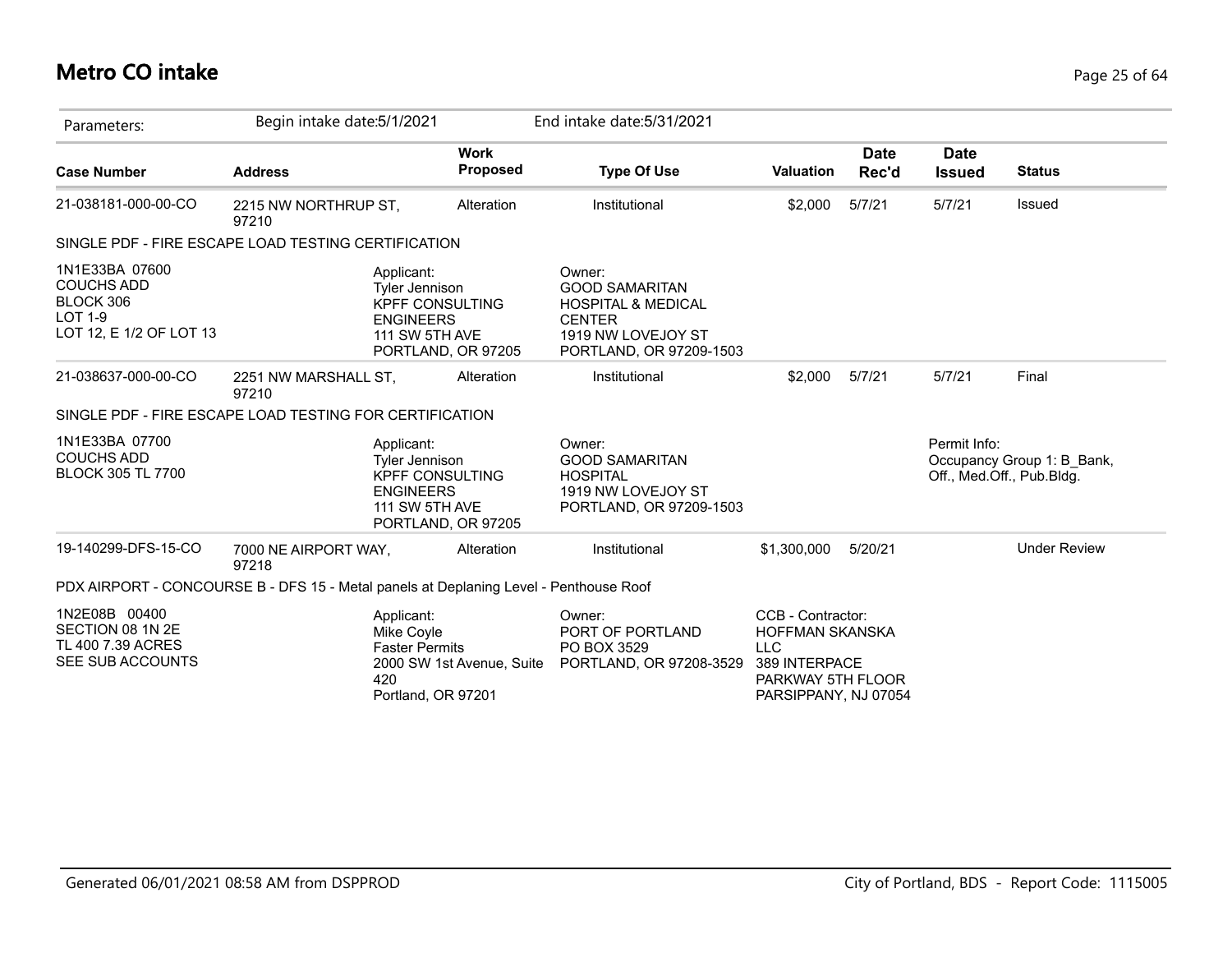## **Metro CO intake** Page 26 of 64

| Parameters:                                                                                                       | Begin intake date: 5/1/2021    |                                                                                                       |                           | End intake date: 5/31/2021                                                                                                             |                                                                                                                                            |                      |                                                                                       |                                                             |
|-------------------------------------------------------------------------------------------------------------------|--------------------------------|-------------------------------------------------------------------------------------------------------|---------------------------|----------------------------------------------------------------------------------------------------------------------------------------|--------------------------------------------------------------------------------------------------------------------------------------------|----------------------|---------------------------------------------------------------------------------------|-------------------------------------------------------------|
| <b>Case Number</b>                                                                                                | <b>Address</b>                 |                                                                                                       | <b>Work</b><br>Proposed   | <b>Type Of Use</b>                                                                                                                     | <b>Valuation</b>                                                                                                                           | <b>Date</b><br>Rec'd | <b>Date</b><br><b>Issued</b>                                                          | <b>Status</b>                                               |
| 19-140299-DFS-16-CO                                                                                               | 7000 NE AIRPORT WAY,<br>97218  |                                                                                                       | Alteration                | Institutional                                                                                                                          | \$200,000                                                                                                                                  | 5/20/21              |                                                                                       | <b>Under Review</b>                                         |
| PDX AIRPORT - CONCOURSE B - DFS 16 - Green girt metal panel system                                                |                                |                                                                                                       |                           |                                                                                                                                        |                                                                                                                                            |                      |                                                                                       |                                                             |
| 1N2E08B 00400<br>SECTION 08 1N 2E<br>TL 400 7.39 ACRES<br>SEE SUB ACCOUNTS                                        |                                | Applicant:<br>Mike Coyle<br><b>Faster Permits</b><br>420<br>Portland, OR 97201                        | 2000 SW 1st Avenue, Suite | Owner:<br>PORT OF PORTLAND<br>PO BOX 3529<br>PORTLAND, OR 97208-3529                                                                   | CCB - Contractor:<br>HOFFMAN SKANSKA<br><b>LLC</b><br>389 INTERPACE<br>PARKWAY 5TH FLOOR<br>PARSIPPANY, NJ 07054                           |                      |                                                                                       |                                                             |
| 21-041812-000-00-CO                                                                                               | 6900 NE SANDY BLVD, 97213      |                                                                                                       | Alteration                | Mercantile                                                                                                                             | \$15,000 5/4/21                                                                                                                            |                      |                                                                                       | <b>Under Review</b>                                         |
|                                                                                                                   |                                |                                                                                                       |                           | SINGLE PDF - REPLACE DAMAGED EXTERIOR WINDOW, EXTERIOR WALL, INTERIOR WALLS AND FINISHES. ADD AN ADA RESTROOM.                         |                                                                                                                                            |                      |                                                                                       |                                                             |
| 1N2E29BA 07800<br><b>CREST VIEW VILLAS SUB</b><br><b>BLOCK B</b><br>SUB OF LOT 2&3<br>5-7, 9-11 W 26.25' OF LOT 2 |                                | Applicant:<br>SUGANDHA PAI<br>PROPERTY DAMAGE<br><b>SOLUTIONS</b><br>Suite 106<br>Beaverton, Or 97005 | 2850 SW Cedar Hills Blvd, | Owner:<br>MONICA VO-DANG<br>4711 NE 92ND AVE<br>PORTLAND, OR 97220                                                                     | CCB - Contractor:<br><b>JOSH SMITH</b><br><b>STANLEY C KENNEDY</b><br><b>ENTERPRISES INC</b><br>13909 NE AIRPORT WAY<br>PORTLAND, OR 97230 |                      |                                                                                       |                                                             |
| 21-042174-000-00-CO                                                                                               | 4135 SE GLADSTONE ST,<br>97202 |                                                                                                       | Alteration                | Mercantile                                                                                                                             | \$7,500                                                                                                                                    | 5/4/21               |                                                                                       | <b>Under Review</b>                                         |
|                                                                                                                   |                                |                                                                                                       |                           | SINGLE PDF - NO CHANGE OF OCCUPANCY - IN RESPONSE TO 20-160878-AL - MOVE SINK IN COMMERCIAL SPACE. REPAIR WALL AND DECK.               |                                                                                                                                            |                      |                                                                                       |                                                             |
| 1S2E07CC 08700<br>SECTION 07 1S 2E<br>TL 8700 0.08 ACRES                                                          |                                | Applicant:<br><b>KIRK SHULTZ</b><br>2740 LANCASTER<br>WEST LINN OR 97068                              |                           | Owner:<br>ROBERT MC CULLOCH<br>2534 SE 35TH AVE<br>PORTLAND, OR 97202-1502 31770 S GOODTIME RD                                         | CCB - Contractor:<br><b>EAGLE EYE GENERAL</b><br><b>CONSTRUCTION LLC</b><br>MOLALLA, OR 97038                                              |                      | Permit Info:<br>Off., Med.Off., Pub.Bldg.<br>Construction Type 1: V-B<br>Type 1): V-B | Occupancy Group 1: B Bank,<br>Construction Type 2 (formerly |
| 21-042578-000-00-CO                                                                                               | 5009 NE 15TH AVE, 97211        |                                                                                                       | Alteration                | Mercantile                                                                                                                             | \$40,000                                                                                                                                   | 5/4/21               |                                                                                       | <b>Under Review</b>                                         |
| <b>CUSTOMER SPACE.</b>                                                                                            |                                |                                                                                                       |                           | SINGLE PDF - ESTABLISH M OCCUPANCY FOR 1ST TIME TENANT IN NE TENANT SPACE - ADD WALLS TO CREATE ACCESSIBLE RESTROOM, KITCHEN AREA, AND |                                                                                                                                            |                      |                                                                                       |                                                             |
| 1N1E23AB 23901                                                                                                    |                                | Applicant:<br><b>KIRAN CHEEMA</b><br>KULFI PDX<br>5938 NE 42ND AVE<br>PORTLAND, OR 97218              |                           | Owner:<br><b>BEZEL LLC</b><br>2910 1ST AVE #201<br>SEATTLE, WA 98134                                                                   | CCB - Contractor:<br><b>GARRETT PFAFF</b><br>SOLTERRA CAPITAL INC<br>2910 1ST AVE S#201<br>SEATTLE, WA 98134                               |                      | Permit Info:<br>Service Station<br>Construction Type 1: V-A                           | Occupancy Group 1: M Store,                                 |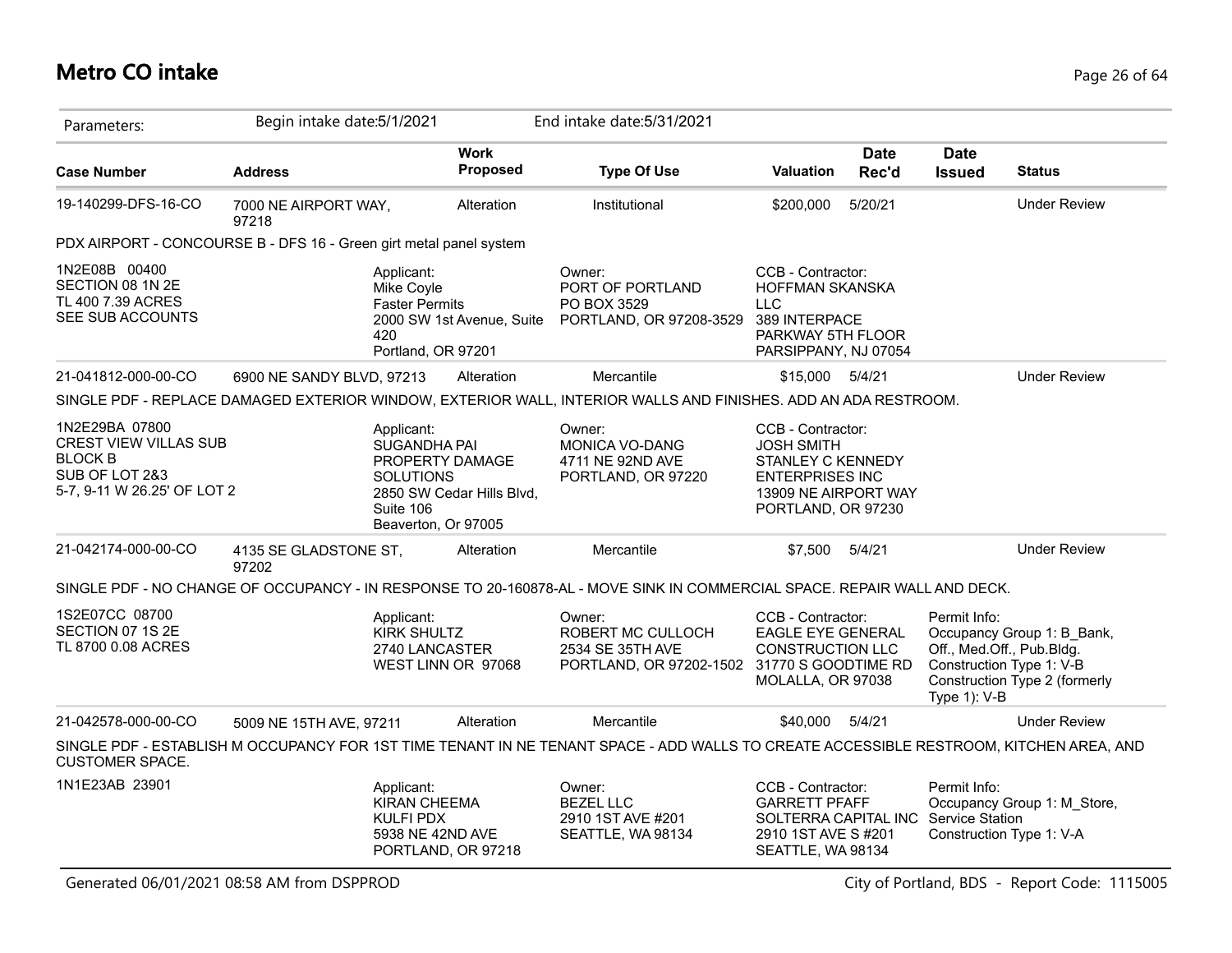# **Metro CO intake** Page 27 of 64

| Parameters:                                                                             | Begin intake date: 5/1/2021                                        |                                                                               |                                                                                                | End intake date: 5/31/2021                                                                                                          |                                                                                                                                       |                      |                                        |                                                         |
|-----------------------------------------------------------------------------------------|--------------------------------------------------------------------|-------------------------------------------------------------------------------|------------------------------------------------------------------------------------------------|-------------------------------------------------------------------------------------------------------------------------------------|---------------------------------------------------------------------------------------------------------------------------------------|----------------------|----------------------------------------|---------------------------------------------------------|
| <b>Case Number</b>                                                                      | <b>Address</b>                                                     |                                                                               | <b>Work</b><br>Proposed                                                                        | <b>Type Of Use</b>                                                                                                                  | <b>Valuation</b>                                                                                                                      | <b>Date</b><br>Rec'd | <b>Date</b><br><b>Issued</b>           | <b>Status</b>                                           |
| 21-014872-000-00-CO                                                                     | 7509 NE M L KING BLVD,<br>97211                                    |                                                                               | Alteration                                                                                     | Mercantile                                                                                                                          | \$20,000                                                                                                                              | 5/5/21               | 5/5/21                                 | <b>Issued</b>                                           |
|                                                                                         |                                                                    |                                                                               |                                                                                                | SINGLE PDF - ACCESSIBILITY UPGRADES TO EXISTING RESTROOMS AND PARKING LOT, INFILL EXTERIOR DOOR TO PROVIDE ACCESSIBLE ROUTE.        |                                                                                                                                       |                      |                                        |                                                         |
| 1N1E10DD 10600<br><b>LOVES ADD</b><br><b>BLOCK7</b><br>LOT 8-11 TL 10600                |                                                                    | Applicant:<br>RD SUITE A-102                                                  | <b>MELISSA SPOONER</b><br>PM DESIGN GROUP, INC.<br>2455 BENNETT VALLEY<br>SANTA ROSA, CA 95404 | Owner:<br>BP PRODUCTS NORTH<br>AMERICA INC<br>30 SOUTH WACKER DR<br>#900<br>CHICAGO, IL 60606                                       | CCB - Contractor:<br><b>JOE HALL</b><br><b>CONSTRUCTION INC</b><br>1317 54TH AVE EAST<br>FIFE, WA 98424-1226                          |                      | Permit Info:<br>Service Station        | Occupancy Group 1: M_Store,<br>Construction Type 1: V-B |
| 21-041989-000-00-CO                                                                     | 1440 NW HOYT ST, 97209                                             |                                                                               | Alteration                                                                                     | Mercantile                                                                                                                          | \$250,000 5/6/21                                                                                                                      |                      |                                        | <b>Under Review</b>                                     |
| OCCUPANCY.                                                                              |                                                                    |                                                                               |                                                                                                | SINGLE PDF - ADD DEMISING WALLS AND RAISED SLABS IN SHELL RETAIL SPACE ON LEVEL 1 OF EXISTING APARTMENT BUILDING (17-141620-CO). NO |                                                                                                                                       |                      |                                        |                                                         |
| 1N1E33AD 05200<br><b>COUCHS ADD</b><br>BLOCK 99<br>LOT 1 EXC PT IN ST<br><b>LOT 4-8</b> |                                                                    | Applicant:<br><b>BRIAN COBB</b><br><b>SERA ARCHITECTS</b><br>338 NW FIFTH AVE | PORTLAND, OR 97209                                                                             | Owner:<br><b>GLISAN APARTMENTS LLC</b><br>500 E BROWARD BLVD<br>#1130<br>FT LAUDERDALE, FL 33394                                    | CCB - Contractor:<br>David Johnson<br><b>MCRT PNW</b><br><b>CONSTRUCTION LLC</b><br>220 NW 2ND AVE SUITE<br>900<br>PORTLAND, OR 97209 |                      |                                        |                                                         |
| 21-044581-000-00-CO                                                                     | 1100 NE BROADWAY, 97232                                            |                                                                               | Alteration                                                                                     | Mercantile                                                                                                                          | \$117,650 5/12/21                                                                                                                     |                      |                                        | <b>Under Review</b>                                     |
| CONDIMENT BAR; NO STRUCTURAL WORK                                                       |                                                                    |                                                                               |                                                                                                | SINGLE PDF - TENANT IMPROVEMENT - REMOVE EXISTING STARBUCKS KIOSK AND SEATING AREA AND REPLACE WITH NEW LARGER STARBUCKS KIOSK AND  |                                                                                                                                       |                      |                                        |                                                         |
| 1N1E26CD 12700<br><b>HOLLADAYS ADD</b><br>BLOCK 223&224 TL 12700                        |                                                                    | Applicant:<br><b>RYAN PICKREL</b><br><b>FASTER PERMITS</b>                    | 2000 SW 1ST AVE #420<br>PORTLAND OR 97201                                                      | Owner:<br>TMT LLOYD RETAIL INC<br>PO BOX 800729<br>DALLAS, TX 75380-0729                                                            | Primary Contractor:<br><b>TO BID</b>                                                                                                  |                      | Permit Info:<br><b>Service Station</b> | Occupancy Group 1: M Store,                             |
| 21-045320-000-00-CO                                                                     | 4849 NE 138TH AVE, 97230                                           |                                                                               | Alteration                                                                                     | Mercantile                                                                                                                          | \$44,420                                                                                                                              | 5/12/21              |                                        | <b>Under Review</b>                                     |
|                                                                                         | SINGLE PDF - REMOVE PORTION OF CMU WALL AND RACKING AT BALER AREA. |                                                                               |                                                                                                |                                                                                                                                     |                                                                                                                                       |                      |                                        |                                                         |
| 1N2E23A 00600<br>SPACE INDUSTRIAL PK<br><b>BLOCK 3&amp;8 TL 600</b>                     |                                                                    | Applicant:<br><b>KYLE BEMBENEK</b><br>100                                     | <b>MG2 CORPORATION</b><br>1101 SECOND AVE, SUITE<br>SEATTLE, WA 98101                          | Owner:<br><b>COSTCO WHOLESALE</b><br><b>CORP</b><br>999 LAKE DR<br>ISSAQUAH, WA 98027                                               | CCB - Contractor:<br><b>ROBINSON</b><br><b>CONSTRUCTION CO</b><br>8060 NE WALKER RD<br>HILLSBORO, OR 97124                            |                      | Permit Info:<br>Service Station        | Occupancy Group 1: M Store,                             |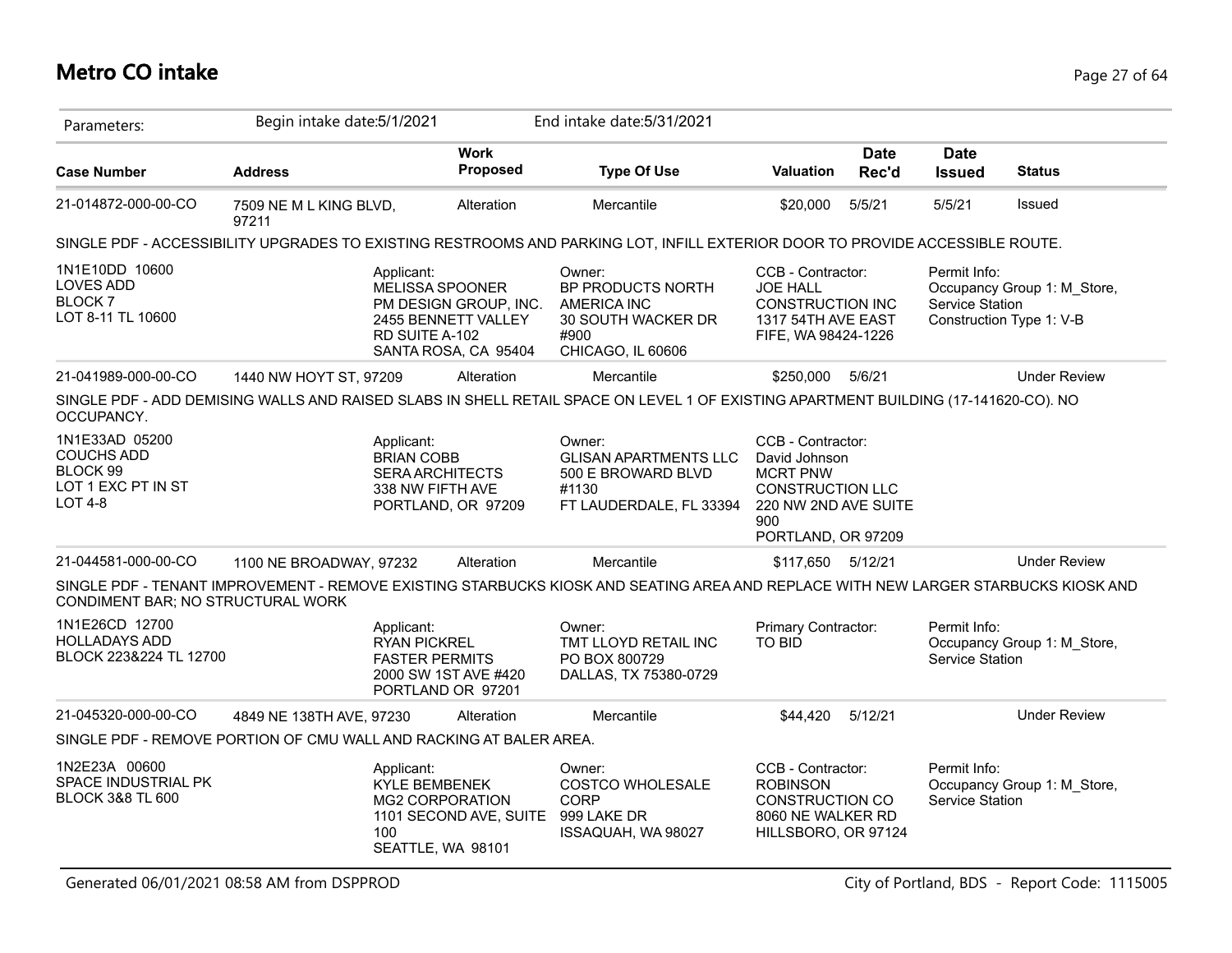# **Metro CO intake** Page 28 of 64

| Parameters:                                                                                                                                                                       | Begin intake date: 5/1/2021   |                                                                                                        |                                                   | End intake date: 5/31/2021                                                                                                                                                                                                                               |                                                                                                                       |                      |                                                                                       |                                                             |
|-----------------------------------------------------------------------------------------------------------------------------------------------------------------------------------|-------------------------------|--------------------------------------------------------------------------------------------------------|---------------------------------------------------|----------------------------------------------------------------------------------------------------------------------------------------------------------------------------------------------------------------------------------------------------------|-----------------------------------------------------------------------------------------------------------------------|----------------------|---------------------------------------------------------------------------------------|-------------------------------------------------------------|
| <b>Case Number</b>                                                                                                                                                                | <b>Address</b>                |                                                                                                        | <b>Work</b><br>Proposed                           | <b>Type Of Use</b>                                                                                                                                                                                                                                       | <b>Valuation</b>                                                                                                      | <b>Date</b><br>Rec'd | <b>Date</b><br><b>Issued</b>                                                          | <b>Status</b>                                               |
| 21-042551-000-00-CO                                                                                                                                                               | 1639 SE FLAVEL ST, 97202      |                                                                                                        | Alteration                                        | Mercantile                                                                                                                                                                                                                                               | \$10,000                                                                                                              | 5/13/21              |                                                                                       | <b>Under Review</b>                                         |
|                                                                                                                                                                                   |                               |                                                                                                        |                                                   | SGINLE PDF - TI FOR NEW TENANT IN RESPONSE TO 21-013779-VI - CHANGE OF OCCUPANCY FROM SINGLE FAMILY RESIDENCE TO M, B, S-1. MAIN FLOOR:<br>CREATE STORAGE, OFFICE, BREAK ROOM, AND RETAIL. NEW PARTIAL HEIGHT WALL ON 2ND FLOOR. NO CHANGES IN BASEMENT. |                                                                                                                       |                      |                                                                                       |                                                             |
| 1S1E23AC 07100<br>CITY VIEW PK ADD & NO 2<br>BLOCK 14<br>LOT 4 EXC W 48'                                                                                                          |                               | Applicant:<br><b>SAM HEHR</b><br>PORTLAND, OR 97202                                                    | <b>BAMA ARCHITECTURE</b><br>7350 SE MILWAUKIE AVE | Owner:<br><b>JOSEPH BRADFORD</b><br>1860 SE LADD AVE<br>PORTLAND, OR 97214                                                                                                                                                                               | <b>Primary Contractor:</b><br>TO BID                                                                                  |                      |                                                                                       |                                                             |
| 21-045377-000-00-CO                                                                                                                                                               | 9161 SE FOSTER RD, 97266      |                                                                                                        | Alteration                                        | Mercantile                                                                                                                                                                                                                                               | \$105,000                                                                                                             | 5/17/21              |                                                                                       | <b>Under Review</b>                                         |
|                                                                                                                                                                                   |                               |                                                                                                        |                                                   | SINGLE PDF - 1ST TIME TENANT IMPROVEMENT FOR NEW YOGA STUDIO. NEW INTERIOR WALLS AND DOORS TO CREATE STUDIO AND MEDITATION ROOMS.                                                                                                                        |                                                                                                                       |                      |                                                                                       |                                                             |
| 1S2E16CA 09200                                                                                                                                                                    |                               | Applicant:<br><b>ELISE HENDRICKSON</b><br>PROSPER PORTLAND<br>220 NW 2ND AVE #200<br>PORTLAND OR 97209 |                                                   | Owner:<br>9101 FOSTER LLC<br>222 NW 5TH AVE<br>PORTLAND, OR 97209                                                                                                                                                                                        | CCB - Contractor:<br><b>BREMIK</b><br><b>CONSTRUCTION INC</b><br>1026 SE STARK STREET<br>PORTLAND, OR 97214           |                      | Permit Info:<br>Service Station<br>Construction Type 1: I-A                           | Occupancy Group 1: M Store,                                 |
| 21-023100-000-00-CO                                                                                                                                                               | 2340 NE SANDY BLVD, 97232     |                                                                                                        | Alteration                                        | Mercantile                                                                                                                                                                                                                                               | \$28,000 5/24/21                                                                                                      |                      | 5/24/21                                                                               | Issued                                                      |
|                                                                                                                                                                                   |                               |                                                                                                        |                                                   | SINGLE PDF - SOLAR 28KW ROOF TOP MOUNTED PV SYSTEM: ENGINEERED *ET PERMIT FOR PLAN REVIEW SEPARATE                                                                                                                                                       |                                                                                                                       |                      |                                                                                       |                                                             |
| 1N1E35AD 07700<br><b>BRONAUGHS ADD</b><br><b>BLOCK1</b><br>LOT 1 EXC PT IN ST<br>LOT <sub>2</sub>                                                                                 |                               | Applicant:<br><b>CHRISTINE STAMPER</b><br><b>ELEMENTAL ENERGY</b><br>B                                 | 1339 SE 8TH AVE, SUITE<br>PORTLAND, OR 97214      | Owner:<br>THE SHORE 24TH & SANDY<br><b>LLC</b><br>2500 NE SANDY BLVD # C<br>PORTLAND, OR 97232                                                                                                                                                           | CCB - Contractor:<br><b>ELEMENTAL ENERGY</b><br><b>LLC</b><br>1339 SE 8TH AVE #B<br>PORTLAND, OR 97214                |                      | Permit Info:<br>Off., Med.Off., Pub.Bldg.<br>Construction Type 1: V-B<br>Type 1): V-B | Occupancy Group 1: B_Bank,<br>Construction Type 2 (formerly |
| 21-049682-000-00-CO                                                                                                                                                               | 2545 NE FLANDERS ST,<br>97232 |                                                                                                        | Alteration                                        | Special Residential                                                                                                                                                                                                                                      | \$13,000                                                                                                              | 5/26/21              |                                                                                       | <b>Under Review</b>                                         |
|                                                                                                                                                                                   |                               |                                                                                                        |                                                   | SINGLE PDF - REPLACE OFFICE DOORS WITH DOORS CONTAINING WINDOWS. ELEVEN DOORS TOTAL                                                                                                                                                                      |                                                                                                                       |                      |                                                                                       |                                                             |
| 1N1E36CB 11400<br>SANDY ROAD PL<br>BLOCK <sub>3</sub><br>LOT 1 EXC PT IN ST<br>E 20' OF LOT 2 EXC PT IN ST, E 20' OF LOT 15, 13207 SE MALL ST<br>LOT 16, POTENTIAL ADDITIONAL TAX |                               | Applicant:<br><b>STEVEN REEVES</b><br>LLC.<br>PORTLAND OR 97236                                        | STROSS CONTRACTING                                | Owner:<br>CENTRAL CITY CONCERN<br>232 NW 6TH AVE<br>PORTLAND, OR 97209-3609                                                                                                                                                                              | CCB - Contractor:<br>STROSS CONTRACTING Occupancy Group 1: I-<br><b>LLC</b><br>13207 SE MALL ST<br>PORTLAND, OR 97236 |                      | Permit Info:<br>1 Convalescent Hospital<br>Construction Type 1: V-B<br>Type 1): V-B   | Construction Type 2 (formerly                               |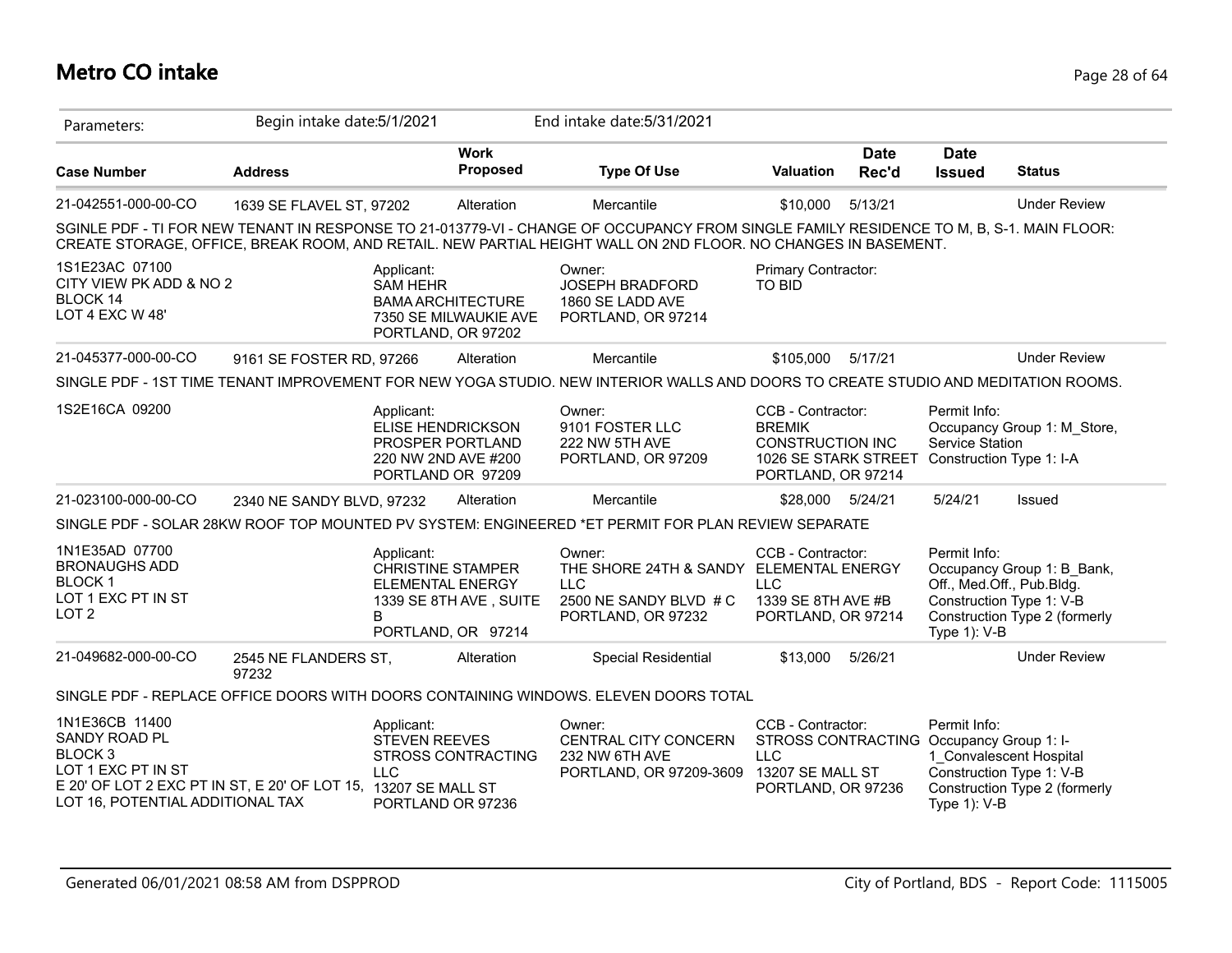# **Metro CO intake** Page 29 of 64

| Parameters:                                                                                                                   | Begin intake date: 5/1/2021     |                                                                   |                                             | End intake date: 5/31/2021                                                                                                                              |                                                                                                                  |               |                              |                                                                                     |
|-------------------------------------------------------------------------------------------------------------------------------|---------------------------------|-------------------------------------------------------------------|---------------------------------------------|---------------------------------------------------------------------------------------------------------------------------------------------------------|------------------------------------------------------------------------------------------------------------------|---------------|------------------------------|-------------------------------------------------------------------------------------|
| <b>Case Number</b>                                                                                                            | <b>Address</b>                  |                                                                   | <b>Work</b><br><b>Proposed</b>              | <b>Type Of Use</b>                                                                                                                                      | <b>Valuation</b>                                                                                                 | Date<br>Rec'd | <b>Date</b><br><b>Issued</b> | <b>Status</b>                                                                       |
| 21-023060-000-00-CO                                                                                                           | 6011 NE COLUMBIA BLVD,<br>97218 |                                                                   | Alteration                                  | Storage                                                                                                                                                 | \$50,000                                                                                                         | 5/4/21        |                              | <b>Under Review</b>                                                                 |
|                                                                                                                               |                                 |                                                                   |                                             | SINGLE PDF - REPLACEMENT OF TILT WALL PANEL DAMAGED BY VEHICULAR IMPACT, REMOVE AND REPLACE TREE.                                                       |                                                                                                                  |               |                              |                                                                                     |
| 1N2E18DA 00100                                                                                                                |                                 | Applicant:<br><b>CURTIS GAGNER</b><br><b>CIDA</b>                 | 4445 SW BARBUR BLVD<br>PORTLAND OR 97201    | Owner:<br>LIT INDUSTRIAL LTD<br><b>PARTNERSHIP</b><br>1717 MCKINNEY AVE #1900<br>DALLAS, TX 75202-1253                                                  | CCB - Contractor:<br><b>WALEN</b><br><b>CONSTRUCTION LLC</b><br>PO BOX 2267<br>WILSONVILLE, OR<br>97070          |               | Permit Info:<br>Warehouse    | Occupancy Group 1: S-<br>1 Storage - Moderate Hazard,<br>Construction Type 1: III-B |
| 19-125243-DFS-01-CO                                                                                                           | 2233 NW 22ND AVE, 97210         |                                                                   | Alteration                                  | Storage                                                                                                                                                 | \$20,000                                                                                                         | 5/6/21        |                              | <b>Under Review</b>                                                                 |
| SINGLE PDF - DFS FOR NEW PARTIAL HEIGHT WALLS IN PUPPET ASSEMBLY SPACE                                                        |                                 |                                                                   |                                             |                                                                                                                                                         |                                                                                                                  |               |                              |                                                                                     |
| 1N1E28CA 04700<br><b>SHERLOCKS ADD</b><br><b>BLOCK 7 TL 4700</b>                                                              |                                 | Applicant:<br><b>DUSTIN JOHNSON</b><br>CIDA, INC.<br>200          | 15895 SW 72ND AVE, STE<br>PORTLAND OR 97224 | Owner:<br>NINA HOWATT<br>1340 SE 107TH AVE #504<br>PORTLAND, OR 97216<br>Owner:<br><b>LESLIE HOWATT</b><br>1340 SE 107TH AVE #504<br>PORTLAND, OR 97216 | CCB - Contractor:<br><b>ROB YORKE</b><br>YORKE & CURTIS INC<br>4480 SW 101ST AVE<br>BEAVERTON, OR 97005-<br>3427 |               |                              |                                                                                     |
| 21-045187-STR-01-CO                                                                                                           | 9930 N BURGARD WAY,<br>97203    |                                                                   | Alteration                                  | Storage                                                                                                                                                 | \$65,000                                                                                                         | 5/10/21       | 5/11/21                      | Under Inspection                                                                    |
|                                                                                                                               |                                 |                                                                   |                                             | SINGLE PDF - STORM DAMAGE - TEMP SHORING REPAIR TO BE USED FOR THE REPLACEMENT OF A DAMAGED ROOF TRUSSES UNDER SEPARATE PERMIT.                         |                                                                                                                  |               |                              |                                                                                     |
| 2N1W35C 00100<br>SECTION 35 2N 1W<br>TL 100 9.53 ACRES<br>LAND & IMPS SEE R646274 (R971350332)<br><b>FOR MACH &amp; EQUIP</b> |                                 | Applicant:<br><b>DAN WILLIAMS</b><br><b>FASTER PERMITS</b><br>420 | 2000 SW 1ST AVE SUITE<br>PORTLAND OR 97201  | Owner:<br>SMURFIT-STONE<br><b>CONTAINER CORP</b><br>3950 SHACKLEFORD RD<br>DULUTH, GA 30096                                                             | CCB - Contractor:<br>PRECISION INDUSTRIAL<br><b>CONTRACTORS INC</b><br>1555 DOWNRIVER DR<br>WOODLAND, WA 98674   |               |                              |                                                                                     |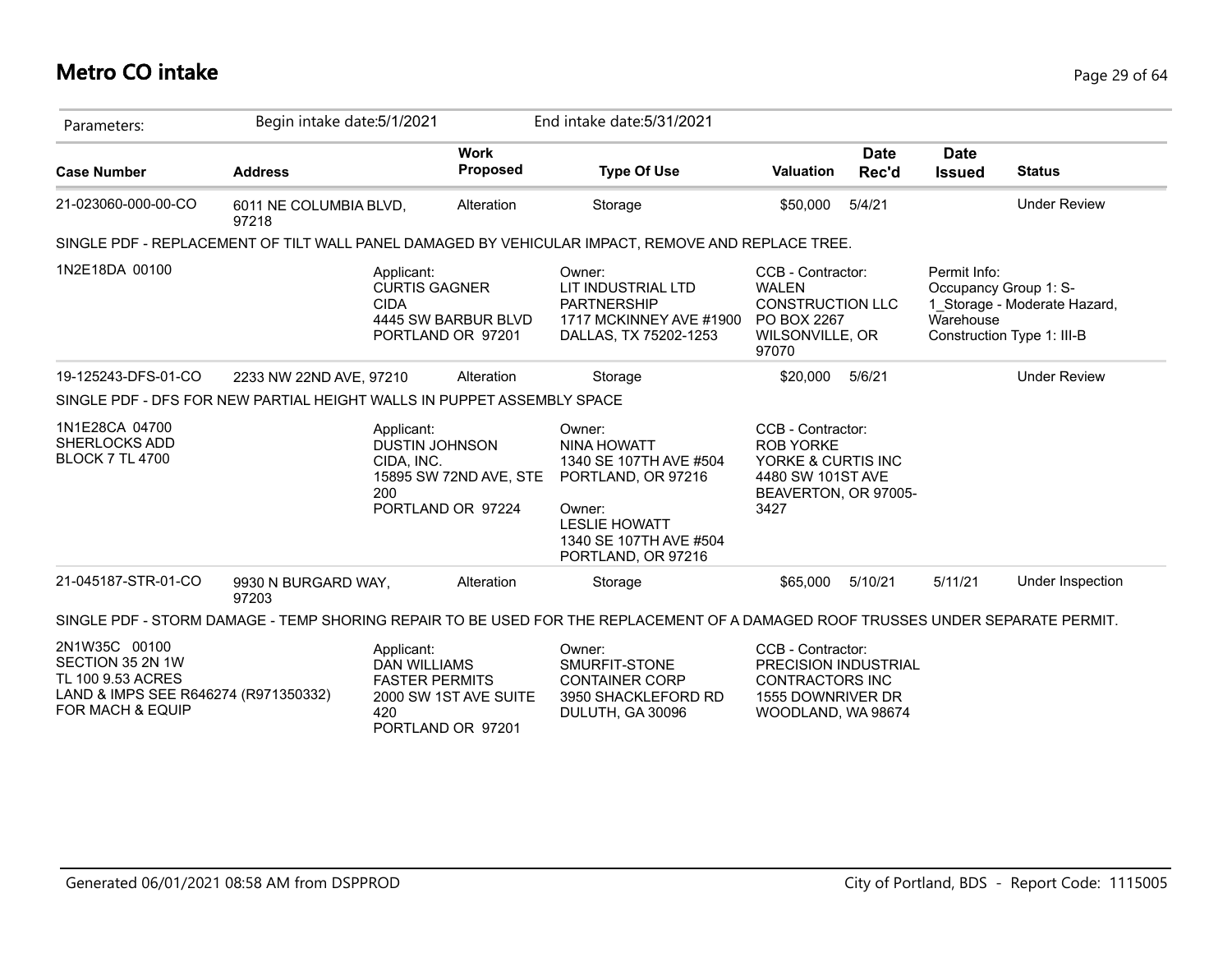# **Metro CO intake** Page 30 of 64

| Parameters:                                                                          | Begin intake date: 5/1/2021 |                                                                                       |                                                                     | End intake date: 5/31/2021                                                                                                                                                                                                                                                                                                                                                                                                       |                                                                                                     |                      |                                                                                                   |                                                               |
|--------------------------------------------------------------------------------------|-----------------------------|---------------------------------------------------------------------------------------|---------------------------------------------------------------------|----------------------------------------------------------------------------------------------------------------------------------------------------------------------------------------------------------------------------------------------------------------------------------------------------------------------------------------------------------------------------------------------------------------------------------|-----------------------------------------------------------------------------------------------------|----------------------|---------------------------------------------------------------------------------------------------|---------------------------------------------------------------|
| <b>Case Number</b>                                                                   | <b>Address</b>              |                                                                                       | <b>Work</b><br>Proposed                                             | <b>Type Of Use</b>                                                                                                                                                                                                                                                                                                                                                                                                               | Valuation                                                                                           | <b>Date</b><br>Rec'd | <b>Date</b><br><b>Issued</b>                                                                      | <b>Status</b>                                                 |
| 21-048816-000-00-CO                                                                  | 6120 NE 57TH AVE, 97218     |                                                                                       | Alteration                                                          | Storage                                                                                                                                                                                                                                                                                                                                                                                                                          | \$4,585                                                                                             | 5/20/21              |                                                                                                   | <b>Under Review</b>                                           |
|                                                                                      |                             |                                                                                       |                                                                     | SINGLE PDF - REPLACE WINDOW WITH DOUBLE DOORS ON WEST ELEVATION, NEW EXTERIOR CONCRETE RAMP AND WALKWAY SECTION.                                                                                                                                                                                                                                                                                                                 |                                                                                                     |                      |                                                                                                   |                                                               |
| 1N2E18DA 03600<br>KILLINGSWORTH GARDENS<br><b>BLOCK7</b><br>W 78' OF LOT 1 EXC S 78' |                             | Applicant:<br><b>TIM SCHWEITZER</b><br>C3 CHURCH<br>PO Box 11034                      | PORTLAND, OR 97211                                                  | Owner:<br>PARKROSE DELIVERANCE<br><b>TABERNACLE</b><br>6120 NE 57TH AVE<br>PORTLAND, OR 97218                                                                                                                                                                                                                                                                                                                                    | Primary Contractor:<br><b>TO BID</b>                                                                |                      |                                                                                                   |                                                               |
| 21-022145-000-00-CO                                                                  | 12133 E BURNSIDE ST. 97230  |                                                                                       | Alteration                                                          | Storage                                                                                                                                                                                                                                                                                                                                                                                                                          | \$25,000                                                                                            | 5/24/21              | 5/24/21                                                                                           | <b>Issued</b>                                                 |
| Paper - ADDING TWO WALLS TO CREATE A SECURITY OFFICE AND STORAGE ROOM.               |                             |                                                                                       |                                                                     |                                                                                                                                                                                                                                                                                                                                                                                                                                  |                                                                                                     |                      |                                                                                                   |                                                               |
| 1N2E34DA 08900                                                                       |                             | Applicant:<br>TIM WILMOTH<br><b>CHARTER</b><br><b>CONSTRUCTION</b><br>3747 SE 8TH AVE | PORTLAND, OR 97202                                                  | Owner:<br><b>CCC EASTSIDE QALICB</b><br>232 NW 6TH AVE<br>PORTLAND, OR 97209                                                                                                                                                                                                                                                                                                                                                     | CCB - Contractor:<br><b>CHARTER</b><br><b>CONSTRUCTION INC</b><br>980 S HARNEY<br>SEATTLE, WA 98108 |                      | Permit Info:<br>Occupancy Group 1: S-<br>Warehouse<br>Construction Type 1: I-A<br>Type $1$ ): I-A | 1_Storage - Moderate Hazard,<br>Construction Type 2 (formerly |
| 21-044402-000-00-CO                                                                  | 4840 N LOMBARD ST, 97203    |                                                                                       | Alteration                                                          | Utility                                                                                                                                                                                                                                                                                                                                                                                                                          | \$15,000                                                                                            | 5/6/21               |                                                                                                   | <b>Under Review</b>                                           |
|                                                                                      |                             |                                                                                       |                                                                     | SINGLE PDF - PERSONAL WIRELESS SERVICE FACILITY - WIRELESS ROOFTOP - APPLICATION #3 - ANTENNA - REMOVE: (6) PANEL ANTENNAS, (6) TMAS, (9) RRUS.<br>INSTALL: (6) NEW PANEL ANTENNAS, (6) RRUS, (3) HCS JUMPER CABLES. GROUND - REMOVE: (2) EQUIPMENT CABINETS & ANCILLARY EQUIPMENT, INSTALL: (2)<br>EQUIPMENT CABINETS IN INDOOR EQUIPMENT ROOM, ANCILLARY EQUIPMENT WITHIN EQUIPMENT CABINETS, INSTALL (1) HCS 2.0 JUNCTION BOX |                                                                                                     |                      |                                                                                                   |                                                               |
| 1N1E08CC 03300<br>UNIVERSITY PK<br>BLOCK 72<br>W 60' OF LOT 34-36                    |                             | Applicant:<br><b>BRENT SUTTEN</b><br><b>ENGINEERS</b><br>201                          | SYNERGY ADVANTAGE<br>3663 N LAUGHLIN, SUITE<br>SANTA ROSA, CA 95403 | Owner:<br>PENINSULA LODGE #128 I<br>OOF<br>4834 N LOMBARD ST<br>PORTLAND, OR 97203                                                                                                                                                                                                                                                                                                                                               | Primary Contractor:<br><b>TO BID</b>                                                                |                      |                                                                                                   |                                                               |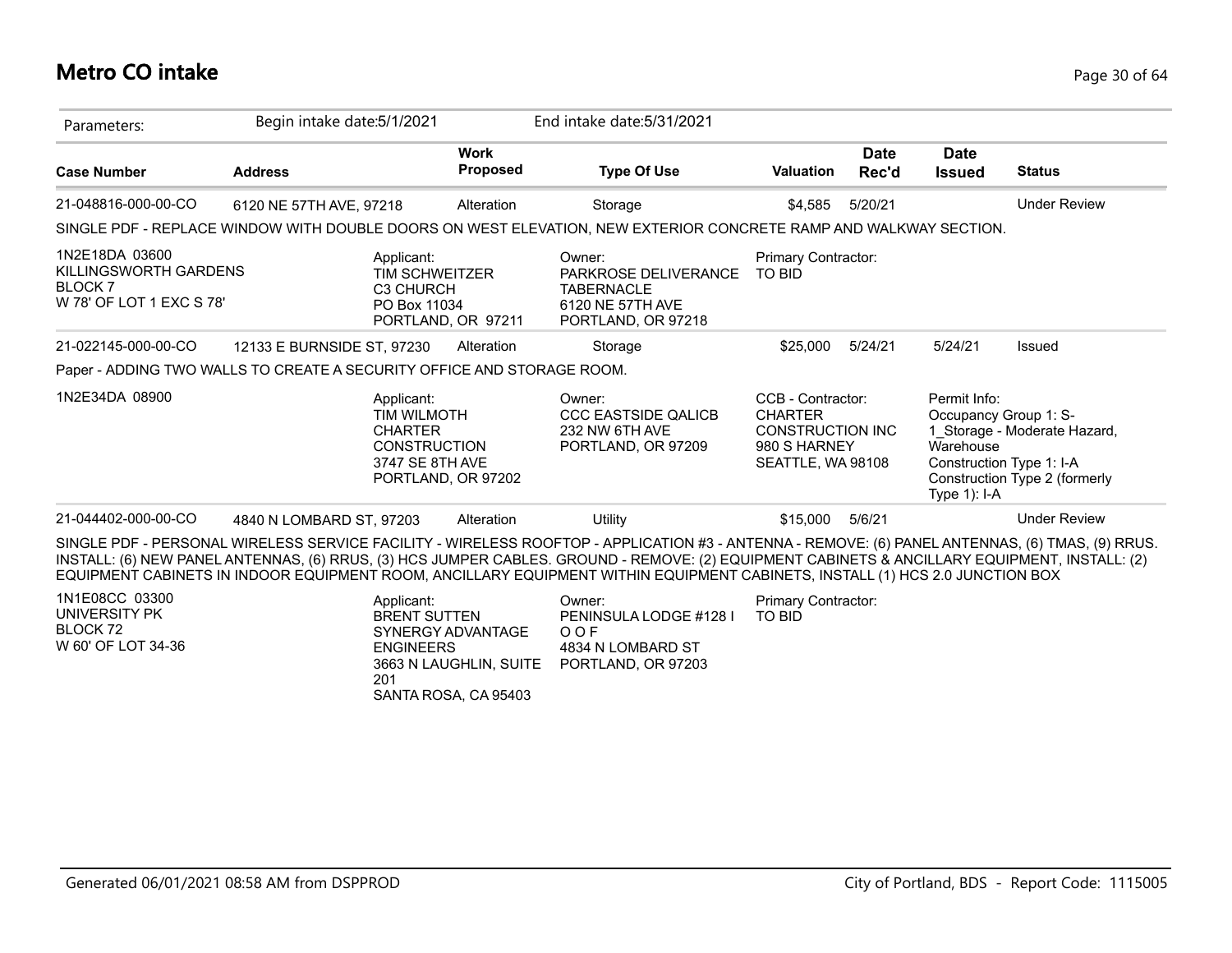# **Metro CO intake** Page 31 of 64

| Parameters:                                                            | Begin intake date: 5/1/2021                                                                                                                                                                                                                                                                                                                                                                                                                                                                              |                                                                     | End intake date: 5/31/2021                                                                           |                                                                                                                                                  |                      |                              |                     |
|------------------------------------------------------------------------|----------------------------------------------------------------------------------------------------------------------------------------------------------------------------------------------------------------------------------------------------------------------------------------------------------------------------------------------------------------------------------------------------------------------------------------------------------------------------------------------------------|---------------------------------------------------------------------|------------------------------------------------------------------------------------------------------|--------------------------------------------------------------------------------------------------------------------------------------------------|----------------------|------------------------------|---------------------|
| <b>Case Number</b>                                                     | <b>Address</b>                                                                                                                                                                                                                                                                                                                                                                                                                                                                                           | <b>Work</b><br><b>Proposed</b>                                      | <b>Type Of Use</b>                                                                                   | <b>Valuation</b>                                                                                                                                 | <b>Date</b><br>Rec'd | <b>Date</b><br><b>Issued</b> | <b>Status</b>       |
| 21-044524-000-00-CO                                                    | 8832 N SYRACUSE ST, 97203                                                                                                                                                                                                                                                                                                                                                                                                                                                                                | Alteration                                                          | Utility                                                                                              | \$15,000                                                                                                                                         | 5/6/21               |                              | <b>Under Review</b> |
|                                                                        | SINGLE PDF - PERSONAL WIRELESS SERVICE FACILITY - WIRELESS ROOFTOP - APPLICATION #3 - ANTENNA - REMOVE: (8) PANEL ANTENNAS, (5) TMAS, (9) RRUS,<br>(10) COAX CABLES. INSTALL: (6) NEW PANEL ANTENNAS, (6) RRUS, (6) HCS JUMPER CABLES. GROUND: REMOVE: (3) EQUIPMENT CABINETS & ANCILLARY<br>EQUIPMENT. INSTALL: (2) EQUIPMENT CABINETS IN INDOOR EQUIPMENT ROOM, ANCILLARY EQUIPMENT WITHIN EQUIPMENT CABINETS. INSTALL (1) HCS 2.0<br>JUNCTION BOX, UPGRADE EXISTING 100 AMP POWER SERVICE TO 200 AMP. |                                                                     |                                                                                                      |                                                                                                                                                  |                      |                              |                     |
| 1N1W12BA 11300<br><b>JAMES JOHNS ADD</b><br>BLOCK 31<br><b>LOT 2-4</b> | Applicant:<br><b>BRENT SUTTEN</b><br><b>ENGINEERS</b><br>201                                                                                                                                                                                                                                                                                                                                                                                                                                             | SYNERGY ADVANTAGE<br>3663 N LAUGHLIN, SUITE<br>SANTA ROSA, CA 95403 | Owner:<br><b>HOUSING AUTHORITY OF</b><br>PORTLAND OREGON<br>135 SW ASH ST<br>PORTLAND, OR 97204-3540 | Primary Contractor:<br><b>TO BID</b>                                                                                                             |                      |                              |                     |
| 21-044830-000-00-CO                                                    | 515 SW SALMON ST, 97204                                                                                                                                                                                                                                                                                                                                                                                                                                                                                  | Alteration                                                          | Utility                                                                                              | \$25,000                                                                                                                                         | 5/7/21               | 5/27/21                      | Issued              |
|                                                                        | SINGLE PDF - PERSONAL WIRELESS SERVICE FACILITY - WIRELESS ROOFTOP - APPLICATION #3 - ADDING 5G COMPRISED OF: REMOVE AND REPLACE (3) RRH<br>UNITS, INSTALL THERMO HEX DOOR ON EXISTING CABINET, (1) RECTIFIER, (1) NEW BATTERY STRING, AND 5G GROWTH KIT IN EXISTING EQUIPMENT CABINET.                                                                                                                                                                                                                  |                                                                     |                                                                                                      |                                                                                                                                                  |                      |                              |                     |
| 1S1E03BB 00900<br><b>PORTLAND</b><br>BLOCK 170<br><b>LOT 1-4</b>       | Applicant:<br><b>LEAH STOUT</b><br><b>SMARTLINK</b><br>11232 120TH AVE NE,<br><b>SUITE 204</b>                                                                                                                                                                                                                                                                                                                                                                                                           | KIRKLAND, WA 98033                                                  | Owner:<br>POWER & LIGHT BUILDING<br><b>LLC</b><br>1477 NW EVERETT ST<br>PORTLAND, OR 97209           | CCB - Contractor:<br><b>Patrick Rynearson</b><br><b>CAPSTONE SOLUTIONS</b><br><b>INC</b><br>8195 166TH AVE NE.<br>SUITE 100<br>REDMOND, WA 98052 |                      |                              |                     |
| 21-045799-000-00-CO                                                    | 7020 N OSWEGO AVE, 97203                                                                                                                                                                                                                                                                                                                                                                                                                                                                                 | Alteration                                                          | Utility                                                                                              | \$15,000 5/10/21                                                                                                                                 |                      |                              | <b>Under Review</b> |
|                                                                        | SINGLE PDF - PERSONAL WIRELESS SERVICE FACILITY - WIRELESS ROOF TOP (WATER TOWER) - APPLICATION #3 - MODIFICATION TO INSTALL (6) NEW<br>RRU/ANTENNA COMBOS, (6) NEW RRUS AND ASSOCIATED CABLES ONTO VERIZON <sub>i</sub> S EXISTING MOUNTING HARDWARE                                                                                                                                                                                                                                                    |                                                                     |                                                                                                      |                                                                                                                                                  |                      |                              |                     |
| 1N1W12AC 05400<br>ADAMS ADD<br>BLOCK <sub>2</sub><br>LOT 1&2&7&8       | Applicant:<br>PAUL SLOTEMAKER<br><b>TILSON</b><br>2450 NW 144TH AVE<br><b>USA</b>                                                                                                                                                                                                                                                                                                                                                                                                                        | BEAVERTON OR 97006                                                  | Owner:<br>PORTLAND CITY OF<br>1120 SW 5TH AVE #600<br>PORTLAND, OR 97204-1974                        | Primary Contractor:<br><b>TO BID</b>                                                                                                             |                      |                              |                     |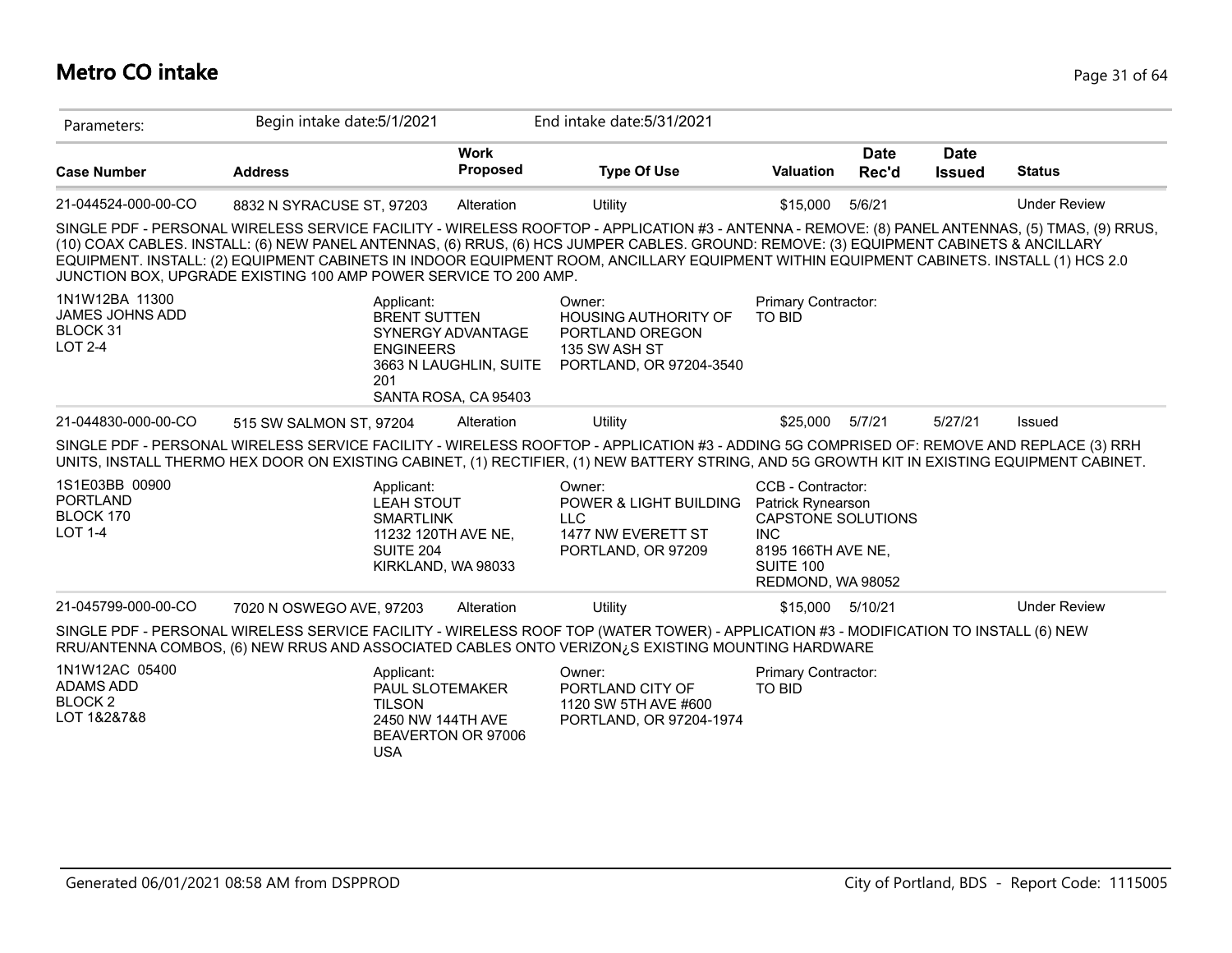# **Metro CO intake** Page 32 of 64

| Parameters:                                                                    | Begin intake date: 5/1/2021                                                                                                                                                                                                                                                                                                                                                                            |                                                                                                        | End intake date: 5/31/2021                                                                         |                                      |                      |                              |                     |
|--------------------------------------------------------------------------------|--------------------------------------------------------------------------------------------------------------------------------------------------------------------------------------------------------------------------------------------------------------------------------------------------------------------------------------------------------------------------------------------------------|--------------------------------------------------------------------------------------------------------|----------------------------------------------------------------------------------------------------|--------------------------------------|----------------------|------------------------------|---------------------|
| <b>Case Number</b>                                                             | <b>Address</b>                                                                                                                                                                                                                                                                                                                                                                                         | <b>Work</b><br><b>Proposed</b>                                                                         | <b>Type Of Use</b>                                                                                 | <b>Valuation</b>                     | <b>Date</b><br>Rec'd | <b>Date</b><br><b>Issued</b> | <b>Status</b>       |
| 21-045867-000-00-CO                                                            | 6360 NE M L KING BLVD,<br>97211                                                                                                                                                                                                                                                                                                                                                                        | Alteration                                                                                             | Utility                                                                                            | \$19,000                             | 5/10/21              |                              | Approved to Issue   |
| PROPOSED TO ADJACENT EQUIPMENT SPACE.                                          | SINGLE PDF - PERSONAL WIRELESS SERVICE FACILITY - WIRELESS ROOFTOP - APPLICATION #3 - REPLACE (3) PANEL ANTENNAS BEHIND EXISTING FRP SCREEN.<br>CURRENTLY SUPPORTING (9) ANTENNAS. REPLACE (3) RRU'S. REMOVE (3) RRU'S AND COAX. TIP HEIGHT MATCHES EXISTING CONFIGURATION. NO CHANGES                                                                                                                 |                                                                                                        |                                                                                                    |                                      |                      |                              |                     |
| 1N1E14CB 10100<br><b>WOODLAWN HTS</b><br><b>BLOCK 7 TL 10100</b>               | Applicant:<br><b>SHANIN PRUSIA</b><br><b>FOR VERIZON</b><br><b>WAY</b>                                                                                                                                                                                                                                                                                                                                 | <b>URBAN WIRELES INC -</b><br>10376 SE SUNBURST<br>PORTLAND OR 97086                                   | Owner:<br><b>TIN ROOF ENTERPRISES</b><br><b>LLC</b><br>6360 NE M L KING BLVD<br>PORTLAND, OR 97211 | Primary Contractor:<br><b>TO BID</b> |                      |                              |                     |
| 21-046341-000-00-CO                                                            | 6340 N BASIN AVE, 97217                                                                                                                                                                                                                                                                                                                                                                                | Alteration                                                                                             | Utility                                                                                            | \$24,000                             | 5/11/21              |                              | <b>Under Review</b> |
|                                                                                | SINGLE PDF - PERSONAL WIRELESS SERVICE FACILITY - WIRELESS TOWER - APPLICATION #3 - ELIGIBLE FACILITIES REQUEST TO REPLACE (3) ANTENNAS;<br>REPLACE (3) REMOVE (3) RADIOS; INSTALL (1) HCS LINE WITH PENDANT AND J-BOX. AT GROUND, REPLACE (2) CABINETS AND REMOVE (1) CABINET; INSTALL<br>ANCILLARY SUPPORT EQUIPMENT INCLUDING BATTERIES IN NEW CABINETS. NO CHANGE TO TOWER HEIGHT OR GROUND SPACE. |                                                                                                        |                                                                                                    |                                      |                      |                              |                     |
| 1N1E17DB 00300<br>SECTION 17 1N 1E<br>TL 300 3.00 ACRES                        | Applicant:<br><b>CROWN CASTLE</b><br>PORTLAND OR<br><b>USA</b>                                                                                                                                                                                                                                                                                                                                         | AMELIA MECKLER                                                                                         | Owner:<br><b>BT-OH LLC</b><br>55 GLENLAKE PKWY NE<br>ATLANTA, GA 30328                             | Primary Contractor:<br><b>TO BID</b> |                      |                              |                     |
| 21-047273-000-00-CO                                                            | 2417 NE M L KING BLVD,<br>97212                                                                                                                                                                                                                                                                                                                                                                        | Alteration                                                                                             | Utility                                                                                            | \$20,000                             | 5/13/21              |                              | <b>Under Review</b> |
|                                                                                | SINGLE PDF - PERSONAL WIRELESS SERVICE FACILITY - WIRELESS ROOFTOP - APPLICATION #3 - REMOVING 8 ANTENNAS AND ADDING 7 ANTENNAS, REMOVING<br>8 RRUS AND ADDING 4 RRUS. REPLACING 2 HYBRID CABLES AND REPLACING TO OVPS.                                                                                                                                                                                |                                                                                                        |                                                                                                    |                                      |                      |                              |                     |
| 1N1E27DA 02700<br><b>ALBINA</b><br>BLOCK 18<br>E 90' OF LOT 14&25 EXC PT IN ST | Applicant:<br>97035                                                                                                                                                                                                                                                                                                                                                                                    | <b>TAMMY HAMILTON</b><br>ACOM CONSULTING INC.<br>5200 SW MEADOWS<br>ROAD., SUITE 150<br>LAKE OSWEGO OR | Owner:<br><b>UNION MANOR INC</b><br>P O BOX 12564<br>PORTLAND, OR 97212                            | Primary Contractor:<br><b>TO BID</b> |                      |                              |                     |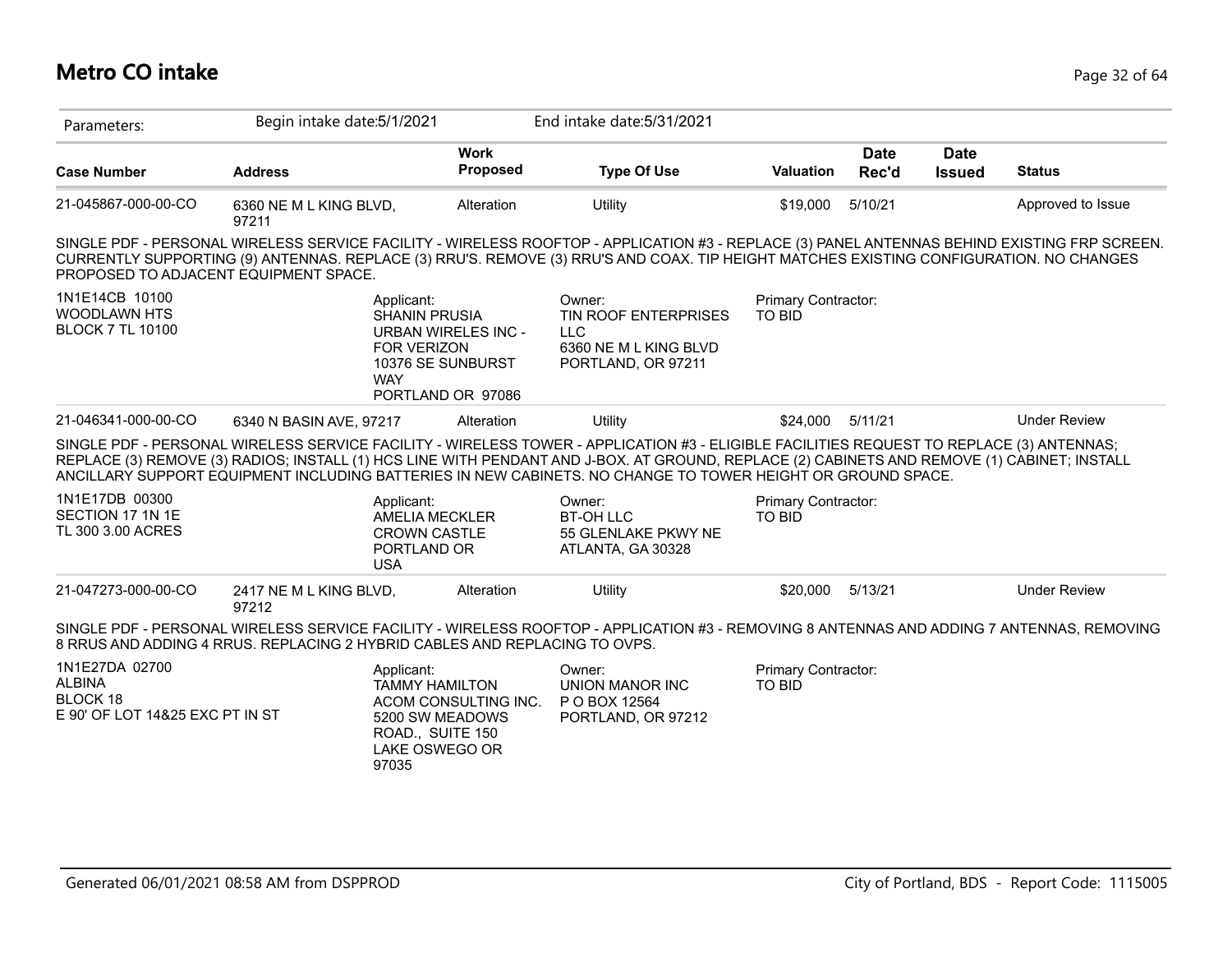| Parameters:                                                     | Begin intake date: 5/1/2021      |                                                                                                                              | End intake date: 5/31/2021                                                                                                                                                                                                                                                                                                                                                                                                                                                                                                                      |                     |                      |                              |                     |
|-----------------------------------------------------------------|----------------------------------|------------------------------------------------------------------------------------------------------------------------------|-------------------------------------------------------------------------------------------------------------------------------------------------------------------------------------------------------------------------------------------------------------------------------------------------------------------------------------------------------------------------------------------------------------------------------------------------------------------------------------------------------------------------------------------------|---------------------|----------------------|------------------------------|---------------------|
| <b>Case Number</b>                                              | <b>Address</b>                   | <b>Work</b><br>Proposed                                                                                                      | <b>Type Of Use</b>                                                                                                                                                                                                                                                                                                                                                                                                                                                                                                                              | Valuation           | <b>Date</b><br>Rec'd | <b>Date</b><br><b>Issued</b> | <b>Status</b>       |
| 21-047855-000-00-CO                                             | 5000 N WILLAMETTE BLVD,<br>97203 | Alteration                                                                                                                   | Utility                                                                                                                                                                                                                                                                                                                                                                                                                                                                                                                                         | \$15,000            | 5/18/21              |                              | <b>Under Review</b> |
|                                                                 |                                  |                                                                                                                              | SINGLE PDF - PERSONAL WIRELESS SERVICE FACILITY - WIRELESS ROOFTOP - APPLICATION #3 - ANTENNA: REMOVE (6) PANEL ANTENNAS, (3) TMAs, (6) RRUS,<br>(12) Coax Cables, (1) ANTENNA SHROUD, (1) COVP, (1) HYBRID CABLE. INSTALL (6) NEW PANEL ANTENNAS, (6) RRUs, (6) HCS JUMPER CABLES, (1) NEW ANTENNA<br>SHROUD, (1) HYBRID CABLE, (2) JUMPER CABLES. EQUIPMENT: REMOVE (2) EQUIPMENT CABINETS & ANCILLARY EQUIPMENT, H-FRAME & ANCILLARY EQUIPMENT<br>INSTALL: (2) EQUIPMENT CABINETS W/ ANCILLARY EQUIPMEN. INSTALL (2) HCS 2.0 JUNCTION BOXES. |                     |                      |                              |                     |
|                                                                 | 201                              | Applicant:<br><b>BRENT SUTTEN</b><br>SYNERGY ADVANTAGE<br><b>ENGINEERS</b><br>3663 N LAUGHLIN, SUITE<br>SANTA ROSA, CA 95403 | Owner:<br>UNIVERSITY OF PORTLAND TO BID<br>5000 N WILLAMETTE BLVD<br>PORTLAND, OR 97203-5743                                                                                                                                                                                                                                                                                                                                                                                                                                                    | Primary Contractor: |                      |                              |                     |
| 21-048473-000-00-CO                                             | 4525 SE 63RD AVE, 97206          | Alteration                                                                                                                   | Utility                                                                                                                                                                                                                                                                                                                                                                                                                                                                                                                                         | \$15,000            | 5/19/21              |                              | <b>Under Review</b> |
|                                                                 |                                  |                                                                                                                              | SINGLE PDF - PERSONAL WIRELESS SERVICE FACILITY - WIRELESS ROOFTOP - APPLICATION #3 - INSTALL (3) ANTENNAS ON EXISTING MOUNT. INSTALL (3) RRHS<br>ON EXISTING MOUNTS. RELOCATE (1) ANTENNA FROM POS 2 TO POS 1 IN EACH SECTOR ¿ (3) TOTAL. RELOCATE (1) RRH FROM POS 2 TO POS 1 IN EACH SECTOR<br>i (3) TOTAL. INSTALL (1) THERMO HEX DOOR ON EXISTING CABINET. INSTALL 5G GROWTH KIT INSIDE EXISTING CABINET.                                                                                                                                  |                     |                      |                              |                     |
| 1S2E17BB 06300<br>LAURELWOOD ANX<br><b>BLOCK 2</b><br>LOT 27&28 |                                  | Applicant:<br><b>COURTNEE GOMEZ</b><br><b>SMARTLINK</b>                                                                      | Owner:<br><b>DAVID BERG</b><br>4525 SE 63RD AVE                                                                                                                                                                                                                                                                                                                                                                                                                                                                                                 |                     |                      |                              |                     |
|                                                                 |                                  | 3612 SE 168TH AVE<br>VANCOUVER, WA 98683                                                                                     | PORTLAND, OR 97206-4617                                                                                                                                                                                                                                                                                                                                                                                                                                                                                                                         |                     |                      |                              |                     |
| 21-049730-000-00-CO                                             | 3908 NE COUCH ST, 97232          | Alteration                                                                                                                   | Utility                                                                                                                                                                                                                                                                                                                                                                                                                                                                                                                                         | \$20,000            | 5/21/21              |                              | <b>Under Review</b> |
|                                                                 |                                  |                                                                                                                              | SINGLE PDF - PERSONAL WIRELESS SERVICE FACILITY - WIRELESS TOWER - APPLICATION #3 - ALL WORK IS IN FENCED ENCLOSURE ON PROPERTY - REPLACE<br>ALL CABINETS AND INSTALL ANCILLARY UNITYS ON EXISTING UTILITY FRAME. TOWER IS A UTILITY POLE IN R.O.W - NO UTILITY POLE WORK WORK THIS PERMIT.                                                                                                                                                                                                                                                     |                     |                      |                              |                     |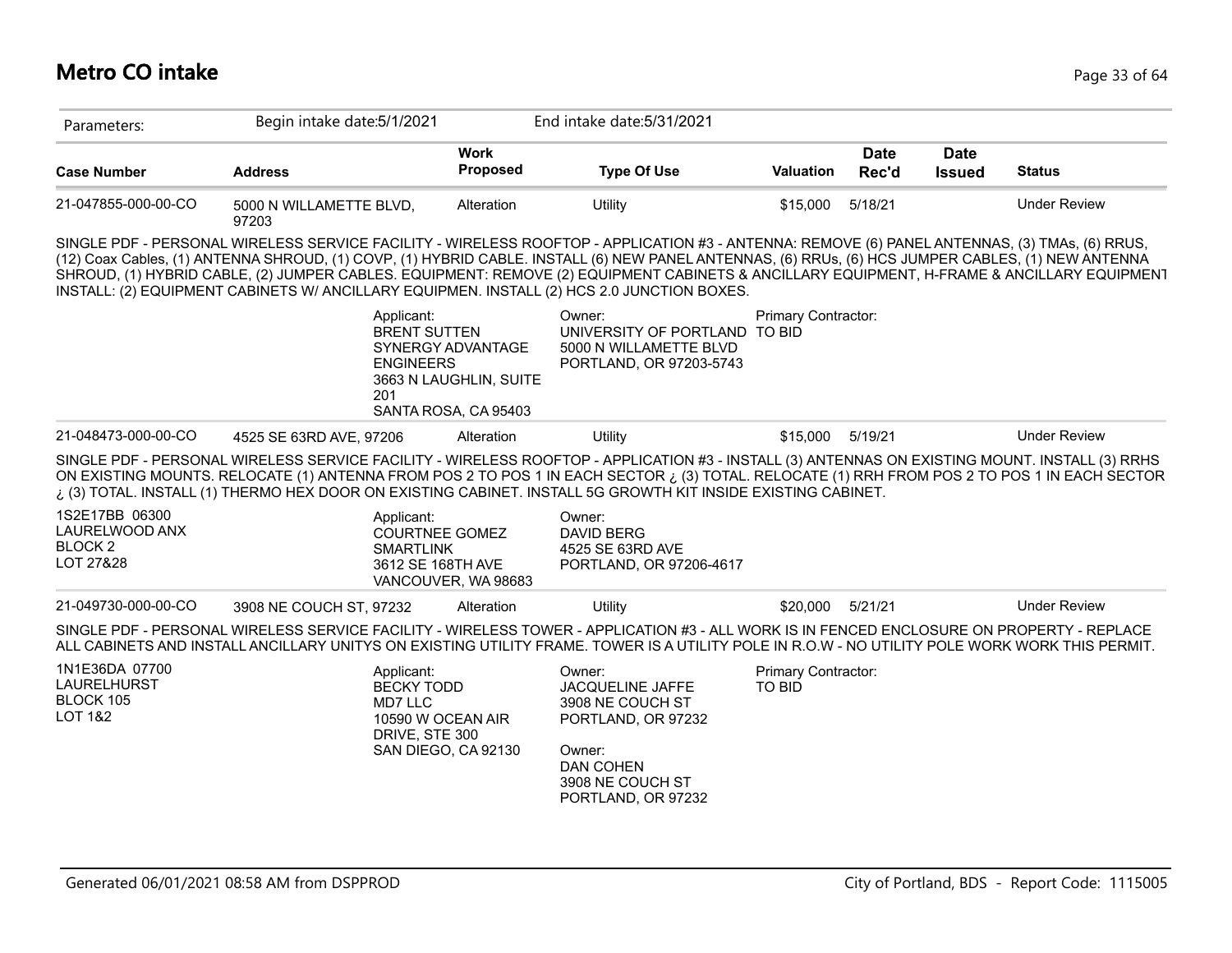## **Metro CO intake** Page 34 of 64

| Parameters:                                                                                                                | Begin intake date: 5/1/2021                                          |                                                                                            | End intake date: 5/31/2021                                                                                                                                                                                                                                                                                                                                                                                                                                                                                                                                                                                                                                                                                                               |                                      |                      |                              |                          |
|----------------------------------------------------------------------------------------------------------------------------|----------------------------------------------------------------------|--------------------------------------------------------------------------------------------|------------------------------------------------------------------------------------------------------------------------------------------------------------------------------------------------------------------------------------------------------------------------------------------------------------------------------------------------------------------------------------------------------------------------------------------------------------------------------------------------------------------------------------------------------------------------------------------------------------------------------------------------------------------------------------------------------------------------------------------|--------------------------------------|----------------------|------------------------------|--------------------------|
| <b>Case Number</b>                                                                                                         | <b>Address</b>                                                       | <b>Work</b><br><b>Proposed</b>                                                             | <b>Type Of Use</b>                                                                                                                                                                                                                                                                                                                                                                                                                                                                                                                                                                                                                                                                                                                       | <b>Valuation</b>                     | <b>Date</b><br>Rec'd | <b>Date</b><br><b>Issued</b> | <b>Status</b>            |
| 21-017316-000-00-CO                                                                                                        | 11805 SE SALMON ST, 97216                                            | Alteration                                                                                 | <b>Utility</b>                                                                                                                                                                                                                                                                                                                                                                                                                                                                                                                                                                                                                                                                                                                           | \$15,000                             | 5/24/21              |                              | <b>Under Review</b>      |
| <b>BOX TO CHARLES CUBE</b>                                                                                                 |                                                                      |                                                                                            | SINGLE PDF - PERSONAL WIRELESS SERVICE FACILITY - WIRELESS ROOFTOP (WATER TOWER) - APPLICATION #3 - REMOVE (3) SBNHH-1D65B-SR PANEL<br>ANTENNAS, (3) FRLB RRU'S. INSTALL (3) FFHH-65C-R3 PANEL ANTENNAS & (3) AHLOA RRU'S. EXISTING (3) FRIG & (3) FHFB RRU'S TO REMAIN. EXISTING (1) COVP<br>TO REMAIN. EXISTING 150' HCS CABLE TO REMAIN. PAINT TO MATCH ALL TOWER MOUNTED EQUIPMENT. EQUIPMENT SCOPE OF WORK: REMOVE (2) EQUIPMENT<br>CABINETS AND (1) FSMF WITH (2) FBBC AND RELOCATE (1) FSMF TO NEW POWER CABINET. INSTALL (1) HPL3 POWER CABINET & (1) LB3 BATTERY CABINET<br>INSTALL (2) ABIA, (1) ASIK, (1) ABIL & (2) AMIA AND REPLACE (1) ASIA WITH (1) ASIB IN NEW POWER CABINET RELOCATE TMO/LEC ROUTER AND LEC FIBER SLACK |                                      |                      |                              |                          |
| 1S2E03AD 01100<br>PATRICIA ADD<br><b>BLOCK4</b><br><b>LOT 11</b>                                                           | Applicant:<br><b>ENGINEERS</b><br>201                                | <b>BRENT SUTTEN</b><br>SYNERGY ADVANTAGE<br>3663 N LAUGHLIN, SUITE<br>SANTA ROSA, CA 95403 | Owner:<br>PORTLAND CITY OF<br>1120 SW 5TH AVE #405<br>PORTLAND, OR 97204-1912                                                                                                                                                                                                                                                                                                                                                                                                                                                                                                                                                                                                                                                            | Primary Contractor:<br><b>TO BID</b> |                      |                              |                          |
| 21-050279-000-00-CO                                                                                                        | 12000 SW 49TH AVE, 97219                                             | Alteration                                                                                 | Utility                                                                                                                                                                                                                                                                                                                                                                                                                                                                                                                                                                                                                                                                                                                                  | \$15,000                             | 5/24/21              |                              | <b>Under Review</b>      |
|                                                                                                                            | EQUIPMENT, (1) CARLES CUBE CABINET. UPGRADE POWER SERVICE TO 200AMP. |                                                                                            | SINGLE PDF - PERSONAL WIRELESS SERVICE FACILITY - WIRELESS ROOFTOP - APPLICATION #3 - REMOVE: (3) ANTENNAS, (8) 1-5/8 COAX CABLES, (5) RRUS, (12)<br>FIBER JUMPER CABLES. INSTALL: (3) RRUS. REMOVE: (3) EQUIPMENT CABINETS & ANCILLARY EQUIPMENT. INSTALL: (2) EQUIPMENT CABINETS W/ ANCILLARY                                                                                                                                                                                                                                                                                                                                                                                                                                          |                                      |                      |                              |                          |
| 1S1E31D 00200                                                                                                              | Applicant:<br><b>ENGINEERS</b><br>201                                | <b>BRENT SUTTEN</b><br>SYNERGY ADVANTAGE<br>3663 N LAUGHLIN, SUITE<br>SANTA ROSA, CA 95403 | Owner:<br>PORTLAND COMMUNITY<br><b>COLLEGE DISTRICT</b><br>PO BOX 19000<br>PORTLAND, OR 97280-0990                                                                                                                                                                                                                                                                                                                                                                                                                                                                                                                                                                                                                                       | Primary Contractor:<br><b>TO BID</b> |                      |                              |                          |
| 21-017276-000-00-CO                                                                                                        | 215 SE MORRISON ST, 97214                                            | Alteration                                                                                 | Utility                                                                                                                                                                                                                                                                                                                                                                                                                                                                                                                                                                                                                                                                                                                                  | \$45.000                             | 5/27/21              |                              | <b>Under Review</b>      |
| CABINETS.                                                                                                                  |                                                                      |                                                                                            | SINGLE PDF - PERSONAL WIRELESS SERVICE FACILITY - WIRELESS ROOFTOP - APPLICATION #3 - BY REMOVING/REPLACING EXISTING ANTENNAS, RRUS, AND                                                                                                                                                                                                                                                                                                                                                                                                                                                                                                                                                                                                 |                                      |                      |                              |                          |
| 1S1E03AA 02900<br><b>EAST PORTLAND</b><br>BLOCK 59<br>LOT 1-6<br>HISTORIC PROPERTY 15 YR 2006,<br>POTENTIAL ADDITIONAL TAX | Applicant:<br><b>ENGINEERS</b><br>DR.                                | <b>BRENT SUTTEN</b><br>SYNERGY ADVANTAGE<br>11868 SE MORNING HILL<br>PORTLAND, OR 97223    | Owner:<br>NSA PROPERTY HOLDINGS TO BID<br><b>LLC</b><br>5005 MEADOWS RD #420<br>LAKE OSWEGO, OR 97035                                                                                                                                                                                                                                                                                                                                                                                                                                                                                                                                                                                                                                    | Primary Contractor:                  |                      | Permit Info:                 | Construction Type 1: I-B |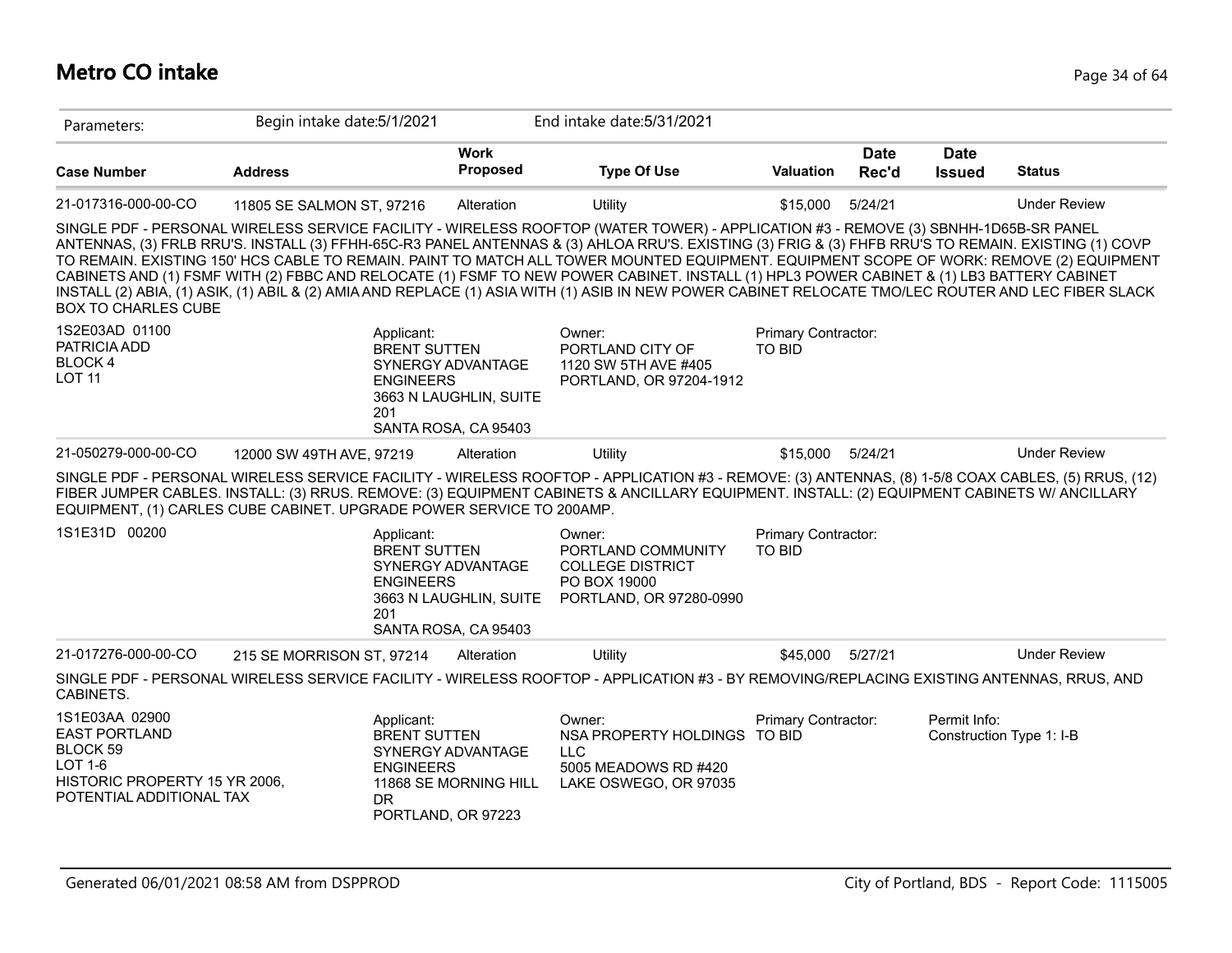# **Metro CO intake** Page 35 of 64

| Parameters:                                                                                        | Begin intake date: 5/1/2021                                         |                                                                                   | End intake date: 5/31/2021                                                                                                                                                                                                                                                                     |                                      |                      |                              |                     |
|----------------------------------------------------------------------------------------------------|---------------------------------------------------------------------|-----------------------------------------------------------------------------------|------------------------------------------------------------------------------------------------------------------------------------------------------------------------------------------------------------------------------------------------------------------------------------------------|--------------------------------------|----------------------|------------------------------|---------------------|
| <b>Case Number</b>                                                                                 | <b>Address</b>                                                      | <b>Work</b><br><b>Proposed</b>                                                    | <b>Type Of Use</b>                                                                                                                                                                                                                                                                             | <b>Valuation</b>                     | <b>Date</b><br>Rec'd | <b>Date</b><br><b>Issued</b> | <b>Status</b>       |
| 21-047676-000-00-CO                                                                                | 1300 NE 16TH AVE, 97232                                             | Alteration                                                                        | Utility                                                                                                                                                                                                                                                                                        | \$75,000                             | 5/27/21              |                              | <b>Under Review</b> |
|                                                                                                    |                                                                     |                                                                                   | SINGLE PDF - PERSONAL WIRELESS SERVICE FACILITY - WIRELESS ROOFTOP - APPLICATION #3 - REPLACE (6) ANTENNAS, REMOVE (9) RUU'S AND INSTALL (6)<br>NEW RRU'S, REPLACE (3) HYBRID CABLES, REMOVE (27) SPRINT COAX CABLES, INSTALL (9) FIBER JUMPERS, REPLACE (2) CABINETS AND INSTALL (1) H-FRAME. |                                      |                      |                              |                     |
| 1N1E35AB 05600<br><b>HOLLADAYS ADD</b><br>BLOCK 178&179 TL 5600<br>SPLIT LEVY R182280 (R396212040) | Applicant:<br><b>SUITE P#313</b><br>97035                           | <b>SARAH SKREEN</b><br>T-MOBILE WEST, LLC<br>3 MONROE PARKWAY,<br>LAKE OSWEGO, OR | Owner:<br><b>HOLLADAY PARK PLAZA</b><br><b>INC</b><br>1300 NE 16TH AVE<br>PORTLAND, OR 97232-1467                                                                                                                                                                                              | Primary Contractor:<br><b>TO BID</b> |                      |                              |                     |
| 21-051219-000-00-CO                                                                                | 4300 NE KILLINGSWORTH<br>ST, 97218                                  | Alteration                                                                        | Utility                                                                                                                                                                                                                                                                                        | \$17,000                             | 5/28/21              |                              | <b>Under Review</b> |
| 4 RRU.                                                                                             |                                                                     |                                                                                   | SINGLE PDF - PERSONAL WIRELESS SERVICE FACILITY - WIRELESS ROOFTOP - APPLICATION #3 - REMOVE 4 REMOTE RADIO UNITS (RRU); INSTALL 3 ANTENNAS,                                                                                                                                                   |                                      |                      |                              |                     |
| 1N2E19BB 04000<br><b>JORBADE</b><br>BLOCK <sub>2</sub><br>LOT 14 EXC PT IN ST                      | Applicant:<br><b>BLACK ROCK</b><br>PO BOX 1744                      | <b>BRANDON CLOWER</b><br>TUALATIN, OR 97062                                       | Owner:<br>ST CHARLES CATHOLIC<br><b>CHURCH PORTLAND</b><br><b>OREGON</b><br>5310 NE 42ND AVE<br>PORTLAND, OR 97218-1510                                                                                                                                                                        | Primary Contractor:<br>TO BID        |                      |                              |                     |
| 21-051264-000-00-CO                                                                                | 31 NW 22ND PL, 97210                                                | Alteration                                                                        | Utility                                                                                                                                                                                                                                                                                        | \$19,000                             | 5/28/21              |                              | <b>Under Review</b> |
| AND 6 RRUS.                                                                                        |                                                                     |                                                                                   | SINGLE PDF - PERSONAL WIRELESS SERVICE FACILITY - WIRELESS ROOFTOP - APPLICATION #3 - REMOVE 12 ANTENNAS AND 9 RRUS. INSTALL 12 ANTENNAS                                                                                                                                                       |                                      |                      |                              |                     |
| 1N1E33CA 03500<br><b>STRONGS ADD</b><br><b>BLOCK2</b><br>LOT <sub>12</sub><br>N 55' OF LOT 13      | Applicant:<br><b>BLACK ROCK</b><br><b>CONSULTING</b><br>PO BOX 1744 | <b>MEGAN VAN DE PITTE</b><br>TUALATIN, OR 97062                                   | Owner:<br><b>IRON MIKE LLC</b><br>2284 NW THURMAN ST<br>PORTLAND, OR 97210-2519                                                                                                                                                                                                                | Primary Contractor:<br>TO BID        |                      |                              |                     |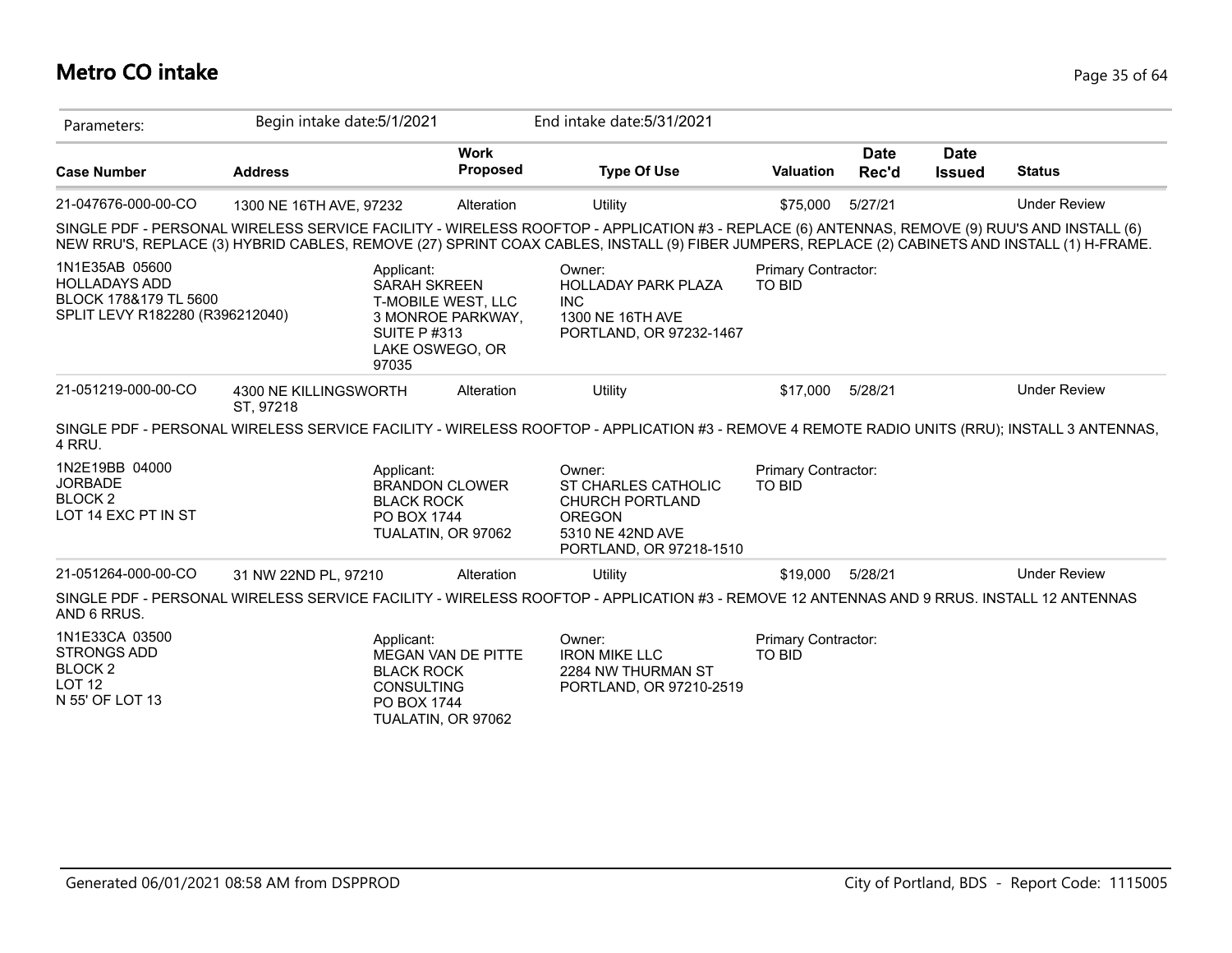# **Metro CO intake** Page 36 of 64

| Parameters:                                                            | Begin intake date: 5/1/2021                                                                                                                                 |                                                 | End intake date: 5/31/2021                                                                                                                                                  |                                                                                                               |                      |                              |                                                               |
|------------------------------------------------------------------------|-------------------------------------------------------------------------------------------------------------------------------------------------------------|-------------------------------------------------|-----------------------------------------------------------------------------------------------------------------------------------------------------------------------------|---------------------------------------------------------------------------------------------------------------|----------------------|------------------------------|---------------------------------------------------------------|
| <b>Case Number</b>                                                     | <b>Address</b>                                                                                                                                              | <b>Work</b><br>Proposed                         | <b>Type Of Use</b>                                                                                                                                                          | <b>Valuation</b>                                                                                              | <b>Date</b><br>Rec'd | <b>Date</b><br><b>Issued</b> | <b>Status</b>                                                 |
| 21-051924-000-00-CO                                                    | 12646 SE DIVISION ST, 97236                                                                                                                                 | Alteration                                      | Utility                                                                                                                                                                     | \$29,000                                                                                                      | 5/28/21              |                              | <b>Under Review</b>                                           |
| AUTOMATIC TRANSFER SWTICHES.                                           | SINGLE PDF - PERSONAL WIRELESS SERVICE FACILITY - WIRELESS TOWER - APPLICATION #3 - NEW CONCRETE PAD FOR 80KW DIESEL GENERATOR.                             |                                                 |                                                                                                                                                                             |                                                                                                               |                      |                              |                                                               |
| 1S2E11BB 00100<br>SECTION 11 1S 2E<br>TL 100 0.54 ACRES                | Applicant:<br><b>MARY MCGARITY</b><br><b>PROFESSIONALS</b><br>10700 SIKES PLACE,<br>WUITE 360                                                               | <b>TOWER ENGINEERING</b><br>CHARLOTTE, NC 28277 | Owner:<br>TRAM QUYNH THI HOANG<br>15442 SE HENDERSON<br><b>WAY</b><br>PORTLAND, OR 97236<br>Owner:<br>DUNG ANH VU<br>15442 SE HENDERSON<br><b>WAY</b><br>PORTLAND, OR 97236 | Primary Contractor:<br><b>TO BID</b>                                                                          |                      |                              |                                                               |
| Total # of CO Alteration permit intakes: 105                           |                                                                                                                                                             |                                                 |                                                                                                                                                                             |                                                                                                               |                      |                              | Total valuation of CO Alteration permit intakes: \$19,713,268 |
| 21-044578-000-00-CO                                                    | 1463 NE KILLINGSWORTH<br>ST, 97211                                                                                                                          | Demolition                                      | <b>Business</b>                                                                                                                                                             | \$5,000                                                                                                       | 5/10/21              |                              | <b>Under Review</b>                                           |
|                                                                        | SINGLE PDF - DEMOLISH EXISTING COMMERCIAL ONE-STORY BUILDING WITH NO BASEMENT TO MAKE ROOM FOR NEW MULTI-STORY BUILDING.                                    |                                                 |                                                                                                                                                                             |                                                                                                               |                      |                              |                                                               |
| 1N1E14DC 12300<br><b>OAKHURST</b><br><b>BLOCK1</b><br>LOT <sub>4</sub> | Applicant:<br><b>BAYARD MENTRUM</b><br><b>BAYARD MENTRUM</b><br><b>ARCHITECTURE</b>                                                                         | 2455 STORTZ AVE NE<br>SALEM OREGON 97301        | Owner:<br><b>SURESH PARANJPE</b><br>11150 S RIVERWOOD RD<br>PORTLAND, OR 97219-8444<br>Owner:<br>1463 KILLINGSWORTH LLC<br>1150 SW RIVERWOOD RD<br>PORTLAND, OR 97219       |                                                                                                               |                      |                              |                                                               |
| 21-049475-000-00-CO                                                    | 1634 SW ALDER ST, 97205                                                                                                                                     | Demolition                                      | <b>Business</b>                                                                                                                                                             | \$1                                                                                                           | 5/20/21              |                              | <b>Under Review</b>                                           |
|                                                                        | ALTA CENTRIC - DEMOLITION of existing structure to make way for new building - **Review with new mixed-use multifamily project 20-135027-CO & 20-135132 -MT |                                                 |                                                                                                                                                                             |                                                                                                               |                      |                              |                                                               |
| 1N1E33DC 01300<br>PORTLAND<br>BLOCK 323<br>LOT 5&6                     | Applicant:<br>NATHAN KOROL<br><b>SERA ARCHITECTS</b><br>338 NW 5TH AVE                                                                                      | PORTLAND OR 97209                               | Owner:<br><b>WILLAMETTE</b><br><b>WATERFRONT LP</b><br>10151 SW WASHINGTON<br><b>ST</b><br>PORTLAND, OR 97225-6947                                                          | CCB - Contractor:<br>WP OREGON BUILDERS<br>LLC<br>4075 N WILLIAMS AVE<br><b>STE 400</b><br>PORTLAND, OR 97227 |                      |                              |                                                               |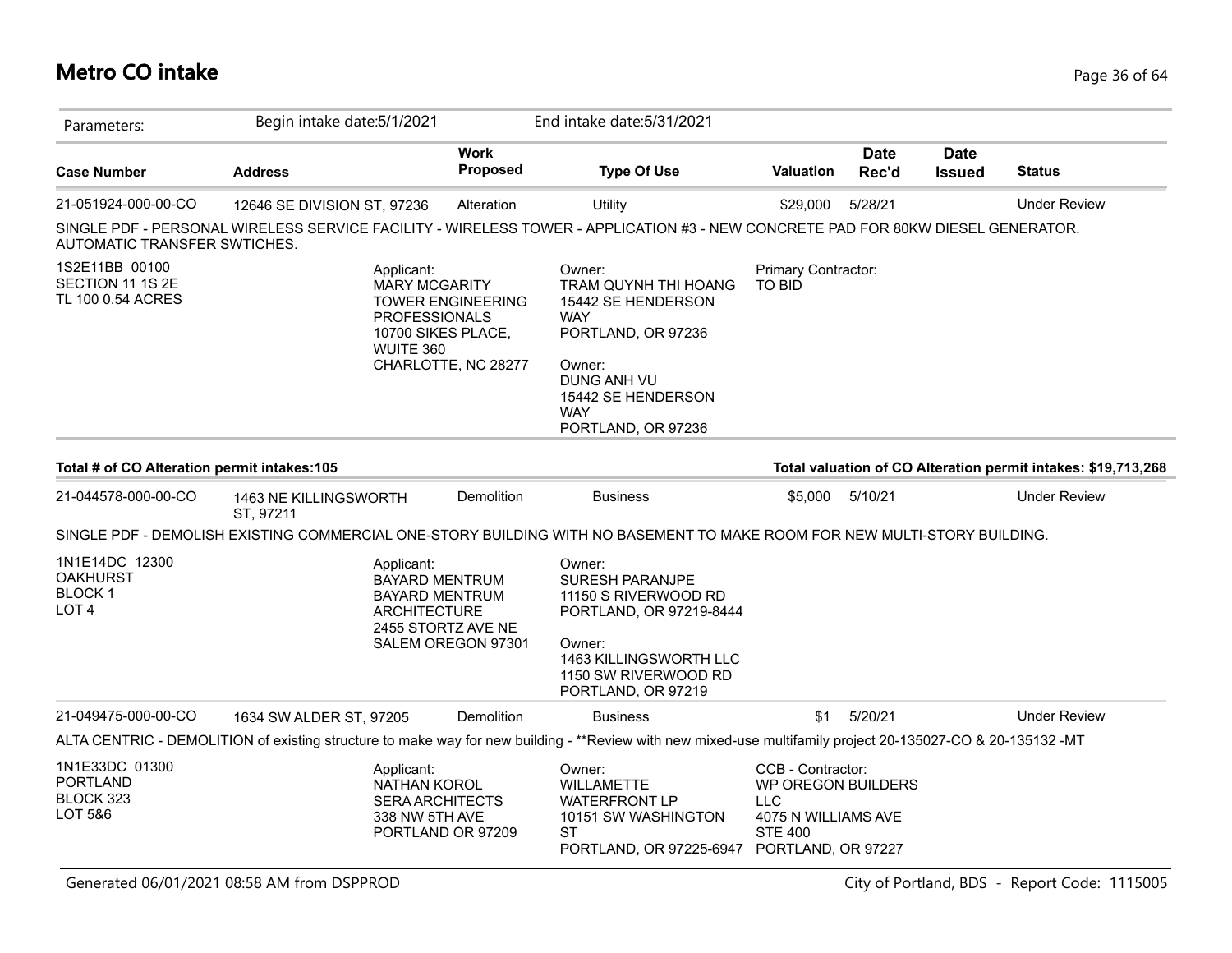## **Metro CO intake** Page 37 of 64

| Parameters:                                                                                                                                                             | Begin intake date: 5/1/2021    |                                                                                               |                                            | End intake date: 5/31/2021                                                                                                                                       |                                                                                                                                                        |                      |                              |                     |
|-------------------------------------------------------------------------------------------------------------------------------------------------------------------------|--------------------------------|-----------------------------------------------------------------------------------------------|--------------------------------------------|------------------------------------------------------------------------------------------------------------------------------------------------------------------|--------------------------------------------------------------------------------------------------------------------------------------------------------|----------------------|------------------------------|---------------------|
| <b>Case Number</b>                                                                                                                                                      | <b>Address</b>                 |                                                                                               | <b>Work</b><br><b>Proposed</b>             | <b>Type Of Use</b>                                                                                                                                               | <b>Valuation</b>                                                                                                                                       | <b>Date</b><br>Rec'd | <b>Date</b><br><b>Issued</b> | <b>Status</b>       |
| 21-042247-000-00-CO                                                                                                                                                     | 7538 N LOMBARD ST, 97203       |                                                                                               | Demolition                                 | <b>Business</b>                                                                                                                                                  | \$2,500                                                                                                                                                | 5/7/21               |                              | <b>Under Review</b> |
|                                                                                                                                                                         |                                |                                                                                               |                                            | SINGLE PDF - REMOVE 378 SQ FT COVERED FOOD CART BUILDING. ALL FOOD CARTS WILL BE REMOVED AS WELL. W/ 21-042230-CO & 21-042239-CO                                 |                                                                                                                                                        |                      |                              |                     |
| 1N1W12AA 14500<br>ELIZABETH CAPLES ADD<br><b>BLOCK D</b><br>LOT 3&4<br>LOT 5 EXC ELY 1.5', LAND & IMPS SEE<br>R156058 (R244600191) FOR BILLBOARD                        |                                | Applicant:<br><b>RICH BROOKS</b><br><b>CIDA Architects</b><br>Suite 200<br>Portland, OR 97224 | 15895 SW 72nd Avenue,                      | Owner:<br><b>BOBBIE MCDONALD</b><br>11854 SE 36TH AVE<br>MILWAUKIE, OR 97222-6902<br>Owner:<br>PATRICK MCDONALD<br>11854 SE 36TH AVE<br>MILWAUKIE, OR 97222-6902 | CCB - Contractor:<br><b>NICK PIATKOFF</b><br><b>I &amp; E CONSTRUCTION</b><br><b>INC</b><br>27375 SW PARKWAY<br><b>AVE</b><br>WILSONVILLE, OR<br>97070 |                      |                              |                     |
| 20-185162-000-00-CO                                                                                                                                                     | 3841 N COLUMBIA BLVD,<br>97217 |                                                                                               | Demolition                                 | Factory/Industrial                                                                                                                                               | \$10,000                                                                                                                                               | 5/17/21              | 5/17/21                      | Issued              |
| SINGLE PDF - DEMO OF BUILDING #1, NO BASEMENT                                                                                                                           |                                |                                                                                               |                                            |                                                                                                                                                                  |                                                                                                                                                        |                      |                              |                     |
| 1N1E05DD 00800<br>SECTION 05 1N 1E<br>TL 800 9.13 ACRES<br>LAND & IMPS SEE R314536 (R941050041)<br>FOR OTHER IMPS & R646176 (R941050042)<br><b>FOR MACH &amp; EQUIP</b> |                                | Applicant:<br><b>COLLEEN RUIZ</b><br><b>STANTEC</b><br>300                                    | 3133 W FRYE RD SUITE<br>CHANDLER, AZ 85226 | Owner:<br>COPART OF WASHINGTON<br><b>INC</b><br>14185 DALLAS PKWY #300<br>DALLAS, TX 75254-1327                                                                  | CCB - Contractor:<br><b>JEFF ELDER</b><br>ELDER DEMOLITION INC<br>6400 SE 101ST AVE STE<br>201<br>PORTLAND, OR 97266                                   |                      |                              |                     |
| 20-185163-000-00-CO                                                                                                                                                     | 3841 N COLUMBIA BLVD,<br>97217 |                                                                                               | Demolition                                 | Factory/Industrial                                                                                                                                               | \$24,000                                                                                                                                               | 5/26/21              |                              | Approved to Issue   |
| SINGLE PDF - DEMO OF BUILDING #2, NO BASEMENT                                                                                                                           |                                |                                                                                               |                                            |                                                                                                                                                                  |                                                                                                                                                        |                      |                              |                     |
| 1N1E05DD 00800<br>SECTION 05 1N 1E<br>TL 800 9.13 ACRES<br>LAND & IMPS SEE R314536 (R941050041)<br>FOR OTHER IMPS & R646176 (R941050042)<br>FOR MACH & EQUIP            |                                | Applicant:<br><b>COLLEEN RUIZ</b><br><b>STANTEC</b><br>300                                    | 3133 W FRYE RD SUITE<br>CHANDLER, AZ 85226 | Owner:<br>COPART OF WASHINGTON<br><b>INC</b><br>14185 DALLAS PKWY #300<br>DALLAS, TX 75254-1327                                                                  | CCB - Contractor:<br><b>JEFF ELDER</b><br>ELDER DEMOLITION INC<br>6400 SE 101ST AVE STE<br>201<br>PORTLAND, OR 97266                                   |                      |                              |                     |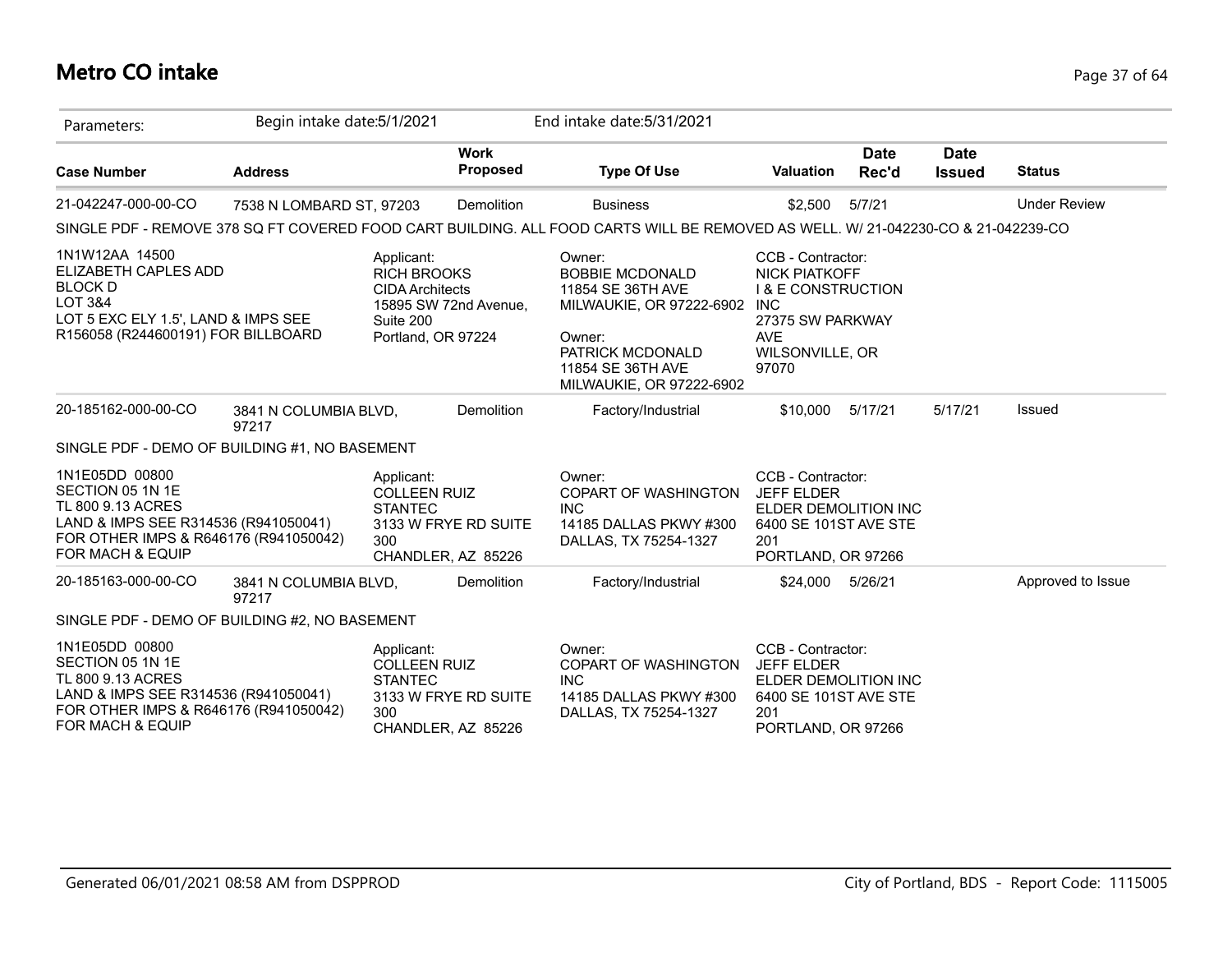## **Metro CO intake** Page 38 of 64

| Parameters:                                                                                                                                                  | Begin intake date: 5/1/2021    |                                                                                                          | End intake date: 5/31/2021                                                                             |                                                                                                                      |                      |                              |                   |
|--------------------------------------------------------------------------------------------------------------------------------------------------------------|--------------------------------|----------------------------------------------------------------------------------------------------------|--------------------------------------------------------------------------------------------------------|----------------------------------------------------------------------------------------------------------------------|----------------------|------------------------------|-------------------|
| <b>Case Number</b>                                                                                                                                           | <b>Address</b>                 | <b>Work</b><br>Proposed                                                                                  | <b>Type Of Use</b>                                                                                     | <b>Valuation</b>                                                                                                     | <b>Date</b><br>Rec'd | <b>Date</b><br><b>Issued</b> | <b>Status</b>     |
| 20-185164-000-00-CO                                                                                                                                          | 3841 N COLUMBIA BLVD,<br>97217 | <b>Demolition</b>                                                                                        | Factory/Industrial                                                                                     | \$10,000                                                                                                             | 5/26/21              |                              | Approved to Issue |
| SINGLE PDF - DEMO OF BUILDING #3, NO BASEMENT                                                                                                                |                                |                                                                                                          |                                                                                                        |                                                                                                                      |                      |                              |                   |
| 1N1E05DD 00800<br>SECTION 05 1N 1E<br>TL 800 9.13 ACRES<br>LAND & IMPS SEE R314536 (R941050041)<br>FOR OTHER IMPS & R646176 (R941050042)<br>FOR MACH & EQUIP |                                | Applicant:<br><b>COLLEEN RUIZ</b><br><b>STANTEC</b><br>3133 W FRYE RD SUITE<br>300<br>CHANDLER, AZ 85226 | Owner:<br><b>COPART OF WASHINGTON</b><br><b>INC</b><br>14185 DALLAS PKWY #300<br>DALLAS, TX 75254-1327 | CCB - Contractor:<br><b>JEFF ELDER</b><br>ELDER DEMOLITION INC<br>6400 SE 101ST AVE STE<br>201<br>PORTLAND, OR 97266 |                      |                              |                   |
| 20-185165-000-00-CO                                                                                                                                          | 3841 N COLUMBIA BLVD,<br>97217 | Demolition                                                                                               | Factory/Industrial                                                                                     | 5/26/21<br>\$10,000                                                                                                  |                      |                              | Approved to Issue |
| SINGLE PDF - DEMO OF BUILDING #4, NO BASEMENT                                                                                                                |                                |                                                                                                          |                                                                                                        |                                                                                                                      |                      |                              |                   |
| 1N1E05DD 00800<br>SECTION 05 1N 1E<br>TL 800 9.13 ACRES<br>LAND & IMPS SEE R314536 (R941050041)<br>FOR OTHER IMPS & R646176 (R941050042)<br>FOR MACH & EQUIP |                                | Applicant:<br><b>COLLEEN RUIZ</b><br><b>STANTEC</b><br>3133 W FRYE RD SUITE<br>300<br>CHANDLER, AZ 85226 | Owner:<br>COPART OF WASHINGTON<br><b>INC</b><br>14185 DALLAS PKWY #300<br>DALLAS, TX 75254-1327        | CCB - Contractor:<br><b>JEFF ELDER</b><br>ELDER DEMOLITION INC<br>6400 SE 101ST AVE STE<br>201<br>PORTLAND, OR 97266 |                      |                              |                   |
| 20-185166-000-00-CO                                                                                                                                          | 3841 N COLUMBIA BLVD,<br>97217 | <b>Demolition</b>                                                                                        | Factory/Industrial                                                                                     | \$15,000 5/26/21                                                                                                     |                      |                              | Approved to Issue |
| SINGLE PDF - DEMO OF BUILDING #5, NO BASEMENT                                                                                                                |                                |                                                                                                          |                                                                                                        |                                                                                                                      |                      |                              |                   |
| 1N1E05DD 00800<br>SECTION 05 1N 1E<br>TL 800 9.13 ACRES<br>LAND & IMPS SEE R314536 (R941050041)<br>FOR OTHER IMPS & R646176 (R941050042)<br>FOR MACH & EQUIP |                                | Applicant:<br><b>COLLEEN RUIZ</b><br><b>STANTEC</b><br>3133 W FRYE RD SUITE<br>300<br>CHANDLER, AZ 85226 | Owner:<br>COPART OF WASHINGTON<br><b>INC</b><br>14185 DALLAS PKWY #300<br>DALLAS, TX 75254-1327        | CCB - Contractor:<br><b>JEFF ELDER</b><br>ELDER DEMOLITION INC<br>6400 SE 101ST AVE STE<br>201<br>PORTLAND, OR 97266 |                      |                              |                   |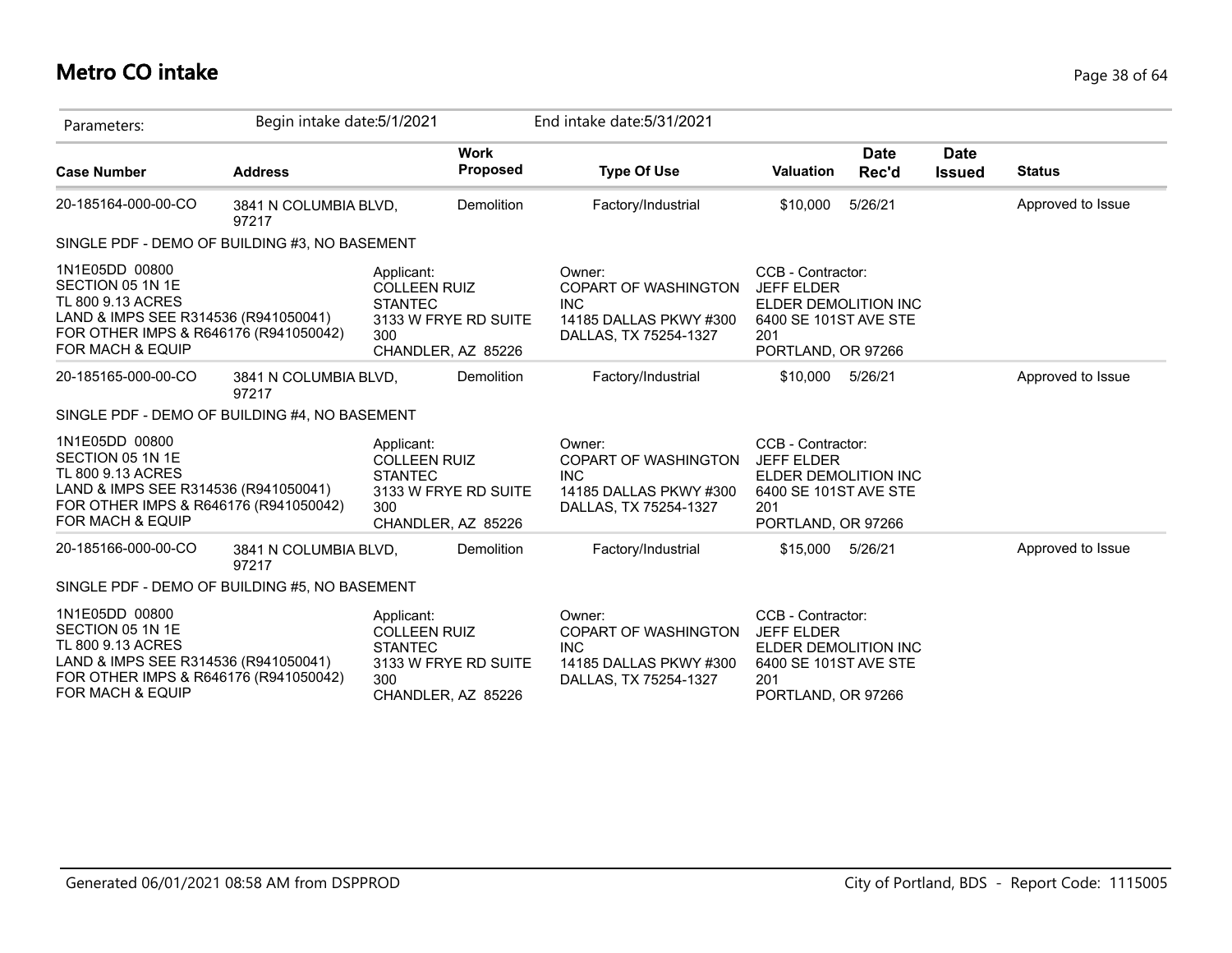# **Metro CO intake** Page 39 of 64

| Parameters:                                                                                                                                                  | Begin intake date: 5/1/2021    |                                                                                                          |                   | End intake date: 5/31/2021                                                                             |                                                                                                                      |                      |                              |                   |
|--------------------------------------------------------------------------------------------------------------------------------------------------------------|--------------------------------|----------------------------------------------------------------------------------------------------------|-------------------|--------------------------------------------------------------------------------------------------------|----------------------------------------------------------------------------------------------------------------------|----------------------|------------------------------|-------------------|
| <b>Case Number</b>                                                                                                                                           | <b>Address</b>                 | <b>Work</b>                                                                                              | Proposed          | <b>Type Of Use</b>                                                                                     | <b>Valuation</b>                                                                                                     | <b>Date</b><br>Rec'd | <b>Date</b><br><b>Issued</b> | <b>Status</b>     |
| 20-185167-000-00-CO                                                                                                                                          | 3841 N COLUMBIA BLVD,<br>97217 |                                                                                                          | <b>Demolition</b> | Factory/Industrial                                                                                     | \$5,000                                                                                                              | 5/26/21              |                              | Approved to Issue |
| SINGLE PDF - DEMO OF BUILDING #6, NO BASEMENT                                                                                                                |                                |                                                                                                          |                   |                                                                                                        |                                                                                                                      |                      |                              |                   |
| 1N1E05DD 00800<br>SECTION 05 1N 1E<br>TL 800 9.13 ACRES<br>LAND & IMPS SEE R314536 (R941050041)<br>FOR OTHER IMPS & R646176 (R941050042)<br>FOR MACH & EQUIP |                                | Applicant:<br><b>COLLEEN RUIZ</b><br><b>STANTEC</b><br>3133 W FRYE RD SUITE<br>300<br>CHANDLER, AZ 85226 |                   | Owner:<br><b>COPART OF WASHINGTON</b><br><b>INC</b><br>14185 DALLAS PKWY #300<br>DALLAS, TX 75254-1327 | CCB - Contractor:<br><b>JEFF ELDER</b><br>ELDER DEMOLITION INC<br>6400 SE 101ST AVE STE<br>201<br>PORTLAND, OR 97266 |                      |                              |                   |
| 20-185169-000-00-CO                                                                                                                                          | 3841 N COLUMBIA BLVD,<br>97217 |                                                                                                          | Demolition        | Factory/Industrial                                                                                     | \$5,000                                                                                                              | 5/26/21              |                              | Approved to Issue |
| SINGLE PDF - DEMO OF BUILDING #7, NO BASEMENT                                                                                                                |                                |                                                                                                          |                   |                                                                                                        |                                                                                                                      |                      |                              |                   |
| 1N1E05DD 00800<br>SECTION 05 1N 1E<br>TL 800 9.13 ACRES<br>LAND & IMPS SEE R314536 (R941050041)<br>FOR OTHER IMPS & R646176 (R941050042)<br>FOR MACH & EQUIP |                                | Applicant:<br><b>COLLEEN RUIZ</b><br><b>STANTEC</b><br>3133 W FRYE RD SUITE<br>300<br>CHANDLER, AZ 85226 |                   | Owner:<br>COPART OF WASHINGTON<br><b>INC</b><br>14185 DALLAS PKWY #300<br>DALLAS, TX 75254-1327        | CCB - Contractor:<br><b>JEFF ELDER</b><br>ELDER DEMOLITION INC<br>6400 SE 101ST AVE STE<br>201<br>PORTLAND, OR 97266 |                      |                              |                   |
| 20-185170-000-00-CO                                                                                                                                          | 3841 N COLUMBIA BLVD,<br>97217 |                                                                                                          | <b>Demolition</b> | Factory/Industrial                                                                                     | \$24,000                                                                                                             | 5/26/21              |                              | Approved to Issue |
| SINGLE PDF - DEMO OF BUILDING #8, NO BASEMENT                                                                                                                |                                |                                                                                                          |                   |                                                                                                        |                                                                                                                      |                      |                              |                   |
| 1N1E05DD 00800<br>SECTION 05 1N 1E<br>TL 800 9.13 ACRES<br>LAND & IMPS SEE R314536 (R941050041)<br>FOR OTHER IMPS & R646176 (R941050042)<br>FOR MACH & EQUIP |                                | Applicant:<br><b>COLLEEN RUIZ</b><br><b>STANTEC</b><br>3133 W FRYE RD SUITE<br>300<br>CHANDLER, AZ 85226 |                   | Owner:<br>COPART OF WASHINGTON<br><b>INC</b><br>14185 DALLAS PKWY #300<br>DALLAS, TX 75254-1327        | CCB - Contractor:<br><b>JEFF ELDER</b><br>ELDER DEMOLITION INC<br>6400 SE 101ST AVE STE<br>201<br>PORTLAND, OR 97266 |                      |                              |                   |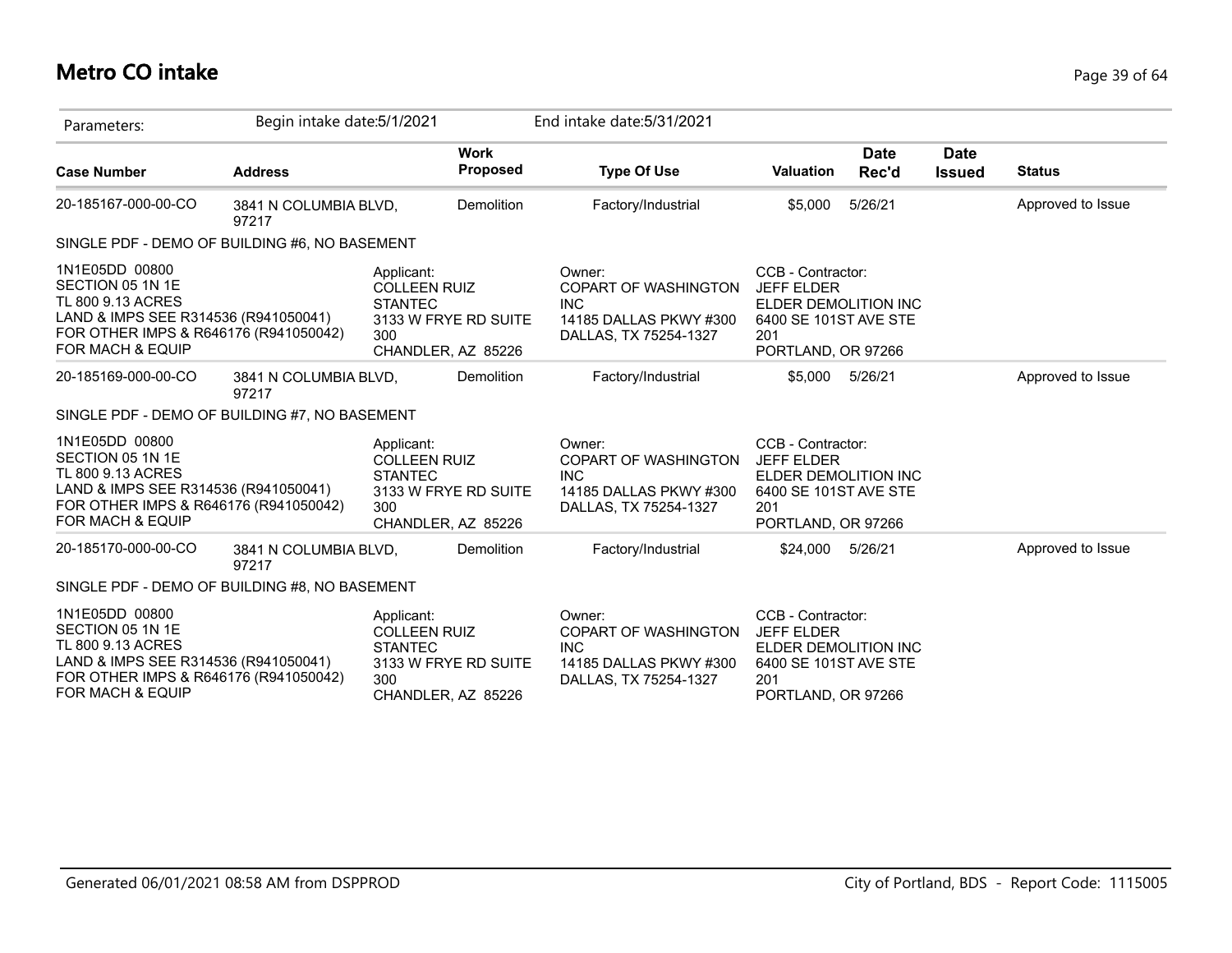## **Metro CO intake** Page 40 of 64

| Parameters:                                                                                                                                                  | Begin intake date: 5/1/2021    |                                                                                                          | End intake date: 5/31/2021                                                                             |                                                                                                                      |                              |                   |
|--------------------------------------------------------------------------------------------------------------------------------------------------------------|--------------------------------|----------------------------------------------------------------------------------------------------------|--------------------------------------------------------------------------------------------------------|----------------------------------------------------------------------------------------------------------------------|------------------------------|-------------------|
| <b>Case Number</b>                                                                                                                                           | <b>Address</b>                 | <b>Work</b><br>Proposed                                                                                  | <b>Type Of Use</b>                                                                                     | <b>Date</b><br><b>Valuation</b><br>Rec'd                                                                             | <b>Date</b><br><b>Issued</b> | <b>Status</b>     |
| 20-185171-000-00-CO                                                                                                                                          | 3841 N COLUMBIA BLVD,<br>97217 | <b>Demolition</b>                                                                                        | Factory/Industrial                                                                                     | 5/26/21<br>\$10,000                                                                                                  |                              | Approved to Issue |
| SINGLE PDF - DEMO OF BUILDING #9, NO BASEMENT                                                                                                                |                                |                                                                                                          |                                                                                                        |                                                                                                                      |                              |                   |
| 1N1E05DD 00800<br>SECTION 05 1N 1E<br>TL 800 9.13 ACRES<br>LAND & IMPS SEE R314536 (R941050041)<br>FOR OTHER IMPS & R646176 (R941050042)<br>FOR MACH & EQUIP |                                | Applicant:<br><b>COLLEEN RUIZ</b><br><b>STANTEC</b><br>3133 W FRYE RD SUITE<br>300<br>CHANDLER, AZ 85226 | Owner:<br><b>COPART OF WASHINGTON</b><br><b>INC</b><br>14185 DALLAS PKWY #300<br>DALLAS, TX 75254-1327 | CCB - Contractor:<br><b>JEFF ELDER</b><br>ELDER DEMOLITION INC<br>6400 SE 101ST AVE STE<br>201<br>PORTLAND, OR 97266 |                              |                   |
| 20-185172-000-00-CO                                                                                                                                          | 3841 N COLUMBIA BLVD,<br>97217 | Demolition                                                                                               | Factory/Industrial                                                                                     | 5/26/21<br>\$10,000                                                                                                  |                              | Approved to Issue |
| SINGLE PDF - DEMO OF BUILDING #10, NO BASEMENT                                                                                                               |                                |                                                                                                          |                                                                                                        |                                                                                                                      |                              |                   |
| 1N1E05DD 00800<br>SECTION 05 1N 1E<br>TL 800 9.13 ACRES<br>LAND & IMPS SEE R314536 (R941050041)<br>FOR OTHER IMPS & R646176 (R941050042)<br>FOR MACH & EQUIP |                                | Applicant:<br><b>COLLEEN RUIZ</b><br><b>STANTEC</b><br>3133 W FRYE RD SUITE<br>300<br>CHANDLER, AZ 85226 | Owner:<br><b>COPART OF WASHINGTON</b><br><b>INC</b><br>14185 DALLAS PKWY #300<br>DALLAS, TX 75254-1327 | CCB - Contractor:<br><b>JEFF ELDER</b><br>ELDER DEMOLITION INC<br>6400 SE 101ST AVE STE<br>201<br>PORTLAND, OR 97266 |                              |                   |
| 20-185173-000-00-CO                                                                                                                                          | 3841 N COLUMBIA BLVD,<br>97217 | Demolition                                                                                               | Factory/Industrial                                                                                     | \$5,000<br>5/26/21                                                                                                   |                              | Approved to Issue |
| SINGLE PDF - DEMO OF BUILDING #11, NO BASEMENT                                                                                                               |                                |                                                                                                          |                                                                                                        |                                                                                                                      |                              |                   |
| 1N1E05DD 00800<br>SECTION 05 1N 1E<br>TL 800 9.13 ACRES<br>LAND & IMPS SEE R314536 (R941050041)<br>FOR OTHER IMPS & R646176 (R941050042)<br>FOR MACH & EQUIP |                                | Applicant:<br><b>COLLEEN RUIZ</b><br><b>STANTEC</b><br>3133 W FRYE RD SUITE<br>300<br>CHANDLER, AZ 85226 | Owner:<br>COPART OF WASHINGTON<br><b>INC</b><br>14185 DALLAS PKWY #300<br>DALLAS, TX 75254-1327        | CCB - Contractor:<br><b>JEFF ELDER</b><br>ELDER DEMOLITION INC<br>6400 SE 101ST AVE STE<br>201<br>PORTLAND, OR 97266 |                              |                   |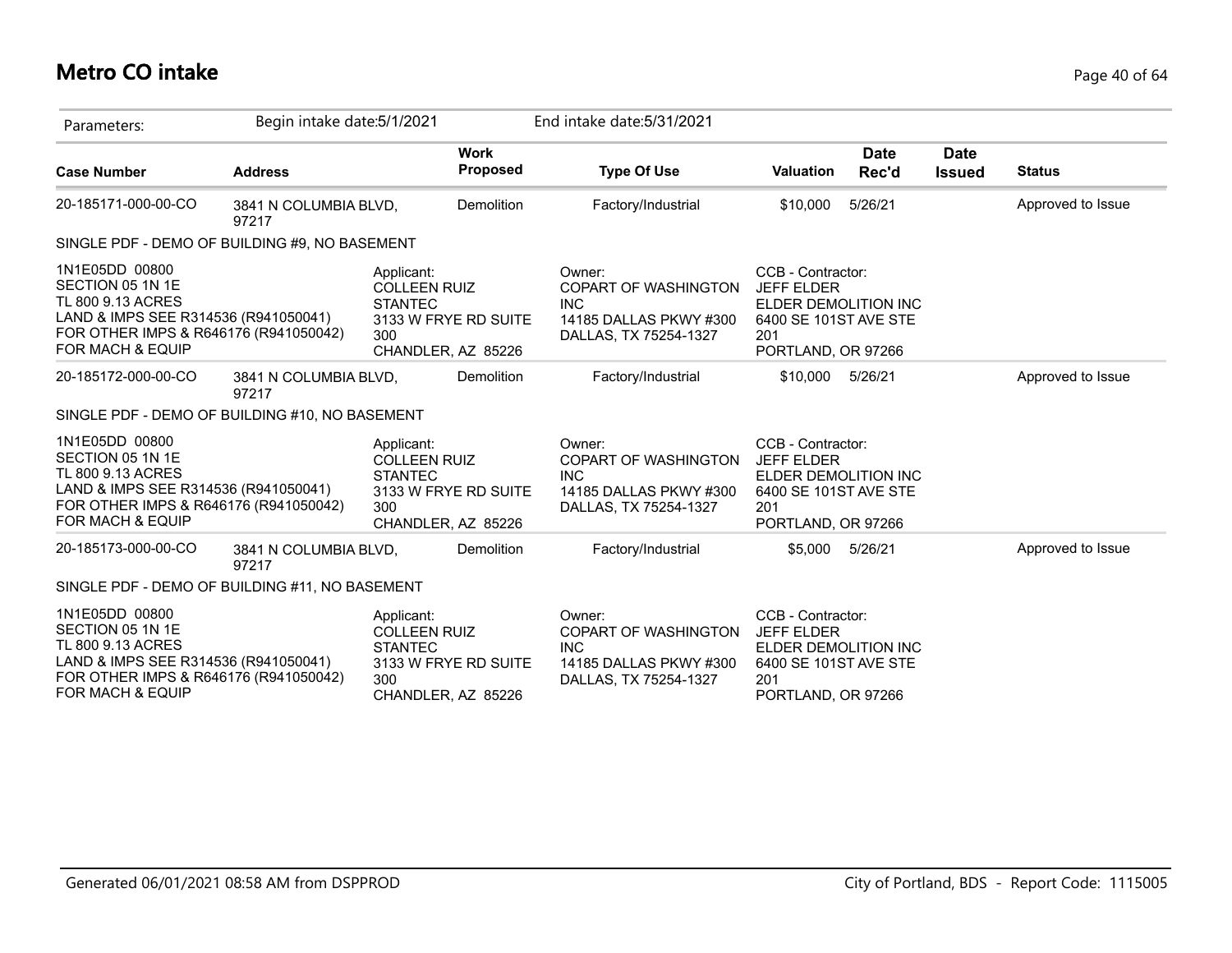## **Metro CO intake** Page 41 of 64

| Parameters:                                                                                                                                                  | Begin intake date: 5/1/2021    |                                                                                                          |                   | End intake date: 5/31/2021                                                                             |                                                                                                                      |                      |                              |                   |
|--------------------------------------------------------------------------------------------------------------------------------------------------------------|--------------------------------|----------------------------------------------------------------------------------------------------------|-------------------|--------------------------------------------------------------------------------------------------------|----------------------------------------------------------------------------------------------------------------------|----------------------|------------------------------|-------------------|
| <b>Case Number</b>                                                                                                                                           | <b>Address</b>                 | <b>Work</b>                                                                                              | Proposed          | <b>Type Of Use</b>                                                                                     | <b>Valuation</b>                                                                                                     | <b>Date</b><br>Rec'd | <b>Date</b><br><b>Issued</b> | <b>Status</b>     |
| 20-185174-000-00-CO                                                                                                                                          | 3841 N COLUMBIA BLVD,<br>97217 |                                                                                                          | <b>Demolition</b> | Factory/Industrial                                                                                     | \$5,000                                                                                                              | 5/26/21              |                              | Approved to Issue |
| SINGLE PDF - DEMO OF BUILDING #12, NO BASEMENT                                                                                                               |                                |                                                                                                          |                   |                                                                                                        |                                                                                                                      |                      |                              |                   |
| 1N1E05DD 00800<br>SECTION 05 1N 1E<br>TL 800 9.13 ACRES<br>LAND & IMPS SEE R314536 (R941050041)<br>FOR OTHER IMPS & R646176 (R941050042)<br>FOR MACH & EQUIP |                                | Applicant:<br><b>COLLEEN RUIZ</b><br><b>STANTEC</b><br>3133 W FRYE RD SUITE<br>300<br>CHANDLER, AZ 85226 |                   | Owner:<br><b>COPART OF WASHINGTON</b><br><b>INC</b><br>14185 DALLAS PKWY #300<br>DALLAS, TX 75254-1327 | CCB - Contractor:<br><b>JEFF ELDER</b><br>ELDER DEMOLITION INC<br>6400 SE 101ST AVE STE<br>201<br>PORTLAND, OR 97266 |                      |                              |                   |
| 20-185175-000-00-CO                                                                                                                                          | 3841 N COLUMBIA BLVD,<br>97217 |                                                                                                          | Demolition        | Factory/Industrial                                                                                     | \$10,000                                                                                                             | 5/26/21              |                              | Approved to Issue |
| SINGLE PDF - DEMO OF BUILDING #13, NO BASEMENT                                                                                                               |                                |                                                                                                          |                   |                                                                                                        |                                                                                                                      |                      |                              |                   |
| 1N1E05DD 00800<br>SECTION 05 1N 1E<br>TL 800 9.13 ACRES<br>LAND & IMPS SEE R314536 (R941050041)<br>FOR OTHER IMPS & R646176 (R941050042)<br>FOR MACH & EQUIP |                                | Applicant:<br><b>COLLEEN RUIZ</b><br><b>STANTEC</b><br>3133 W FRYE RD SUITE<br>300<br>CHANDLER, AZ 85226 |                   | Owner:<br>COPART OF WASHINGTON<br><b>INC</b><br>14185 DALLAS PKWY #300<br>DALLAS, TX 75254-1327        | CCB - Contractor:<br><b>JEFF ELDER</b><br>ELDER DEMOLITION INC<br>6400 SE 101ST AVE STE<br>201<br>PORTLAND, OR 97266 |                      |                              |                   |
| 20-185176-000-00-CO                                                                                                                                          | 3841 N COLUMBIA BLVD,<br>97217 |                                                                                                          | Demolition        | Factory/Industrial                                                                                     | \$10,000                                                                                                             | 5/26/21              |                              | Approved to Issue |
| SINGLE PDF - DEMO OF BUILDING #14, NO BASEMENT                                                                                                               |                                |                                                                                                          |                   |                                                                                                        |                                                                                                                      |                      |                              |                   |
| 1N1E05DD 00800<br>SECTION 05 1N 1E<br>TL 800 9.13 ACRES<br>LAND & IMPS SEE R314536 (R941050041)<br>FOR OTHER IMPS & R646176 (R941050042)<br>FOR MACH & EQUIP |                                | Applicant:<br><b>COLLEEN RUIZ</b><br><b>STANTEC</b><br>3133 W FRYE RD SUITE<br>300<br>CHANDLER, AZ 85226 |                   | Owner:<br><b>COPART OF WASHINGTON</b><br><b>INC</b><br>14185 DALLAS PKWY #300<br>DALLAS, TX 75254-1327 | CCB - Contractor:<br><b>JEFF ELDER</b><br>ELDER DEMOLITION INC<br>6400 SE 101ST AVE STE<br>201<br>PORTLAND, OR 97266 |                      |                              |                   |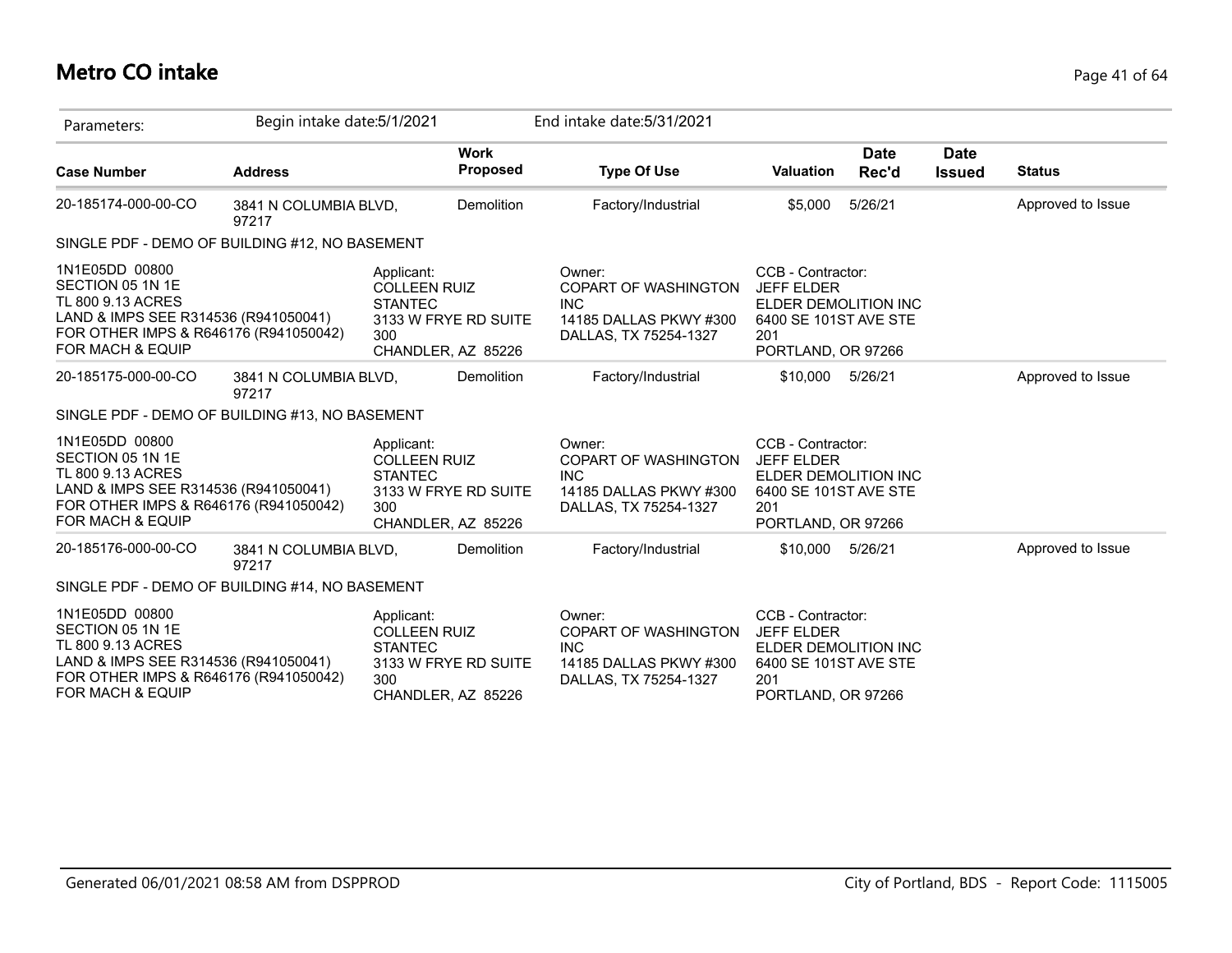# **Metro CO intake** Page 42 of 64

| Parameters:                                                                                                                                                             | Begin intake date: 5/1/2021                               |                                                                                                                        | End intake date: 5/31/2021                                                                                                                                           |                                                                                                                                                   |                              |                     |
|-------------------------------------------------------------------------------------------------------------------------------------------------------------------------|-----------------------------------------------------------|------------------------------------------------------------------------------------------------------------------------|----------------------------------------------------------------------------------------------------------------------------------------------------------------------|---------------------------------------------------------------------------------------------------------------------------------------------------|------------------------------|---------------------|
| <b>Case Number</b>                                                                                                                                                      | <b>Address</b>                                            | <b>Work</b><br><b>Proposed</b>                                                                                         | <b>Type Of Use</b>                                                                                                                                                   | <b>Date</b><br><b>Valuation</b><br>Rec'd                                                                                                          | <b>Date</b><br><b>Issued</b> | <b>Status</b>       |
| 20-185177-000-00-CO                                                                                                                                                     | 3841 N COLUMBIA BLVD,<br>97217                            | Demolition                                                                                                             | Factory/Industrial                                                                                                                                                   | 5/26/21<br>\$10,000                                                                                                                               |                              | Approved to Issue   |
|                                                                                                                                                                         | SINGLE PDF - DEMO OF BUILDING #15, NO BASEMENT            |                                                                                                                        |                                                                                                                                                                      |                                                                                                                                                   |                              |                     |
| 1N1E05DD 00800<br>SECTION 05 1N 1E<br>TL 800 9.13 ACRES<br>LAND & IMPS SEE R314536 (R941050041)<br>FOR OTHER IMPS & R646176 (R941050042)<br><b>FOR MACH &amp; EQUIP</b> |                                                           | Applicant:<br><b>COLLEEN RUIZ</b><br><b>STANTEC</b><br>3133 W FRYE RD SUITE<br>300<br>CHANDLER, AZ 85226               | Owner:<br>COPART OF WASHINGTON<br><b>INC</b><br>14185 DALLAS PKWY #300<br>DALLAS, TX 75254-1327                                                                      | CCB - Contractor:<br><b>JEFF ELDER</b><br>ELDER DEMOLITION INC<br>6400 SE 101ST AVE STE<br>201<br>PORTLAND, OR 97266                              |                              |                     |
| 21-042239-000-00-CO                                                                                                                                                     | 7538 N LOMBARD ST, 97203                                  | Demolition                                                                                                             | Storage                                                                                                                                                              | \$2,500 5/7/21                                                                                                                                    |                              | <b>Under Review</b> |
|                                                                                                                                                                         |                                                           | SINGLE PDF - DEMOLISH APPROX 700 SQ FT STORAGE BUILDING. SEE 21-042230-CO                                              |                                                                                                                                                                      |                                                                                                                                                   |                              |                     |
| 1N1W12AA 14500<br>ELIZABETH CAPLES ADD<br><b>BLOCK D</b><br>LOT 3&4<br>LOT 5 EXC ELY 1.5', LAND & IMPS SEE<br>R156058 (R244600191) FOR BILLBOARD                        |                                                           | Applicant:<br><b>RICH BROOKS</b><br><b>CIDA Architects</b><br>15895 SW 72nd Avenue,<br>Suite 200<br>Portland, OR 97224 | Owner:<br><b>BOBBIE MCDONALD</b><br>11854 SE 36TH AVE<br>MILWAUKIE, OR 97222-6902 INC<br>Owner:<br>PATRICK MCDONALD<br>11854 SE 36TH AVE<br>MILWAUKIE, OR 97222-6902 | CCB - Contractor:<br><b>NICK PIATKOFF</b><br><b>I &amp; E CONSTRUCTION</b><br>27375 SW PARKWAY<br><b>AVE</b><br>WILSONVILLE, OR<br>97070          |                              |                     |
| 21-051843-000-00-CO                                                                                                                                                     | 408 SE 79TH AVE, 97215                                    | <b>Demolition</b>                                                                                                      | Storage                                                                                                                                                              | 5/28/21<br>\$70,000                                                                                                                               |                              | Approved to Issue   |
|                                                                                                                                                                         | Single PDF - COMPLETE DEMOLITION OF FIRE DAMAGED BUILDING |                                                                                                                        |                                                                                                                                                                      |                                                                                                                                                   |                              |                     |
| 1N2E32DD 14600<br>MT TABOR VILLA ANX<br>BLOCK <sub>2</sub><br>LOT <sub>5</sub>                                                                                          |                                                           | Applicant:<br><b>ANDY STEMBER</b><br><b>JAS ENGINEERING</b><br>1419 WASHINGTON ST<br>#100<br>OREGON CITY, OR 97045     | Owner:<br><b>ICE HOUSE ENTERPRISES</b><br><b>LLC</b><br>3265 NW TALON TER<br>PORTLAND, OR 97229                                                                      | CCB - Contractor:<br><b>KONELL</b><br><b>CONSTRUCTION &amp;</b><br><b>DEMOLITION CORP</b><br>36000 SE INDUSTRIAL<br><b>WAY</b><br>SANDY, OR 97055 |                              |                     |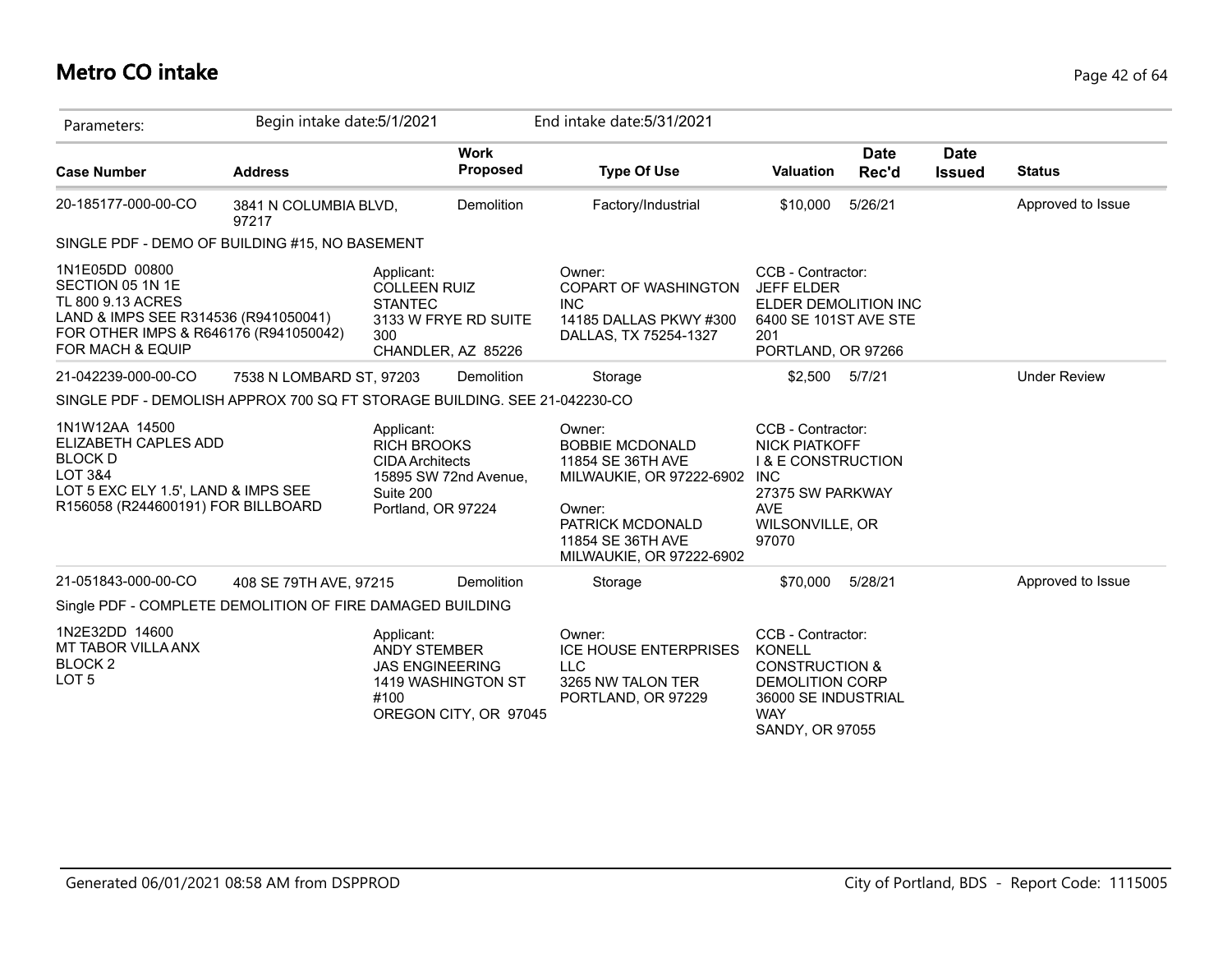# **Metro CO intake** Page 43 of 64

| Parameters:                                                                                                                                            | Begin intake date: 5/1/2021 |                                                                                 |                                                                    | End intake date: 5/31/2021                                                                                                        |                                                                                                        |                      |                                                 |                                                             |
|--------------------------------------------------------------------------------------------------------------------------------------------------------|-----------------------------|---------------------------------------------------------------------------------|--------------------------------------------------------------------|-----------------------------------------------------------------------------------------------------------------------------------|--------------------------------------------------------------------------------------------------------|----------------------|-------------------------------------------------|-------------------------------------------------------------|
| <b>Case Number</b>                                                                                                                                     | <b>Address</b>              |                                                                                 | Work<br>Proposed                                                   | <b>Type Of Use</b>                                                                                                                | <b>Valuation</b>                                                                                       | <b>Date</b><br>Rec'd | <b>Date</b><br><b>Issued</b>                    | <b>Status</b>                                               |
| 21-044820-000-00-CO                                                                                                                                    | 4600 NE 138TH AVE, 97230    |                                                                                 | Demolition                                                         | Storage                                                                                                                           | \$250,000                                                                                              | 5/12/21              |                                                 | <b>Under Review</b>                                         |
|                                                                                                                                                        |                             |                                                                                 |                                                                    | SINGLE PDF - DEMOLISH WAREHOUSE, NO BASEMENT. BLDG 1. **20-044820/22/23 CO ON SAME SET OF PLANS**                                 |                                                                                                        |                      |                                                 |                                                             |
| 1N2E23A 00500<br>SECTION 23 1N 2E<br>TL 500 24.17 ACRES<br>LAND & IMPS SEE R318517 (R942230561)<br>FOR MACH & EQUIP SPLIT LEVY R318532<br>(R942230820) |                             | Applicant:<br><b>RYAN PICKREL</b><br><b>FASTER PERMITS</b><br>PORTLAND OR 97201 | 2000 SW 1ST AVE #420                                               | Owner:<br>138 AVENUE LIT JP-MJD2<br><b>LLC</b><br>450 NEWPORT CENTER DR 5930 JEAN ROAD<br>#405<br>NEWPORT BEACH, CA<br>92660-7660 | CCB - Contractor:<br><b>LAKE OSWEGO</b><br><b>INSULATION CO</b><br>LAKE OSWEGO, OR<br>97035            |                      |                                                 |                                                             |
| 21-044822-000-00-CO                                                                                                                                    | 4600 NE 138TH AVE, 97230    |                                                                                 | Demolition                                                         | Storage                                                                                                                           | \$25,000                                                                                               | 5/12/21              |                                                 | <b>Under Review</b>                                         |
|                                                                                                                                                        |                             |                                                                                 |                                                                    | SINGLE PDF - DEMOLISH WAREHOUSE, NO BASEMENT. BLDG 2. **20-044820/22/23 CO ON SAME SET OF PLANS**                                 |                                                                                                        |                      |                                                 |                                                             |
| 1N2E23A 00500<br>SECTION 23 1N 2E<br>TL 500 24.17 ACRES<br>LAND & IMPS SEE R318517 (R942230561)<br>FOR MACH & EQUIP SPLIT LEVY R318532<br>(R942230820) |                             | Applicant:<br><b>RYAN PICKREL</b><br><b>FASTER PERMITS</b>                      | 2000 SW 1ST AVE #420<br>PORTLAND OR 97201                          | Owner:<br>138 AVENUE LIT JP-MJD2<br><b>LLC</b><br>450 NEWPORT CENTER DR 5930 JEAN ROAD<br>#405<br>NEWPORT BEACH, CA<br>92660-7660 | CCB - Contractor:<br>LAKE OSWEGO<br><b>INSULATION CO</b><br>LAKE OSWEGO, OR<br>97035                   |                      |                                                 |                                                             |
| 21-044823-000-00-CO                                                                                                                                    | 4600 NE 138TH AVE, 97230    |                                                                                 | Demolition                                                         | Storage                                                                                                                           | \$25,000                                                                                               | 5/12/21              |                                                 | <b>Under Review</b>                                         |
|                                                                                                                                                        |                             |                                                                                 |                                                                    | SINGLE PDF - DEMOLISH WAREHOUSE, NO BASEMENT. BLDG 3. **20-044820/22/23 CO ON SAME SET OF PLANS**                                 |                                                                                                        |                      |                                                 |                                                             |
| 1N2E23A 00500<br>SECTION 23 1N 2E<br>TL 500 24.17 ACRES<br>LAND & IMPS SEE R318517 (R942230561)<br>FOR MACH & EQUIP SPLIT LEVY R318532<br>(R942230820) |                             | Applicant:<br><b>RYAN PICKREL</b><br><b>FASTER PERMITS</b><br>PORTLAND OR 97201 | 2000 SW 1ST AVE #420                                               | Owner:<br>138 AVENUE LIT JP-MJD2<br><b>LLC</b><br>450 NEWPORT CENTER DR 5930 JEAN ROAD<br>#405<br>NEWPORT BEACH, CA<br>92660-7660 | CCB - Contractor:<br>LAKE OSWEGO<br><b>INSULATION CO</b><br>LAKE OSWEGO, OR<br>97035                   |                      |                                                 |                                                             |
| 21-047472-000-00-CO                                                                                                                                    | 6128 NE MILTON ST, 97213    |                                                                                 | Demolition                                                         | Storage                                                                                                                           | \$500                                                                                                  | 5/17/21              |                                                 | <b>Under Review</b>                                         |
| SINGLE PDF - DEMOLISH COMMERCIAL CARPORT, NO BASEMENT.                                                                                                 |                             |                                                                                 |                                                                    |                                                                                                                                   |                                                                                                        |                      |                                                 |                                                             |
| 1N2E19DD 19400<br><b>BURFIELD ADD</b><br>BLOCK <sub>9</sub><br>LOT 21-25                                                                               |                             | Applicant:<br><b>TYSON OKELY</b><br>#F1123                                      | DEZ DEVELOPMENT LLC<br>10121 SE SUNNYSIDE RD<br>CLACKAMAS OR 97015 | Owner:<br>DEZ DEVELOPMENT LLC<br>10117 SE SUNNYSIDE RD<br>#F1123<br>CLACKAMAS, OR 97015-<br>7708                                  | CCB - Contractor:<br><b>ECO EMERGENCY</b><br><b>RESPONSE LLC</b><br>539 DEPOT ST<br>FAIRVIEW, OR 97024 |                      | Permit Info:<br>Occupancy Group 1: S-<br>Garage | 2 Storage - Low Hazard, Parking<br>Construction Type 1: V-B |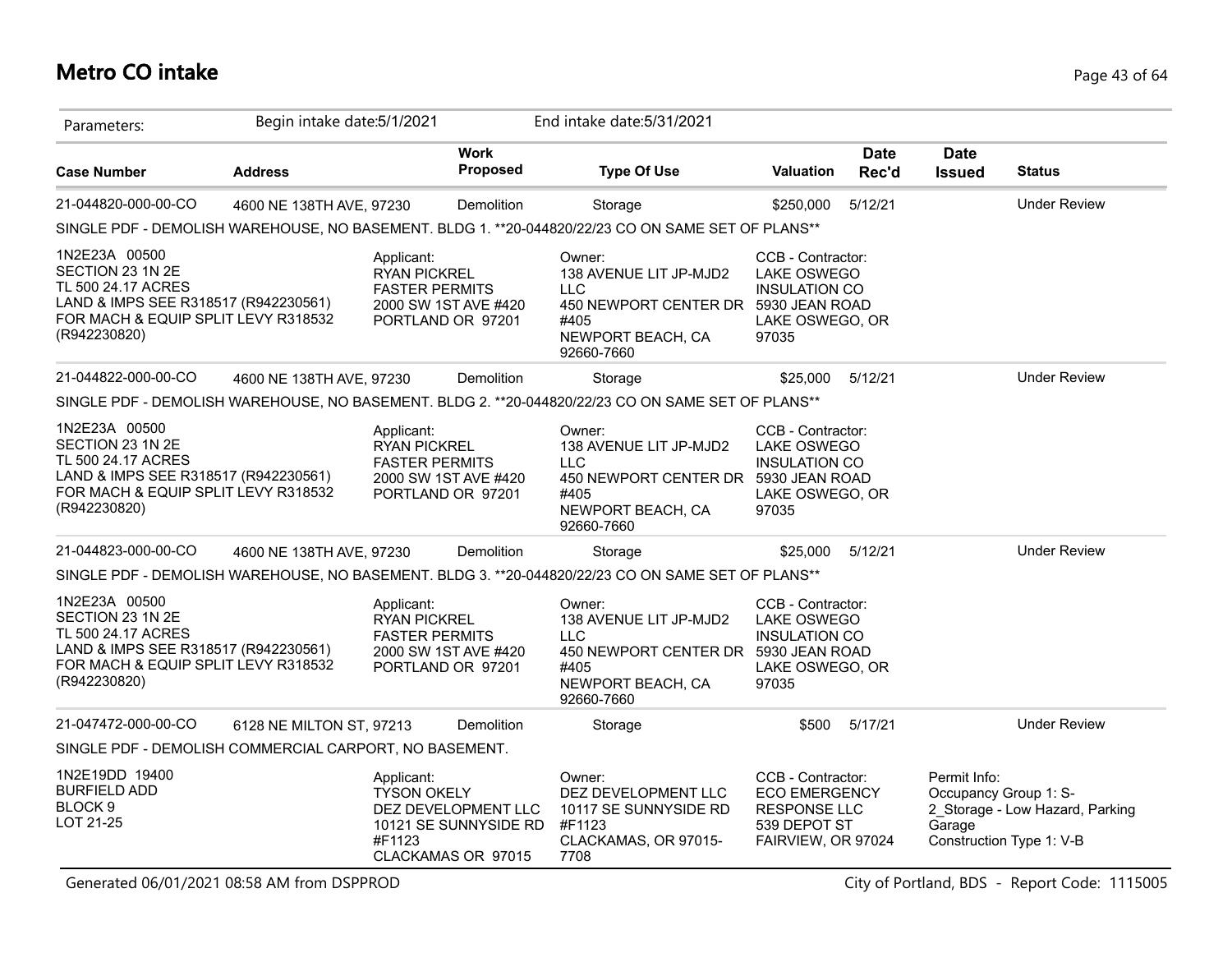## **Metro CO intake** Page 44 of 64

| Parameters:                                  | Begin intake date: 5/1/2021                             |                                                                                                                 | End intake date: 5/31/2021                                                                                                           |                                                                                                                                  |                              |                                                            |
|----------------------------------------------|---------------------------------------------------------|-----------------------------------------------------------------------------------------------------------------|--------------------------------------------------------------------------------------------------------------------------------------|----------------------------------------------------------------------------------------------------------------------------------|------------------------------|------------------------------------------------------------|
| <b>Case Number</b>                           | <b>Address</b>                                          | <b>Work</b><br>Proposed                                                                                         | <b>Type Of Use</b>                                                                                                                   | <b>Date</b><br><b>Valuation</b><br>Rec'd                                                                                         | <b>Date</b><br><b>Issued</b> | <b>Status</b>                                              |
| Total # of CO Demolition permit intakes:24   |                                                         |                                                                                                                 |                                                                                                                                      |                                                                                                                                  |                              | Total valuation of CO Demolition permit intakes: \$543,501 |
| 19-266950-DFS-07-CO                          | 2871 SE DIVISION ST, 97202                              | <b>New Construction</b>                                                                                         | Apartments/Condos<br>(3 or more units)                                                                                               | 5/28/21<br>\$5,000                                                                                                               |                              | <b>Under Review</b>                                        |
| 28 Division Homes - DFS 07 - Fall Protection |                                                         |                                                                                                                 |                                                                                                                                      |                                                                                                                                  |                              |                                                            |
| 1S1E01CC 04500                               |                                                         | Applicant:<br><b>DAN WILLIAMS</b><br><b>FASTER PERMITS</b><br>2000 SW 1ST AVE SUITE<br>420<br>PORTLAND OR 97201 | Owner:<br><b>DIVISION 28 LLC</b><br>PO BOX 492268<br>LOS ANGELES, CA 90049-<br>8268                                                  | CCB - Contractor:<br><b>TRUEBECK</b><br><b>CONSTRUCTION INC</b><br>951 MARINERS ISLAND<br><b>BLVD 700</b><br>SAN MATEO, CA 94404 |                              |                                                            |
| 19-266950-DFS-06-CO                          | 2871 SE DIVISION ST, 97202                              | <b>New Construction</b>                                                                                         | Apartments/Condos<br>(3 or more units)                                                                                               | \$10,000<br>5/3/21                                                                                                               |                              | <b>Under Review</b>                                        |
|                                              | 28 DIVISION - DFS-06 - Storefront Windows & Attachments |                                                                                                                 |                                                                                                                                      |                                                                                                                                  |                              |                                                            |
| 1S1E01CC 04500                               |                                                         | Applicant:<br><b>DAN WILLIAMS</b><br><b>FASTER PERMITS</b><br>2000 SW 1ST AVE SUITE<br>420<br>PORTLAND OR 97201 | Owner:<br><b>DIVISION 28 LLC</b><br>PO BOX 492268<br>LOS ANGELES, CA 90049-<br>8268                                                  | CCB - Contractor:<br><b>TRUEBECK</b><br><b>CONSTRUCTION INC</b><br>951 MARINERS ISLAND<br><b>BLVD 700</b><br>SAN MATEO, CA 94404 |                              |                                                            |
| 19-217558-DFS-02-CO                          | 7350 N GREENWICH AVE,<br>97217                          | New Construction                                                                                                | Apartments/Condos<br>(3 or more units)                                                                                               | \$10,000 5/4/21                                                                                                                  |                              | <b>Under Review</b>                                        |
| SINGLE PDF - DFS FOR ROOF TRUSSES            |                                                         |                                                                                                                 |                                                                                                                                      |                                                                                                                                  |                              |                                                            |
| 1N1E16AA 01100                               |                                                         | Applicant:<br><b>RYAN PICKREL</b><br><b>FASTER PERMITS</b><br>2000 SW 1ST AVE #420<br>PORTLAND OR 97201         | Owner:<br><b>BUSINESS INVESTMENT</b><br><b>GROUP LLC</b><br>8780 SE NORTHERN<br><b>HEIGHTS CT</b><br>HAPPY VALLEY, OR 97086-<br>5796 | CCB - Contractor:<br><b>VLAD RUDNITSKY</b><br><b>STRUCTURE</b><br><b>REDEVELOPMENT LLC</b><br>PO BOX 3026<br>CLACKAMAS, OR 97015 |                              |                                                            |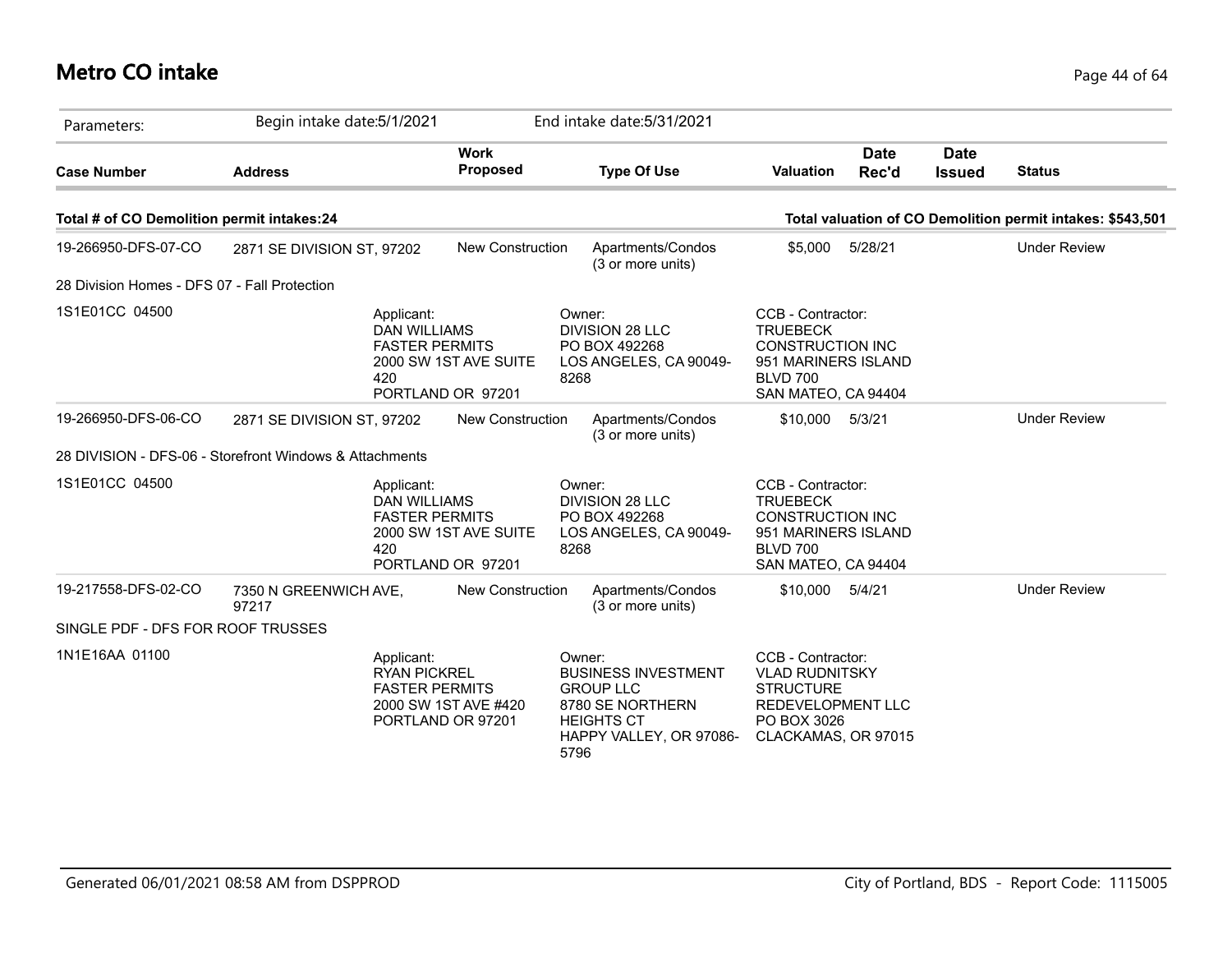# **Metro CO intake** Page 45 of 64

| Parameters:                                                                                                                                   | Begin intake date: 5/1/2021       |                                                                                         |                                            |            | End intake date: 5/31/2021                                                                           |                                                                                                                                                               |                      |                              |                     |
|-----------------------------------------------------------------------------------------------------------------------------------------------|-----------------------------------|-----------------------------------------------------------------------------------------|--------------------------------------------|------------|------------------------------------------------------------------------------------------------------|---------------------------------------------------------------------------------------------------------------------------------------------------------------|----------------------|------------------------------|---------------------|
| <b>Case Number</b>                                                                                                                            | <b>Address</b>                    |                                                                                         | <b>Work</b><br><b>Proposed</b>             |            | <b>Type Of Use</b>                                                                                   | <b>Valuation</b>                                                                                                                                              | <b>Date</b><br>Rec'd | <b>Date</b><br><b>Issued</b> | <b>Status</b>       |
| 20-144378-DFS-03-CO                                                                                                                           | 3440 SE 54TH AVE, 97206           |                                                                                         | <b>New Construction</b>                    |            | Apartments/Condos<br>(3 or more units)                                                               | \$3,500                                                                                                                                                       | 5/5/21               | 5/6/21                       | Issued              |
| FINDLEY COMMONS -DFS-03 - Exterior Stair Treads                                                                                               |                                   |                                                                                         |                                            |            |                                                                                                      |                                                                                                                                                               |                      |                              |                     |
| 1S2E07AC 05300                                                                                                                                |                                   | Applicant:<br><b>JAMES KOH</b><br><b>BEAUDIN</b><br><b>CONSTRUCTION</b><br>PO BOX 80514 | PORTLAND, OR 97280                         |            | Owner:<br>ST MARK'S EVANGELICAL<br>LUTHERAN CHURCH<br>5415 SE POWELL BLVD<br>PORTLAND, OR 97206-2953 | CCB - Contractor:<br><b>CONSTRUCTIVE INC</b><br>PO BOX 80514<br>PORTLAND, OR 97280                                                                            |                      |                              |                     |
| 19-106186-DFS-16-CO                                                                                                                           | 1510 SW ALDER ST, 97205           |                                                                                         | <b>New Construction</b>                    |            | Apartments/Condos<br>(3 or more units)                                                               | \$10,000                                                                                                                                                      | 5/5/21               |                              | <b>Under Review</b> |
| ART TOWER - DFS-16 - HVAC Seismic attachments                                                                                                 |                                   |                                                                                         |                                            |            |                                                                                                      |                                                                                                                                                               |                      |                              |                     |
| 1N1E33DC 01700                                                                                                                                |                                   | Applicant:<br>MIKE COYLE<br><b>FASTER PERMITS</b><br>420<br>PORTLAND, OR 97201          | 2000 SW 1ST AVE SUITE                      | <b>LLC</b> | Owner:<br>REEP-WP ART TOWER JV<br>220 NW 8TH AVE<br>PORTLAND, OR 97209-3503                          | CCB - Contractor:<br><b>MICHAEL CARRIGG</b><br>ANDERSEN<br><b>CONSTRUCTION</b><br><b>COMPANY OF OREGON</b><br><b>LLC</b><br>PO BOX 6712<br>PORTLAND, OR 97228 |                      |                              |                     |
| 18-114385-DFS-03-CO                                                                                                                           | 7373 N PHILADELPHIA AVE,<br>97203 |                                                                                         | <b>New Construction</b>                    |            | Apartments/Condos<br>(3 or more units)                                                               | \$12,000 5/5/21                                                                                                                                               |                      |                              | <b>Under Review</b> |
| SINGLE PDF - DFS FOR ATTACHMENT OF EXTERIOR CLADDING                                                                                          |                                   |                                                                                         |                                            |            |                                                                                                      |                                                                                                                                                               |                      |                              |                     |
| 1N1W12BA 06600<br>JAMES JOHNS ADD<br>BLOCK 39<br>SELY 1/2 OF LOT 4 EXC PT IN ALLEY<br>SELY 1/2 OF NWLY 1/2 OF LOT 4 EXC PT IN<br><b>ALLEY</b> |                                   | Applicant:<br><b>MIKE COYLE</b><br><b>FASTER PERMITS</b><br>420                         | 2000 SW 1ST AVE, STE<br>PORTLAND, OR 97201 | #1180      | Owner:<br>ST JOHN-3 LLC<br>10260 SW GREENBURG RD<br>PORTLAND, OR 97223-5521                          | CCB - Contractor:<br>R & H CONSTRUCTION<br><sub>CO</sub><br>2019 NW WILSON ST<br>PORTLAND, OR 97209                                                           |                      |                              |                     |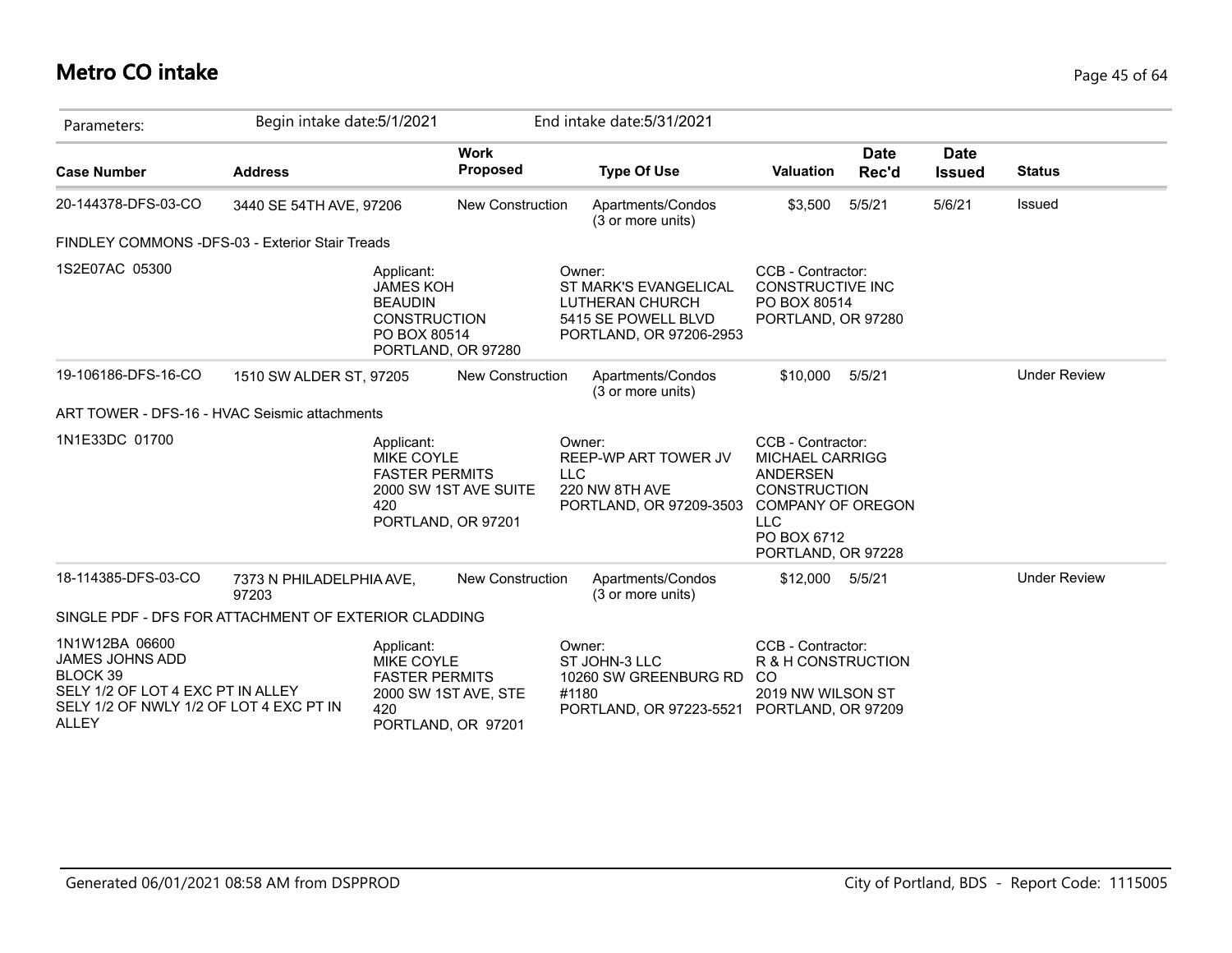## **Metro CO intake** Page 46 of 64

| Parameters:                                                   | Begin intake date: 5/1/2021                                                     |                                            | End intake date: 5/31/2021                                                        |                                                                                                                                                               |                      |                                                                                      |                                                             |
|---------------------------------------------------------------|---------------------------------------------------------------------------------|--------------------------------------------|-----------------------------------------------------------------------------------|---------------------------------------------------------------------------------------------------------------------------------------------------------------|----------------------|--------------------------------------------------------------------------------------|-------------------------------------------------------------|
| <b>Case Number</b>                                            | <b>Address</b>                                                                  | <b>Work</b><br><b>Proposed</b>             | <b>Type Of Use</b>                                                                | Valuation                                                                                                                                                     | <b>Date</b><br>Rec'd | <b>Date</b><br><b>Issued</b>                                                         | <b>Status</b>                                               |
| 18-152303-DFS-17-CO                                           | 140 SW COLUMBIA ST, 97201                                                       | <b>New Construction</b>                    | Apartments/Condos<br>(3 or more units)                                            | \$500,000                                                                                                                                                     | 5/6/21               | 5/7/21                                                                               | Issued                                                      |
|                                                               | 140 COLUMBIA - DFS 17 - Fire and Life Safety Summary binder                     |                                            |                                                                                   |                                                                                                                                                               |                      |                                                                                      |                                                             |
| 1S1E03BD 03000<br><b>PORTLAND</b><br><b>BLOCK 128 TL 3000</b> | Applicant:<br><b>Thomas Green</b><br>6712 N Cutter Circle<br>Portland, OR 97217 | Andersen Construction                      | Owner:<br>AM/DRI COLUMBIA LLC<br>3012 FAIRMOUNT ST STE<br>100<br>DALLAS, TX 75201 | CCB - Contractor:<br><b>MICHAEL CARRIGG</b><br>ANDERSEN<br><b>CONSTRUCTION</b><br><b>COMPANY OF OREGON</b><br><b>LLC</b><br>PO BOX 6712<br>PORTLAND, OR 97228 |                      | Permit Info:<br>Occupancy Group 1: R-<br>Construction Type 1: I-A<br>Type $1$ ): I-A | 2 Residential Multi-family<br>Construction Type 2 (formerly |
| 19-225419-REV-03-CO                                           | 1545 NE 41ST AVE, 97232                                                         | <b>New Construction</b>                    | Apartments/Condos<br>(3 or more units)                                            | \$0                                                                                                                                                           | 5/6/21               |                                                                                      | <b>Under Review</b>                                         |
|                                                               | SINGLE PDF - REVISION TO REMOVE TWO WINDOWS AND ADJUST ROOF ACCESS LADDER.      |                                            |                                                                                   |                                                                                                                                                               |                      |                                                                                      |                                                             |
| 1N1E25DD 11200                                                | Applicant:<br><b>BRADLEE HERSEY</b><br><b>FASTER PERMITS</b><br>420             | 2000 SW 1ST AVE SUITE<br>PORTLAND OR 97201 | Owner:<br><b>41CENTRAL LLC</b><br>4900 SW GRIFFITH DR #124<br>BEAVERTON, OR 97005 | CCB - Contractor:<br><b>SINCLAIR</b><br><b>CONSTRUCTION LLC</b><br>470 2ND STREET SUITE<br>A<br>LAKE OSWEGO, OR<br>97034                                      |                      |                                                                                      |                                                             |
| 20-176138-DFS-01-CO                                           | 1280 SE NEHALEM ST, 97202                                                       | <b>New Construction</b>                    | Apartments/Condos<br>(3 or more units)                                            | \$10,000                                                                                                                                                      | 5/7/21               |                                                                                      | <b>Under Review</b>                                         |
| SINGLE PDF - DFS FOR WOOD FLOOR I-JOISTS                      |                                                                                 |                                            |                                                                                   |                                                                                                                                                               |                      |                                                                                      |                                                             |
| 1S1E23CA 09800                                                | Applicant:<br><b>DAN WILLIAMS</b><br><b>FASTER PERMITS</b><br>420               | 2000 SW 1ST AVE SUITE<br>PORTLAND OR 97201 | Owner:<br><b>NEHALEM 13 LLC</b><br>3300 NW YEON AVE #100<br>PORTLAND, OR 97210    | CCB - Contractor:<br><b>VWR DEVELOPMENT</b><br><b>LLC</b><br>3330 NW YEON AVENUE<br>100<br>PORTLAND, OR 97210                                                 |                      |                                                                                      |                                                             |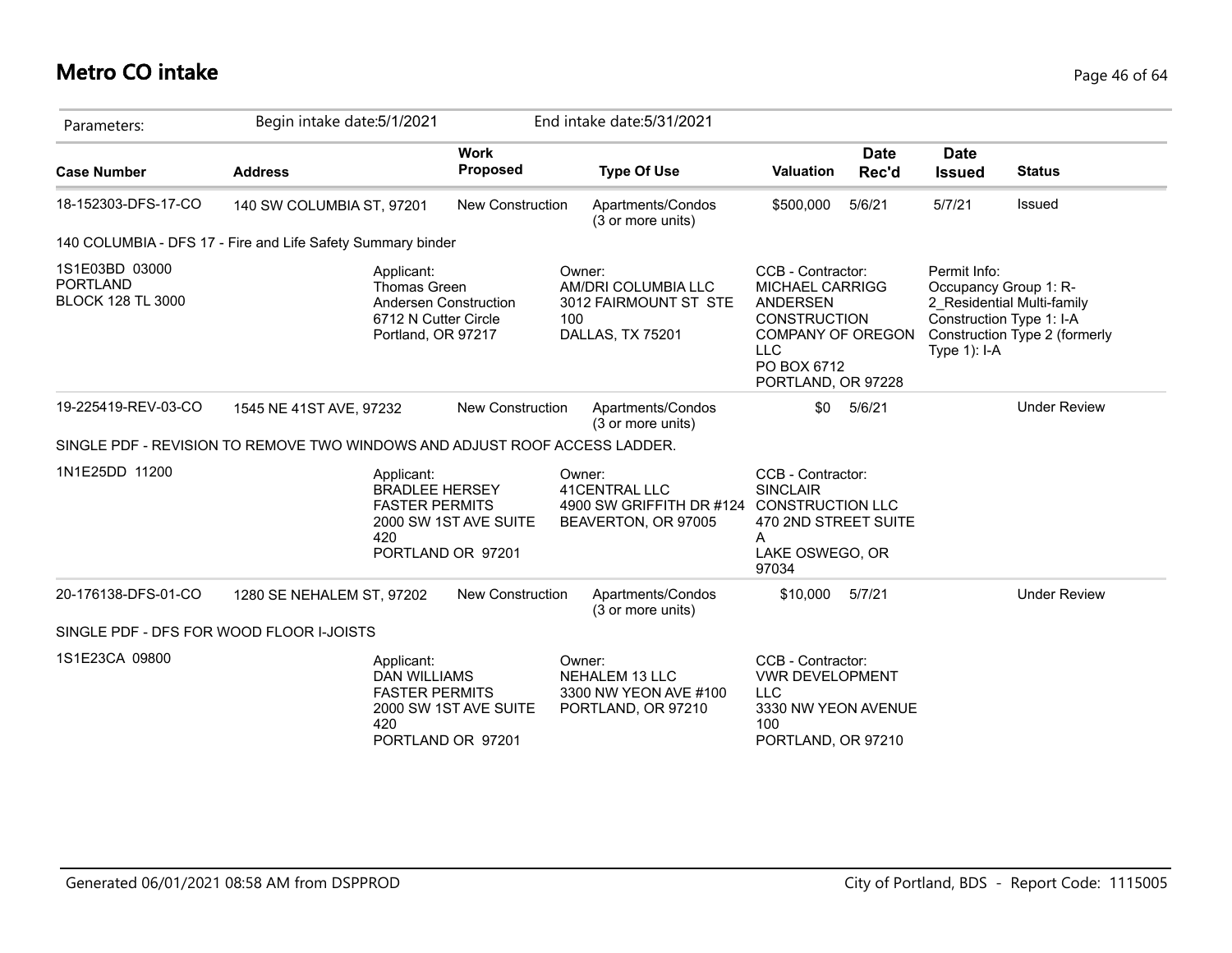## **Metro CO intake** Page 47 of 64

| Parameters:                             | Begin intake date: 5/1/2021                                       |                                             | End intake date: 5/31/2021                                                                |                                                                                                                                                                      |                      |                              |                     |
|-----------------------------------------|-------------------------------------------------------------------|---------------------------------------------|-------------------------------------------------------------------------------------------|----------------------------------------------------------------------------------------------------------------------------------------------------------------------|----------------------|------------------------------|---------------------|
| <b>Case Number</b>                      | <b>Address</b>                                                    | <b>Work</b><br>Proposed                     | <b>Type Of Use</b>                                                                        | Valuation                                                                                                                                                            | <b>Date</b><br>Rec'd | <b>Date</b><br><b>Issued</b> | <b>Status</b>       |
| 19-106186-DFS-17-CO                     | 1510 SW ALDER ST, 97205                                           | <b>New Construction</b>                     | Apartments/Condos<br>(3 or more units)                                                    | \$282,977                                                                                                                                                            | 5/7/21               |                              | <b>Under Review</b> |
| ART TOWER - DFS-17 - Metal Panel Soffit |                                                                   |                                             |                                                                                           |                                                                                                                                                                      |                      |                              |                     |
| 1N1E33DC 01700                          | Applicant:<br><b>MIKE COYLE</b><br><b>FASTER PERMITS</b><br>420   | 2000 SW 1ST AVE SUITE<br>PORTLAND, OR 97201 | Owner:<br>REEP-WP ART TOWER JV<br><b>LLC</b><br>220 NW 8TH AVE<br>PORTLAND, OR 97209-3503 | CCB - Contractor:<br><b>MICHAEL CARRIGG</b><br><b>ANDERSEN</b><br><b>CONSTRUCTION</b><br><b>COMPANY OF OREGON</b><br><b>LLC</b><br>PO BOX 6712<br>PORTLAND, OR 97228 |                      |                              |                     |
| 20-176138-DFS-02-CO                     | 1280 SE NEHALEM ST, 97202                                         | New Construction                            | Apartments/Condos<br>(3 or more units)                                                    | \$5,000                                                                                                                                                              | 5/11/21              |                              | <b>Under Review</b> |
|                                         | SINGLE PDF - DFS FOR ROOF FALL ARREST ANCHORAGE SYSTEM            |                                             |                                                                                           |                                                                                                                                                                      |                      |                              |                     |
| 1S1E23CA 09800                          | Applicant:<br><b>DAN WILLIAMS</b><br><b>FASTER PERMITS</b><br>420 | 2000 SW 1ST AVE SUITE<br>PORTLAND OR 97201  | Owner:<br><b>NEHALEM 13 LLC</b><br>3300 NW YEON AVE #100<br>PORTLAND, OR 97210            | CCB - Contractor:<br><b>VWR DEVELOPMENT</b><br><b>LLC</b><br>3330 NW YEON AVENUE<br>100<br>PORTLAND, OR 97210                                                        |                      |                              |                     |
| 20-176138-DFS-03-CO                     | 1280 SE NEHALEM ST, 97202                                         | <b>New Construction</b>                     | Apartments/Condos<br>(3 or more units)                                                    | \$5,000                                                                                                                                                              | 5/11/21              |                              | <b>Under Review</b> |
| SINGLE PDF - DFS FOR STOREFRONT         |                                                                   |                                             |                                                                                           |                                                                                                                                                                      |                      |                              |                     |
| 1S1E23CA 09800                          | Applicant:<br><b>DAN WILLIAMS</b><br><b>FASTER PERMITS</b><br>420 | 2000 SW 1ST AVE SUITE<br>PORTLAND OR 97201  | Owner:<br><b>NEHALEM 13 LLC</b><br>3300 NW YEON AVE #100<br>PORTLAND, OR 97210            | CCB - Contractor:<br><b>VWR DEVELOPMENT</b><br><b>LLC</b><br>3330 NW YEON AVENUE<br>100<br>PORTLAND, OR 97210                                                        |                      |                              |                     |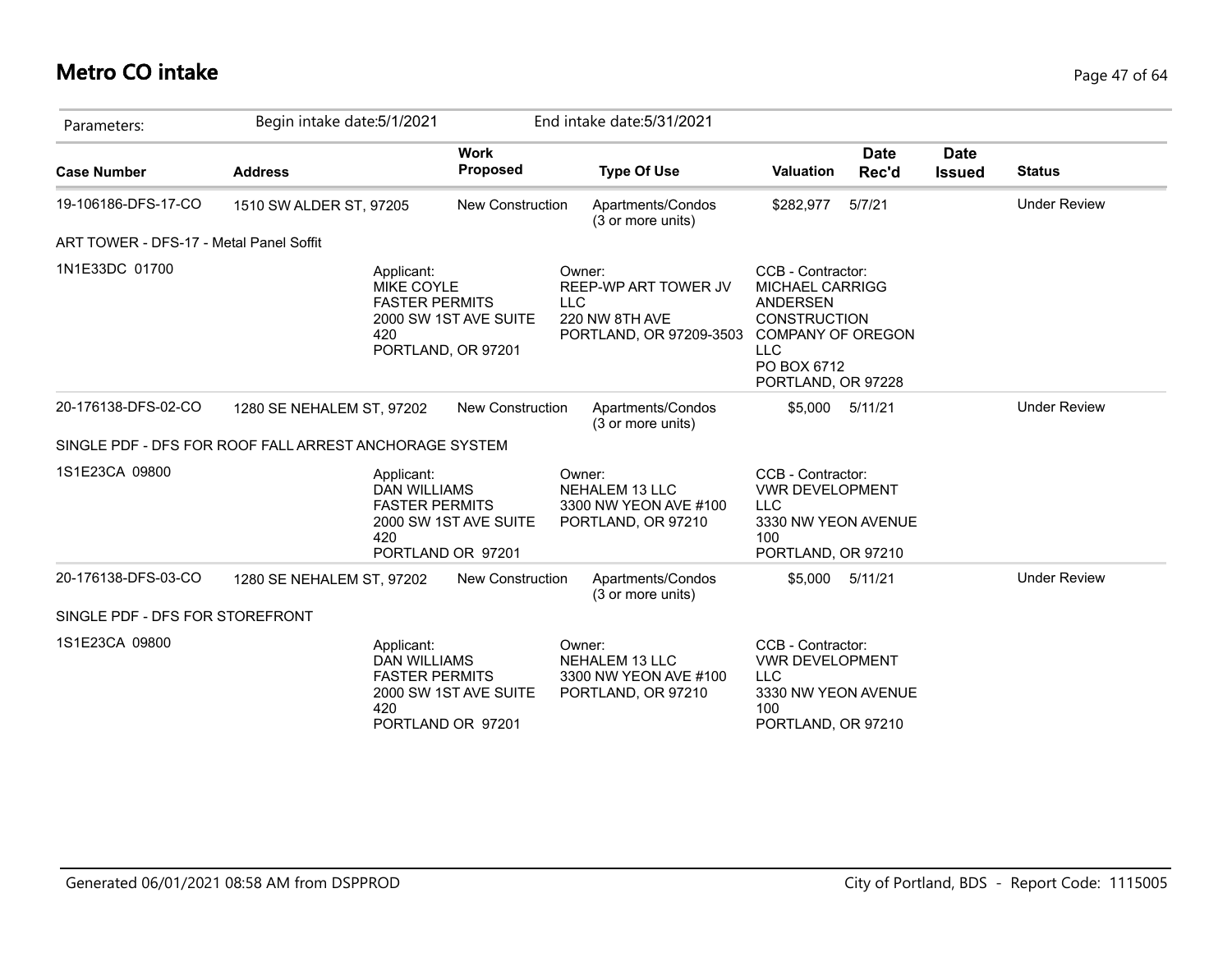# **Metro CO intake** Page 48 of 64

| Parameters:         | Begin intake date: 5/1/2021                                                                                  |                                                | End intake date: 5/31/2021                                                      |                                                                                                                                                                      |                      |                                                       |                                                                                           |
|---------------------|--------------------------------------------------------------------------------------------------------------|------------------------------------------------|---------------------------------------------------------------------------------|----------------------------------------------------------------------------------------------------------------------------------------------------------------------|----------------------|-------------------------------------------------------|-------------------------------------------------------------------------------------------|
| <b>Case Number</b>  | <b>Address</b>                                                                                               | <b>Work</b><br><b>Proposed</b>                 | <b>Type Of Use</b>                                                              | Valuation                                                                                                                                                            | <b>Date</b><br>Rec'd | <b>Date</b><br><b>Issued</b>                          | <b>Status</b>                                                                             |
| 17-156305-REV-06-CO | 2065 SW RIVER PKY, 97201                                                                                     | <b>New Construction</b>                        | Apartments/Condos<br>(3 or more units)                                          | \$10,000                                                                                                                                                             | 5/12/21              | 5/12/21                                               | Issued                                                                                    |
|                     | PHB - BRIDGE HOUSING EAST TOWER - REV 06 - Revision to DFS-01 - Kip load increased to (2) PT cables per beam |                                                |                                                                                 |                                                                                                                                                                      |                      |                                                       |                                                                                           |
| 1S1E03CD 00800      | Applicant:<br><b>JOHN HARDESTY</b><br>2905 SW 1ST AVE                                                        | <b>WALSH CONSTRUCTION</b><br>PORTLAND OR 97201 | Owner:<br><b>CITY OF PORTLAND</b><br>421 SW 6TH AVE #500<br>PORTLAND, OR 97204  | CCB - Contractor:<br><b>WALSH</b><br><b>CONSTRUCTION CO</b><br>2905 SW FIRST AVE<br>PORTLAND, OR 97201-<br>4707                                                      |                      |                                                       |                                                                                           |
| 19-246252-DFS-03-CO | 1550 NW NAITO PKWY, 97209                                                                                    | <b>New Construction</b>                        | Apartments/Condos<br>(3 or more units)                                          | \$376,400                                                                                                                                                            | 5/12/21              | 5/12/21                                               | <b>Issued</b>                                                                             |
|                     | FREMONT APTS - DFS 03 - Unbonded post tension cables                                                         |                                                |                                                                                 |                                                                                                                                                                      |                      |                                                       |                                                                                           |
| 1N1E28DD 00401      | Applicant:<br>lan Anderson<br>Andersen Construction<br>6712 N Cutter Circle<br>Portland OR 97217             |                                                | Owner:<br>FREMONT OZ OWNER LLC<br>1211 SW 5TH AVE STE 700<br>PORTLAND, OR 97204 | CCB - Contractor:<br><b>MICHAEL CARRIGG</b><br><b>ANDERSEN</b><br><b>CONSTRUCTION</b><br><b>COMPANY OF OREGON</b><br><b>LLC</b><br>PO BOX 6712<br>PORTLAND, OR 97228 |                      |                                                       |                                                                                           |
| 17-156305-DFS-05-CO | 2065 SW RIVER PKY, 97201                                                                                     | <b>New Construction</b>                        | Apartments/Condos<br>(3 or more units)                                          | \$33,550 5/12/21                                                                                                                                                     |                      | 5/13/21                                               | <b>Issued</b>                                                                             |
|                     | PHB - BRIDGE HOUSING EAST TOWER - DFS-05 - Applied fireproofing                                              |                                                |                                                                                 |                                                                                                                                                                      |                      |                                                       |                                                                                           |
| 1S1E03CD 00800      | Applicant:<br><b>JOHN HARDESTY</b><br>2905 SW 1ST AVE                                                        | <b>WALSH CONSTRUCTION</b><br>PORTLAND OR 97201 | Owner:<br><b>CITY OF PORTLAND</b><br>421 SW 6TH AVE #500<br>PORTLAND, OR 97204  | CCB - Contractor:<br><b>WALSH</b><br><b>CONSTRUCTION CO</b><br>2905 SW FIRST AVE<br>PORTLAND, OR 97201-<br>4707                                                      |                      | Permit Info:<br>Occupancy Group 1: R-<br>Type 1): I-A | 2 Residential Multi-family<br>Construction Type 1: III-A<br>Construction Type 2 (formerly |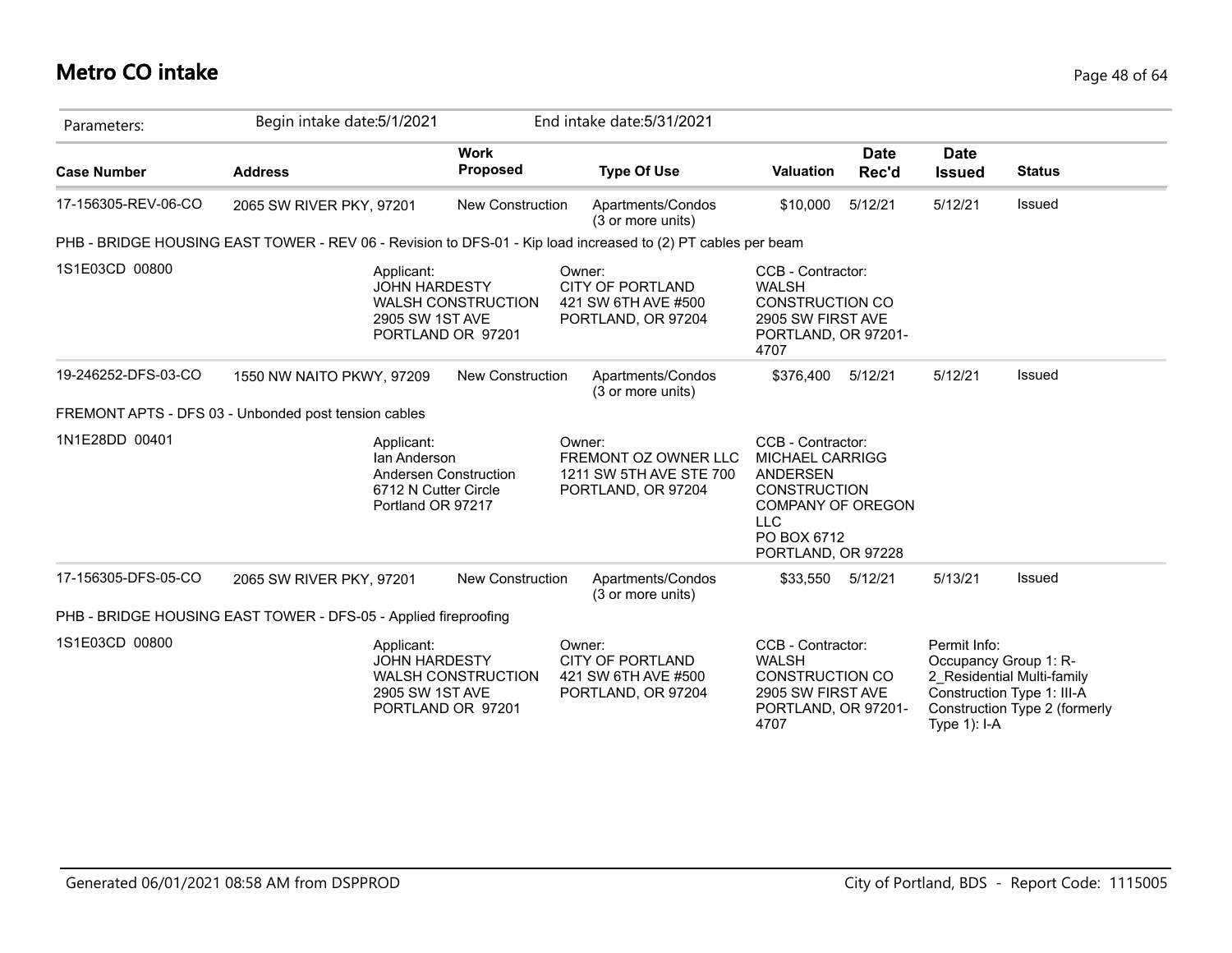# **Metro CO intake** Page 49 of 64

| Parameters:                                                                                        | Begin intake date: 5/1/2021                                                                                       |                                                     | End intake date: 5/31/2021                                                                                  |                                                                                                                                   |                                                                                                                                                                              |
|----------------------------------------------------------------------------------------------------|-------------------------------------------------------------------------------------------------------------------|-----------------------------------------------------|-------------------------------------------------------------------------------------------------------------|-----------------------------------------------------------------------------------------------------------------------------------|------------------------------------------------------------------------------------------------------------------------------------------------------------------------------|
| <b>Case Number</b>                                                                                 | <b>Address</b>                                                                                                    | <b>Work</b><br>Proposed                             | <b>Type Of Use</b>                                                                                          | <b>Date</b><br><b>Valuation</b><br>Rec'd                                                                                          | <b>Date</b><br><b>Issued</b><br><b>Status</b>                                                                                                                                |
| 21-044589-000-00-CO                                                                                | 8417 SW 24TH AVE, 97219                                                                                           | <b>New Construction</b>                             | Apartments/Condos<br>(3 or more units)                                                                      | 5/12/21<br>\$1,043,899                                                                                                            | <b>Under Review</b>                                                                                                                                                          |
|                                                                                                    | PDOX PS - CONSTRUCT NEW 3 STORY 17 UNIT APARTMENT BLDG WITH ASSOCIATED SITE WORK                                  |                                                     |                                                                                                             |                                                                                                                                   |                                                                                                                                                                              |
| 1S1E21CC 03700<br><b>ALDER SPRINGS</b><br>BLOCK <sub>6</sub><br>N 1/2 OF LOT 2<br>LOT <sub>3</sub> | Applicant:<br><b>GENE BOLANTE</b><br>STUDIO 3<br><b>ARCHITECTURE</b><br>275 COURT ST NE<br><b>SALEM, OR 97301</b> |                                                     | Owner:<br>ANAMIC CONSTRUCTION<br><b>INC</b><br>8417 SW 24TH AVE<br>PORTLAND, OR 97219                       | CCB - Contractor:<br><b>GENE PAVLENKO</b><br><b>ANAMIC</b><br><b>CONSTRUCTION INC</b><br>12808 SE COOPER ST<br>PORTLAND, OR 97236 | Permit Info:<br>Occupancy Group 1: R-<br>2 Residential Multi-family<br>Construction Type 1: V-B<br>Total Square Footage - Display<br>Only: 8665                              |
| 21-045682-000-00-CO                                                                                | 506 NE ALBERTA ST, 97211                                                                                          | <b>New Construction</b>                             | Apartments/Condos<br>(3 or more units)                                                                      | 5/12/21<br>\$5,869,439                                                                                                            | <b>Under Review</b>                                                                                                                                                          |
| w/ 21-045684-MT ***                                                                                |                                                                                                                   |                                                     |                                                                                                             |                                                                                                                                   | ALBERTA ALIVE - GRAND AVE - New five-story, 21 unit apartment building with ground floor common areas, indoor bike storage room, and central laundry; includes site work *** |
| 1N1E23BC 05600<br><b>LESHS ADD</b><br>BLOCK <sub>2</sub><br>LOT 1 EXC PT IN ST<br>N 18' OF LOT 2   | Applicant:<br>Rosanne Lynch<br><b>Access Architecture</b>                                                         | 400 Columbia St, Ste 120<br>Vancouver WA 98660-3413 | Owner:<br>ALBERTA ALIVE LIMITED<br><b>PARTNERSHIP</b><br>3416 VIA OPORTO #301<br>NEWPORT BEACH, CA<br>92663 | CCB - Contractor:<br><b>COLAS CONSTRUCTION</b><br><b>INC</b><br>19 NW 5TH #203<br>PORTLAND, OR 97209-<br>3819                     |                                                                                                                                                                              |
| 18-233905-DFS-02-CO                                                                                | 1615 N WILLIS BLVD, 97217                                                                                         | New Construction                                    | Apartments/Condos<br>(3 or more units)                                                                      | 5/13/21<br>\$5,000                                                                                                                | <b>Under Review</b>                                                                                                                                                          |
| SINGLE PDF - DFS FOR STOREFRONT                                                                    |                                                                                                                   |                                                     |                                                                                                             |                                                                                                                                   |                                                                                                                                                                              |
| 1N1E09DA 01400<br><b>KENTON</b><br>BLOCK 44<br>W 8 1/3' OF LOT 24<br>LOT 25&26                     | Applicant:<br>NATHAN ARNOLD<br><b>FASTER PERMITS</b><br>420                                                       | 2000 SW 1ST AVE SUITE<br>PORTLAND OR 97201          | Owner:<br>1615 N WILLIS<br>APARTMENTS LLC<br>931 SW KING AVE<br>PORTLAND, OR 97205                          | CCB - Contractor:<br>TIETON HOMES LLC<br>13023 NE HWY 99 PMB<br>274<br>VANCOUVER, WA 98686                                        |                                                                                                                                                                              |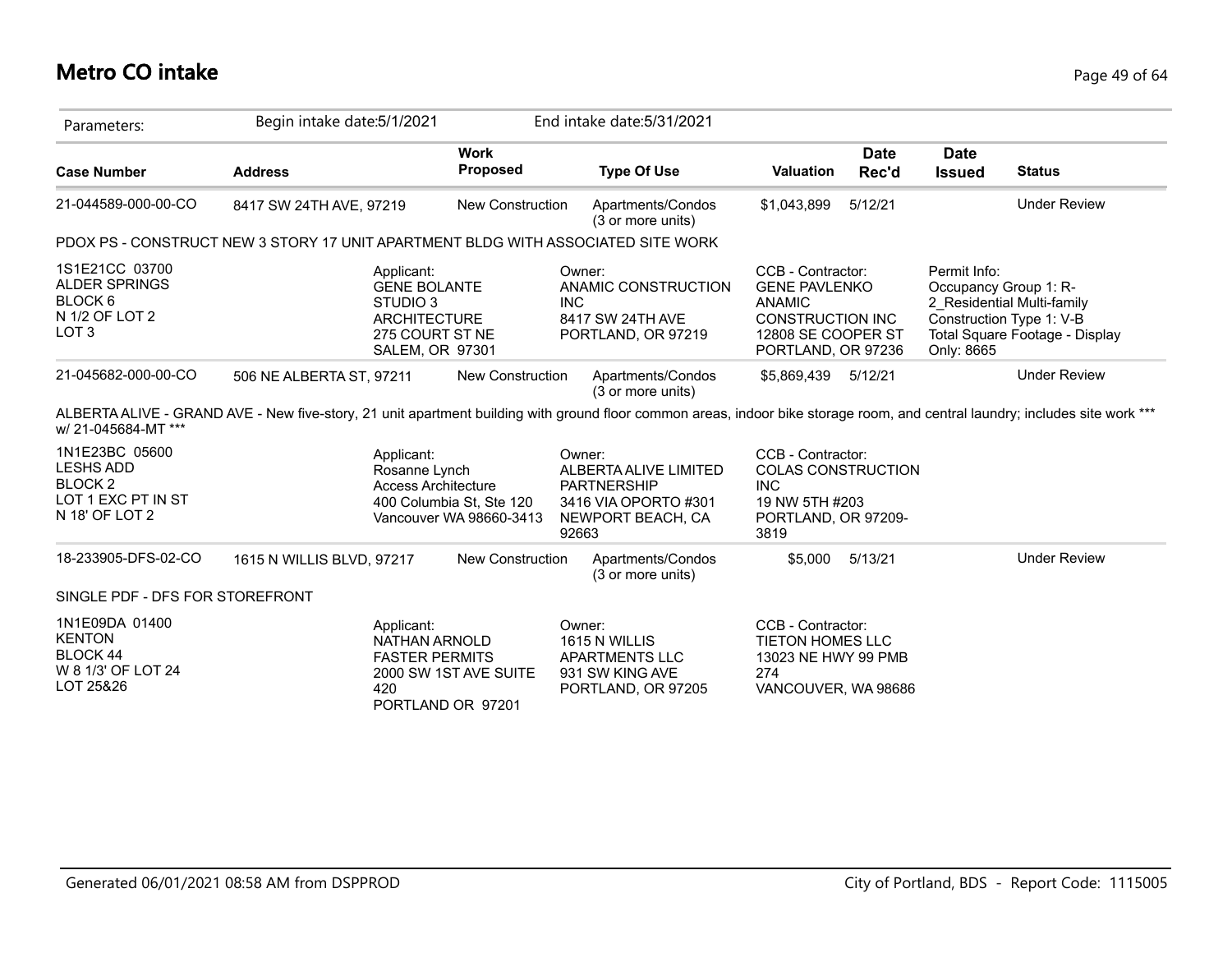## **Metro CO intake** Page 50 of 64

| Parameters:                  | Begin intake date: 5/1/2021                                                                                                                                                            |                                                  | End intake date: 5/31/2021                                                                                        |                                                                                                                                |                      |                              |                     |
|------------------------------|----------------------------------------------------------------------------------------------------------------------------------------------------------------------------------------|--------------------------------------------------|-------------------------------------------------------------------------------------------------------------------|--------------------------------------------------------------------------------------------------------------------------------|----------------------|------------------------------|---------------------|
| <b>Case Number</b>           | <b>Address</b>                                                                                                                                                                         | <b>Work</b><br><b>Proposed</b>                   | <b>Type Of Use</b>                                                                                                | <b>Valuation</b>                                                                                                               | <b>Date</b><br>Rec'd | <b>Date</b><br><b>Issued</b> | <b>Status</b>       |
| 19-190314-DFS-03-CO          | 1350 N WATTS ST, 97217                                                                                                                                                                 | <b>New Construction</b>                          | Apartments/Condos<br>(3 or more units)                                                                            | \$5,000                                                                                                                        | 5/13/21              |                              | <b>Under Review</b> |
| SINGLE PDF - DFS FOR GLAZING |                                                                                                                                                                                        |                                                  |                                                                                                                   |                                                                                                                                |                      |                              |                     |
| 1N1E10CB 12000               | Applicant:<br><b>NATHAN ARNOLD</b><br><b>FASTER PERMITS</b><br>420                                                                                                                     | 2000 SW 1ST AVE, SUITE<br>PORTLAND OR 97201      | Owner:<br>1336 N WATTS<br><b>APARTMENTS LLC</b><br>931 SW KING AVE<br>PORTLAND, OR 97205-1319 VANCOUVER, WA 98686 | CCB - Contractor:<br><b>TIETON HOMES LLC</b><br>13023 NE HWY 99 PMB<br>274                                                     |                      |                              |                     |
| 18-278451-DFS-14-CO          | 2050 NW RALEIGH ST, 97209                                                                                                                                                              | New Construction                                 | Apartments/Condos<br>(3 or more units)                                                                            | \$60,000                                                                                                                       | 5/14/21              | 5/14/21                      | Under Inspection    |
|                              | SALTWOOD SOUTH - DFS-14 - Glazing (Glass Guardrails)                                                                                                                                   |                                                  |                                                                                                                   |                                                                                                                                |                      |                              |                     |
| 1N1E33BA 00100               | Applicant:<br>Raul Velazco<br>2019 NW WILSON ST                                                                                                                                        | <b>R&amp;H CONSTRUCTION</b><br>PORTLAND OR 97209 | Owner:<br>PREG NW PORTLAND LLC<br>1900 S NORFOLK ST #150<br>SAN MATEO, CA 94403-1161                              | CCB - Contractor:<br>R & H CONSTRUCTION<br>CO<br>2019 NW WILSON ST<br>PORTLAND, OR 97209                                       |                      |                              |                     |
| 19-106743-REV-07-CO          | 1725 SW SALMON ST, 97205                                                                                                                                                               | <b>New Construction</b>                          | Apartments/Condos<br>(3 or more units)                                                                            | \$0                                                                                                                            | 5/14/21              | 5/20/21                      | <b>Issued</b>       |
|                              | REV 07 - Revision is for coordination of the list of deferred submittals indicated in the structural general notes to delete items that are not part of the scope of the project work. |                                                  |                                                                                                                   |                                                                                                                                |                      |                              |                     |
| 1N1E33DC 05700               | Applicant:<br><b>ANDREW PULLIAM</b><br><b>SERA DESIGN</b><br>338 NW 5TH AVE                                                                                                            | PORTLAND, OR 97209                               | Owner:<br><b>CI-GS PORTLAND LLC</b><br>465 MEETING ST #500<br>CHARLESTON, SC 29403-<br>4832                       | CCB - Contractor:<br><b>HOFFMAN</b><br><b>CONSTRUCTION</b><br><b>COMPANY OF OREGON</b><br>805 SW BROADWAY<br><b>SUITE 2100</b> |                      |                              |                     |

PORTLAND, OR 97205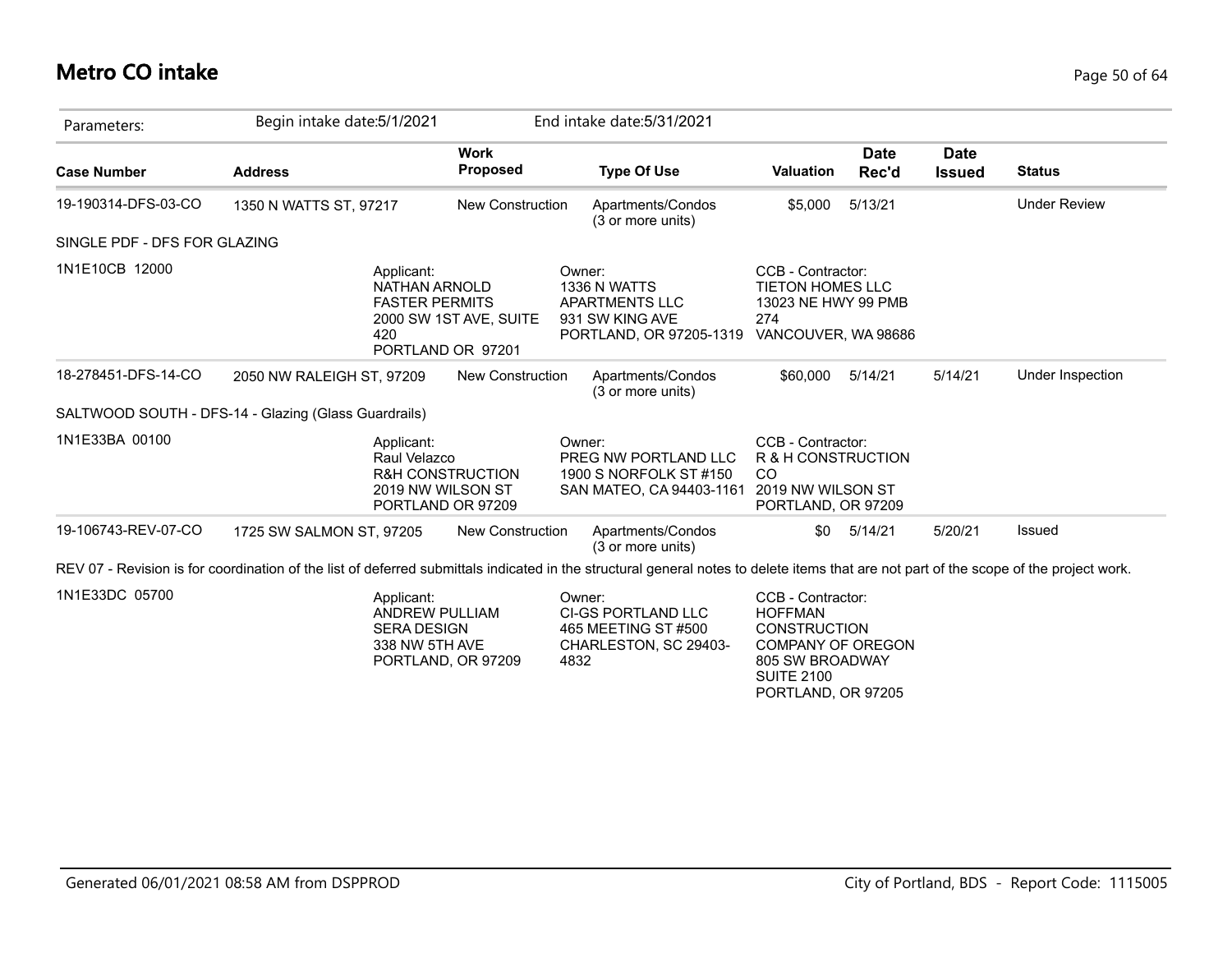# **Metro CO intake** Page 51 of 64

| Parameters:                                                        | Begin intake date: 5/1/2021                                                                                                                                             |                                                                     | End intake date: 5/31/2021                                                                                |                                                                                                                                                      |                      |                                                                                     |                                                             |
|--------------------------------------------------------------------|-------------------------------------------------------------------------------------------------------------------------------------------------------------------------|---------------------------------------------------------------------|-----------------------------------------------------------------------------------------------------------|------------------------------------------------------------------------------------------------------------------------------------------------------|----------------------|-------------------------------------------------------------------------------------|-------------------------------------------------------------|
| <b>Case Number</b>                                                 | <b>Address</b>                                                                                                                                                          | <b>Work</b><br><b>Proposed</b>                                      | <b>Type Of Use</b>                                                                                        | Valuation                                                                                                                                            | <b>Date</b><br>Rec'd | <b>Date</b><br><b>Issued</b>                                                        | <b>Status</b>                                               |
| 19-106743-REV-08-CO                                                | 1725 SW SALMON ST, 97205                                                                                                                                                | <b>New Construction</b>                                             | Apartments/Condos<br>(3 or more units)                                                                    | \$0                                                                                                                                                  | 5/14/21              | 5/14/21                                                                             | Issued                                                      |
|                                                                    | REV 08 - Revision to DFS 13 - Added attachment details for roof top duct and generator venting.                                                                         |                                                                     |                                                                                                           |                                                                                                                                                      |                      |                                                                                     |                                                             |
| 1N1E33DC 05700                                                     | Applicant:<br><b>HANNAH JENKINS</b><br><b>HOFFMAN</b><br><b>CONSTRUCTION</b><br>805 SW BROADWAY,<br><b>SUITE 2100</b>                                                   | PORTLAND, OR 97205                                                  | Owner:<br>CI-GS PORTLAND LLC<br>465 MEETING ST #500<br>CHARLESTON, SC 29403-<br>4832                      | CCB - Contractor:<br><b>HOFFMAN</b><br><b>CONSTRUCTION</b><br><b>COMPANY OF OREGON</b><br>805 SW BROADWAY<br><b>SUITE 2100</b><br>PORTLAND, OR 97205 |                      |                                                                                     |                                                             |
| 18-278357-REV-06-CO                                                | 1650 NW 21ST AVE, 97209                                                                                                                                                 | <b>New Construction</b>                                             | Apartments/Condos<br>(3 or more units)                                                                    | \$2,500                                                                                                                                              | 5/17/21              | 5/17/21                                                                             | Issued                                                      |
| Value added revision                                               | SALTWOOD NORHT-REV-06 - Revised rated partition at Stair East SE-02. Revised egress at spa. Modify deferred submittal - eliminate mechanical screens (see comments). ** |                                                                     |                                                                                                           |                                                                                                                                                      |                      |                                                                                     |                                                             |
| 1N1E28CD 02400                                                     | Applicant:<br><b>BEN ZACHWIEJA</b><br><b>SERA DESIGN</b><br>338 NW 5TH AVE                                                                                              | PORTLAND OR 97209                                                   | Owner:<br>PREG NW PORTLAND LLC<br>1900 S NORFOLK ST #150<br>SAN MATEO, CA 94403-1161 1026 SE STARK STREET | CCB - Contractor:<br><b>BREMIK</b><br><b>CONSTRUCTION INC</b><br>PORTLAND, OR 97214                                                                  |                      | Permit Info:<br>Occupancy Group 1: R-<br>Construction Type 1: I-A<br>Type 1): III-A | 2 Residential Multi-family<br>Construction Type 2 (formerly |
| 18-175475-DFS-02-CO                                                | 4224 N MISSISSIPPI AVE,<br>97217                                                                                                                                        | <b>New Construction</b>                                             | Apartments/Condos<br>(3 or more units)                                                                    | \$3.000                                                                                                                                              | 5/17/21              | 5/28/21                                                                             | Issued                                                      |
|                                                                    | SINGLE PDF - DFS FOR FIREPROOFING INTUMUSCENT COATINGS                                                                                                                  |                                                                     |                                                                                                           |                                                                                                                                                      |                      |                                                                                     |                                                             |
| 1N1E22CA 07401<br><b>MULTNOMAH</b><br>BLOCK 12<br>LOT <sub>4</sub> | Applicant:<br><b>WAECHTER</b><br><b>ARCHITECTURE</b><br>97227                                                                                                           | <b>BENJAMIN WAECHTER</b><br>3928 N WILLIAMS AVE<br>PORTLAND, OREGON | Owner:<br>4224 MISSISSIPPI LLC<br>3928 N WILLIAMS AVE<br>PORTLAND, OR 97227                               |                                                                                                                                                      |                      |                                                                                     |                                                             |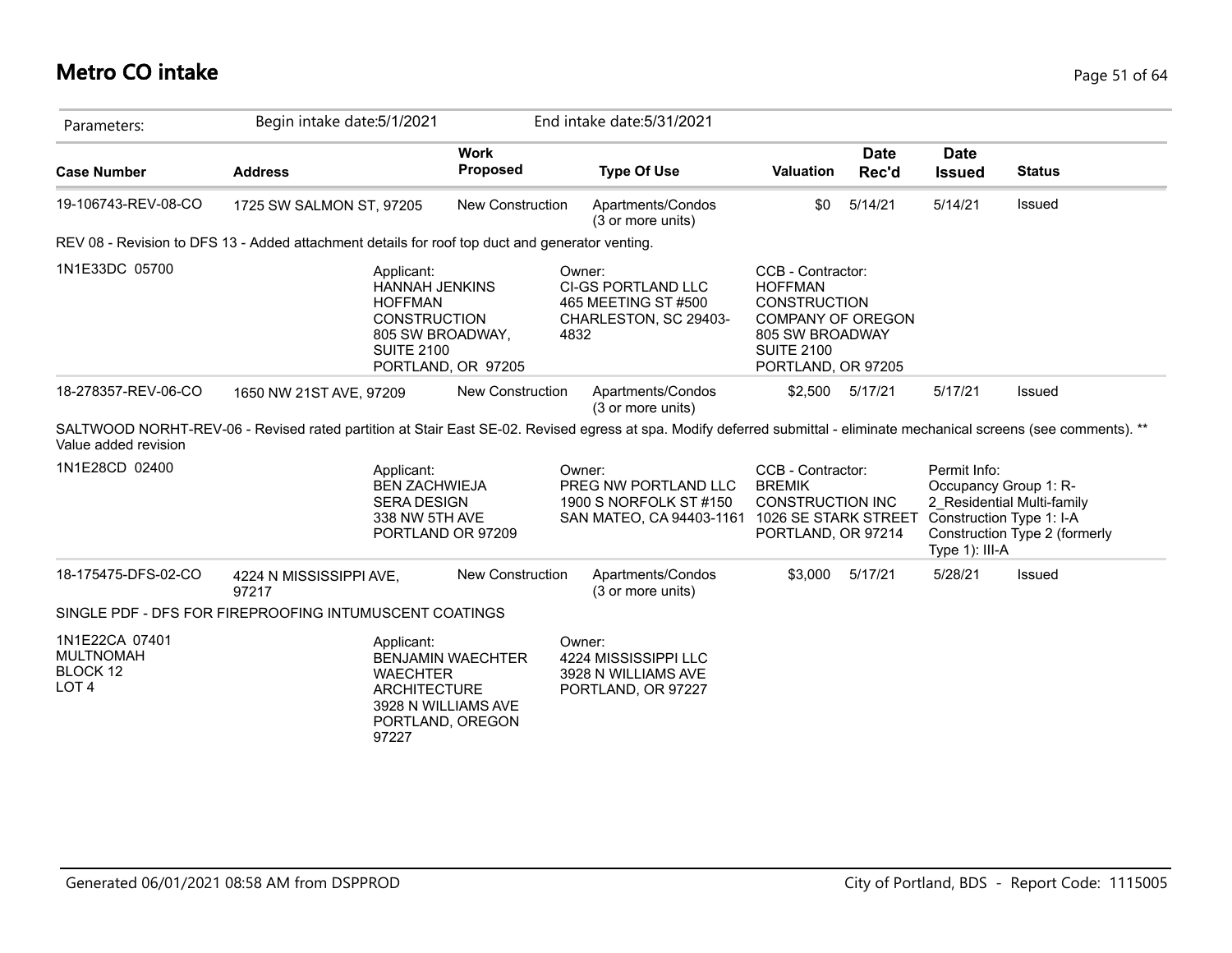# **Metro CO intake** Page 52 of 64

| Parameters:                                                                                                           | Begin intake date: 5/1/2021                                                                                                                                                                                                                                                                                   |                                                | End intake date: 5/31/2021                                                                                                            |                                                                                                                                               |                      |                                                                                                               |                                                                                                    |
|-----------------------------------------------------------------------------------------------------------------------|---------------------------------------------------------------------------------------------------------------------------------------------------------------------------------------------------------------------------------------------------------------------------------------------------------------|------------------------------------------------|---------------------------------------------------------------------------------------------------------------------------------------|-----------------------------------------------------------------------------------------------------------------------------------------------|----------------------|---------------------------------------------------------------------------------------------------------------|----------------------------------------------------------------------------------------------------|
| <b>Case Number</b>                                                                                                    | <b>Address</b>                                                                                                                                                                                                                                                                                                | <b>Work</b><br><b>Proposed</b>                 | <b>Type Of Use</b>                                                                                                                    | Valuation                                                                                                                                     | <b>Date</b><br>Rec'd | <b>Date</b><br><b>Issued</b>                                                                                  | <b>Status</b>                                                                                      |
| 20-135027-000-00-CO                                                                                                   | 1634 SW ALDER ST, 97205                                                                                                                                                                                                                                                                                       | New Construction                               | Apartments/Condos<br>(3 or more units)                                                                                                | \$15,600,000                                                                                                                                  | 5/18/21              |                                                                                                               | <b>Under Review</b>                                                                                |
|                                                                                                                       | ALTA CENTRIC - New mixed-use multifamily project with 6 residential stories, 203 apartment units with common areas for bike parking, lobby/mail, and a future retail tenant (by<br>others). Concrete on levels P1 and L1 with wood-framed construction above. ***Review w DEMO 21-049475-CO and 20-135132 -MT |                                                |                                                                                                                                       |                                                                                                                                               |                      |                                                                                                               |                                                                                                    |
| 1N1E33DC 01300<br><b>PORTLAND</b><br>BLOCK 323<br>LOT 5&6                                                             | Applicant:<br><b>NATHAN KOROL</b><br><b>SERA ARCHITECTS</b><br>338 NW 5TH AVE                                                                                                                                                                                                                                 | PORTLAND OR 97209                              | Owner:<br><b>WILLAMETTE</b><br><b>WATERFRONT LP</b><br>10151 SW WASHINGTON<br><b>ST</b><br>PORTLAND, OR 97225-6947 PORTLAND, OR 97227 | CCB - Contractor:<br>WP OREGON BUILDERS<br><b>LLC</b><br>4075 N WILLIAMS AVE<br><b>STE 400</b>                                                |                      | Permit Info:<br>Occupancy Group 1: S-<br>Garage<br>Construction Type 1: I-A<br>Type $1$ ): I-A<br>Only: 92648 | 2 Storage - Low Hazard, Parking<br>Construction Type 2 (formerly<br>Total Square Footage - Display |
| 17-156305-DFS-03-CO                                                                                                   | 2065 SW RIVER PKY, 97201                                                                                                                                                                                                                                                                                      | New Construction                               | Apartments/Condos<br>(3 or more units)                                                                                                | \$158,000                                                                                                                                     | 5/18/21              | 5/18/21                                                                                                       | Issued                                                                                             |
|                                                                                                                       | PHB - BRIDGE HOUSING EAST TOWER - DFS-03 - Level 2 Post-Tensioned - Shop Drawings and Calculations                                                                                                                                                                                                            |                                                |                                                                                                                                       |                                                                                                                                               |                      |                                                                                                               |                                                                                                    |
| 1S1E03CD 00800                                                                                                        | Applicant:<br><b>JOHN HARDESTY</b><br>2905 SW 1ST AVE                                                                                                                                                                                                                                                         | <b>WALSH CONSTRUCTION</b><br>PORTLAND OR 97201 | Owner:<br><b>CITY OF PORTLAND</b><br>421 SW 6TH AVE #500<br>PORTLAND, OR 97204                                                        | CCB - Contractor:<br><b>WALSH</b><br><b>CONSTRUCTION CO</b><br>2905 SW FIRST AVE<br>PORTLAND, OR 97201-<br>4707                               |                      |                                                                                                               |                                                                                                    |
| 17-152051-DFS-18-CO                                                                                                   | 5 SE M L KING BLVD, 97214                                                                                                                                                                                                                                                                                     | <b>New Construction</b>                        | Apartments/Condos<br>(3 or more units)                                                                                                | \$150,000 5/20/21                                                                                                                             |                      | 5/20/21                                                                                                       | Final                                                                                              |
|                                                                                                                       | PDOX DFS 18 - Fire and Life/Safety Binder to include the fire evac/safety plans, BIC, and smoke control commissioning report/maintenance plan                                                                                                                                                                 |                                                |                                                                                                                                       |                                                                                                                                               |                      |                                                                                                               |                                                                                                    |
| 1N1E34DD 00100<br><b>EAST PORTLAND</b><br><b>BLOCK 77</b><br>LOT 1&5-7 EXC PT IN ST<br>LOT 2, LOT 3&4&8 EXC PT IN STS | Applicant:<br><b>MARK SAWALLICH</b><br><b>HOFFMAN</b><br><b>CONSTRUCTION</b><br><b>SUITE 2100</b>                                                                                                                                                                                                             | 805 SW BROADWAY ST.,<br>PORTLAND, OR 97205     | Owner:<br>5 MLK RPO LLC<br>1477 NW EVERETT ST<br>PORTLAND, OR 97209-2617                                                              | CCB - Contractor:<br><b>HOFFMAN</b><br><b>CONSTRUCTION</b><br>COMPANY OF OREGON<br>805 SW BROADWAY<br><b>SUITE 2100</b><br>PORTLAND, OR 97205 |                      | Permit Info:<br>Occupancy Group 1: R-<br>Construction Type 1: I-A<br>Type $1$ : I-A                           | 2 Residential Multi-family<br>Construction Type 2 (formerly                                        |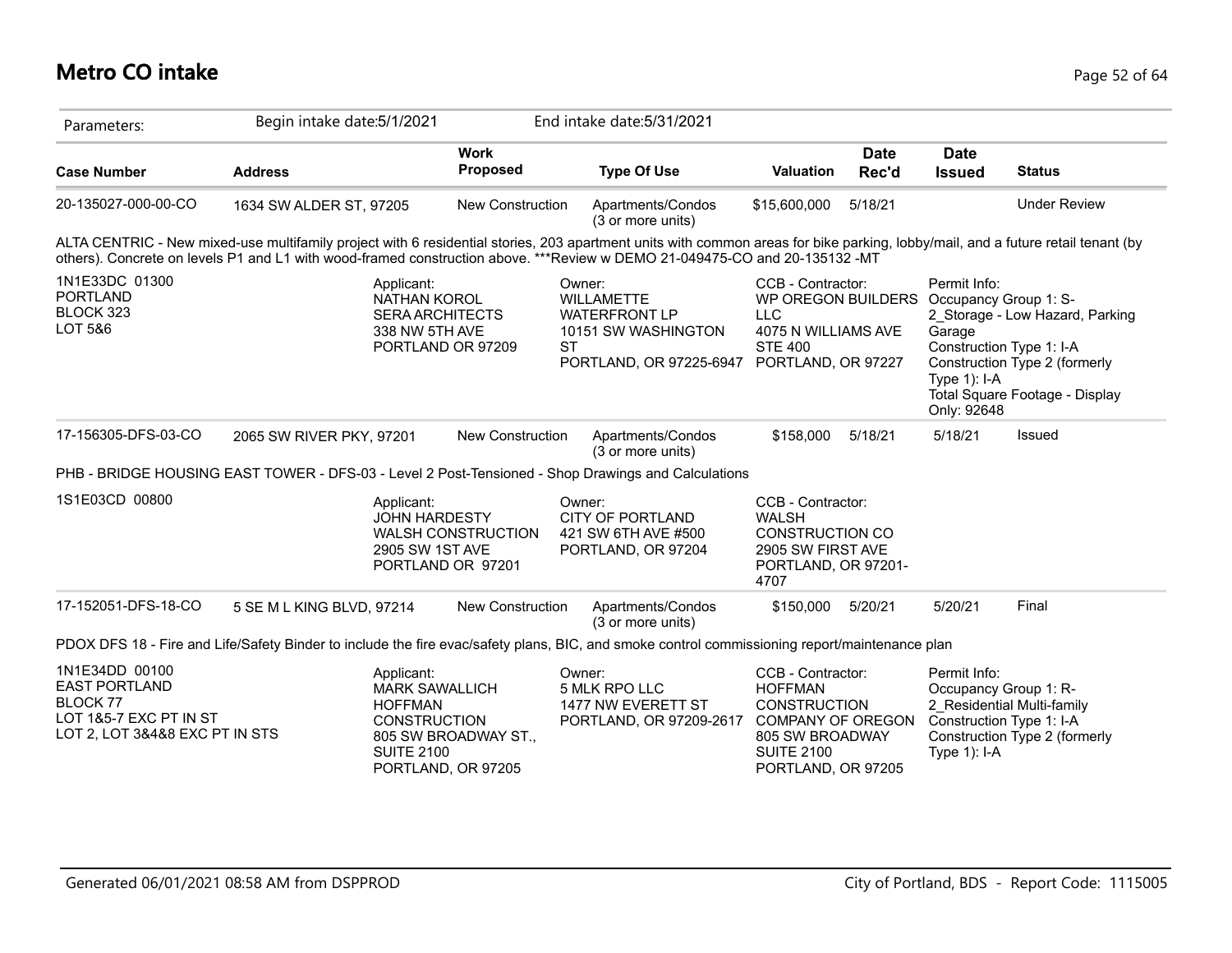# **Metro CO intake** Page 53 of 64

| Parameters:                  | Begin intake date: 5/1/2021                                                    |                                                                                                                                    |      | End intake date: 5/31/2021                                                                                       |                                                                                                                                                                      |                      |                                                          |                                                                                         |
|------------------------------|--------------------------------------------------------------------------------|------------------------------------------------------------------------------------------------------------------------------------|------|------------------------------------------------------------------------------------------------------------------|----------------------------------------------------------------------------------------------------------------------------------------------------------------------|----------------------|----------------------------------------------------------|-----------------------------------------------------------------------------------------|
| <b>Case Number</b>           | <b>Address</b>                                                                 | <b>Work</b><br>Proposed                                                                                                            |      | <b>Type Of Use</b>                                                                                               | <b>Valuation</b>                                                                                                                                                     | <b>Date</b><br>Rec'd | <b>Date</b><br><b>Issued</b>                             | <b>Status</b>                                                                           |
| 20-168107-REV-01-CO          | 6520 N SALEM AVE, 97203                                                        | <b>New Construction</b>                                                                                                            |      | Apartments/Condos<br>(3 or more units)                                                                           | \$0                                                                                                                                                                  | 5/21/21              | 5/21/21                                                  | Issued                                                                                  |
|                              | CATHEDRAL VILLAGE - REV 1 - Revision to DFS list                               |                                                                                                                                    |      |                                                                                                                  |                                                                                                                                                                      |                      |                                                          |                                                                                         |
| 1N1W12BD 06100               |                                                                                | Applicant:<br>Sarah Lundy<br><b>MWA Architects</b><br>70 NW Couch St, STE 401<br>Portland OR 97209                                 | #900 | Owner:<br>CATHEDRAL VILLAGE<br>PARTNERS LP<br>18201 VON KARMAN AVE<br>IRVINE, CA 92612-1097                      | CCB - Contractor:<br><b>LMC INC</b><br>19200 SW TETON AVE<br>TUALATIN, OR 97062                                                                                      |                      |                                                          |                                                                                         |
| 17-146619-REV-04-CO          | 1905 NW 23RD AVE, 97210                                                        | <b>New Construction</b>                                                                                                            |      | Apartments/Condos<br>(3 or more units)                                                                           | \$0                                                                                                                                                                  | 5/24/21              | 5/27/21                                                  | Issued                                                                                  |
|                              | SINGLE PDF - CHANGE FIRE SPRINKLER CHECK VALVE FROM A RPBA TYPE TO A DCDA TYPE |                                                                                                                                    |      |                                                                                                                  |                                                                                                                                                                      |                      |                                                          |                                                                                         |
| 1N1E28CC 06500               |                                                                                | Applicant:<br><b>MARK NYE</b><br><b>WORKS PROGRESS</b><br><b>ARCHITECTURE</b><br>811 SE STARK ST SUITE<br>210<br>PORTLAND OR 97214 |      | Owner:<br><b>ENT VENTURES VI LLC</b><br>225 SW 1ST AVE<br>PORTLAND, OR 97204                                     |                                                                                                                                                                      |                      | Permit Info:<br>Occupancy Group 1: R-<br>Type $1$ ): I-A | 2 Residential Multi-family<br>Construction Type 1: V-A<br>Construction Type 2 (formerly |
| 18-209390-DFS-09-CO          | 3883 SW MOODY AVE, 97201                                                       | <b>New Construction</b>                                                                                                            |      | Apartments/Condos<br>(3 or more units)                                                                           | \$478,000                                                                                                                                                            | 5/24/21              | 5/25/21                                                  | Issued                                                                                  |
| DFS 09 - Cement Panel Siding |                                                                                |                                                                                                                                    |      |                                                                                                                  |                                                                                                                                                                      |                      |                                                          |                                                                                         |
| 1S1E10CA 00400               |                                                                                | Applicant:<br>Mike Carrigg<br>Andersen Construction<br>6712 N Cutter Circle<br>Portland OR 97217                                   |      | Owner:<br><b>ALAMO MANHATTAN</b><br><b>BLOCK 40 OWNER LLC</b><br>3012 FAIRMOUNT ST #100<br>DALLAS, TX 75201-1210 | CCB - Contractor:<br><b>MICHAEL CARRIGG</b><br><b>ANDERSEN</b><br><b>CONSTRUCTION</b><br><b>COMPANY OF OREGON</b><br><b>LLC</b><br>PO BOX 6712<br>PORTLAND, OR 97228 |                      |                                                          |                                                                                         |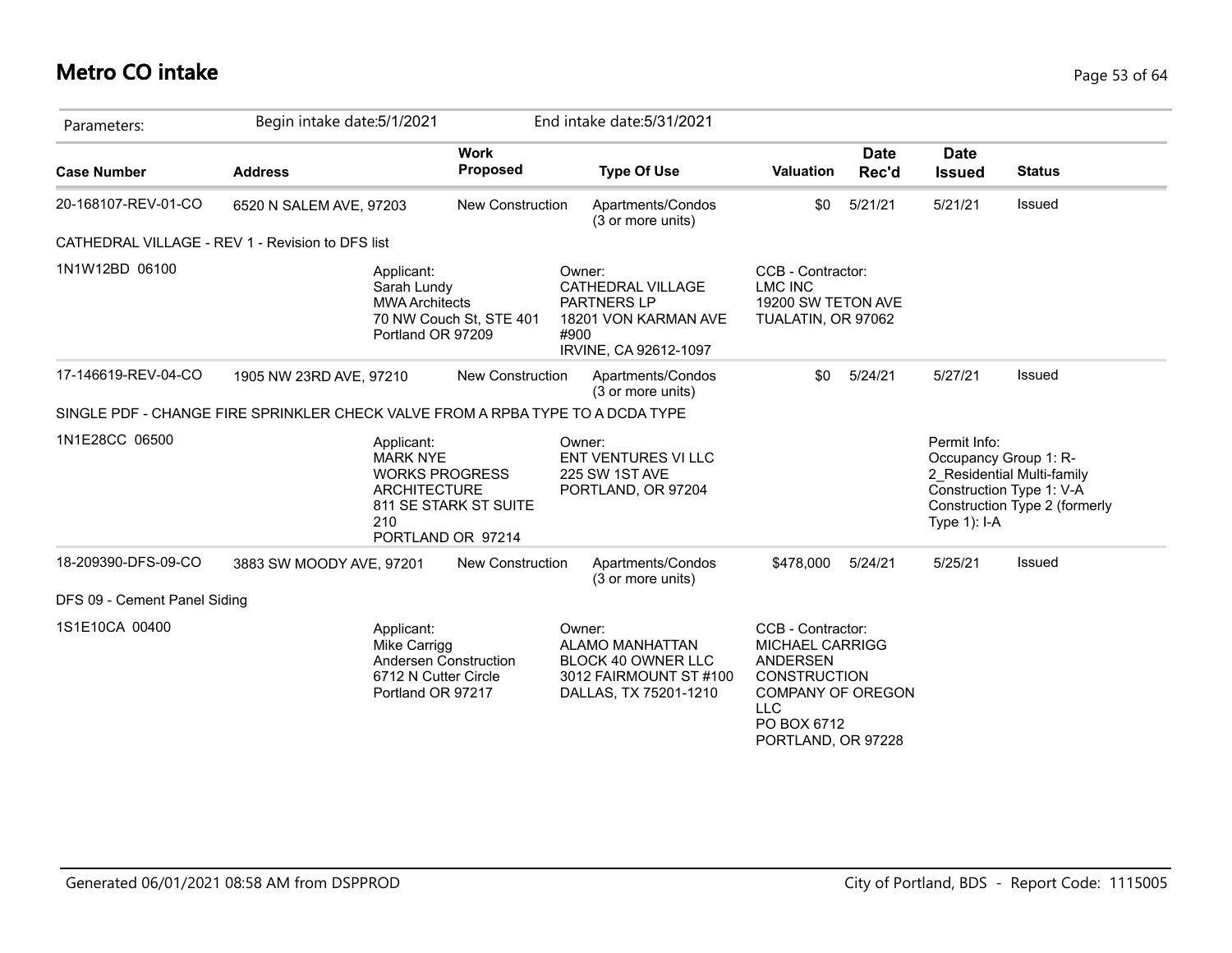## **Metro CO intake** Page 54 of 64

| Parameters:         | Begin intake date: 5/1/2021                                                                                       |                                            | End intake date: 5/31/2021                                                                           |                                                                                                                                                                          |                      |                                                       |                                                                                         |
|---------------------|-------------------------------------------------------------------------------------------------------------------|--------------------------------------------|------------------------------------------------------------------------------------------------------|--------------------------------------------------------------------------------------------------------------------------------------------------------------------------|----------------------|-------------------------------------------------------|-----------------------------------------------------------------------------------------|
| <b>Case Number</b>  | <b>Address</b>                                                                                                    | <b>Work</b><br>Proposed                    | <b>Type Of Use</b>                                                                                   | Valuation                                                                                                                                                                | <b>Date</b><br>Rec'd | <b>Date</b><br><b>Issued</b>                          | <b>Status</b>                                                                           |
| 20-128172-REV-02-CO | 3450 NE 50TH AVE, 97213                                                                                           | <b>New Construction</b>                    | Apartments/Condos<br>(3 or more units)                                                               | \$0                                                                                                                                                                      | 5/24/21              | 5/24/21                                               | Issued                                                                                  |
|                     | SINGLE PDF - REVISION TO RELOCATE STREET TREES AND RAMP                                                           |                                            |                                                                                                      |                                                                                                                                                                          |                      |                                                       |                                                                                         |
| 1N2E30BA 03500      | Applicant:<br><b>DAN WILLIAMS</b><br><b>FASTER PERMITS</b><br>420                                                 | 2000 SW 1ST AVE SUITE<br>PORTLAND OR 97201 | Owner:<br>3450 NE 50TH LLC<br>1300 SW 5TH AVE STE 3400<br>PORTLAND, OR 97201-5640                    | CCB - Contractor:<br><b>GROVE HUNT</b><br><b>GROVE DEVELOPMENT</b><br><b>INC</b><br>6500 SW BEAVERTON<br>HILLSDALE HWY STE 3<br>PORTLAND, OR 97225<br>PORTLAND, OR 97223 |                      |                                                       |                                                                                         |
| 20-144378-REV-03-CO | 3440 SE 54TH AVE, 97206                                                                                           | <b>New Construction</b>                    | Apartments/Condos<br>(3 or more units)                                                               | \$0                                                                                                                                                                      | 5/24/21              | 5/25/21                                               | Issued                                                                                  |
|                     | FINDLEY COMMONS - REV-03 - Removal of tree along N property line due to proximity to building and hazard to tree. |                                            |                                                                                                      |                                                                                                                                                                          |                      |                                                       |                                                                                         |
| 1S2E07AC 05300      | Applicant:<br><b>DOUG CIRCOSTA</b><br><b>DOUG CIRCOSTA</b><br><b>ARCHITECT LLC</b>                                | 14670 SW FOREST DR<br>BEAVERTON, OR 97007  | Owner:<br>ST MARK'S EVANGELICAL<br>LUTHERAN CHURCH<br>5415 SE POWELL BLVD<br>PORTLAND, OR 97206-2953 | CCB - Contractor:<br>CONSTRUCTIVE INC<br>PO BOX 80514<br>PORTLAND, OR 97280                                                                                              |                      | Permit Info:<br>Occupancy Group 1: R-<br>Type 1): V-B | 2 Residential Multi-family<br>Construction Type 1: V-B<br>Construction Type 2 (formerly |
| 19-246252-REV-02-CO | 1550 NW NAITO PKWY, 97209                                                                                         | <b>New Construction</b>                    | Apartments/Condos<br>(3 or more units)                                                               | \$0                                                                                                                                                                      | 5/25/21              | 5/27/21                                               | Issued                                                                                  |
|                     | FREMONT - Revision to FND to modify domestic water meter and RPBA connection per Water Bureau requirements        |                                            |                                                                                                      |                                                                                                                                                                          |                      |                                                       |                                                                                         |
| 1N1E28DD 00401      | Applicant:<br><b>BONNIE CHIU</b><br><b>TVA ARCHITECTS</b>                                                         | 920 SW 6TH AVE #1500<br>PORTLAND OR 97204  | Owner:<br>FREMONT OZ OWNER LLC<br>1211 SW 5TH AVE STE 700<br>PORTLAND, OR 97204                      | CCB - Contractor:<br><b>MICHAEL CARRIGG</b><br><b>ANDERSEN</b><br><b>CONSTRUCTION</b><br><b>COMPANY OF OREGON</b><br><b>LLC</b><br>PO BOX 6712<br>PORTLAND, OR 97228     |                      |                                                       |                                                                                         |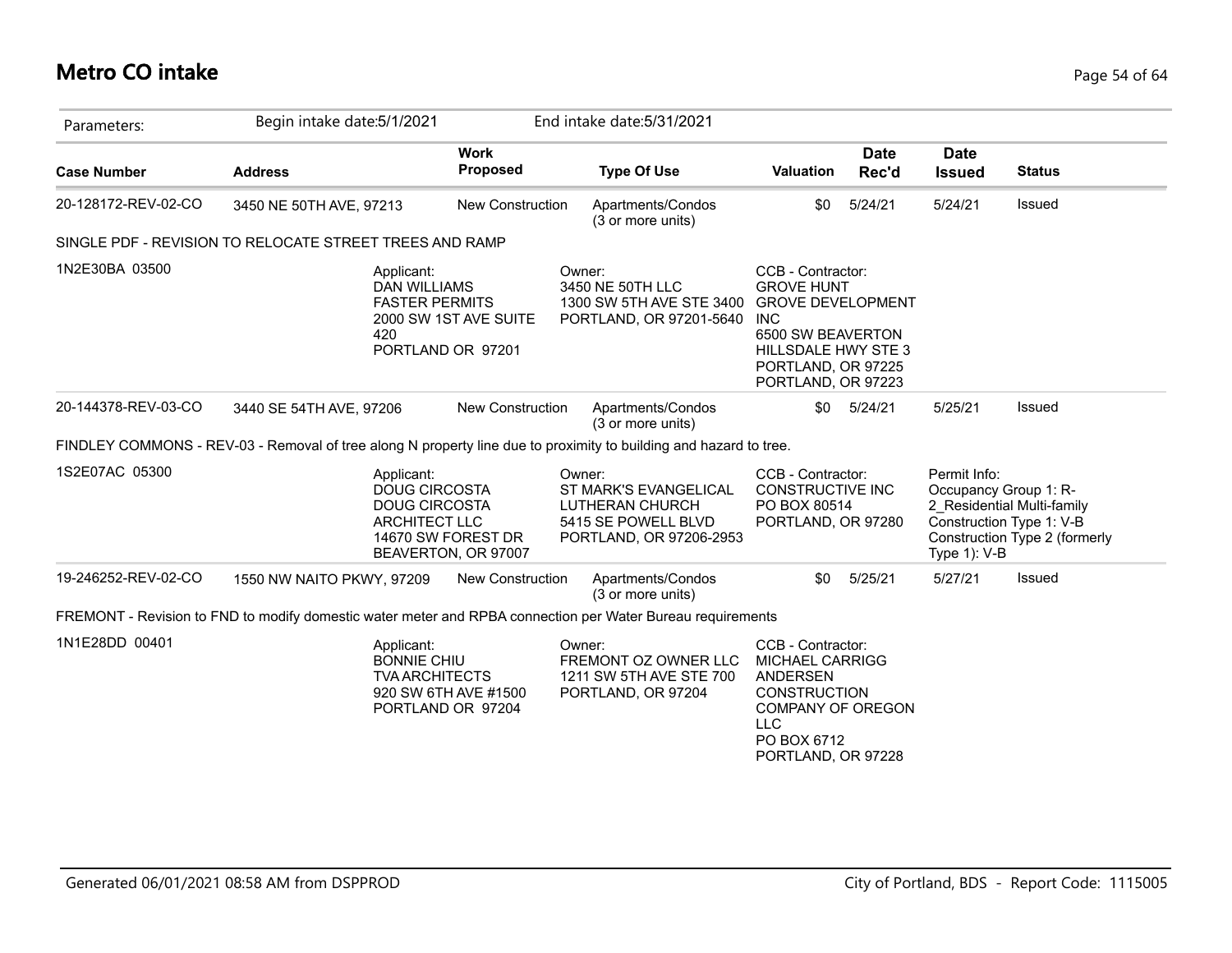## **Metro CO intake** Page 55 of 64

| Parameters:                                                             | Begin intake date: 5/1/2021                                                                                              |                                                                                            | End intake date: 5/31/2021                                                                                                                   |                                                                                                                                       |                      |                              |                                                                                 |
|-------------------------------------------------------------------------|--------------------------------------------------------------------------------------------------------------------------|--------------------------------------------------------------------------------------------|----------------------------------------------------------------------------------------------------------------------------------------------|---------------------------------------------------------------------------------------------------------------------------------------|----------------------|------------------------------|---------------------------------------------------------------------------------|
| <b>Case Number</b>                                                      | <b>Address</b>                                                                                                           | <b>Work</b><br><b>Proposed</b>                                                             | <b>Type Of Use</b>                                                                                                                           | <b>Valuation</b>                                                                                                                      | <b>Date</b><br>Rec'd | <b>Date</b><br><b>Issued</b> | <b>Status</b>                                                                   |
| 19-269664-REV-01-CO                                                     | 3291 SE 122ND AVE, 97236                                                                                                 | <b>New Construction</b>                                                                    | Apartments/Condos<br>(3 or more units)                                                                                                       | \$4,182                                                                                                                               | 5/25/21              |                              | <b>Under Review</b>                                                             |
|                                                                         | SINGLE PDF - VALUE-ADDED REVISION TO ADD FIRE RISER ROOM IN GROUND FLOOR RECESS ON NORTH SIDE PER INSPECTOR REQUIREMENT. |                                                                                            |                                                                                                                                              |                                                                                                                                       |                      |                              |                                                                                 |
| 1S2E10AD 04002                                                          | Applicant:<br><b>MENTRUM</b><br><b>ARCHITECTURE</b><br><b>SALEM OR 97301</b>                                             | <b>BAYARD MENTRUM</b><br>2455 STORTZ AVE NE                                                | Owner:<br><b>FOURDIAMONDS LLC</b><br>10826 SE RICHMOND CT<br>HAPPY VALLEY, OR 97086                                                          | CCB - Contractor:<br><b>ARTUR NICHIPORCHIK</b><br><b>CONTEMPORARY</b><br><b>HOMES LLC</b><br>8608 SE CLINTON ST<br>PORTLAND, OR 97266 |                      | Permit Info:                 | Occupancy Group 1: R-<br>2 Residential Multi-family<br>Construction Type 1: V-B |
| 17-112866-DFS-03-CO                                                     | 4750 N ALBINA AVE, 97217                                                                                                 | <b>New Construction</b>                                                                    | Apartments/Condos<br>(3 or more units)                                                                                                       | \$10,000                                                                                                                              | 5/26/21              |                              | <b>Under Review</b>                                                             |
|                                                                         | SINGLE PDF - DFS FOR ATS HOLDDOWN SYSTEM.                                                                                |                                                                                            |                                                                                                                                              |                                                                                                                                       |                      |                              |                                                                                 |
| 1N1E22BD 10400                                                          | Applicant:<br><b>GREG MITCHELL</b><br>PORTLAND OR<br><b>USA</b>                                                          |                                                                                            | Owner:<br>ABN DEVELOPMENT CO<br><b>LLC</b><br>PO BOX 13607<br>PORTLAND, OR 97213                                                             | CCB - Contractor:<br><b>HAMILTON AND</b><br>KASHORO GROUP LLC<br>4702 N ALBINA AVE<br>PORTLAND, OR 97217                              |                      |                              |                                                                                 |
| 21-048640-000-00-CO                                                     | 8115 SE YAMHILL ST, 97215                                                                                                | <b>New Construction</b>                                                                    | Apartments/Condos<br>(3 or more units)                                                                                                       | \$679,000 5/26/21                                                                                                                     |                      |                              | <b>Under Review</b>                                                             |
|                                                                         | SINGLE PDF - NEW 9-UNIT 3-STORY APARTMENT BUILDING AND ASSOCIATED SITE WORK.                                             |                                                                                            |                                                                                                                                              |                                                                                                                                       |                      |                              |                                                                                 |
| 1S2E05AA 06100<br><b>ROOSEVELT</b><br><b>BLOCK1</b><br>LOT <sub>6</sub> | Applicant:<br><b>ARCHITECTURE</b>                                                                                        | <b>BAYARD MENTRUM</b><br><b>BAYARD MENTRUM</b><br>2455 STORTZ AVE NE<br>SALEM OREGON 97301 | Owner:<br><b>ROHAN GREY</b><br>8115 SE YAMHILL ST<br>PORTLAND, OR 97215<br>Owner:<br>ASHA SANDHU<br>8115 SE YAMHILL ST<br>PORTLAND, OR 97215 | CCB - Contractor:<br><b>WILLAMETTE</b><br><b>CARPENTRY INC</b><br>9711 NE 100TH WAY<br>VANCOUVER, WA 98662                            |                      | Permit Info:                 | Occupancy Group 1: R-<br>2 Residential Multi-family<br>Construction Type 1: V-B |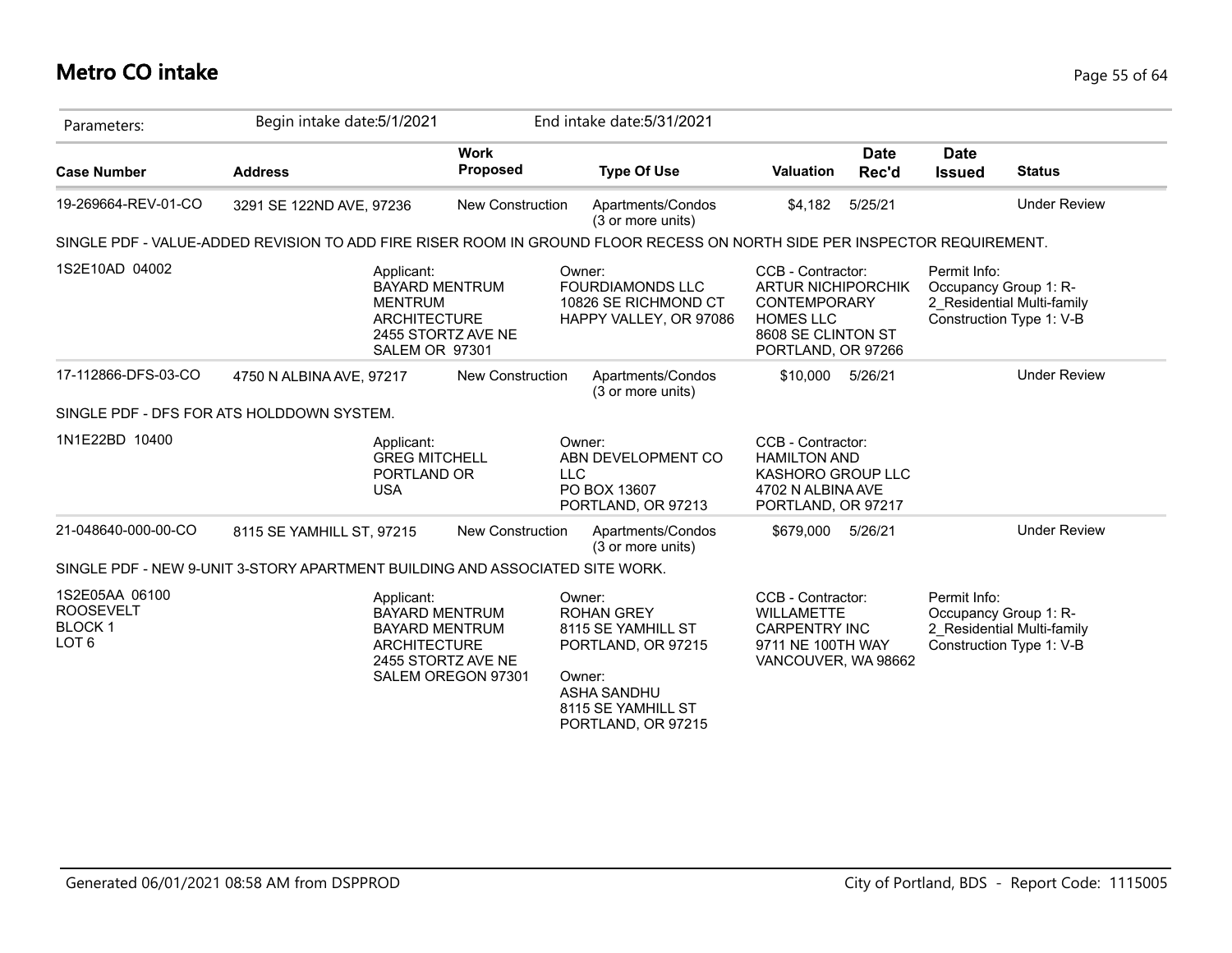| Parameters:         | Begin intake date: 5/1/2021                                                                                                                                                                                                                                     |                                                                       | End intake date: 5/31/2021                                                            |                                                                                                                 |                      |                              |                                                                                 |
|---------------------|-----------------------------------------------------------------------------------------------------------------------------------------------------------------------------------------------------------------------------------------------------------------|-----------------------------------------------------------------------|---------------------------------------------------------------------------------------|-----------------------------------------------------------------------------------------------------------------|----------------------|------------------------------|---------------------------------------------------------------------------------|
| <b>Case Number</b>  | <b>Address</b>                                                                                                                                                                                                                                                  | <b>Work</b><br>Proposed                                               | <b>Type Of Use</b>                                                                    | <b>Valuation</b>                                                                                                | <b>Date</b><br>Rec'd | <b>Date</b><br><b>Issued</b> | <b>Status</b>                                                                   |
| 18-175372-REV-01-CO | 4537 SE 122ND AVE, 97236                                                                                                                                                                                                                                        | <b>New Construction</b>                                               | Apartments/Condos<br>(3 or more units)                                                | \$50,000                                                                                                        | 5/27/21              |                              | <b>Under Review</b>                                                             |
|                     | PDOX PS - VALUE ADDED REVISION FOR BUILDING A - ADD ELEVATOR, UPDATE UNITS TO BE ADA TYPE B, ADD SMALL COMMUNITY ROOM AND ACCESSIBLE<br>RESTROOM ON GROUND FLOOR. REDUCE NUMBER OF BATHROOMS IN 2- AND 3-BEDROOM UNITS. W/18-175389-REV-01-CO, 21-049388/452-MT |                                                                       |                                                                                       |                                                                                                                 |                      |                              |                                                                                 |
| 1S2E15AA 03100      | Applicant:<br><b>ZAC HORTON</b><br><b>FASTER PERMITS</b>                                                                                                                                                                                                        | 2000 SW 1ST AVE #420<br>PORTLAND OR 97201                             | Owner:<br><b>STEWARDSHIP</b><br>PROPERTIES LLC<br>1247 VILLARD ST<br>EUGENE, OR 97403 | CCB - Contractor:<br>CB CONST INC<br>1202 ADAMS AVE<br>LA GRANDE, OR 97850                                      |                      | Permit Info:                 | Occupancy Group 1: R-<br>2 Residential Multi-family<br>Construction Type 1: V-A |
| 18-175389-REV-01-CO | 4541 SE 122ND AVE, 97236                                                                                                                                                                                                                                        | New Construction                                                      | Apartments/Condos<br>(3 or more units)                                                | \$50,000                                                                                                        | 5/27/21              |                              | <b>Under Review</b>                                                             |
|                     | PDOX PS - VALUE ADDED REVISION FOR BUILDING B - ADD ELEVATOR, UPDATE UNITS TO BE ADA TYPE B, ADD SMALL COMMUNITY ROOM AND ACCESSIBLE<br>RESTROOM ON GROUND FLOOR. REDUCE NUMBER OF BATHROOMS IN 2- AND 3-BEDROOM UNITS. W/18-175372-REV-01-CO, 21-049388/452-MT |                                                                       |                                                                                       |                                                                                                                 |                      |                              |                                                                                 |
| 1S2E15AA 03100      | Applicant:<br><b>ZAC HORTON</b><br><b>FASTER PERMITS</b>                                                                                                                                                                                                        | 2000 SW 1ST AVE #420<br>PORTLAND OR 97201                             | Owner:<br><b>STEWARDSHIP</b><br>PROPERTIES LLC<br>1247 VILLARD ST<br>EUGENE, OR 97403 | CCB - Contractor:<br>CB CONST INC<br>1202 ADAMS AVE<br>LA GRANDE, OR 97850                                      |                      | Permit Info:                 | Occupancy Group 1: R-<br>2 Residential Multi-family<br>Construction Type 1: V-A |
| 18-278451-DFS-15-CO | 2050 NW RALEIGH ST, 97209                                                                                                                                                                                                                                       | New Construction                                                      | Apartments/Condos<br>(3 or more units)                                                | \$100,000                                                                                                       | 5/28/21              | 6/1/21                       | Issued                                                                          |
|                     | SALTWOOD SOUTH-DFS-15 - Railings and Partitions                                                                                                                                                                                                                 |                                                                       |                                                                                       |                                                                                                                 |                      |                              |                                                                                 |
| 1N1E33BA 00100      | Applicant:<br>Raul Velazco                                                                                                                                                                                                                                      | <b>R&amp;H CONSTRUCTION</b><br>2019 NW WILSON ST<br>PORTLAND OR 97209 | Owner:<br>PREG NW PORTLAND LLC<br>1900 S NORFOLK ST #150<br>SAN MATEO, CA 94403-1161  | CCB - Contractor:<br>R & H CONSTRUCTION<br>CO<br>2019 NW WILSON ST<br>PORTLAND, OR 97209                        |                      |                              |                                                                                 |
| 17-156305-DFS-04-CO | 2065 SW RIVER PKY, 97201                                                                                                                                                                                                                                        | New Construction                                                      | Apartments/Condos<br>(3 or more units)                                                | \$10,000 5/28/21                                                                                                |                      | 5/28/21                      | Issued                                                                          |
|                     | PHB - BRIDGE HOUSING EAST TOWER - DFS-04 - Play equipment anchorage                                                                                                                                                                                             |                                                                       |                                                                                       |                                                                                                                 |                      |                              |                                                                                 |
| 1S1E03CD 00800      | Applicant:<br><b>JOHN HARDESTY</b><br>2905 SW 1ST AVE                                                                                                                                                                                                           | <b>WALSH CONSTRUCTION</b><br>PORTLAND OR 97201                        | Owner:<br><b>CITY OF PORTLAND</b><br>421 SW 6TH AVE #500<br>PORTLAND, OR 97204        | CCB - Contractor:<br><b>WALSH</b><br><b>CONSTRUCTION CO</b><br>2905 SW FIRST AVE<br>PORTLAND, OR 97201-<br>4707 |                      |                              |                                                                                 |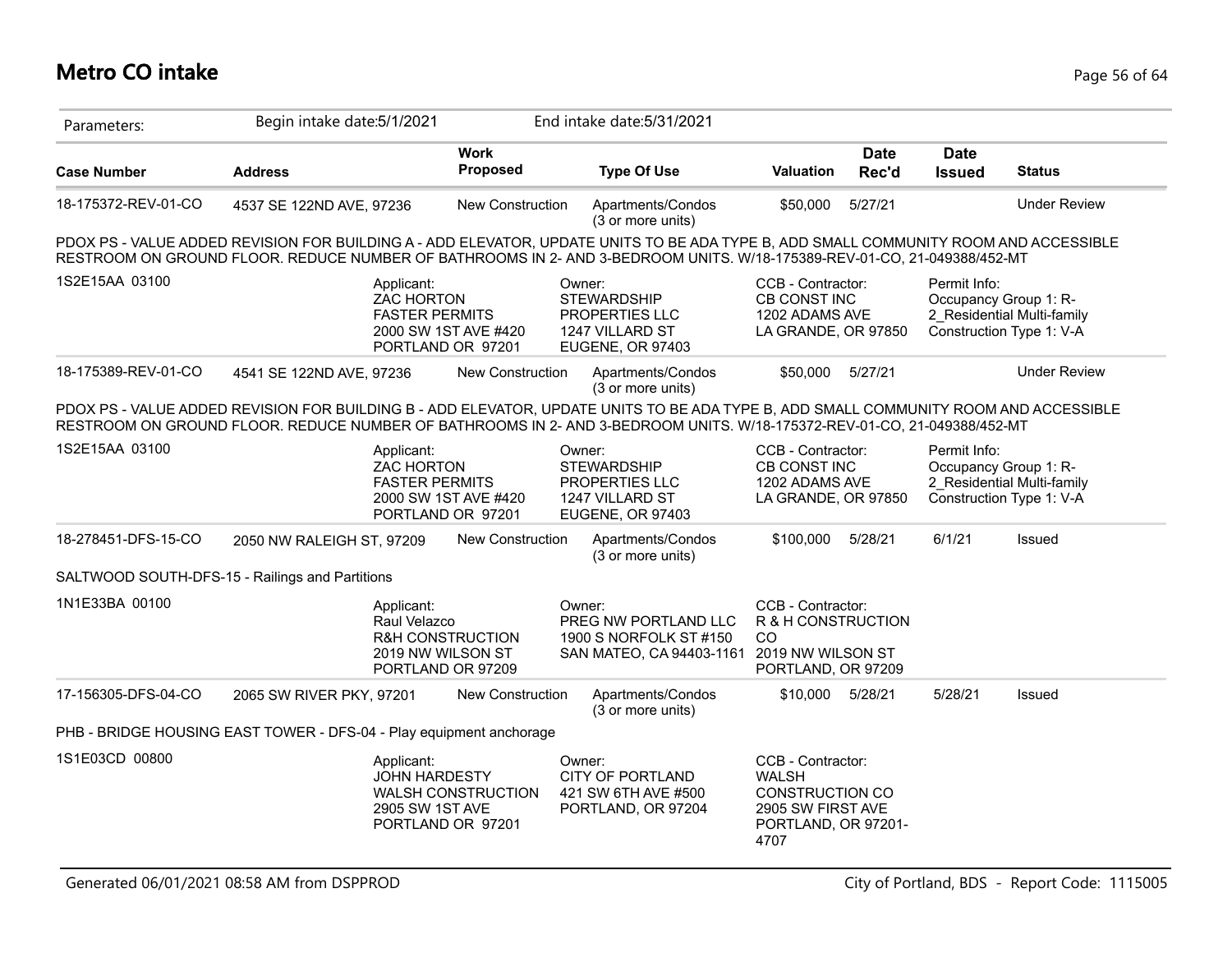## **Metro CO intake** Page 57 of 64

| Parameters:                                                                            | Begin intake date: 5/1/2021                                                                                                                       |                                | End intake date: 5/31/2021                                                                          |                                                                                                                                  |                      |                              |                                                                                                                       |
|----------------------------------------------------------------------------------------|---------------------------------------------------------------------------------------------------------------------------------------------------|--------------------------------|-----------------------------------------------------------------------------------------------------|----------------------------------------------------------------------------------------------------------------------------------|----------------------|------------------------------|-----------------------------------------------------------------------------------------------------------------------|
| <b>Case Number</b>                                                                     | <b>Address</b>                                                                                                                                    | <b>Work</b><br><b>Proposed</b> | <b>Type Of Use</b>                                                                                  | <b>Valuation</b>                                                                                                                 | <b>Date</b><br>Rec'd | <b>Date</b><br><b>Issued</b> | <b>Status</b>                                                                                                         |
| 18-226906-DFS-06-CO                                                                    | 1825 N ROSA PARKS WAY,<br>97217                                                                                                                   | <b>New Construction</b>        | Apartments/Condos<br>(3 or more units)                                                              | \$5,000                                                                                                                          | 5/28/21              |                              | <b>Under Review</b>                                                                                                   |
|                                                                                        | SINGLE PDF - DFS FOR GLAZING AND SKYLIGHT ANCHORAGE                                                                                               |                                |                                                                                                     |                                                                                                                                  |                      |                              |                                                                                                                       |
| 1N1E16AD 14500<br><b>WILBURTON</b><br>BLOCK 4<br>LOT <sub>12</sub>                     | Applicant:<br>NATHAN ARNOLD<br><b>FASTER PERMITS</b><br>PORTLAND OR 97201                                                                         | 2000 SW 1ST AVE #420           | Owner:<br>1825 ROSA ROWHOUSES<br><b>LLC</b><br>931 SW KING AVE<br>PORTLAND, OR 97205                | CCB - Contractor:<br><b>TIETON HOMES LLC</b><br>13023 NE HWY 99 PMB<br>274<br>VANCOUVER, WA 98686                                |                      |                              |                                                                                                                       |
| 17-191394-REV-03-CO                                                                    | 1515 N ROSA PARKS WAY,<br>97217                                                                                                                   | <b>New Construction</b>        | Apartments/Condos<br>(3 or more units)                                                              | \$5.000                                                                                                                          | 5/28/21              |                              | <b>Under Review</b>                                                                                                   |
| CLOSET.                                                                                | SINGLE PDF - VALUE-ADDED REVISION TO PLAN A WEST EGRESS OUTLET PER GRANTED APPEAL #24859. FIRE SHUTTER ADDED AT ELECTRICAL EQUIPMENT              |                                |                                                                                                     |                                                                                                                                  |                      |                              |                                                                                                                       |
| 1N1E16AD 21400<br><b>WILBURTON</b><br><b>BLOCK1</b><br>W 3' OF LOT 10<br><b>LOT 11</b> | Applicant:<br>MICHAEL ETZEL<br>MICHAEL ETZEL,<br><b>ARCHITECT</b><br>333 NW 5TH AVE                                                               | PORTLAND OR 97209              | Owner:<br>C-CHANNEL LOFTS LLC<br>2500 NE SANDY BLVD STE<br>C<br>PORTLAND, OR 97232                  | CCB - Contractor:<br><b>VLAD RUDNITSKY</b><br><b>STRUCTURE</b><br><b>REDEVELOPMENT LLC</b><br>PO BOX 3026<br>CLACKAMAS, OR 97015 |                      |                              |                                                                                                                       |
| 21-012521-000-00-CO                                                                    | 9800 SE POWELL BLVD,<br>97266                                                                                                                     | New Construction               | Assembly                                                                                            | \$140,000 5/13/21                                                                                                                |                      | 5/19/21                      | Issued                                                                                                                |
|                                                                                        | TriMet Trailer #1 - 24' x 60' - New temporary employee trailer for TriMet staff including walkway and scaffold. (w/ 21-013677-CO & 21-013678-CO). |                                |                                                                                                     |                                                                                                                                  |                      |                              |                                                                                                                       |
| 1S2E09<br>00100                                                                        | Applicant:<br><b>JOSEPH PURKEY</b><br><b>CONVERGENCE</b><br><b>ARCHITECTURE</b><br>7302 N richmond Ave<br>Portland, OR 97203                      |                                | Owner:<br><b>TRI-COUNTY METRO</b><br>TRANS DIST OF OREGON<br>PO BOX 162734<br>AUSTIN, TX 78716-2734 | CCB - Contractor:<br>JE DUNN<br><b>CONSTRUCTION</b><br><b>COMPANY</b><br>1001 LOCUST<br>KANSAS CITY, MO 64106 Only: 1440         |                      | Permit Info:                 | Occupancy Group 1: B Bank,<br>Off., Med.Off., Pub.Bldg.<br>Construction Type 1: V-B<br>Total Square Footage - Display |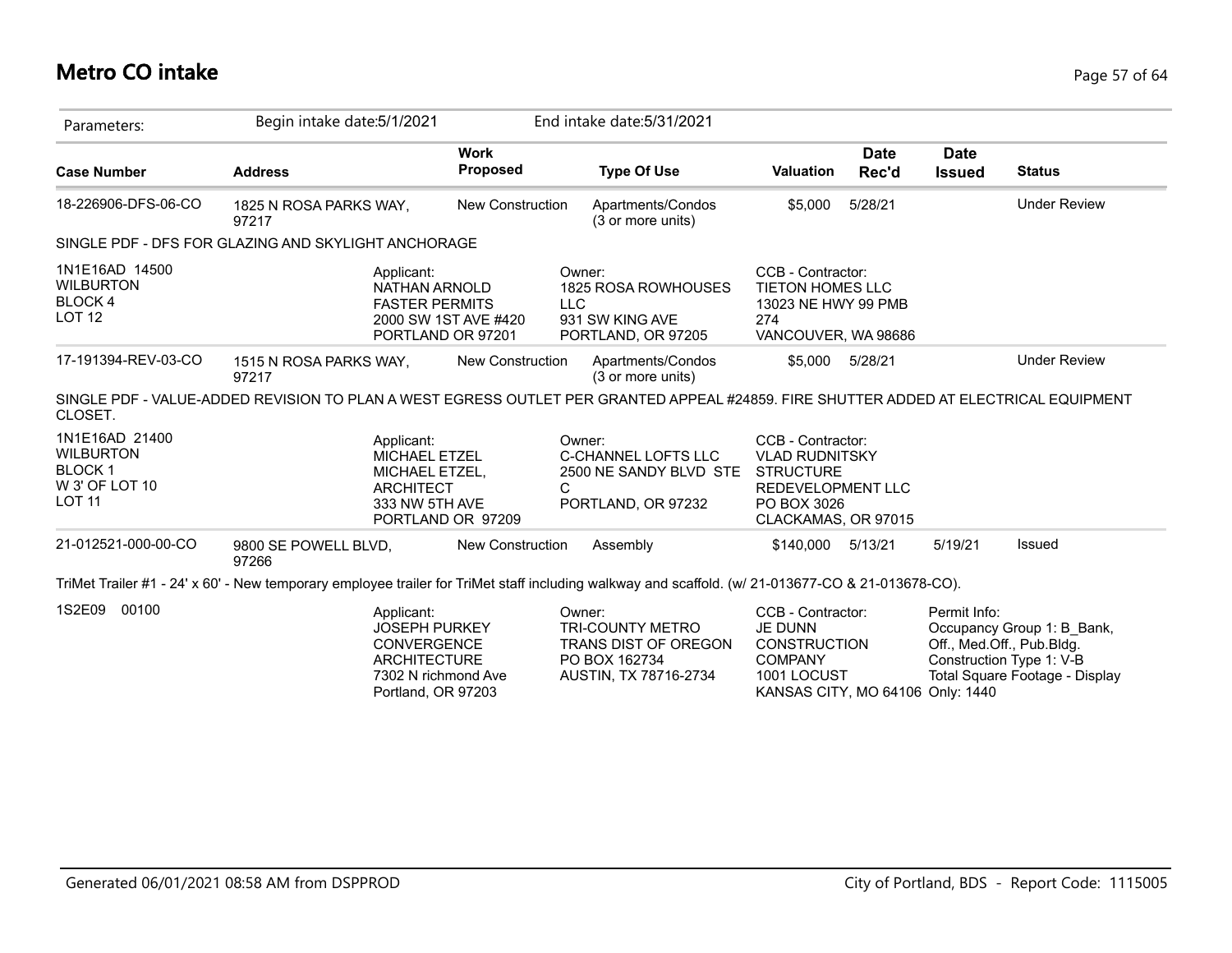## **Metro CO intake** Page 58 of 64

| Parameters:                                                                  | Begin intake date: 5/1/2021                                                                                   |                                                                                                 | End intake date: 5/31/2021                                                                                 |                                                                                                                                |                                                                                                                                       |
|------------------------------------------------------------------------------|---------------------------------------------------------------------------------------------------------------|-------------------------------------------------------------------------------------------------|------------------------------------------------------------------------------------------------------------|--------------------------------------------------------------------------------------------------------------------------------|---------------------------------------------------------------------------------------------------------------------------------------|
| <b>Case Number</b>                                                           | <b>Address</b>                                                                                                | <b>Work</b><br>Proposed                                                                         | <b>Type Of Use</b>                                                                                         | <b>Date</b><br><b>Valuation</b><br>Rec'd                                                                                       | <b>Date</b><br><b>Status</b><br><b>Issued</b>                                                                                         |
| 21-013677-000-00-CO                                                          | 9800 SE POWELL BLVD,<br>97266                                                                                 | <b>New Construction</b>                                                                         | Assembly                                                                                                   | 5/13/21<br>\$45,000                                                                                                            | 5/19/21<br>Issued                                                                                                                     |
|                                                                              | TriMet Trailer #2 - 12' x 60' - Temporary employee trailer for TriMet staff. (w/ 21-012521-CO & 21-013678-CO) |                                                                                                 |                                                                                                            |                                                                                                                                |                                                                                                                                       |
| 1S2E09<br>00100                                                              | Applicant:<br><b>JOSEPH PURKEY</b><br>CONVERGENCE<br><b>ARCHITECTURE</b><br>Portland, OR 97203                | 7302 N richmond Ave                                                                             | Owner:<br><b>TRI-COUNTY METRO</b><br>TRANS DIST OF OREGON<br>PO BOX 162734<br>AUSTIN, TX 78716-2734        | CCB - Contractor:<br><b>JE DUNN</b><br><b>CONSTRUCTION</b><br><b>COMPANY</b><br>1001 LOCUST<br>KANSAS CITY, MO 64106 Only: 720 | Permit Info:<br>Occupancy Group 1: B Bank,<br>Off., Med.Off., Pub.Bldg.<br>Construction Type 1: V-B<br>Total Square Footage - Display |
| 21-013678-000-00-CO                                                          | 9800 SE POWELL BLVD,<br>97266                                                                                 | New Construction                                                                                | Assembly                                                                                                   | \$45,000<br>5/13/21                                                                                                            | Approved to Issue                                                                                                                     |
|                                                                              | TriMet Trailer #3 - 12' x 44' - Temporary employee trailer for TriMet staff. (w/ 21-012521-CO & 21-013677-CO) |                                                                                                 |                                                                                                            |                                                                                                                                |                                                                                                                                       |
| 00100<br>1S2E09                                                              | Applicant:<br><b>JOSEPH PURKEY</b><br><b>CONVERGENCE</b><br><b>ARCHITECTURE</b><br>Portland, OR 97203         | 7302 N richmond Ave                                                                             | Owner:<br><b>TRI-COUNTY METRO</b><br><b>TRANS DIST OF OREGON</b><br>PO BOX 162734<br>AUSTIN, TX 78716-2734 | CCB - Contractor:<br><b>JE DUNN</b><br><b>CONSTRUCTION</b><br><b>COMPANY</b><br>1001 LOCUST<br>KANSAS CITY, MO 64106 Only: 528 | Permit Info:<br>Occupancy Group 1: B_Bank,<br>Off., Med.Off., Pub.Bldg.<br>Construction Type 1: V-B<br>Total Square Footage - Display |
| 21-048177-000-00-CO                                                          | 5101 N INTERSTATE AVE,<br>97217                                                                               | <b>New Construction</b>                                                                         | Assembly                                                                                                   | \$35.000<br>5/18/21                                                                                                            | <b>Under Review</b>                                                                                                                   |
|                                                                              | SINGLE PDF - NEW CANOPY STRUCTURE FOR COVERED SEATING AREA NORTH OF EXISTING BUILDING.                        |                                                                                                 |                                                                                                            |                                                                                                                                |                                                                                                                                       |
| 1N1E21AA 17700<br><b>RIVERSIDE ADD</b><br>BLOCK 13<br>LOT 13&14 EXC PT IN ST | Applicant:<br><b>KOBLE CREATIVE</b>                                                                           | <b>TERRY AMUNDSON</b><br><b>ARCHITECTURE LLC</b><br>2117 NE OREGON ST #201<br>PORTLAND OR 97232 | Owner:<br><b>FLOP HOUSE LLC</b><br>2703 NE ALBERTA ST<br>PORTLAND, OR 97211                                | CCB - Contractor:<br><b>SWISS MOUNTAIN</b><br><b>CONSTRUCTION LLC</b><br><b>14000 SE HINES</b><br>CLACKAMAS, OR 97015          | Permit Info:<br>Occupancy Group 1: A-<br>2 Restaurant<br>Construction Type 1: V-B<br>Total Square Footage - Display<br>Only: 1252     |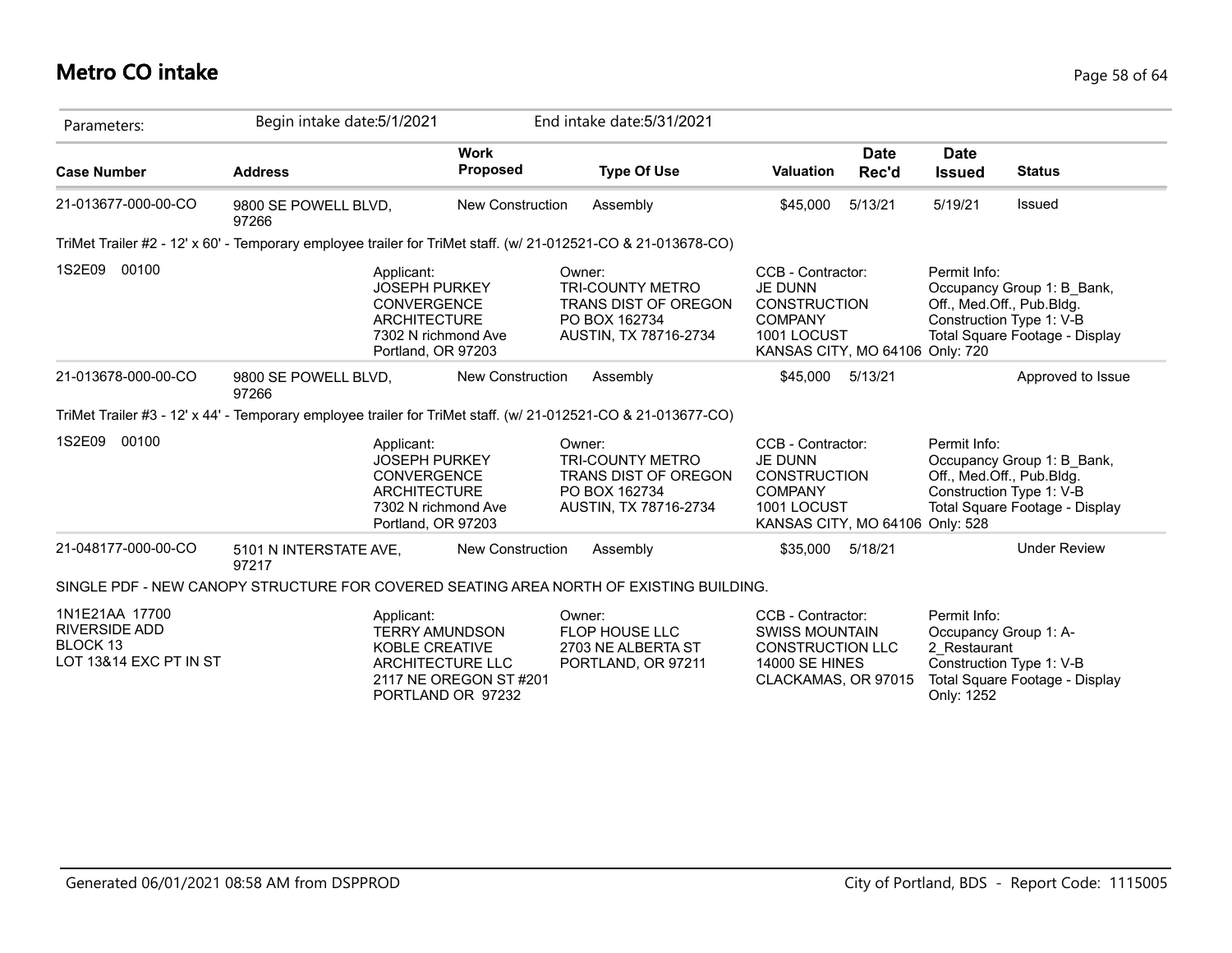# **Metro CO intake** Page 59 of 64

| Parameters:                                                                    | Begin intake date: 5/1/2021                                                                                                |                                | End intake date: 5/31/2021                                                                                |                                                                                                                                                       |               |                              |                     |
|--------------------------------------------------------------------------------|----------------------------------------------------------------------------------------------------------------------------|--------------------------------|-----------------------------------------------------------------------------------------------------------|-------------------------------------------------------------------------------------------------------------------------------------------------------|---------------|------------------------------|---------------------|
| <b>Case Number</b>                                                             | <b>Address</b>                                                                                                             | <b>Work</b><br><b>Proposed</b> | <b>Type Of Use</b>                                                                                        | <b>Valuation</b>                                                                                                                                      | Date<br>Rec'd | <b>Date</b><br><b>Issued</b> | <b>Status</b>       |
| 21-041291-000-00-CO                                                            | 1750 SW SALMON ST, 97205                                                                                                   | <b>New Construction</b>        | Assembly                                                                                                  | \$894,000                                                                                                                                             | 5/27/21       |                              | <b>Under Review</b> |
|                                                                                | LINCOLN H.S. - New grandstand and foundations with two story press box                                                     |                                |                                                                                                           |                                                                                                                                                       |               |                              |                     |
| 1S1E04AB 00100                                                                 | Applicant:<br><b>KATE FEIERTAG</b><br><b>BORA ARCHITECTS</b><br>720 SW WASHINGTON<br><b>SUITE 800</b><br>PORTLAND OR 97205 |                                | Owner:<br><b>SCHOOL DISTRICT NO 1</b><br>PO BOX 3107<br>PORTLAND, OR 97208-3107                           | CCB - Contractor:<br><b>HOFFMAN</b><br><b>CONSTRUCTION</b><br><b>COMPANY OF OREGON</b><br>805 SW BROADWAY<br><b>SUITE 2100</b><br>PORTLAND, OR 97205  |               |                              |                     |
| 19-185198-DFS-12-CO                                                            | 151 SW 1ST AVE, 97204                                                                                                      | <b>New Construction</b>        | <b>Business</b>                                                                                           | \$75,000                                                                                                                                              | 5/28/21       | 5/28/21                      | Issued              |
|                                                                                | PAE - DFS-12 - Vibration and Seismic Control for HVAC and Piping                                                           |                                |                                                                                                           |                                                                                                                                                       |               |                              |                     |
| 1N1E34CD 02000<br><b>PORTLAND</b><br>BLOCK <sub>28</sub><br><b>LOT 3&amp;4</b> | Applicant:<br>Sam Sullivan<br>CO<br>2905 SW First Ave<br>Portland, OR 97201                                                | <b>WALSH CONSTRUCTION</b>      | Owner:<br>1ST & PINE LLC<br>1477 NW EVERETT ST<br>PORTLAND, OR 97209                                      | CCB - Contractor:<br><b>TOM MITCHELL</b><br><b>WALSH</b><br><b>CONSTRUCTION CO</b><br><b>OREGON</b><br>2905 SW 1ST AVE<br>PORTLAND, OR 97201-<br>4705 |               |                              |                     |
| 18-270860-DFS-07-CO                                                            | 4001 SW CANYON RD, 97221                                                                                                   | <b>New Construction</b>        | Factory/Industrial                                                                                        | \$30,000                                                                                                                                              | 5/4/21        | 5/4/21                       | Final               |
|                                                                                | OREGON ZOO - CAFE - DFS-07 - Suspended ceiling bracing                                                                     |                                |                                                                                                           |                                                                                                                                                       |               |                              |                     |
| 1S1E05 01400<br>SECTION 05 1S 1E<br>TL 1400 60.69 ACRES                        | Applicant:<br><b>GRANT WENTWORTH</b><br><b>LEWIS BUILDS</b><br>550 SW 12TH AVE                                             | PORTLAND, OR 97205             | Owner:<br><b>METRO - LEASED</b><br><b>MULTIPLE TENANTS</b><br>600 NE GRAND AVE<br>PORTLAND, OR 97232-2736 | CCB - Contractor:<br><b>LEASE CRUTCHER</b><br><b>LEWIS LLC</b><br>550 SW 12TH AVE<br>PORTLAND, OR 97205                                               |               |                              |                     |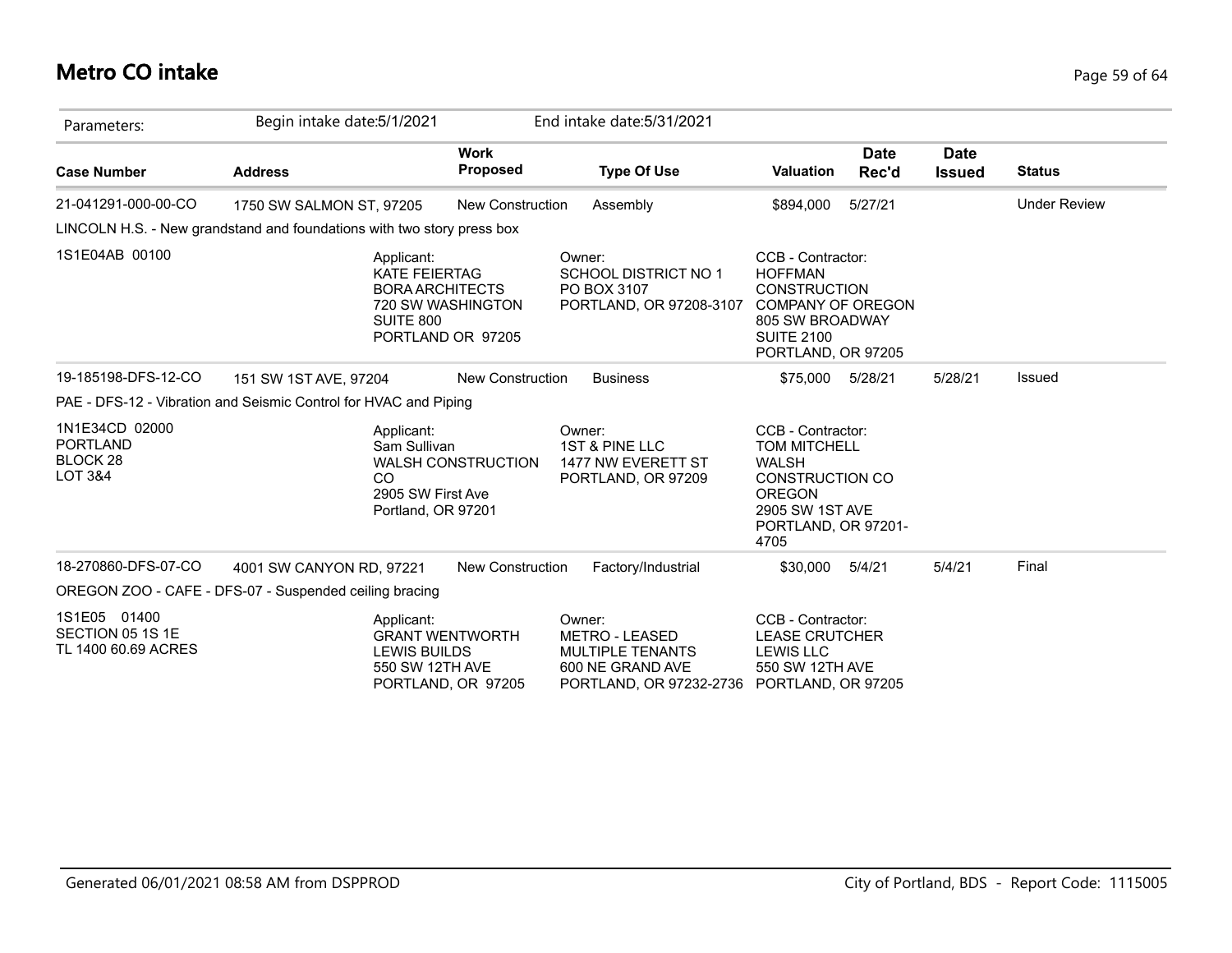# **Metro CO intake** Page 60 of 64

| Parameters:                                             | Begin intake date: 5/1/2021                                                                                                                                                                                                                                     |                                              | End intake date: 5/31/2021                                                                                           |                                                                                                                                              |                      |                                                         |                                                          |
|---------------------------------------------------------|-----------------------------------------------------------------------------------------------------------------------------------------------------------------------------------------------------------------------------------------------------------------|----------------------------------------------|----------------------------------------------------------------------------------------------------------------------|----------------------------------------------------------------------------------------------------------------------------------------------|----------------------|---------------------------------------------------------|----------------------------------------------------------|
| <b>Case Number</b>                                      | <b>Address</b>                                                                                                                                                                                                                                                  | <b>Work</b><br>Proposed                      | <b>Type Of Use</b>                                                                                                   | <b>Valuation</b>                                                                                                                             | <b>Date</b><br>Rec'd | <b>Date</b><br><b>Issued</b>                            | <b>Status</b>                                            |
| 19-247236-REV-04-CO                                     | 6210 N VAN HOUTEN PL,<br>97203                                                                                                                                                                                                                                  | <b>New Construction</b>                      | Factory/Industrial                                                                                                   | \$0                                                                                                                                          | 5/25/21              | 5/25/21                                                 | Issued                                                   |
|                                                         | U of P FRANZ - PHYSICAL PLANT-REV-04 - Delete Radon Pit shown in Detail 9/S5.01-a. This detail was unintentionally included in this plan set. Radon control per OSSC<br>Section 1811 is not required for this project since the building is not publicly-owned. |                                              |                                                                                                                      |                                                                                                                                              |                      |                                                         |                                                          |
| 00100<br>1N1E18                                         | Applicant:<br><b>JEFF BRINGENBERG</b><br>SODERSTROM<br><b>ARCHITECTS</b><br><b>SUITE 410</b><br>PORTLAND OR 97209                                                                                                                                               | 1200 NW NAITO PKWY,                          | Owner:<br>UNIVERSITY OF PORTLAND LEASE CRUTCHER<br>5000 N WILLAMETTE BLVD<br>PORTLAND, OR 97203-5743 550 SW 12TH AVE | CCB - Contractor:<br><b>LEWIS LLC</b><br>PORTLAND, OR 97205                                                                                  |                      |                                                         |                                                          |
| 18-270860-DFS-08-CO                                     | 4001 SW CANYON RD, 97221                                                                                                                                                                                                                                        | <b>New Construction</b>                      | Factory/Industrial                                                                                                   | \$50,000                                                                                                                                     | 5/26/21              | 5/26/21                                                 | Issued                                                   |
|                                                         | OREGON ZOO - CAFE - DFS-08 - Aluminum sliding windows                                                                                                                                                                                                           |                                              |                                                                                                                      |                                                                                                                                              |                      |                                                         |                                                          |
| 1S1E05 01400<br>SECTION 05 1S 1E<br>TL 1400 60.69 ACRES | Applicant:<br><b>LEWIS BUILDS</b><br>550 SW 12TH AVE                                                                                                                                                                                                            | <b>GRANT WENTWORTH</b><br>PORTLAND, OR 97205 | Owner:<br><b>METRO - LEASED</b><br><b>MULTIPLE TENANTS</b><br>600 NE GRAND AVE<br>PORTLAND, OR 97232-2736            | CCB - Contractor:<br><b>LEASE CRUTCHER</b><br><b>LEWIS LLC</b><br>550 SW 12TH AVE<br>PORTLAND, OR 97205                                      |                      |                                                         |                                                          |
| 19-255461-DFS-06-CO                                     | 10230 SE CHERRY BLOSSOM<br>DR, 97216                                                                                                                                                                                                                            | New Construction                             | Institutional                                                                                                        | \$280,000 5/19/21                                                                                                                            |                      | 5/19/21                                                 | Issued                                                   |
|                                                         | DEPAUL TREATMENT CNTR - DFS-06 - Aluminum-Framed Storefront                                                                                                                                                                                                     |                                              |                                                                                                                      |                                                                                                                                              |                      |                                                         |                                                          |
|                                                         | Applicant:<br><b>MEGAN STEELE</b><br>2019 NW WILSON ST<br>PORTLAND OR 97209                                                                                                                                                                                     | <b>R&amp;H CONSTRUCTION</b>                  | Owner:<br>DE PAUL QALICB INC<br>830 SE 102ND AVE<br>PORTLAND, OR 97216-2815                                          | CCB - Contractor:<br>R & H CONSTRUCTION<br>CO<br>2019 NW WILSON ST<br>PORTLAND, OR 97209                                                     |                      |                                                         |                                                          |
| 20-144699-REV-01-CO                                     | 3140 NE SANDY BLVD, 97232                                                                                                                                                                                                                                       | New Construction                             | Institutional                                                                                                        |                                                                                                                                              | \$0 5/25/21          | 5/25/21                                                 | Issued                                                   |
|                                                         | REV 01 - Revision of floor/ceiling assembly from engineered joists to wood floor trusses.                                                                                                                                                                       |                                              |                                                                                                                      |                                                                                                                                              |                      |                                                         |                                                          |
| 1N1E36BA 04600                                          | Applicant:<br>DAVID HOWARD<br>ANKROM MOISAN<br><b>ARCHITECTS</b>                                                                                                                                                                                                | 38 NW DAVIS ST #300<br>PORTLAND OR 97209     | Owner:<br>PT MS LAURELHURST LLC<br>7555 EAST HAMPDEN AVE<br>#501<br>DENVER, CO 80231                                 | CCB - Contractor:<br><b>RICHARD BECK</b><br>LCG PENCE LLC<br>5400 MEADOWS RD STE Construction Type 1: I-A<br>400<br>LAKE OSWEGO, OR<br>97035 |                      | Permit Info:<br>Occupancy Group 1: I-<br>Type 1): III-A | 1 Convalescent Hospital<br>Construction Type 2 (formerly |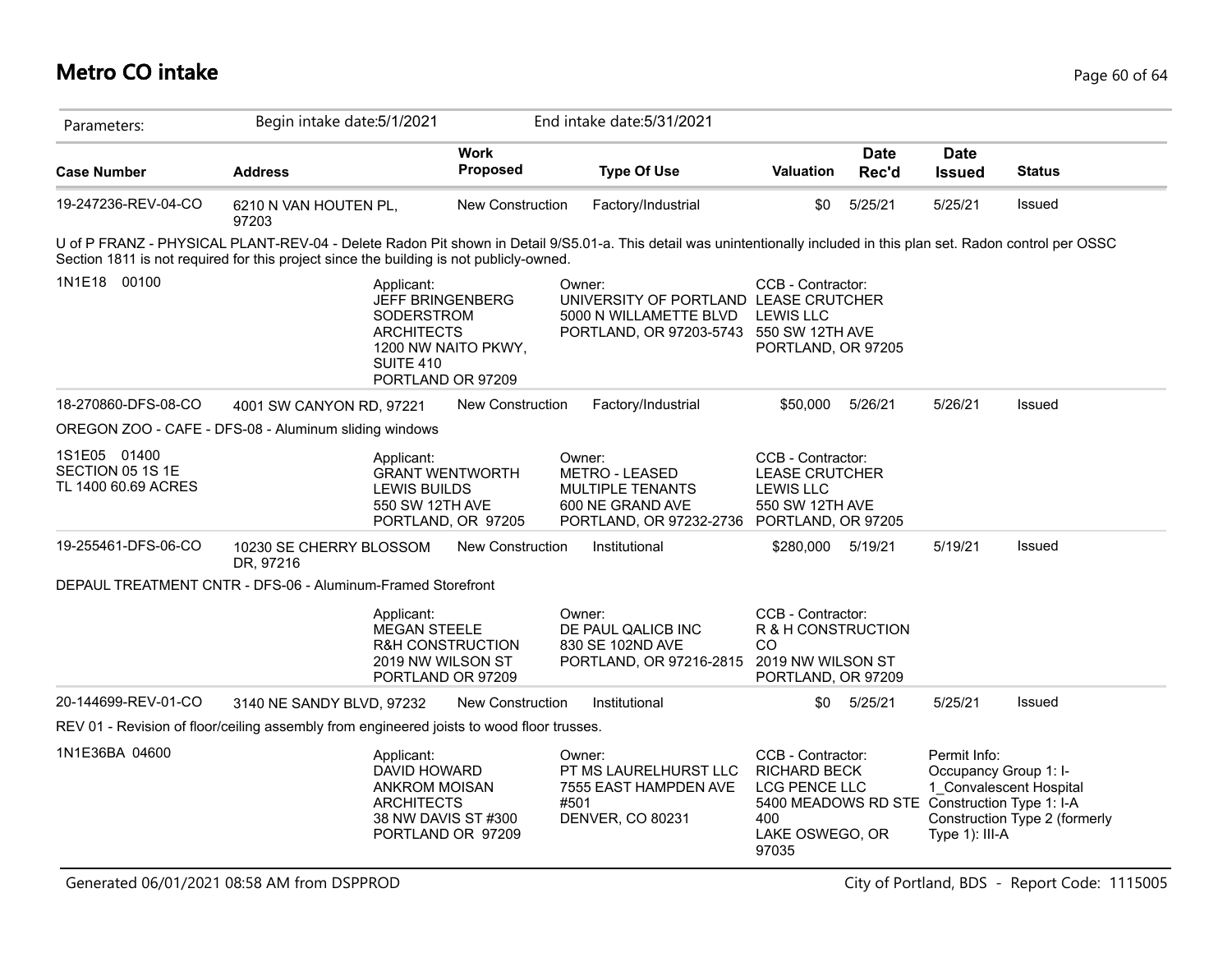# **Metro CO intake** Page 61 of 64

| Parameters:         | Begin intake date: 5/1/2021                                                |                                                                                                     | End intake date: 5/31/2021                                                             |                                                                                                             |                      |                              |                     |
|---------------------|----------------------------------------------------------------------------|-----------------------------------------------------------------------------------------------------|----------------------------------------------------------------------------------------|-------------------------------------------------------------------------------------------------------------|----------------------|------------------------------|---------------------|
| <b>Case Number</b>  | <b>Address</b>                                                             | <b>Work</b><br><b>Proposed</b>                                                                      | <b>Type Of Use</b>                                                                     | <b>Valuation</b>                                                                                            | <b>Date</b><br>Rec'd | <b>Date</b><br><b>Issued</b> | <b>Status</b>       |
| 19-255461-DFS-07-CO | 10230 SE CHERRY BLOSSOM<br>DR, 97216                                       | <b>New Construction</b>                                                                             | Institutional                                                                          | \$41,000                                                                                                    | 5/26/21              | 5/27/21                      | Issued              |
|                     | DEPAUL TREATMENT CNTR-DFS-07- All-Glass Entrances and Storefronts          |                                                                                                     |                                                                                        |                                                                                                             |                      |                              |                     |
|                     | Applicant:<br><b>MEGAN STEELE</b>                                          | R&H CONSTRUCTION<br>2019 NW WILSON ST<br>PORTLAND OR 97209                                          | Owner:<br>DE PAUL QALICB INC<br>830 SE 102ND AVE<br>PORTLAND, OR 97216-2815            | CCB - Contractor:<br>R & H CONSTRUCTION<br>CO<br>2019 NW WILSON ST<br>PORTLAND, OR 97209                    |                      |                              |                     |
| 21-022364-DFS-02-CO | 5001 N COLUMBIA BLVD,<br>97203                                             | <b>New Construction</b>                                                                             | Institutional                                                                          | \$4,300                                                                                                     | 5/26/21              | 5/26/21                      | Issued              |
|                     | DFS 02 - Equipment anchorage package for loadout facility electrical gear. |                                                                                                     |                                                                                        |                                                                                                             |                      |                              |                     |
| 1N1E05C 00800       | Applicant:<br>ERIC JOHANSON<br><b>KIEWIT</b><br>CO.                        | <b>INFRASTRUCTURE WEST</b><br>10220 SW GREENBURG<br>ROAD 2 LINCOLN, SUITE<br>250 PORTLAND, OR 97223 | Owner:<br>PORTLAND CITY OF<br>1120 SW 5TH AVE #1000<br>PORTLAND, OR 97204-1912 WEST CO | CCB - Contractor:<br><b>KIEWIT</b><br><b>INFRASTRUCTURE</b><br>1550 MIKE FAHEY ST<br><b>OMAHA, NE 68102</b> |                      |                              |                     |
| 20-198372-REV-01-CO | 11941 N JANTZEN DR, 97217                                                  | <b>New Construction</b>                                                                             | Mercantile                                                                             | \$0                                                                                                         | 5/27/21              |                              | <b>Under Review</b> |
|                     | SINGLE PDF - REVISE RAMMED AGGREGATE PIER SYSTEM FROM GEOPIER TO KELLER.   |                                                                                                     |                                                                                        |                                                                                                             |                      |                              |                     |
| 2N1E34C 01300       | Applicant:<br><b>BRAD LAUTH</b><br><b>CENTERPOINT</b><br>301               | <b>INTEGRATED SOLUTIONS</b><br>c/o FLOOR & DECOR<br>355 UNION BLVD., STE<br>LAKEWOOD, CO 80228      | Owner:<br><b>SAFEWAY INC</b><br>PO BOX 800729<br>DALLAS, TX 75380-0729                 | CCB - Contractor:<br>MC CONSTRUCTION<br><b>MANAGEMENT INC</b><br>38012 N LINDA ROAD<br>CAVE CREEK, AZ 85331 |                      |                              |                     |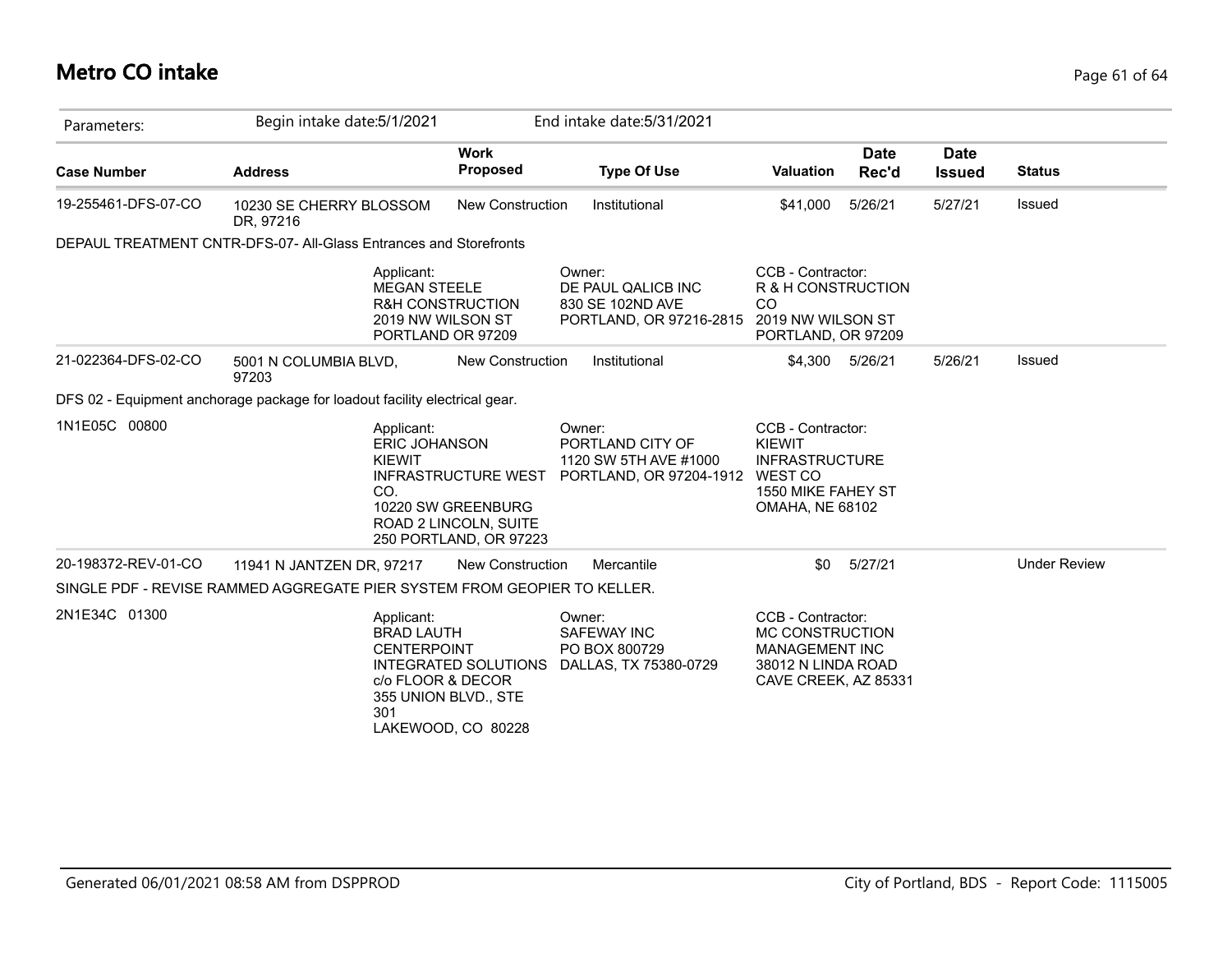# **Metro CO intake** Page 62 of 64

| Parameters:                                                               | Begin intake date: 5/1/2021   |                                                                                                                           |                         | End intake date: 5/31/2021                                                                                                                                                     |                                                                                                                                                                     |                      |                              |                     |
|---------------------------------------------------------------------------|-------------------------------|---------------------------------------------------------------------------------------------------------------------------|-------------------------|--------------------------------------------------------------------------------------------------------------------------------------------------------------------------------|---------------------------------------------------------------------------------------------------------------------------------------------------------------------|----------------------|------------------------------|---------------------|
| <b>Case Number</b>                                                        | <b>Address</b>                |                                                                                                                           | <b>Work</b><br>Proposed | <b>Type Of Use</b>                                                                                                                                                             | <b>Valuation</b>                                                                                                                                                    | <b>Date</b><br>Rec'd | <b>Date</b><br><b>Issued</b> | <b>Status</b>       |
| 18-162599-REV-08-CO                                                       | 7200 NE AIRPORT WAY,<br>97218 |                                                                                                                           | New Construction        | Storage                                                                                                                                                                        | \$0                                                                                                                                                                 | 5/5/21               | 5/18/21                      | Issued              |
| structural angles with bolts to decrease frequency of anchor penetrations |                               |                                                                                                                           |                         | PACR - REV-08 - Revision to DFS-27 - Replace details D and F with revised attachment (reference right side of details) from standard manufacturer support metal with screws to |                                                                                                                                                                     |                      |                              |                     |
| 1N2E08B 00400                                                             |                               | Applicant:<br><b>MIKE COYLE</b><br><b>FASTER PERMITS</b><br>2000 SW 1ST AVENUE,<br><b>SUITE 420</b><br>PORTLAND, OR 97201 |                         | Owner:<br>PORT OF PORTLAND<br>PO BOX 3529<br>PORTLAND, OR 97208-3529                                                                                                           | CCB - Contractor:<br><b>JE DUNN</b><br><b>CONSTRUCTION</b><br><b>COMPANY</b><br>1001 LOCUST<br>KANSAS CITY, MO 64106                                                |                      |                              |                     |
| 19-185999-REV-02-CO                                                       | 2600 SE 9TH AVE, 97202        |                                                                                                                           | New Construction        | Storage                                                                                                                                                                        |                                                                                                                                                                     | $$0$ $5/11/21$       |                              | <b>Under Review</b> |
|                                                                           |                               |                                                                                                                           |                         | NW NATURAL - STORAGE GARAGES - Revision to structural design to match 19-185999-DFS-02-CO <sup>***</sup> w/19-186005-REV-01-CO <sup>***</sup>                                  |                                                                                                                                                                     |                      |                              |                     |
| 1S1E11BA 06900<br>SECTION 11 1S 1E<br>TL 6900 0.15 ACRES DEPT OF REVENUE  |                               | Applicant:<br><b>MIKE COYLE</b><br><b>FASTER PERMITS</b><br>2000 SW 1ST AVE, STE<br>420<br>PORTLAND, OR 97201             |                         | Owner:<br>NORTHWEST NATURAL<br>GAS CO<br>250 SW TAYLOR ST<br>PORTLAND, OR 97204-3034 PORTLAND, OR 97214                                                                        | CCB - Contractor:<br><b>BREMIK</b><br><b>CONSTRUCTION INC</b><br>1026 SE STARK STREET                                                                               |                      |                              |                     |
| 18-175399-DFS-07-CO                                                       | 2020 N ALBINA AVE, 97227      |                                                                                                                           | <b>New Construction</b> | Storage                                                                                                                                                                        | \$20,000 5/20/21                                                                                                                                                    |                      |                              | <b>Under Review</b> |
| SINGLE PDF - DFS FOR STOREFRONT                                           |                               |                                                                                                                           |                         |                                                                                                                                                                                |                                                                                                                                                                     |                      |                              |                     |
| 1N1E27CA 06501<br>SECTION 27 1N 1E<br>TL 6501 1.55 ACRES                  |                               | Applicant:<br><b>MIKE COYLE</b><br><b>FASTER PERMITS</b><br>420<br>PORTLAND, OR 97201                                     | 2000 SW 1ST AVE, SUITE  | Owner:<br><b>BSS ALBINA LLC</b><br>4825 NW 41ST ST STE 500<br>KANSAS CITY, MO 64150                                                                                            | CCB - Contractor:<br><b>BLUE SKY</b><br><b>CONSTRUCTION LLC A</b><br><b>LIMITED LIABILTY</b><br><b>COMPANY OF IDAHO</b><br>2365 E COLUMBIA RD<br>MERIDIAN, ID 83642 |                      |                              |                     |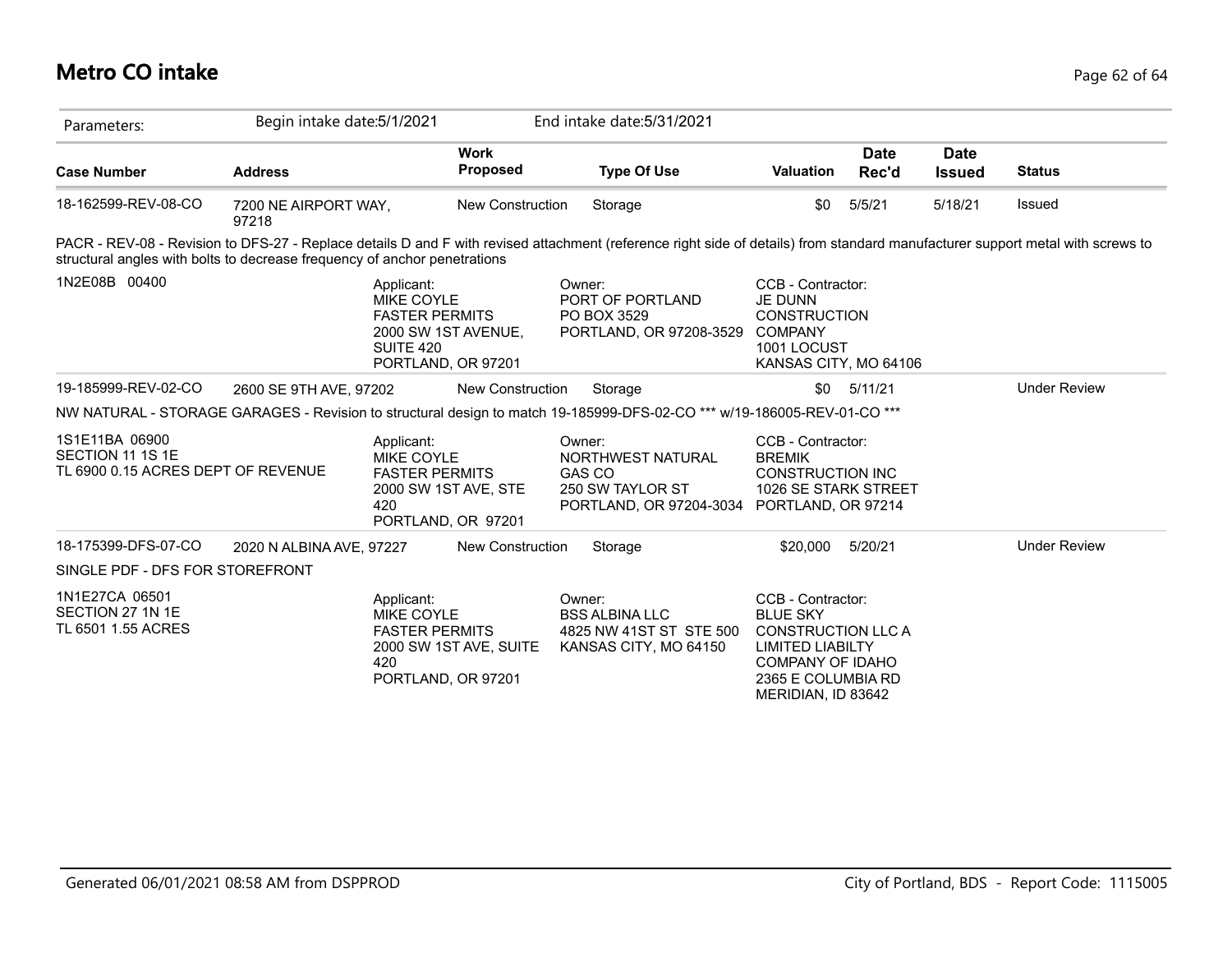# **Metro CO intake** Page 63 of 64

| Parameters:                                                                                                                                                                                          | Begin intake date: 5/1/2021    |                                                                                                                                |                                | End intake date: 5/31/2021                                                                                                              |                                                                                                                                                                     |                      |                              |                     |
|------------------------------------------------------------------------------------------------------------------------------------------------------------------------------------------------------|--------------------------------|--------------------------------------------------------------------------------------------------------------------------------|--------------------------------|-----------------------------------------------------------------------------------------------------------------------------------------|---------------------------------------------------------------------------------------------------------------------------------------------------------------------|----------------------|------------------------------|---------------------|
| <b>Case Number</b>                                                                                                                                                                                   | <b>Address</b>                 |                                                                                                                                | <b>Work</b><br><b>Proposed</b> | <b>Type Of Use</b>                                                                                                                      | <b>Valuation</b>                                                                                                                                                    | <b>Date</b><br>Rec'd | <b>Date</b><br><b>Issued</b> | <b>Status</b>       |
| 21-044766-000-00-CO                                                                                                                                                                                  | 8440 NE HALSEY ST, 97220       |                                                                                                                                | <b>New Construction</b>        | Storage                                                                                                                                 | \$6,080                                                                                                                                                             | 5/21/21              |                              | <b>Under Review</b> |
| See 21-002695-CO for permit Under Inspection for same site.                                                                                                                                          |                                |                                                                                                                                |                                | SINGLE PDF - INSTALL (2) CARGO CONTAINERS ON EXISTING PAVEMENT TO BE USED AS STORAGE STRUCTURES. REMOVE AND REPLACE (2) PARKING SPACES. |                                                                                                                                                                     |                      |                              |                     |
| 1N2E33BB 02100<br><b>NEW HAVEN</b><br><b>BLOCK1</b><br><b>LOT 1&amp;2</b><br>LAND & IMPS SEE R225120 (R600500011) FOR<br>BILLBOARD & R698360 (R600500016) &<br>R698365 (R600500017) FOR MACH & EQUIP |                                | Applicant:<br>NICHOLAS VIPOND<br><b>LIVERMORE</b><br><b>ARCHITECTURE AND</b><br><b>ENGINEERING</b><br>240<br>PORTLAND OR 97201 | 1500 SW FIRST AVE, STE         | Owner:<br>LYRICAL FOODS II INC<br>3180 CORPORATE DR<br>HAYWARD, CA 94545-3916                                                           | Primary Contractor:<br>TO BID                                                                                                                                       |                      |                              |                     |
| 20-153143-DFS-01-CO                                                                                                                                                                                  | 1610 NE MULTNOMAH ST,<br>97232 |                                                                                                                                | <b>New Construction</b>        | Storage                                                                                                                                 | \$6,000                                                                                                                                                             | 5/24/21              |                              | <b>Under Review</b> |
| SINGLE PDF - DFS FOR TRASH ENCLOSURE TRUSSES                                                                                                                                                         |                                |                                                                                                                                |                                |                                                                                                                                         |                                                                                                                                                                     |                      |                              |                     |
| 1N1E35A 00100<br><b>HOLLADAYS ADD</b><br>BLOCK 180&181&192&193 TL 100                                                                                                                                |                                | Applicant:<br>Christopher Lucero<br>CO<br>2019 NW Wilson St                                                                    | R & H CONSTRUCTION             | Owner:<br>Spencer Welton<br><b>Grand Peaks Properties</b><br>1905 Queen Anne Ave, Ste<br>200B                                           | CCB - Contractor:<br>R & H CONSTRUCTION<br>CO<br>2019 NW WILSON ST<br>PORTLAND, OR 97209                                                                            |                      |                              |                     |
| 19-118999-DFS-05-CO                                                                                                                                                                                  | 11864 NE HALSEY ST, 97220      |                                                                                                                                | <b>New Construction</b>        | Storage                                                                                                                                 | \$20,000                                                                                                                                                            | 5/26/21              |                              | <b>Under Review</b> |
| SINGLE PDF - DFS FOR ATTACHMENT OF EQUIPMENT                                                                                                                                                         |                                |                                                                                                                                |                                |                                                                                                                                         |                                                                                                                                                                     |                      |                              |                     |
| 1N2E34AA 06500                                                                                                                                                                                       |                                | Applicant:<br>MIKE COYLE<br><b>FASTER PERMITS</b><br>420<br>PORTLAND, OR 97201                                                 | 2000 SW 1ST AVE, SUITE         | Owner:<br><b>BSS HALSEY LLC</b><br>4825 SW 41ST ST #500<br>RIVERSIDE, MO 64150                                                          | CCB - Contractor:<br><b>BLUE SKY</b><br><b>CONSTRUCTION LLC A</b><br><b>LIMITED LIABILTY</b><br><b>COMPANY OF IDAHO</b><br>2365 E COLUMBIA RD<br>MERIDIAN, ID 83642 |                      |                              |                     |